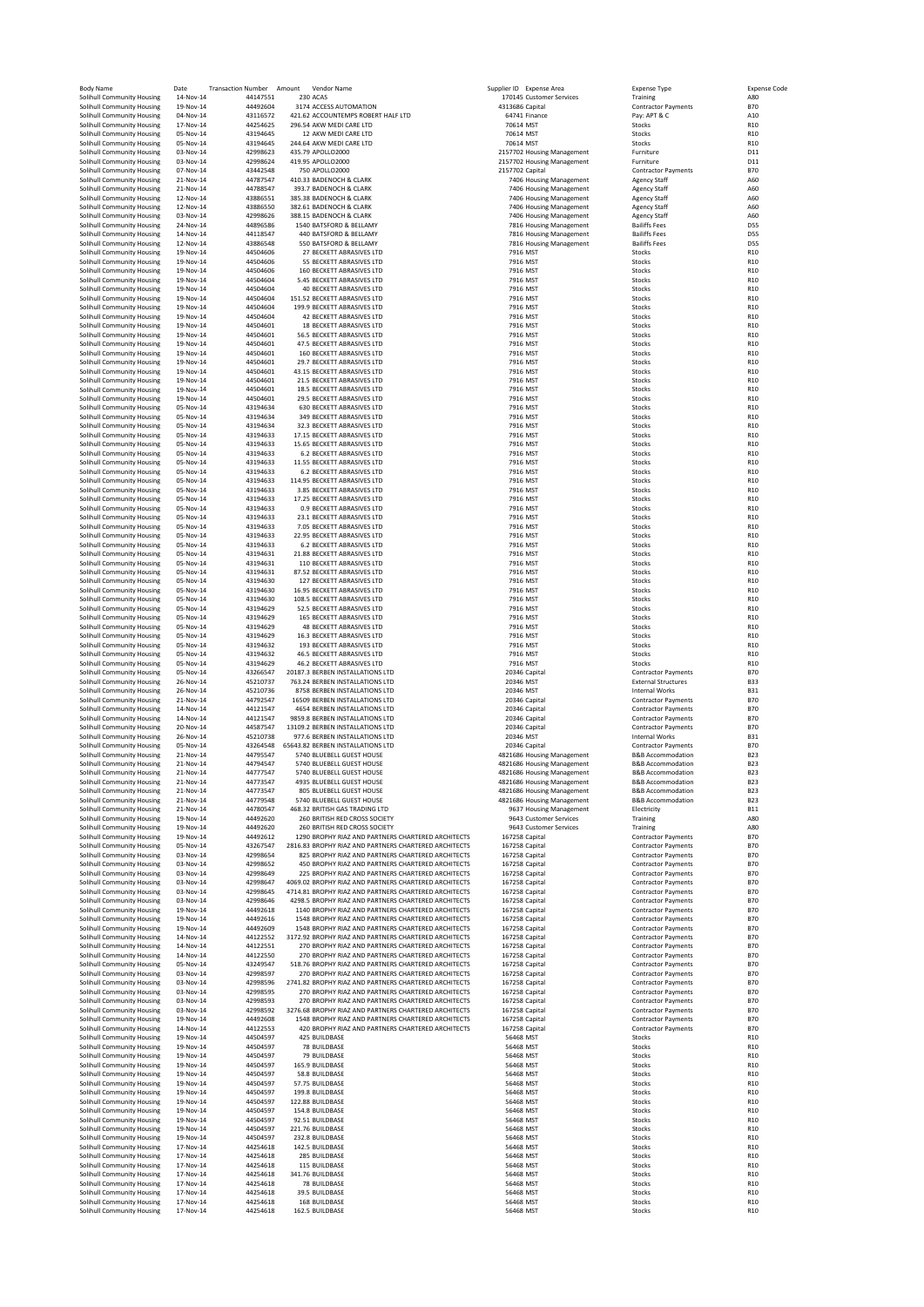|                                                          |                                                                                                                                                                                                                                                                                                                                                                                                                                                                                                                                                                                                                                                                                                                                                                                                                                                                                                                                  |                                                                                                                                                                                                                                                                                                                                                                                                                   |                                                                                                                                                                                                                                                                                                                                                                                                                      |                                                                                                                                                                                                                                                                                                                                                                                                                                                                                                                                                                                                                                                                                                                                                                                       |                                                                                                                                                                                                                                                                                                                                                                                                                                                                                                 | R <sub>10</sub>                                                                                                                                                                                                                                                                                                                                                                                                                                                                                                                                                                                 |
|----------------------------------------------------------|----------------------------------------------------------------------------------------------------------------------------------------------------------------------------------------------------------------------------------------------------------------------------------------------------------------------------------------------------------------------------------------------------------------------------------------------------------------------------------------------------------------------------------------------------------------------------------------------------------------------------------------------------------------------------------------------------------------------------------------------------------------------------------------------------------------------------------------------------------------------------------------------------------------------------------|-------------------------------------------------------------------------------------------------------------------------------------------------------------------------------------------------------------------------------------------------------------------------------------------------------------------------------------------------------------------------------------------------------------------|----------------------------------------------------------------------------------------------------------------------------------------------------------------------------------------------------------------------------------------------------------------------------------------------------------------------------------------------------------------------------------------------------------------------|---------------------------------------------------------------------------------------------------------------------------------------------------------------------------------------------------------------------------------------------------------------------------------------------------------------------------------------------------------------------------------------------------------------------------------------------------------------------------------------------------------------------------------------------------------------------------------------------------------------------------------------------------------------------------------------------------------------------------------------------------------------------------------------|-------------------------------------------------------------------------------------------------------------------------------------------------------------------------------------------------------------------------------------------------------------------------------------------------------------------------------------------------------------------------------------------------------------------------------------------------------------------------------------------------|-------------------------------------------------------------------------------------------------------------------------------------------------------------------------------------------------------------------------------------------------------------------------------------------------------------------------------------------------------------------------------------------------------------------------------------------------------------------------------------------------------------------------------------------------------------------------------------------------|
| Solihull Community Housing                               | 17-Nov-14                                                                                                                                                                                                                                                                                                                                                                                                                                                                                                                                                                                                                                                                                                                                                                                                                                                                                                                        | 44254618                                                                                                                                                                                                                                                                                                                                                                                                          | 195 BUILDBASE                                                                                                                                                                                                                                                                                                                                                                                                        | 56468 MST                                                                                                                                                                                                                                                                                                                                                                                                                                                                                                                                                                                                                                                                                                                                                                             | Stocks                                                                                                                                                                                                                                                                                                                                                                                                                                                                                          | R <sub>10</sub>                                                                                                                                                                                                                                                                                                                                                                                                                                                                                                                                                                                 |
| Solihull Community Housing                               | 17-Nov-14                                                                                                                                                                                                                                                                                                                                                                                                                                                                                                                                                                                                                                                                                                                                                                                                                                                                                                                        | 44254618                                                                                                                                                                                                                                                                                                                                                                                                          | 60.9 BUILDBASE                                                                                                                                                                                                                                                                                                                                                                                                       | 56468 MST                                                                                                                                                                                                                                                                                                                                                                                                                                                                                                                                                                                                                                                                                                                                                                             | Stocks                                                                                                                                                                                                                                                                                                                                                                                                                                                                                          | R <sub>10</sub>                                                                                                                                                                                                                                                                                                                                                                                                                                                                                                                                                                                 |
|                                                          |                                                                                                                                                                                                                                                                                                                                                                                                                                                                                                                                                                                                                                                                                                                                                                                                                                                                                                                                  |                                                                                                                                                                                                                                                                                                                                                                                                                   |                                                                                                                                                                                                                                                                                                                                                                                                                      |                                                                                                                                                                                                                                                                                                                                                                                                                                                                                                                                                                                                                                                                                                                                                                                       |                                                                                                                                                                                                                                                                                                                                                                                                                                                                                                 | R <sub>10</sub>                                                                                                                                                                                                                                                                                                                                                                                                                                                                                                                                                                                 |
|                                                          |                                                                                                                                                                                                                                                                                                                                                                                                                                                                                                                                                                                                                                                                                                                                                                                                                                                                                                                                  |                                                                                                                                                                                                                                                                                                                                                                                                                   |                                                                                                                                                                                                                                                                                                                                                                                                                      |                                                                                                                                                                                                                                                                                                                                                                                                                                                                                                                                                                                                                                                                                                                                                                                       |                                                                                                                                                                                                                                                                                                                                                                                                                                                                                                 | R <sub>10</sub><br>R <sub>10</sub>                                                                                                                                                                                                                                                                                                                                                                                                                                                                                                                                                              |
|                                                          |                                                                                                                                                                                                                                                                                                                                                                                                                                                                                                                                                                                                                                                                                                                                                                                                                                                                                                                                  |                                                                                                                                                                                                                                                                                                                                                                                                                   |                                                                                                                                                                                                                                                                                                                                                                                                                      |                                                                                                                                                                                                                                                                                                                                                                                                                                                                                                                                                                                                                                                                                                                                                                                       |                                                                                                                                                                                                                                                                                                                                                                                                                                                                                                 | R <sub>10</sub>                                                                                                                                                                                                                                                                                                                                                                                                                                                                                                                                                                                 |
|                                                          |                                                                                                                                                                                                                                                                                                                                                                                                                                                                                                                                                                                                                                                                                                                                                                                                                                                                                                                                  |                                                                                                                                                                                                                                                                                                                                                                                                                   |                                                                                                                                                                                                                                                                                                                                                                                                                      |                                                                                                                                                                                                                                                                                                                                                                                                                                                                                                                                                                                                                                                                                                                                                                                       |                                                                                                                                                                                                                                                                                                                                                                                                                                                                                                 | R <sub>10</sub>                                                                                                                                                                                                                                                                                                                                                                                                                                                                                                                                                                                 |
| Solihull Community Housing                               | 17-Nov-14                                                                                                                                                                                                                                                                                                                                                                                                                                                                                                                                                                                                                                                                                                                                                                                                                                                                                                                        | 44254618                                                                                                                                                                                                                                                                                                                                                                                                          | 48.72 BUILDBASE                                                                                                                                                                                                                                                                                                                                                                                                      | 56468 MST                                                                                                                                                                                                                                                                                                                                                                                                                                                                                                                                                                                                                                                                                                                                                                             | Stocks                                                                                                                                                                                                                                                                                                                                                                                                                                                                                          | R <sub>10</sub>                                                                                                                                                                                                                                                                                                                                                                                                                                                                                                                                                                                 |
| Solihull Community Housing                               | 17-Nov-14                                                                                                                                                                                                                                                                                                                                                                                                                                                                                                                                                                                                                                                                                                                                                                                                                                                                                                                        |                                                                                                                                                                                                                                                                                                                                                                                                                   |                                                                                                                                                                                                                                                                                                                                                                                                                      |                                                                                                                                                                                                                                                                                                                                                                                                                                                                                                                                                                                                                                                                                                                                                                                       | Stocks                                                                                                                                                                                                                                                                                                                                                                                                                                                                                          | R <sub>10</sub>                                                                                                                                                                                                                                                                                                                                                                                                                                                                                                                                                                                 |
|                                                          |                                                                                                                                                                                                                                                                                                                                                                                                                                                                                                                                                                                                                                                                                                                                                                                                                                                                                                                                  |                                                                                                                                                                                                                                                                                                                                                                                                                   |                                                                                                                                                                                                                                                                                                                                                                                                                      |                                                                                                                                                                                                                                                                                                                                                                                                                                                                                                                                                                                                                                                                                                                                                                                       |                                                                                                                                                                                                                                                                                                                                                                                                                                                                                                 | R <sub>10</sub>                                                                                                                                                                                                                                                                                                                                                                                                                                                                                                                                                                                 |
|                                                          |                                                                                                                                                                                                                                                                                                                                                                                                                                                                                                                                                                                                                                                                                                                                                                                                                                                                                                                                  |                                                                                                                                                                                                                                                                                                                                                                                                                   |                                                                                                                                                                                                                                                                                                                                                                                                                      |                                                                                                                                                                                                                                                                                                                                                                                                                                                                                                                                                                                                                                                                                                                                                                                       |                                                                                                                                                                                                                                                                                                                                                                                                                                                                                                 | R <sub>10</sub><br>R <sub>10</sub>                                                                                                                                                                                                                                                                                                                                                                                                                                                                                                                                                              |
|                                                          |                                                                                                                                                                                                                                                                                                                                                                                                                                                                                                                                                                                                                                                                                                                                                                                                                                                                                                                                  |                                                                                                                                                                                                                                                                                                                                                                                                                   |                                                                                                                                                                                                                                                                                                                                                                                                                      |                                                                                                                                                                                                                                                                                                                                                                                                                                                                                                                                                                                                                                                                                                                                                                                       |                                                                                                                                                                                                                                                                                                                                                                                                                                                                                                 | R <sub>10</sub>                                                                                                                                                                                                                                                                                                                                                                                                                                                                                                                                                                                 |
| Solihull Community Housing                               | 17-Nov-14                                                                                                                                                                                                                                                                                                                                                                                                                                                                                                                                                                                                                                                                                                                                                                                                                                                                                                                        | 44254618                                                                                                                                                                                                                                                                                                                                                                                                          | 110.9 BUILDBASE                                                                                                                                                                                                                                                                                                                                                                                                      | 56468 MST                                                                                                                                                                                                                                                                                                                                                                                                                                                                                                                                                                                                                                                                                                                                                                             | Stocks                                                                                                                                                                                                                                                                                                                                                                                                                                                                                          | R <sub>10</sub>                                                                                                                                                                                                                                                                                                                                                                                                                                                                                                                                                                                 |
| Solihull Community Housing                               | 17-Nov-14                                                                                                                                                                                                                                                                                                                                                                                                                                                                                                                                                                                                                                                                                                                                                                                                                                                                                                                        | 44254618                                                                                                                                                                                                                                                                                                                                                                                                          | 79.9 BUILDBASE                                                                                                                                                                                                                                                                                                                                                                                                       | 56468 MST                                                                                                                                                                                                                                                                                                                                                                                                                                                                                                                                                                                                                                                                                                                                                                             | Stocks                                                                                                                                                                                                                                                                                                                                                                                                                                                                                          | R <sub>10</sub>                                                                                                                                                                                                                                                                                                                                                                                                                                                                                                                                                                                 |
| Solihull Community Housing                               | 11-Nov-14                                                                                                                                                                                                                                                                                                                                                                                                                                                                                                                                                                                                                                                                                                                                                                                                                                                                                                                        | 43765582                                                                                                                                                                                                                                                                                                                                                                                                          | 340.63 BUILDBASE                                                                                                                                                                                                                                                                                                                                                                                                     | 56468 MST                                                                                                                                                                                                                                                                                                                                                                                                                                                                                                                                                                                                                                                                                                                                                                             | Stocks                                                                                                                                                                                                                                                                                                                                                                                                                                                                                          | R <sub>10</sub>                                                                                                                                                                                                                                                                                                                                                                                                                                                                                                                                                                                 |
| Solihull Community Housing                               |                                                                                                                                                                                                                                                                                                                                                                                                                                                                                                                                                                                                                                                                                                                                                                                                                                                                                                                                  |                                                                                                                                                                                                                                                                                                                                                                                                                   |                                                                                                                                                                                                                                                                                                                                                                                                                      |                                                                                                                                                                                                                                                                                                                                                                                                                                                                                                                                                                                                                                                                                                                                                                                       |                                                                                                                                                                                                                                                                                                                                                                                                                                                                                                 | R <sub>10</sub>                                                                                                                                                                                                                                                                                                                                                                                                                                                                                                                                                                                 |
|                                                          |                                                                                                                                                                                                                                                                                                                                                                                                                                                                                                                                                                                                                                                                                                                                                                                                                                                                                                                                  |                                                                                                                                                                                                                                                                                                                                                                                                                   |                                                                                                                                                                                                                                                                                                                                                                                                                      |                                                                                                                                                                                                                                                                                                                                                                                                                                                                                                                                                                                                                                                                                                                                                                                       |                                                                                                                                                                                                                                                                                                                                                                                                                                                                                                 | R <sub>10</sub><br>R <sub>10</sub>                                                                                                                                                                                                                                                                                                                                                                                                                                                                                                                                                              |
|                                                          |                                                                                                                                                                                                                                                                                                                                                                                                                                                                                                                                                                                                                                                                                                                                                                                                                                                                                                                                  |                                                                                                                                                                                                                                                                                                                                                                                                                   |                                                                                                                                                                                                                                                                                                                                                                                                                      |                                                                                                                                                                                                                                                                                                                                                                                                                                                                                                                                                                                                                                                                                                                                                                                       |                                                                                                                                                                                                                                                                                                                                                                                                                                                                                                 | R <sub>10</sub>                                                                                                                                                                                                                                                                                                                                                                                                                                                                                                                                                                                 |
| Solihull Community Housing                               | 11-Nov-14                                                                                                                                                                                                                                                                                                                                                                                                                                                                                                                                                                                                                                                                                                                                                                                                                                                                                                                        |                                                                                                                                                                                                                                                                                                                                                                                                                   |                                                                                                                                                                                                                                                                                                                                                                                                                      |                                                                                                                                                                                                                                                                                                                                                                                                                                                                                                                                                                                                                                                                                                                                                                                       |                                                                                                                                                                                                                                                                                                                                                                                                                                                                                                 | R <sub>10</sub>                                                                                                                                                                                                                                                                                                                                                                                                                                                                                                                                                                                 |
| Solihull Community Housing                               | 11-Nov-14                                                                                                                                                                                                                                                                                                                                                                                                                                                                                                                                                                                                                                                                                                                                                                                                                                                                                                                        | 43765582                                                                                                                                                                                                                                                                                                                                                                                                          | 35.28 BUILDBASE                                                                                                                                                                                                                                                                                                                                                                                                      | 56468 MST                                                                                                                                                                                                                                                                                                                                                                                                                                                                                                                                                                                                                                                                                                                                                                             | Stocks                                                                                                                                                                                                                                                                                                                                                                                                                                                                                          | R <sub>10</sub>                                                                                                                                                                                                                                                                                                                                                                                                                                                                                                                                                                                 |
| Solihull Community Housing                               | 11-Nov-14                                                                                                                                                                                                                                                                                                                                                                                                                                                                                                                                                                                                                                                                                                                                                                                                                                                                                                                        | 43765582                                                                                                                                                                                                                                                                                                                                                                                                          | 195 BUILDBASE                                                                                                                                                                                                                                                                                                                                                                                                        | 56468 MST                                                                                                                                                                                                                                                                                                                                                                                                                                                                                                                                                                                                                                                                                                                                                                             | Stocks                                                                                                                                                                                                                                                                                                                                                                                                                                                                                          | R <sub>10</sub>                                                                                                                                                                                                                                                                                                                                                                                                                                                                                                                                                                                 |
|                                                          |                                                                                                                                                                                                                                                                                                                                                                                                                                                                                                                                                                                                                                                                                                                                                                                                                                                                                                                                  |                                                                                                                                                                                                                                                                                                                                                                                                                   |                                                                                                                                                                                                                                                                                                                                                                                                                      |                                                                                                                                                                                                                                                                                                                                                                                                                                                                                                                                                                                                                                                                                                                                                                                       |                                                                                                                                                                                                                                                                                                                                                                                                                                                                                                 | R <sub>10</sub>                                                                                                                                                                                                                                                                                                                                                                                                                                                                                                                                                                                 |
|                                                          |                                                                                                                                                                                                                                                                                                                                                                                                                                                                                                                                                                                                                                                                                                                                                                                                                                                                                                                                  |                                                                                                                                                                                                                                                                                                                                                                                                                   |                                                                                                                                                                                                                                                                                                                                                                                                                      |                                                                                                                                                                                                                                                                                                                                                                                                                                                                                                                                                                                                                                                                                                                                                                                       |                                                                                                                                                                                                                                                                                                                                                                                                                                                                                                 | R <sub>10</sub><br>R <sub>10</sub>                                                                                                                                                                                                                                                                                                                                                                                                                                                                                                                                                              |
|                                                          |                                                                                                                                                                                                                                                                                                                                                                                                                                                                                                                                                                                                                                                                                                                                                                                                                                                                                                                                  |                                                                                                                                                                                                                                                                                                                                                                                                                   |                                                                                                                                                                                                                                                                                                                                                                                                                      |                                                                                                                                                                                                                                                                                                                                                                                                                                                                                                                                                                                                                                                                                                                                                                                       |                                                                                                                                                                                                                                                                                                                                                                                                                                                                                                 | R <sub>10</sub>                                                                                                                                                                                                                                                                                                                                                                                                                                                                                                                                                                                 |
| Solihull Community Housing                               | 11-Nov-14                                                                                                                                                                                                                                                                                                                                                                                                                                                                                                                                                                                                                                                                                                                                                                                                                                                                                                                        | 43765582                                                                                                                                                                                                                                                                                                                                                                                                          | 92.51 BUILDBASE                                                                                                                                                                                                                                                                                                                                                                                                      | 56468 MST                                                                                                                                                                                                                                                                                                                                                                                                                                                                                                                                                                                                                                                                                                                                                                             | Stocks                                                                                                                                                                                                                                                                                                                                                                                                                                                                                          | R <sub>10</sub>                                                                                                                                                                                                                                                                                                                                                                                                                                                                                                                                                                                 |
| Solihull Community Housing                               | 11-Nov-14                                                                                                                                                                                                                                                                                                                                                                                                                                                                                                                                                                                                                                                                                                                                                                                                                                                                                                                        | 43765582                                                                                                                                                                                                                                                                                                                                                                                                          | 49.08 BUILDBASE                                                                                                                                                                                                                                                                                                                                                                                                      | 56468 MST                                                                                                                                                                                                                                                                                                                                                                                                                                                                                                                                                                                                                                                                                                                                                                             | Stocks                                                                                                                                                                                                                                                                                                                                                                                                                                                                                          | R <sub>10</sub>                                                                                                                                                                                                                                                                                                                                                                                                                                                                                                                                                                                 |
| Solihull Community Housing                               |                                                                                                                                                                                                                                                                                                                                                                                                                                                                                                                                                                                                                                                                                                                                                                                                                                                                                                                                  |                                                                                                                                                                                                                                                                                                                                                                                                                   |                                                                                                                                                                                                                                                                                                                                                                                                                      |                                                                                                                                                                                                                                                                                                                                                                                                                                                                                                                                                                                                                                                                                                                                                                                       |                                                                                                                                                                                                                                                                                                                                                                                                                                                                                                 | R <sub>10</sub>                                                                                                                                                                                                                                                                                                                                                                                                                                                                                                                                                                                 |
|                                                          |                                                                                                                                                                                                                                                                                                                                                                                                                                                                                                                                                                                                                                                                                                                                                                                                                                                                                                                                  |                                                                                                                                                                                                                                                                                                                                                                                                                   |                                                                                                                                                                                                                                                                                                                                                                                                                      |                                                                                                                                                                                                                                                                                                                                                                                                                                                                                                                                                                                                                                                                                                                                                                                       |                                                                                                                                                                                                                                                                                                                                                                                                                                                                                                 | R <sub>10</sub><br><b>B70</b>                                                                                                                                                                                                                                                                                                                                                                                                                                                                                                                                                                   |
|                                                          |                                                                                                                                                                                                                                                                                                                                                                                                                                                                                                                                                                                                                                                                                                                                                                                                                                                                                                                                  |                                                                                                                                                                                                                                                                                                                                                                                                                   |                                                                                                                                                                                                                                                                                                                                                                                                                      |                                                                                                                                                                                                                                                                                                                                                                                                                                                                                                                                                                                                                                                                                                                                                                                       |                                                                                                                                                                                                                                                                                                                                                                                                                                                                                                 | <b>B70</b>                                                                                                                                                                                                                                                                                                                                                                                                                                                                                                                                                                                      |
| Solihull Community Housing                               | 27-Nov-14                                                                                                                                                                                                                                                                                                                                                                                                                                                                                                                                                                                                                                                                                                                                                                                                                                                                                                                        | 45359547                                                                                                                                                                                                                                                                                                                                                                                                          | 322.33 C & C FLOORING                                                                                                                                                                                                                                                                                                                                                                                                | 164498 MST                                                                                                                                                                                                                                                                                                                                                                                                                                                                                                                                                                                                                                                                                                                                                                            | Voids                                                                                                                                                                                                                                                                                                                                                                                                                                                                                           | <b>B38</b>                                                                                                                                                                                                                                                                                                                                                                                                                                                                                                                                                                                      |
| Solihull Community Housing                               | 21-Nov-14                                                                                                                                                                                                                                                                                                                                                                                                                                                                                                                                                                                                                                                                                                                                                                                                                                                                                                                        | 44800547                                                                                                                                                                                                                                                                                                                                                                                                          | 250.94 C & C FLOORING                                                                                                                                                                                                                                                                                                                                                                                                | 164498 MST                                                                                                                                                                                                                                                                                                                                                                                                                                                                                                                                                                                                                                                                                                                                                                            | Voids                                                                                                                                                                                                                                                                                                                                                                                                                                                                                           | <b>B38</b>                                                                                                                                                                                                                                                                                                                                                                                                                                                                                                                                                                                      |
| Solihull Community Housing                               | 14-Nov-14                                                                                                                                                                                                                                                                                                                                                                                                                                                                                                                                                                                                                                                                                                                                                                                                                                                                                                                        | 44147558                                                                                                                                                                                                                                                                                                                                                                                                          | 223.06 C & C FLOORING                                                                                                                                                                                                                                                                                                                                                                                                | 164498 MST                                                                                                                                                                                                                                                                                                                                                                                                                                                                                                                                                                                                                                                                                                                                                                            | Voids                                                                                                                                                                                                                                                                                                                                                                                                                                                                                           | <b>B38</b>                                                                                                                                                                                                                                                                                                                                                                                                                                                                                                                                                                                      |
|                                                          |                                                                                                                                                                                                                                                                                                                                                                                                                                                                                                                                                                                                                                                                                                                                                                                                                                                                                                                                  |                                                                                                                                                                                                                                                                                                                                                                                                                   |                                                                                                                                                                                                                                                                                                                                                                                                                      |                                                                                                                                                                                                                                                                                                                                                                                                                                                                                                                                                                                                                                                                                                                                                                                       |                                                                                                                                                                                                                                                                                                                                                                                                                                                                                                 | <b>B38</b>                                                                                                                                                                                                                                                                                                                                                                                                                                                                                                                                                                                      |
|                                                          | 26-Nov-14                                                                                                                                                                                                                                                                                                                                                                                                                                                                                                                                                                                                                                                                                                                                                                                                                                                                                                                        |                                                                                                                                                                                                                                                                                                                                                                                                                   |                                                                                                                                                                                                                                                                                                                                                                                                                      |                                                                                                                                                                                                                                                                                                                                                                                                                                                                                                                                                                                                                                                                                                                                                                                       |                                                                                                                                                                                                                                                                                                                                                                                                                                                                                                 | <b>B31</b><br><b>B31</b>                                                                                                                                                                                                                                                                                                                                                                                                                                                                                                                                                                        |
| Solihull Community Housing                               | 14-Nov-14                                                                                                                                                                                                                                                                                                                                                                                                                                                                                                                                                                                                                                                                                                                                                                                                                                                                                                                        | 44147561                                                                                                                                                                                                                                                                                                                                                                                                          | 220.12 C & C FLOORING                                                                                                                                                                                                                                                                                                                                                                                                | 164498 MST                                                                                                                                                                                                                                                                                                                                                                                                                                                                                                                                                                                                                                                                                                                                                                            | <b>Internal Works</b>                                                                                                                                                                                                                                                                                                                                                                                                                                                                           | <b>B31</b>                                                                                                                                                                                                                                                                                                                                                                                                                                                                                                                                                                                      |
| Solihull Community Housing                               | 14-Nov-14                                                                                                                                                                                                                                                                                                                                                                                                                                                                                                                                                                                                                                                                                                                                                                                                                                                                                                                        | 44147559                                                                                                                                                                                                                                                                                                                                                                                                          | 277.78 C & C FLOORING                                                                                                                                                                                                                                                                                                                                                                                                | 164498 MST                                                                                                                                                                                                                                                                                                                                                                                                                                                                                                                                                                                                                                                                                                                                                                            | Internal Works                                                                                                                                                                                                                                                                                                                                                                                                                                                                                  | <b>B31</b>                                                                                                                                                                                                                                                                                                                                                                                                                                                                                                                                                                                      |
| Solihull Community Housing                               | 14-Nov-14                                                                                                                                                                                                                                                                                                                                                                                                                                                                                                                                                                                                                                                                                                                                                                                                                                                                                                                        | 44147563                                                                                                                                                                                                                                                                                                                                                                                                          | 582.66 C & C FLOORING                                                                                                                                                                                                                                                                                                                                                                                                | 164498 MST                                                                                                                                                                                                                                                                                                                                                                                                                                                                                                                                                                                                                                                                                                                                                                            | <b>Internal Works</b>                                                                                                                                                                                                                                                                                                                                                                                                                                                                           | <b>B31</b>                                                                                                                                                                                                                                                                                                                                                                                                                                                                                                                                                                                      |
| Solihull Community Housing                               | 27-Nov-14                                                                                                                                                                                                                                                                                                                                                                                                                                                                                                                                                                                                                                                                                                                                                                                                                                                                                                                        | 45359555                                                                                                                                                                                                                                                                                                                                                                                                          | 714.96 C & C ELOORING                                                                                                                                                                                                                                                                                                                                                                                                | 164498 Capital                                                                                                                                                                                                                                                                                                                                                                                                                                                                                                                                                                                                                                                                                                                                                                        | <b>Contractor Payments</b>                                                                                                                                                                                                                                                                                                                                                                                                                                                                      | <b>B70</b>                                                                                                                                                                                                                                                                                                                                                                                                                                                                                                                                                                                      |
| Solihull Community Housing                               |                                                                                                                                                                                                                                                                                                                                                                                                                                                                                                                                                                                                                                                                                                                                                                                                                                                                                                                                  |                                                                                                                                                                                                                                                                                                                                                                                                                   |                                                                                                                                                                                                                                                                                                                                                                                                                      |                                                                                                                                                                                                                                                                                                                                                                                                                                                                                                                                                                                                                                                                                                                                                                                       |                                                                                                                                                                                                                                                                                                                                                                                                                                                                                                 | <b>B31</b><br><b>B31</b>                                                                                                                                                                                                                                                                                                                                                                                                                                                                                                                                                                        |
|                                                          |                                                                                                                                                                                                                                                                                                                                                                                                                                                                                                                                                                                                                                                                                                                                                                                                                                                                                                                                  |                                                                                                                                                                                                                                                                                                                                                                                                                   |                                                                                                                                                                                                                                                                                                                                                                                                                      |                                                                                                                                                                                                                                                                                                                                                                                                                                                                                                                                                                                                                                                                                                                                                                                       |                                                                                                                                                                                                                                                                                                                                                                                                                                                                                                 | <b>B31</b>                                                                                                                                                                                                                                                                                                                                                                                                                                                                                                                                                                                      |
|                                                          | 27-Nov-14                                                                                                                                                                                                                                                                                                                                                                                                                                                                                                                                                                                                                                                                                                                                                                                                                                                                                                                        | 45359554                                                                                                                                                                                                                                                                                                                                                                                                          | 250.44 C & C FLOORING                                                                                                                                                                                                                                                                                                                                                                                                | 164498 MST                                                                                                                                                                                                                                                                                                                                                                                                                                                                                                                                                                                                                                                                                                                                                                            | Internal Works                                                                                                                                                                                                                                                                                                                                                                                                                                                                                  | <b>B31</b>                                                                                                                                                                                                                                                                                                                                                                                                                                                                                                                                                                                      |
| Solihull Community Housing                               | 27-Nov-14                                                                                                                                                                                                                                                                                                                                                                                                                                                                                                                                                                                                                                                                                                                                                                                                                                                                                                                        | 45359553                                                                                                                                                                                                                                                                                                                                                                                                          | 255.78 C & C FLOORING                                                                                                                                                                                                                                                                                                                                                                                                | 164498 MST                                                                                                                                                                                                                                                                                                                                                                                                                                                                                                                                                                                                                                                                                                                                                                            | Internal Works                                                                                                                                                                                                                                                                                                                                                                                                                                                                                  | <b>B31</b>                                                                                                                                                                                                                                                                                                                                                                                                                                                                                                                                                                                      |
| Solihull Community Housing                               | 21-Nov-14                                                                                                                                                                                                                                                                                                                                                                                                                                                                                                                                                                                                                                                                                                                                                                                                                                                                                                                        | 44800552                                                                                                                                                                                                                                                                                                                                                                                                          | 208.34 C & C FLOORING                                                                                                                                                                                                                                                                                                                                                                                                | 164498 MST                                                                                                                                                                                                                                                                                                                                                                                                                                                                                                                                                                                                                                                                                                                                                                            | <b>Internal Works</b>                                                                                                                                                                                                                                                                                                                                                                                                                                                                           | <b>B31</b>                                                                                                                                                                                                                                                                                                                                                                                                                                                                                                                                                                                      |
|                                                          |                                                                                                                                                                                                                                                                                                                                                                                                                                                                                                                                                                                                                                                                                                                                                                                                                                                                                                                                  |                                                                                                                                                                                                                                                                                                                                                                                                                   |                                                                                                                                                                                                                                                                                                                                                                                                                      |                                                                                                                                                                                                                                                                                                                                                                                                                                                                                                                                                                                                                                                                                                                                                                                       |                                                                                                                                                                                                                                                                                                                                                                                                                                                                                                 | <b>B31</b>                                                                                                                                                                                                                                                                                                                                                                                                                                                                                                                                                                                      |
|                                                          |                                                                                                                                                                                                                                                                                                                                                                                                                                                                                                                                                                                                                                                                                                                                                                                                                                                                                                                                  |                                                                                                                                                                                                                                                                                                                                                                                                                   |                                                                                                                                                                                                                                                                                                                                                                                                                      |                                                                                                                                                                                                                                                                                                                                                                                                                                                                                                                                                                                                                                                                                                                                                                                       |                                                                                                                                                                                                                                                                                                                                                                                                                                                                                                 | <b>B31</b><br><b>B31</b>                                                                                                                                                                                                                                                                                                                                                                                                                                                                                                                                                                        |
|                                                          |                                                                                                                                                                                                                                                                                                                                                                                                                                                                                                                                                                                                                                                                                                                                                                                                                                                                                                                                  |                                                                                                                                                                                                                                                                                                                                                                                                                   |                                                                                                                                                                                                                                                                                                                                                                                                                      |                                                                                                                                                                                                                                                                                                                                                                                                                                                                                                                                                                                                                                                                                                                                                                                       |                                                                                                                                                                                                                                                                                                                                                                                                                                                                                                 | <b>B31</b>                                                                                                                                                                                                                                                                                                                                                                                                                                                                                                                                                                                      |
| Solihull Community Housing                               | 05-Nov-14                                                                                                                                                                                                                                                                                                                                                                                                                                                                                                                                                                                                                                                                                                                                                                                                                                                                                                                        | 43269547                                                                                                                                                                                                                                                                                                                                                                                                          | 1497.22 CAPITA SYMONDS LTD                                                                                                                                                                                                                                                                                                                                                                                           | 218112 Capital                                                                                                                                                                                                                                                                                                                                                                                                                                                                                                                                                                                                                                                                                                                                                                        | <b>Contractor Payments</b>                                                                                                                                                                                                                                                                                                                                                                                                                                                                      | <b>B70</b>                                                                                                                                                                                                                                                                                                                                                                                                                                                                                                                                                                                      |
| Solihull Community Housing                               | 05-Nov-14                                                                                                                                                                                                                                                                                                                                                                                                                                                                                                                                                                                                                                                                                                                                                                                                                                                                                                                        | 43268548                                                                                                                                                                                                                                                                                                                                                                                                          | 1221.42 CAPITA SYMONDS LTD                                                                                                                                                                                                                                                                                                                                                                                           | 218112 Capital                                                                                                                                                                                                                                                                                                                                                                                                                                                                                                                                                                                                                                                                                                                                                                        | <b>Contractor Payments</b>                                                                                                                                                                                                                                                                                                                                                                                                                                                                      | <b>B70</b>                                                                                                                                                                                                                                                                                                                                                                                                                                                                                                                                                                                      |
|                                                          |                                                                                                                                                                                                                                                                                                                                                                                                                                                                                                                                                                                                                                                                                                                                                                                                                                                                                                                                  |                                                                                                                                                                                                                                                                                                                                                                                                                   |                                                                                                                                                                                                                                                                                                                                                                                                                      |                                                                                                                                                                                                                                                                                                                                                                                                                                                                                                                                                                                                                                                                                                                                                                                       |                                                                                                                                                                                                                                                                                                                                                                                                                                                                                                 | <b>B70</b>                                                                                                                                                                                                                                                                                                                                                                                                                                                                                                                                                                                      |
|                                                          |                                                                                                                                                                                                                                                                                                                                                                                                                                                                                                                                                                                                                                                                                                                                                                                                                                                                                                                                  |                                                                                                                                                                                                                                                                                                                                                                                                                   |                                                                                                                                                                                                                                                                                                                                                                                                                      |                                                                                                                                                                                                                                                                                                                                                                                                                                                                                                                                                                                                                                                                                                                                                                                       |                                                                                                                                                                                                                                                                                                                                                                                                                                                                                                 |                                                                                                                                                                                                                                                                                                                                                                                                                                                                                                                                                                                                 |
| Solihull Community Housing                               | 14-Nov-14                                                                                                                                                                                                                                                                                                                                                                                                                                                                                                                                                                                                                                                                                                                                                                                                                                                                                                                        | 44134559                                                                                                                                                                                                                                                                                                                                                                                                          | 1735 CAPITAL FURNISHINGS                                                                                                                                                                                                                                                                                                                                                                                             | 2071841 Housing Management                                                                                                                                                                                                                                                                                                                                                                                                                                                                                                                                                                                                                                                                                                                                                            | Furniture                                                                                                                                                                                                                                                                                                                                                                                                                                                                                       | D11                                                                                                                                                                                                                                                                                                                                                                                                                                                                                                                                                                                             |
| Solihull Community Housing                               | 14-Nov-14                                                                                                                                                                                                                                                                                                                                                                                                                                                                                                                                                                                                                                                                                                                                                                                                                                                                                                                        | 44134551                                                                                                                                                                                                                                                                                                                                                                                                          | 740 CAPITAL FURNISHINGS                                                                                                                                                                                                                                                                                                                                                                                              | 2071841 Housing Management                                                                                                                                                                                                                                                                                                                                                                                                                                                                                                                                                                                                                                                                                                                                                            | Furniture                                                                                                                                                                                                                                                                                                                                                                                                                                                                                       | D11                                                                                                                                                                                                                                                                                                                                                                                                                                                                                                                                                                                             |
| Solihull Community Housing                               | 14-Nov-14<br>05-Nov-14                                                                                                                                                                                                                                                                                                                                                                                                                                                                                                                                                                                                                                                                                                                                                                                                                                                                                                           | 44134554<br>43194624                                                                                                                                                                                                                                                                                                                                                                                              | 545 CAPITAL FURNISHINGS                                                                                                                                                                                                                                                                                                                                                                                              | 2071841 Housing Management<br>66253 MST                                                                                                                                                                                                                                                                                                                                                                                                                                                                                                                                                                                                                                                                                                                                               | Furniture<br>Stocks                                                                                                                                                                                                                                                                                                                                                                                                                                                                             | D11<br>R <sub>10</sub>                                                                                                                                                                                                                                                                                                                                                                                                                                                                                                                                                                          |
| Solihull Community Housing<br>Solihull Community Housing | 05-Nov-14                                                                                                                                                                                                                                                                                                                                                                                                                                                                                                                                                                                                                                                                                                                                                                                                                                                                                                                        | 43194624                                                                                                                                                                                                                                                                                                                                                                                                          | 30 CAPITOL JOINERY<br>90 CAPITOL JOINERY                                                                                                                                                                                                                                                                                                                                                                             | 66253 MST                                                                                                                                                                                                                                                                                                                                                                                                                                                                                                                                                                                                                                                                                                                                                                             | Stocks                                                                                                                                                                                                                                                                                                                                                                                                                                                                                          | R <sub>10</sub>                                                                                                                                                                                                                                                                                                                                                                                                                                                                                                                                                                                 |
| Solihull Community Housing                               | 05-Nov-14                                                                                                                                                                                                                                                                                                                                                                                                                                                                                                                                                                                                                                                                                                                                                                                                                                                                                                                        | 43194624                                                                                                                                                                                                                                                                                                                                                                                                          | 50 CAPITOL JOINERY                                                                                                                                                                                                                                                                                                                                                                                                   | 66253 MST                                                                                                                                                                                                                                                                                                                                                                                                                                                                                                                                                                                                                                                                                                                                                                             | Stocks                                                                                                                                                                                                                                                                                                                                                                                                                                                                                          | R <sub>10</sub>                                                                                                                                                                                                                                                                                                                                                                                                                                                                                                                                                                                 |
| Solihull Community Housing                               | 05-Nov-14                                                                                                                                                                                                                                                                                                                                                                                                                                                                                                                                                                                                                                                                                                                                                                                                                                                                                                                        | 43194624                                                                                                                                                                                                                                                                                                                                                                                                          | 94 CAPITOL JOINERY                                                                                                                                                                                                                                                                                                                                                                                                   | 66253 MST                                                                                                                                                                                                                                                                                                                                                                                                                                                                                                                                                                                                                                                                                                                                                                             | Stocks                                                                                                                                                                                                                                                                                                                                                                                                                                                                                          | R <sub>10</sub>                                                                                                                                                                                                                                                                                                                                                                                                                                                                                                                                                                                 |
| Solihull Community Housing                               | 25-Nov-14                                                                                                                                                                                                                                                                                                                                                                                                                                                                                                                                                                                                                                                                                                                                                                                                                                                                                                                        | 45002547                                                                                                                                                                                                                                                                                                                                                                                                          | 1671.76 CARETECH (UK) LTD                                                                                                                                                                                                                                                                                                                                                                                            | 1610610 Investment, Planning & Services                                                                                                                                                                                                                                                                                                                                                                                                                                                                                                                                                                                                                                                                                                                                               | Adaptations                                                                                                                                                                                                                                                                                                                                                                                                                                                                                     | <b>B83</b>                                                                                                                                                                                                                                                                                                                                                                                                                                                                                                                                                                                      |
| Solihull Community Housing                               | 25-Nov-14                                                                                                                                                                                                                                                                                                                                                                                                                                                                                                                                                                                                                                                                                                                                                                                                                                                                                                                        | 45001547                                                                                                                                                                                                                                                                                                                                                                                                          | 1497.72 CARETECH (UK) LTD                                                                                                                                                                                                                                                                                                                                                                                            | 1610610 Investment, Planning & Services                                                                                                                                                                                                                                                                                                                                                                                                                                                                                                                                                                                                                                                                                                                                               | Adaptations                                                                                                                                                                                                                                                                                                                                                                                                                                                                                     | <b>B83</b>                                                                                                                                                                                                                                                                                                                                                                                                                                                                                                                                                                                      |
| Solihull Community Housing                               | 25-Nov-14                                                                                                                                                                                                                                                                                                                                                                                                                                                                                                                                                                                                                                                                                                                                                                                                                                                                                                                        | 44999547                                                                                                                                                                                                                                                                                                                                                                                                          | 422.08 CARETECH (UK) LTD                                                                                                                                                                                                                                                                                                                                                                                             | 1610610 Investment, Planning & Services                                                                                                                                                                                                                                                                                                                                                                                                                                                                                                                                                                                                                                                                                                                                               | Adaptations                                                                                                                                                                                                                                                                                                                                                                                                                                                                                     | <b>B83</b><br><b>B83</b>                                                                                                                                                                                                                                                                                                                                                                                                                                                                                                                                                                        |
| Solihull Community Housing<br>Solihull Community Housing | 25-Nov-14<br>03-Nov-14                                                                                                                                                                                                                                                                                                                                                                                                                                                                                                                                                                                                                                                                                                                                                                                                                                                                                                           | 44998547<br>42998659                                                                                                                                                                                                                                                                                                                                                                                              | 604.78 CARETECH (UK) LTD<br>995 CCA GLOBAL LTD                                                                                                                                                                                                                                                                                                                                                                       | 1610610 Investment, Planning & Services<br>6885686 Customer Services                                                                                                                                                                                                                                                                                                                                                                                                                                                                                                                                                                                                                                                                                                                  | Adaptations<br><b>Grants and Subscriptions</b>                                                                                                                                                                                                                                                                                                                                                                                                                                                  | D92                                                                                                                                                                                                                                                                                                                                                                                                                                                                                                                                                                                             |
| Solihull Community Housing                               | 14-Nov-14                                                                                                                                                                                                                                                                                                                                                                                                                                                                                                                                                                                                                                                                                                                                                                                                                                                                                                                        | 44147555                                                                                                                                                                                                                                                                                                                                                                                                          | 5842.1 CENTRAL CONSULTANCY & TRAINING LTD                                                                                                                                                                                                                                                                                                                                                                            | 261151 Central Administration                                                                                                                                                                                                                                                                                                                                                                                                                                                                                                                                                                                                                                                                                                                                                         | Other Fees and Charges                                                                                                                                                                                                                                                                                                                                                                                                                                                                          | D <sub>59</sub>                                                                                                                                                                                                                                                                                                                                                                                                                                                                                                                                                                                 |
| Solihull Community Housing                               | 18-Nov-14                                                                                                                                                                                                                                                                                                                                                                                                                                                                                                                                                                                                                                                                                                                                                                                                                                                                                                                        | 44362578                                                                                                                                                                                                                                                                                                                                                                                                          | 2150.29 CHAPMANS ELECTRICAL                                                                                                                                                                                                                                                                                                                                                                                          | 275944 Capital                                                                                                                                                                                                                                                                                                                                                                                                                                                                                                                                                                                                                                                                                                                                                                        | <b>Contractor Payments</b>                                                                                                                                                                                                                                                                                                                                                                                                                                                                      | <b>B70</b>                                                                                                                                                                                                                                                                                                                                                                                                                                                                                                                                                                                      |
| Solihull Community Housing                               | 05-Nov-14                                                                                                                                                                                                                                                                                                                                                                                                                                                                                                                                                                                                                                                                                                                                                                                                                                                                                                                        | 43270547                                                                                                                                                                                                                                                                                                                                                                                                          | 235 CHARTER OFFICE EQUIPMENT LTD                                                                                                                                                                                                                                                                                                                                                                                     | 9886 Finance                                                                                                                                                                                                                                                                                                                                                                                                                                                                                                                                                                                                                                                                                                                                                                          | Furniture                                                                                                                                                                                                                                                                                                                                                                                                                                                                                       | D11                                                                                                                                                                                                                                                                                                                                                                                                                                                                                                                                                                                             |
| Solihull Community Housing                               | 14-Nov-14<br>05-Nov-14                                                                                                                                                                                                                                                                                                                                                                                                                                                                                                                                                                                                                                                                                                                                                                                                                                                                                                           | 44147571<br>43271547                                                                                                                                                                                                                                                                                                                                                                                              | 232.02 CHUBB FIRE LTD<br>11635.25 CHUBB FIRE LTD                                                                                                                                                                                                                                                                                                                                                                     | 11217 Investment, Planning & Services                                                                                                                                                                                                                                                                                                                                                                                                                                                                                                                                                                                                                                                                                                                                                 | Other Building costs                                                                                                                                                                                                                                                                                                                                                                                                                                                                            | <b>B39</b><br><b>B39</b>                                                                                                                                                                                                                                                                                                                                                                                                                                                                                                                                                                        |
| Solihull Community Housing<br>Solihull Community Housing | 21-Nov-14                                                                                                                                                                                                                                                                                                                                                                                                                                                                                                                                                                                                                                                                                                                                                                                                                                                                                                                        | 44759547                                                                                                                                                                                                                                                                                                                                                                                                          | 400.73 CIVIL RECOVERY SOLUTIONS LTD                                                                                                                                                                                                                                                                                                                                                                                  | 11217 Investment, Planning & Services<br>7158686 Housing Management                                                                                                                                                                                                                                                                                                                                                                                                                                                                                                                                                                                                                                                                                                                   | Other Building costs<br><b>B&amp;B Accommodation</b>                                                                                                                                                                                                                                                                                                                                                                                                                                            | <b>B23</b>                                                                                                                                                                                                                                                                                                                                                                                                                                                                                                                                                                                      |
| Solihull Community Housing                               | 05-Nov-14                                                                                                                                                                                                                                                                                                                                                                                                                                                                                                                                                                                                                                                                                                                                                                                                                                                                                                                        | 43273547                                                                                                                                                                                                                                                                                                                                                                                                          | 10165.35 CLEARWATER TECHNOLOGY LTD                                                                                                                                                                                                                                                                                                                                                                                   | 121213 MST                                                                                                                                                                                                                                                                                                                                                                                                                                                                                                                                                                                                                                                                                                                                                                            | <b>Water Risks</b>                                                                                                                                                                                                                                                                                                                                                                                                                                                                              | <b>B13</b>                                                                                                                                                                                                                                                                                                                                                                                                                                                                                                                                                                                      |
| Solihull Community Housing                               | $05 - N$ ov-14                                                                                                                                                                                                                                                                                                                                                                                                                                                                                                                                                                                                                                                                                                                                                                                                                                                                                                                   | 43272547                                                                                                                                                                                                                                                                                                                                                                                                          | 2654.54 CLEARWATER TECHNOLOGY LTD                                                                                                                                                                                                                                                                                                                                                                                    | 121213 MST                                                                                                                                                                                                                                                                                                                                                                                                                                                                                                                                                                                                                                                                                                                                                                            | <b>Water Risks</b>                                                                                                                                                                                                                                                                                                                                                                                                                                                                              | <b>B13</b>                                                                                                                                                                                                                                                                                                                                                                                                                                                                                                                                                                                      |
| Solihull Community Housing                               | 10-Nov-14                                                                                                                                                                                                                                                                                                                                                                                                                                                                                                                                                                                                                                                                                                                                                                                                                                                                                                                        | 43558547                                                                                                                                                                                                                                                                                                                                                                                                          | 1334 CONTRACT INTERIOR SYSTEMS LTD                                                                                                                                                                                                                                                                                                                                                                                   | 6979686 Housing Management                                                                                                                                                                                                                                                                                                                                                                                                                                                                                                                                                                                                                                                                                                                                                            | <b>Professional Fees</b><br>Accruals                                                                                                                                                                                                                                                                                                                                                                                                                                                            | D <sub>5</sub> C                                                                                                                                                                                                                                                                                                                                                                                                                                                                                                                                                                                |
| Solihull Community Housing<br>Solihull Community Housing | 14-Nov-14<br>03-Nov-14                                                                                                                                                                                                                                                                                                                                                                                                                                                                                                                                                                                                                                                                                                                                                                                                                                                                                                           | 44147556<br>42998660                                                                                                                                                                                                                                                                                                                                                                                              | 2008.8 DLA PIPER UK LLP<br>1711.2 DLA PIPER UK LLP                                                                                                                                                                                                                                                                                                                                                                   | 147168 Balance Sheet<br>147168 Balance Sheet                                                                                                                                                                                                                                                                                                                                                                                                                                                                                                                                                                                                                                                                                                                                          | Accruals                                                                                                                                                                                                                                                                                                                                                                                                                                                                                        | S06<br>S06                                                                                                                                                                                                                                                                                                                                                                                                                                                                                                                                                                                      |
| Solihull Community Housing                               | 06-Nov-14                                                                                                                                                                                                                                                                                                                                                                                                                                                                                                                                                                                                                                                                                                                                                                                                                                                                                                                        | 43334579                                                                                                                                                                                                                                                                                                                                                                                                          | 135 DMW ENVIRONMENTAL                                                                                                                                                                                                                                                                                                                                                                                                | 281856 MST                                                                                                                                                                                                                                                                                                                                                                                                                                                                                                                                                                                                                                                                                                                                                                            | <b>Internal Works</b>                                                                                                                                                                                                                                                                                                                                                                                                                                                                           | <b>B31</b>                                                                                                                                                                                                                                                                                                                                                                                                                                                                                                                                                                                      |
| Solihull Community Housing                               | 06-Nov-14                                                                                                                                                                                                                                                                                                                                                                                                                                                                                                                                                                                                                                                                                                                                                                                                                                                                                                                        | 43334579                                                                                                                                                                                                                                                                                                                                                                                                          | 135 DMW ENVIRONMENTAL                                                                                                                                                                                                                                                                                                                                                                                                | 281856 MST                                                                                                                                                                                                                                                                                                                                                                                                                                                                                                                                                                                                                                                                                                                                                                            | Internal Works                                                                                                                                                                                                                                                                                                                                                                                                                                                                                  | <b>B31</b>                                                                                                                                                                                                                                                                                                                                                                                                                                                                                                                                                                                      |
| Solihull Community Housing                               | 06-Nov-14                                                                                                                                                                                                                                                                                                                                                                                                                                                                                                                                                                                                                                                                                                                                                                                                                                                                                                                        | 43334579                                                                                                                                                                                                                                                                                                                                                                                                          | 135 DMW ENVIRONMENTAL                                                                                                                                                                                                                                                                                                                                                                                                | 281856 MST                                                                                                                                                                                                                                                                                                                                                                                                                                                                                                                                                                                                                                                                                                                                                                            | Internal Works                                                                                                                                                                                                                                                                                                                                                                                                                                                                                  | <b>B31</b>                                                                                                                                                                                                                                                                                                                                                                                                                                                                                                                                                                                      |
| Solihull Community Housing                               | 06-Nov-14                                                                                                                                                                                                                                                                                                                                                                                                                                                                                                                                                                                                                                                                                                                                                                                                                                                                                                                        | 43334579                                                                                                                                                                                                                                                                                                                                                                                                          | 135 DMW ENVIRONMENTAL                                                                                                                                                                                                                                                                                                                                                                                                | 281856 MST                                                                                                                                                                                                                                                                                                                                                                                                                                                                                                                                                                                                                                                                                                                                                                            | Internal Works                                                                                                                                                                                                                                                                                                                                                                                                                                                                                  | <b>B31</b>                                                                                                                                                                                                                                                                                                                                                                                                                                                                                                                                                                                      |
| Solihull Community Housing<br>Solihull Community Housing | 06-Nov-14<br>06-Nov-14                                                                                                                                                                                                                                                                                                                                                                                                                                                                                                                                                                                                                                                                                                                                                                                                                                                                                                           | 43334579<br>43334579                                                                                                                                                                                                                                                                                                                                                                                              | 450 DMW ENVIRONMENTAL<br>225 DMW ENVIRONMENTAL                                                                                                                                                                                                                                                                                                                                                                       | 281856 MST<br>281856 MST                                                                                                                                                                                                                                                                                                                                                                                                                                                                                                                                                                                                                                                                                                                                                              | <b>Internal Works</b><br><b>Internal Works</b>                                                                                                                                                                                                                                                                                                                                                                                                                                                  | <b>B31</b><br><b>B31</b>                                                                                                                                                                                                                                                                                                                                                                                                                                                                                                                                                                        |
| Solihull Community Housing                               | 06-Nov-14                                                                                                                                                                                                                                                                                                                                                                                                                                                                                                                                                                                                                                                                                                                                                                                                                                                                                                                        | 43334579                                                                                                                                                                                                                                                                                                                                                                                                          | 95 DMW ENVIRONMENTAL                                                                                                                                                                                                                                                                                                                                                                                                 | 281856 MST                                                                                                                                                                                                                                                                                                                                                                                                                                                                                                                                                                                                                                                                                                                                                                            | <b>Internal Works</b>                                                                                                                                                                                                                                                                                                                                                                                                                                                                           | <b>B31</b>                                                                                                                                                                                                                                                                                                                                                                                                                                                                                                                                                                                      |
| Solihull Community Housing                               | 06-Nov-14                                                                                                                                                                                                                                                                                                                                                                                                                                                                                                                                                                                                                                                                                                                                                                                                                                                                                                                        | 43334579                                                                                                                                                                                                                                                                                                                                                                                                          | 135 DMW ENVIRONMENTAL                                                                                                                                                                                                                                                                                                                                                                                                | 281856 MST                                                                                                                                                                                                                                                                                                                                                                                                                                                                                                                                                                                                                                                                                                                                                                            | <b>Internal Works</b>                                                                                                                                                                                                                                                                                                                                                                                                                                                                           | <b>B31</b>                                                                                                                                                                                                                                                                                                                                                                                                                                                                                                                                                                                      |
| Solihull Community Housing                               | 06-Nov-14<br>06-Nov-14                                                                                                                                                                                                                                                                                                                                                                                                                                                                                                                                                                                                                                                                                                                                                                                                                                                                                                           | 43334579<br>43334579                                                                                                                                                                                                                                                                                                                                                                                              | 95 DMW ENVIRONMENTAL<br>135 DMW ENVIRONMENTAL                                                                                                                                                                                                                                                                                                                                                                        | 281856 MST<br>281856 MST                                                                                                                                                                                                                                                                                                                                                                                                                                                                                                                                                                                                                                                                                                                                                              | <b>Internal Works</b><br><b>Internal Works</b>                                                                                                                                                                                                                                                                                                                                                                                                                                                  | <b>B31</b><br><b>B31</b>                                                                                                                                                                                                                                                                                                                                                                                                                                                                                                                                                                        |
| Solihull Community Housing<br>Solihull Community Housing | $06-Nov-14$                                                                                                                                                                                                                                                                                                                                                                                                                                                                                                                                                                                                                                                                                                                                                                                                                                                                                                                      | 43334579                                                                                                                                                                                                                                                                                                                                                                                                          | 95 DMW ENVIRONMENTAL                                                                                                                                                                                                                                                                                                                                                                                                 | 281856 MST                                                                                                                                                                                                                                                                                                                                                                                                                                                                                                                                                                                                                                                                                                                                                                            | <b>Internal Works</b>                                                                                                                                                                                                                                                                                                                                                                                                                                                                           | <b>B31</b>                                                                                                                                                                                                                                                                                                                                                                                                                                                                                                                                                                                      |
| Solihull Community Housing                               | 06-Nov-14                                                                                                                                                                                                                                                                                                                                                                                                                                                                                                                                                                                                                                                                                                                                                                                                                                                                                                                        | 43334579                                                                                                                                                                                                                                                                                                                                                                                                          | 95 DMW ENVIRONMENTAL                                                                                                                                                                                                                                                                                                                                                                                                 | 281856 MST                                                                                                                                                                                                                                                                                                                                                                                                                                                                                                                                                                                                                                                                                                                                                                            | <b>Internal Works</b>                                                                                                                                                                                                                                                                                                                                                                                                                                                                           | <b>B31</b>                                                                                                                                                                                                                                                                                                                                                                                                                                                                                                                                                                                      |
| Solihull Community Housing                               | 06-Nov-14                                                                                                                                                                                                                                                                                                                                                                                                                                                                                                                                                                                                                                                                                                                                                                                                                                                                                                                        | 43334579                                                                                                                                                                                                                                                                                                                                                                                                          | 95 DMW ENVIRONMENTAL                                                                                                                                                                                                                                                                                                                                                                                                 | 281856 MST                                                                                                                                                                                                                                                                                                                                                                                                                                                                                                                                                                                                                                                                                                                                                                            | Internal Works                                                                                                                                                                                                                                                                                                                                                                                                                                                                                  | <b>B31</b>                                                                                                                                                                                                                                                                                                                                                                                                                                                                                                                                                                                      |
| Solihull Community Housing                               | 06-Nov-14                                                                                                                                                                                                                                                                                                                                                                                                                                                                                                                                                                                                                                                                                                                                                                                                                                                                                                                        | 43334579                                                                                                                                                                                                                                                                                                                                                                                                          | 95 DMW ENVIRONMENTAL                                                                                                                                                                                                                                                                                                                                                                                                 | 281856 MST                                                                                                                                                                                                                                                                                                                                                                                                                                                                                                                                                                                                                                                                                                                                                                            | Internal Works                                                                                                                                                                                                                                                                                                                                                                                                                                                                                  | <b>B31</b>                                                                                                                                                                                                                                                                                                                                                                                                                                                                                                                                                                                      |
| Solihull Community Housing                               | 06-Nov-14                                                                                                                                                                                                                                                                                                                                                                                                                                                                                                                                                                                                                                                                                                                                                                                                                                                                                                                        | 43334579                                                                                                                                                                                                                                                                                                                                                                                                          | 95 DMW FNVIRONMENTAL                                                                                                                                                                                                                                                                                                                                                                                                 | 281856 MST<br>281856 MST                                                                                                                                                                                                                                                                                                                                                                                                                                                                                                                                                                                                                                                                                                                                                              | <b>Internal Works</b>                                                                                                                                                                                                                                                                                                                                                                                                                                                                           | <b>B31</b>                                                                                                                                                                                                                                                                                                                                                                                                                                                                                                                                                                                      |
| Solihull Community Housing<br>Solihull Community Housing | 06-Nov-14<br>06-Nov-14                                                                                                                                                                                                                                                                                                                                                                                                                                                                                                                                                                                                                                                                                                                                                                                                                                                                                                           | 43334579<br>43334579                                                                                                                                                                                                                                                                                                                                                                                              | 135 DMW ENVIRONMENTAL<br>135 DMW ENVIRONMENTAL                                                                                                                                                                                                                                                                                                                                                                       | 281856 MST                                                                                                                                                                                                                                                                                                                                                                                                                                                                                                                                                                                                                                                                                                                                                                            | Internal Works<br>Internal Works                                                                                                                                                                                                                                                                                                                                                                                                                                                                | <b>B31</b><br><b>B31</b>                                                                                                                                                                                                                                                                                                                                                                                                                                                                                                                                                                        |
| Solihull Community Housing                               | 06-Nov-14                                                                                                                                                                                                                                                                                                                                                                                                                                                                                                                                                                                                                                                                                                                                                                                                                                                                                                                        | 43334579                                                                                                                                                                                                                                                                                                                                                                                                          | 95 DMW ENVIRONMENTAL                                                                                                                                                                                                                                                                                                                                                                                                 | 281856 MST                                                                                                                                                                                                                                                                                                                                                                                                                                                                                                                                                                                                                                                                                                                                                                            | Internal Works                                                                                                                                                                                                                                                                                                                                                                                                                                                                                  | <b>B31</b>                                                                                                                                                                                                                                                                                                                                                                                                                                                                                                                                                                                      |
| Solihull Community Housing                               | 06-Nov-14                                                                                                                                                                                                                                                                                                                                                                                                                                                                                                                                                                                                                                                                                                                                                                                                                                                                                                                        | 43334576                                                                                                                                                                                                                                                                                                                                                                                                          | 45 DMW ENVIRONMENTAL                                                                                                                                                                                                                                                                                                                                                                                                 | 281856 MST                                                                                                                                                                                                                                                                                                                                                                                                                                                                                                                                                                                                                                                                                                                                                                            | Internal Works                                                                                                                                                                                                                                                                                                                                                                                                                                                                                  | <b>B31</b>                                                                                                                                                                                                                                                                                                                                                                                                                                                                                                                                                                                      |
| Solihull Community Housing                               | 06-Nov-14                                                                                                                                                                                                                                                                                                                                                                                                                                                                                                                                                                                                                                                                                                                                                                                                                                                                                                                        | 43334576                                                                                                                                                                                                                                                                                                                                                                                                          | 95 DMW ENVIRONMENTAL                                                                                                                                                                                                                                                                                                                                                                                                 | 281856 MST                                                                                                                                                                                                                                                                                                                                                                                                                                                                                                                                                                                                                                                                                                                                                                            | <b>Internal Works</b>                                                                                                                                                                                                                                                                                                                                                                                                                                                                           | <b>B31</b>                                                                                                                                                                                                                                                                                                                                                                                                                                                                                                                                                                                      |
| Solihull Community Housing                               | 06-Nov-14<br>06-Nov-14                                                                                                                                                                                                                                                                                                                                                                                                                                                                                                                                                                                                                                                                                                                                                                                                                                                                                                           | 43334576<br>43334576                                                                                                                                                                                                                                                                                                                                                                                              | 135 DMW ENVIRONMENTAL<br>45 DMW ENVIRONMENTAL                                                                                                                                                                                                                                                                                                                                                                        | 281856 MST                                                                                                                                                                                                                                                                                                                                                                                                                                                                                                                                                                                                                                                                                                                                                                            | Internal Works<br><b>Internal Works</b>                                                                                                                                                                                                                                                                                                                                                                                                                                                         | <b>B31</b><br><b>B31</b>                                                                                                                                                                                                                                                                                                                                                                                                                                                                                                                                                                        |
| Solihull Community Housing<br>Solihull Community Housing | 06-Nov-14                                                                                                                                                                                                                                                                                                                                                                                                                                                                                                                                                                                                                                                                                                                                                                                                                                                                                                                        | 43334576                                                                                                                                                                                                                                                                                                                                                                                                          | 135 DMW ENVIRONMENTAL                                                                                                                                                                                                                                                                                                                                                                                                | 281856 MST<br>281856 MST                                                                                                                                                                                                                                                                                                                                                                                                                                                                                                                                                                                                                                                                                                                                                              | <b>Internal Works</b>                                                                                                                                                                                                                                                                                                                                                                                                                                                                           | <b>B31</b>                                                                                                                                                                                                                                                                                                                                                                                                                                                                                                                                                                                      |
| Solihull Community Housing                               | 06-Nov-14                                                                                                                                                                                                                                                                                                                                                                                                                                                                                                                                                                                                                                                                                                                                                                                                                                                                                                                        | 43334575                                                                                                                                                                                                                                                                                                                                                                                                          | 225 DMW ENVIRONMENTAL                                                                                                                                                                                                                                                                                                                                                                                                | 281856 MST                                                                                                                                                                                                                                                                                                                                                                                                                                                                                                                                                                                                                                                                                                                                                                            | <b>Internal Works</b>                                                                                                                                                                                                                                                                                                                                                                                                                                                                           | <b>B31</b>                                                                                                                                                                                                                                                                                                                                                                                                                                                                                                                                                                                      |
| Solihull Community Housing                               | 06-Nov-14                                                                                                                                                                                                                                                                                                                                                                                                                                                                                                                                                                                                                                                                                                                                                                                                                                                                                                                        | 43334575                                                                                                                                                                                                                                                                                                                                                                                                          | 95 DMW ENVIRONMENTAL                                                                                                                                                                                                                                                                                                                                                                                                 | 281856 MST                                                                                                                                                                                                                                                                                                                                                                                                                                                                                                                                                                                                                                                                                                                                                                            | Internal Works                                                                                                                                                                                                                                                                                                                                                                                                                                                                                  | <b>B31</b>                                                                                                                                                                                                                                                                                                                                                                                                                                                                                                                                                                                      |
| Solihull Community Housing                               | 06-Nov-14                                                                                                                                                                                                                                                                                                                                                                                                                                                                                                                                                                                                                                                                                                                                                                                                                                                                                                                        | 43334575                                                                                                                                                                                                                                                                                                                                                                                                          | 95 DMW ENVIRONMENTAL                                                                                                                                                                                                                                                                                                                                                                                                 | 281856 MST                                                                                                                                                                                                                                                                                                                                                                                                                                                                                                                                                                                                                                                                                                                                                                            | Internal Works                                                                                                                                                                                                                                                                                                                                                                                                                                                                                  | <b>B31</b>                                                                                                                                                                                                                                                                                                                                                                                                                                                                                                                                                                                      |
| Solihull Community Housing                               | 06-Nov-14                                                                                                                                                                                                                                                                                                                                                                                                                                                                                                                                                                                                                                                                                                                                                                                                                                                                                                                        | 43334575                                                                                                                                                                                                                                                                                                                                                                                                          | 95 DMW ENVIRONMENTAL                                                                                                                                                                                                                                                                                                                                                                                                 | 281856 MST                                                                                                                                                                                                                                                                                                                                                                                                                                                                                                                                                                                                                                                                                                                                                                            | Internal Works                                                                                                                                                                                                                                                                                                                                                                                                                                                                                  | <b>B31</b>                                                                                                                                                                                                                                                                                                                                                                                                                                                                                                                                                                                      |
| Solihull Community Housing<br>Solihull Community Housing | 06-Nov-14<br>06-Nov-14                                                                                                                                                                                                                                                                                                                                                                                                                                                                                                                                                                                                                                                                                                                                                                                                                                                                                                           | 43334575<br>43334575                                                                                                                                                                                                                                                                                                                                                                                              | 95 DMW ENVIRONMENTAL<br>95 DMW ENVIRONMENTAL                                                                                                                                                                                                                                                                                                                                                                         | 281856 MST<br>281856 MST                                                                                                                                                                                                                                                                                                                                                                                                                                                                                                                                                                                                                                                                                                                                                              | Internal Works<br>Internal Works                                                                                                                                                                                                                                                                                                                                                                                                                                                                | <b>B31</b><br><b>B31</b>                                                                                                                                                                                                                                                                                                                                                                                                                                                                                                                                                                        |
| Solihull Community Housing                               | 06-Nov-14                                                                                                                                                                                                                                                                                                                                                                                                                                                                                                                                                                                                                                                                                                                                                                                                                                                                                                                        | 43334575                                                                                                                                                                                                                                                                                                                                                                                                          | 95 DMW ENVIRONMENTAL                                                                                                                                                                                                                                                                                                                                                                                                 | 281856 MST                                                                                                                                                                                                                                                                                                                                                                                                                                                                                                                                                                                                                                                                                                                                                                            | Internal Works                                                                                                                                                                                                                                                                                                                                                                                                                                                                                  | <b>B31</b>                                                                                                                                                                                                                                                                                                                                                                                                                                                                                                                                                                                      |
| Solihull Community Housing                               | 06-Nov-14                                                                                                                                                                                                                                                                                                                                                                                                                                                                                                                                                                                                                                                                                                                                                                                                                                                                                                                        | 43334575                                                                                                                                                                                                                                                                                                                                                                                                          | 95 DMW ENVIRONMENTAL                                                                                                                                                                                                                                                                                                                                                                                                 | 281856 MST                                                                                                                                                                                                                                                                                                                                                                                                                                                                                                                                                                                                                                                                                                                                                                            | Internal Works                                                                                                                                                                                                                                                                                                                                                                                                                                                                                  | <b>B31</b>                                                                                                                                                                                                                                                                                                                                                                                                                                                                                                                                                                                      |
| Solihull Community Housing                               | 06-Nov-14                                                                                                                                                                                                                                                                                                                                                                                                                                                                                                                                                                                                                                                                                                                                                                                                                                                                                                                        | 43334575                                                                                                                                                                                                                                                                                                                                                                                                          | 225 DMW ENVIRONMENTAL                                                                                                                                                                                                                                                                                                                                                                                                | 281856 MST                                                                                                                                                                                                                                                                                                                                                                                                                                                                                                                                                                                                                                                                                                                                                                            | <b>Internal Works</b>                                                                                                                                                                                                                                                                                                                                                                                                                                                                           | <b>B31</b>                                                                                                                                                                                                                                                                                                                                                                                                                                                                                                                                                                                      |
| Solihull Community Housing                               | 06-Nov-14                                                                                                                                                                                                                                                                                                                                                                                                                                                                                                                                                                                                                                                                                                                                                                                                                                                                                                                        | 43334575                                                                                                                                                                                                                                                                                                                                                                                                          | 225 DMW ENVIRONMENTAL                                                                                                                                                                                                                                                                                                                                                                                                | 281856 MST                                                                                                                                                                                                                                                                                                                                                                                                                                                                                                                                                                                                                                                                                                                                                                            | <b>Internal Works</b>                                                                                                                                                                                                                                                                                                                                                                                                                                                                           | <b>B31</b>                                                                                                                                                                                                                                                                                                                                                                                                                                                                                                                                                                                      |
| Solihull Community Housing                               | 06-Nov-14<br>06-Nov-14                                                                                                                                                                                                                                                                                                                                                                                                                                                                                                                                                                                                                                                                                                                                                                                                                                                                                                           | 43334575                                                                                                                                                                                                                                                                                                                                                                                                          | 225 DMW ENVIRONMENTAL<br>95 DMW ENVIRONMENTAL                                                                                                                                                                                                                                                                                                                                                                        | 281856 MST                                                                                                                                                                                                                                                                                                                                                                                                                                                                                                                                                                                                                                                                                                                                                                            | <b>Internal Works</b><br><b>Internal Works</b>                                                                                                                                                                                                                                                                                                                                                                                                                                                  | <b>B31</b><br><b>B31</b>                                                                                                                                                                                                                                                                                                                                                                                                                                                                                                                                                                        |
| Solihull Community Housing<br>Solihull Community Housing | 06-Nov-14                                                                                                                                                                                                                                                                                                                                                                                                                                                                                                                                                                                                                                                                                                                                                                                                                                                                                                                        | 43334575<br>43334575                                                                                                                                                                                                                                                                                                                                                                                              | 95 DMW ENVIRONMENTAL                                                                                                                                                                                                                                                                                                                                                                                                 | 281856 MST<br>281856 MST                                                                                                                                                                                                                                                                                                                                                                                                                                                                                                                                                                                                                                                                                                                                                              | <b>Internal Works</b>                                                                                                                                                                                                                                                                                                                                                                                                                                                                           | <b>B31</b>                                                                                                                                                                                                                                                                                                                                                                                                                                                                                                                                                                                      |
| Solihull Community Housing                               | 06-Nov-14                                                                                                                                                                                                                                                                                                                                                                                                                                                                                                                                                                                                                                                                                                                                                                                                                                                                                                                        | 43334575                                                                                                                                                                                                                                                                                                                                                                                                          | 95 DMW ENVIRONMENTAL                                                                                                                                                                                                                                                                                                                                                                                                 | 281856 MST                                                                                                                                                                                                                                                                                                                                                                                                                                                                                                                                                                                                                                                                                                                                                                            | <b>Internal Works</b>                                                                                                                                                                                                                                                                                                                                                                                                                                                                           | <b>B31</b>                                                                                                                                                                                                                                                                                                                                                                                                                                                                                                                                                                                      |
| Solihull Community Housing                               | 06-Nov-14                                                                                                                                                                                                                                                                                                                                                                                                                                                                                                                                                                                                                                                                                                                                                                                                                                                                                                                        | 43334575                                                                                                                                                                                                                                                                                                                                                                                                          | 95 DMW ENVIRONMENTAL                                                                                                                                                                                                                                                                                                                                                                                                 | 281856 MST                                                                                                                                                                                                                                                                                                                                                                                                                                                                                                                                                                                                                                                                                                                                                                            | Internal Works                                                                                                                                                                                                                                                                                                                                                                                                                                                                                  | <b>B31</b>                                                                                                                                                                                                                                                                                                                                                                                                                                                                                                                                                                                      |
| Solihull Community Housing                               | 06-Nov-14                                                                                                                                                                                                                                                                                                                                                                                                                                                                                                                                                                                                                                                                                                                                                                                                                                                                                                                        | 43334575                                                                                                                                                                                                                                                                                                                                                                                                          | 135 DMW ENVIRONMENTAL                                                                                                                                                                                                                                                                                                                                                                                                | 281856 MST                                                                                                                                                                                                                                                                                                                                                                                                                                                                                                                                                                                                                                                                                                                                                                            | Internal Works                                                                                                                                                                                                                                                                                                                                                                                                                                                                                  | <b>B31</b>                                                                                                                                                                                                                                                                                                                                                                                                                                                                                                                                                                                      |
| Solihull Community Housing                               | 06-Nov-14                                                                                                                                                                                                                                                                                                                                                                                                                                                                                                                                                                                                                                                                                                                                                                                                                                                                                                                        | 43334575                                                                                                                                                                                                                                                                                                                                                                                                          | 95 DMW ENVIRONMENTAL                                                                                                                                                                                                                                                                                                                                                                                                 | 281856 MST                                                                                                                                                                                                                                                                                                                                                                                                                                                                                                                                                                                                                                                                                                                                                                            | <b>Internal Works</b>                                                                                                                                                                                                                                                                                                                                                                                                                                                                           | <b>B31</b><br><b>B31</b>                                                                                                                                                                                                                                                                                                                                                                                                                                                                                                                                                                        |
| Solihull Community Housing<br>Solihull Community Housing | 06-Nov-14<br>06-Nov-14                                                                                                                                                                                                                                                                                                                                                                                                                                                                                                                                                                                                                                                                                                                                                                                                                                                                                                           | 43334575<br>43334575                                                                                                                                                                                                                                                                                                                                                                                              | 95 DMW ENVIRONMENTAL<br>95 DMW ENVIRONMENTAL                                                                                                                                                                                                                                                                                                                                                                         | 281856 MST<br>281856 MST                                                                                                                                                                                                                                                                                                                                                                                                                                                                                                                                                                                                                                                                                                                                                              | Internal Works<br>Internal Works                                                                                                                                                                                                                                                                                                                                                                                                                                                                | <b>B31</b>                                                                                                                                                                                                                                                                                                                                                                                                                                                                                                                                                                                      |
| Solihull Community Housing<br>Solihull Community Housing | 06-Nov-14<br>06-Nov-14                                                                                                                                                                                                                                                                                                                                                                                                                                                                                                                                                                                                                                                                                                                                                                                                                                                                                                           | 43334575<br>43334575                                                                                                                                                                                                                                                                                                                                                                                              | 95 DMW ENVIRONMENTAL<br>95 DMW ENVIRONMENTAL                                                                                                                                                                                                                                                                                                                                                                         | 281856 MST<br>281856 MST                                                                                                                                                                                                                                                                                                                                                                                                                                                                                                                                                                                                                                                                                                                                                              | Internal Works<br>Internal Works                                                                                                                                                                                                                                                                                                                                                                                                                                                                | <b>B31</b><br><b>B31</b>                                                                                                                                                                                                                                                                                                                                                                                                                                                                                                                                                                        |
|                                                          | Solihull Community Housing<br>Solihull Community Housing<br>Solihull Community Housing<br>Solihull Community Housing<br>Solihull Community Housing<br>Solihull Community Housing<br>Solihull Community Housing<br>Solihull Community Housing<br>Solihull Community Housing<br>Solihull Community Housing<br>Solihull Community Housing<br>Solihull Community Housing<br>Solihull Community Housing<br>Solihull Community Housing<br>Solihull Community Housing<br>Solihull Community Housing<br>Solihull Community Housing<br>Solihull Community Housing<br>Solihull Community Housing<br>Solihull Community Housing<br>Solihull Community Housing<br>Solihull Community Housing<br>Solihull Community Housing<br>Solihull Community Housing<br>Solihull Community Housing<br>Solihull Community Housing<br>Solihull Community Housing<br>Solihull Community Housing<br>Solihull Community Housing<br>Solihull Community Housing | 17-Nov-14<br>17-Nov-14<br>17-Nov-14<br>17-Nov-14<br>17-Nov-14<br>17-Nov-14<br>17-Nov-14<br>17-Nov-14<br>17-Nov-14<br>17-Nov-14<br>11-Nov-14<br>11-Nov-14<br>11-Nov-14<br>11-Nov-14<br>11-Nov-14<br>11-Nov-14<br>11-Nov-14<br>11-Nov-14<br>11-Nov-14<br>11-Nov-14<br>03-Nov-14<br>03-Nov-14<br>$06-Nov-14$<br>26-Nov-14<br>26-Nov-14<br>18-Nov-14<br>18-Nov-14<br>21-Nov-14<br>18-Nov-14<br>06-Nov-14<br>06-Nov-14 | 44254618<br>44254618<br>44254618<br>44254618<br>44254618<br>44254618<br>44254618<br>44254618<br>44254618<br>44254618<br>44254618<br>43765582<br>43765582<br>43765582<br>43765582<br>43765582<br>43765582<br>43765582<br>43765582<br>43765582<br>43765582<br>43765582<br>42998636<br>42998637<br>43334549<br>45210733<br>45210734<br>45210729<br>44440565<br>44440564<br>44800551<br>44440575<br>43334548<br>43334547 | 66.36 BUILDBASE<br>110.4 BUILDBASE<br>99.9 BUILDBASE<br>61.44 BUILDBASE<br>154.8 BUILDBASE<br>109.1 BUILDBASE<br>54.18 BUILDBASE<br>46.2 BUILDBASE<br>92.51 BUILDBASE<br>69.93 BUILDBASE<br>122.5 BUILDBASE<br>421.75 BUILDBASE<br>56.16 BUILDBASE<br>46.8 BUILDBASE<br>79 BUILDBASE<br>165.9 BUILDBASE<br>46.2 BUILDBASE<br>139.68 BUILDBASE<br>48.72 BUILDBASE<br>54.18 BUILDBASE<br>94.08 BUILDBASE<br>92.88 BUILDBASE<br>2982 BURROWS HOME COMFORTS LTD<br>1463.5 BURROWS HOME COMFORTS LTD<br>1082.88 C & C FLOORING<br>256.42 C & C FLOORING<br>221.88 C & C FLOORING<br>258.96 C & C FLOORING<br>305.06 C & C FLOORING<br>258.96 C & C FLOORING<br>219.02 C & C FLOORING<br>245.19 C & C FLOORING<br>250.94 C & C FLOORING<br>292.11 C & C FLOORING<br>6200 CAPITA SYMONDS LTD | 56468 MST<br>56468 MST<br>56468 MST<br>56468 MST<br>56468 MST<br>56468 MST<br>56468 MST<br>56468 MST<br><b>56468 MST</b><br>56468 MST<br>56468 MST<br><b>56468 MST</b><br><b>56468 MST</b><br>56468 MST<br>56468 MST<br>56468 MST<br>56468 MST<br>56468 MST<br>56468 MST<br>56468 MST<br>56468 MST<br>56468 MST<br>273054 Capital<br>273054 Capital<br>164498 MST<br>164498 MST<br>164498 MST<br>164498 MST<br>164498 MST<br>164498 MST<br>164498 MST<br>164498 MST<br>164498 MST<br>164498 MST | Stocks<br>Stocks<br>Stocks<br>Stocks<br>Stocks<br>Stocks<br>Stocks<br>Stocks<br>Stocks<br>Stocks<br>Stocks<br>Stocks<br>Stocks<br>Stocks<br>Stocks<br>Stocks<br>Stocks<br>Stocks<br>Stocks<br>Stocks<br>Stocks<br><b>Contractor Payments</b><br><b>Contractor Payments</b><br>Voids<br><b>Internal Works</b><br><b>Internal Works</b><br>Internal Works<br>Internal Works<br>Internal Works<br><b>Internal Works</b><br><b>Internal Works</b><br><b>Internal Works</b><br>Internal Works<br>Solihull Community Housing<br>03-Nov-14<br>42998656<br>218112 Capital<br><b>Contractor Payments</b> |

| 56468 MST              |                                                                                                            |
|------------------------|------------------------------------------------------------------------------------------------------------|
| 56468 MST<br>56468 MST |                                                                                                            |
| 56468 MST              |                                                                                                            |
| 56468 MST              |                                                                                                            |
| 56468 MST<br>56468 MST |                                                                                                            |
| 56468 MST              |                                                                                                            |
| 56468 MST              |                                                                                                            |
| 56468 MST<br>56468 MST |                                                                                                            |
| 56468 MST              |                                                                                                            |
| 56468 MST              |                                                                                                            |
| 56468 MST<br>56468 MST |                                                                                                            |
| 56468 MST              |                                                                                                            |
| 56468 MST              |                                                                                                            |
| 56468 MST<br>56468 MST |                                                                                                            |
| 56468 MST              |                                                                                                            |
| 56468 MST              |                                                                                                            |
| 56468 MST<br>56468 MST |                                                                                                            |
| 56468 MST              |                                                                                                            |
| 56468 MST<br>56468 MST |                                                                                                            |
| 56468 MST              |                                                                                                            |
| 56468 MST              |                                                                                                            |
| 56468 MST<br>56468 MST |                                                                                                            |
| 56468 MST              |                                                                                                            |
| 56468 MST              |                                                                                                            |
|                        | 73054 Capital<br>73054 Capital                                                                             |
| 64498 MST              |                                                                                                            |
| 64498 MST              |                                                                                                            |
| 64498 MST<br>64498 MST |                                                                                                            |
| 64498 MST              |                                                                                                            |
| 64498 MST              |                                                                                                            |
| 64498 MST<br>64498 MST |                                                                                                            |
| 64498 MST              |                                                                                                            |
|                        | 64498 Capital                                                                                              |
| 64498 MST<br>64498 MST |                                                                                                            |
| 64498 MST              |                                                                                                            |
| 64498 MST              |                                                                                                            |
| 64498 MST<br>64498 MST |                                                                                                            |
| 64498 MST              |                                                                                                            |
| 64498 MST<br>64498 MST |                                                                                                            |
| 64498 MST              |                                                                                                            |
|                        | 18112 Capital                                                                                              |
|                        | 18112 Capital<br>18112 Capital                                                                             |
|                        | 71841 Housing Management                                                                                   |
|                        | 71841 Housing Management                                                                                   |
| 66253 MST              | 71841 Housing Management                                                                                   |
| 66253 MST              |                                                                                                            |
| 66253 MST              |                                                                                                            |
| 66253 MST              |                                                                                                            |
|                        |                                                                                                            |
|                        | 10610 Investment, Planning & Services<br>10610 Investment, Planning & Services                             |
|                        | 10610 Investment, Planning & Services                                                                      |
|                        | 10610 Investment, Planning & Services                                                                      |
|                        | 85686 Customer Services<br>61151 Central Administration                                                    |
|                        | 75944 Capital                                                                                              |
|                        | 9886 Finance                                                                                               |
|                        |                                                                                                            |
|                        | 11217 Investment, Planning & Services<br>11217 Investment, Planning & Services<br>58686 Housing Management |
| 21213 MST<br>1<br>2    |                                                                                                            |
|                        | 79686 Housing Management                                                                                   |
|                        | 47168 Balance Sheet                                                                                        |
| 81856 MST              | 47168 Balance Sheet                                                                                        |
| 81856 MST              |                                                                                                            |
| 81856 MST              |                                                                                                            |
| 81856 MST<br>81856 MST |                                                                                                            |
| 81856 MST              |                                                                                                            |
| 81856 MST              |                                                                                                            |
| 81856 MST<br>81856 MST |                                                                                                            |
| 81856 MST              |                                                                                                            |
| 81856 MST<br>81856 MST |                                                                                                            |
| 81856 MST              |                                                                                                            |
| 81856 MST              |                                                                                                            |
| 81856 MST              |                                                                                                            |
| 81856 MST<br>81856 MST |                                                                                                            |
| 81856 MST              |                                                                                                            |
| 81856 MST              |                                                                                                            |
| 81856 MST<br>81856 MST |                                                                                                            |
| 81856 MST              |                                                                                                            |
| 81856 MST<br>81856 MST |                                                                                                            |
| 81856 MST              |                                                                                                            |
| 81856 MST              |                                                                                                            |
| 81856 MST<br>81856 MST |                                                                                                            |
| 81856 MST              |                                                                                                            |
| 81856 MST              |                                                                                                            |
| 81856 MST<br>81856 MST |                                                                                                            |
| 81856 MST              |                                                                                                            |
| 81856 MST              |                                                                                                            |
| 81856 MST<br>81856 MST |                                                                                                            |
| 81856 MST              |                                                                                                            |
| 81856 MST              |                                                                                                            |
| 81856 MST<br>81856 MST |                                                                                                            |
| 81856 MST              |                                                                                                            |
| 81856 MST<br>81856 MST |                                                                                                            |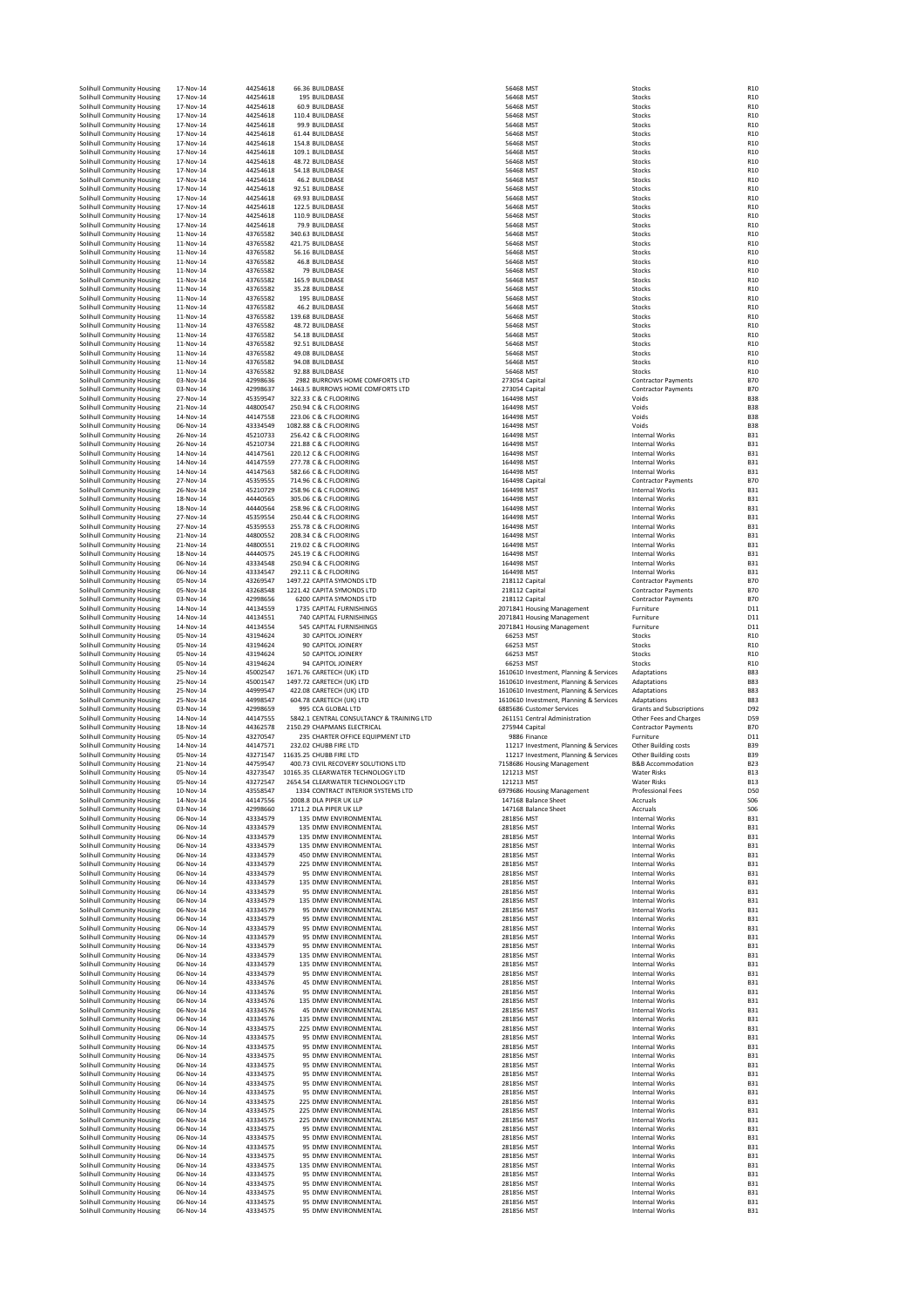| Solihull Community Housing                               | 06-Nov-14              | 43334575             | 95 DMW ENVIRONMENTAL                                                                        | 281856 MST                                                                   | Internal Works                                                         | <b>B31</b>                         |
|----------------------------------------------------------|------------------------|----------------------|---------------------------------------------------------------------------------------------|------------------------------------------------------------------------------|------------------------------------------------------------------------|------------------------------------|
| Solihull Community Housing                               | $06 - Nov - 14$        | 43334575             | 95 DMW ENVIRONMENTAL                                                                        | 281856 MST                                                                   | <b>Internal Works</b>                                                  | <b>B31</b>                         |
| Solihull Community Housing                               | 06-Nov-14              | 43334575             | 95 DMW ENVIRONMENTAL                                                                        | 281856 MST                                                                   | <b>Internal Works</b>                                                  | <b>B31</b>                         |
| Solihull Community Housing<br>Solihull Community Housing | 06-Nov-14<br>06-Nov-14 | 43334575<br>43334575 | 95 DMW ENVIRONMENTAL<br>95 DMW ENVIRONMENTAL                                                | 281856 MST<br>281856 MST                                                     | Internal Works<br>Internal Works                                       | <b>B31</b><br><b>B31</b>           |
| Solihull Community Housing                               | 06-Nov-14              | 43334575             | 95 DMW ENVIRONMENTAL                                                                        | 281856 MST                                                                   | <b>Internal Works</b>                                                  | <b>B31</b>                         |
| Solihull Community Housing                               | 06-Nov-14              | 43334575             | 95 DMW ENVIRONMENTAL                                                                        | 281856 MST                                                                   | Internal Works                                                         | <b>B31</b>                         |
| Solihull Community Housing                               | 06-Nov-14              | 43334575             | 95 DMW ENVIRONMENTAL                                                                        | 281856 MST                                                                   | Internal Works                                                         | <b>B31</b>                         |
| Solihull Community Housing                               | 06-Nov-14              | 43334575             | 95 DMW ENVIRONMENTAL                                                                        | 281856 MST                                                                   | Internal Works                                                         | <b>B31</b>                         |
| Solihull Community Housing                               | 06-Nov-14              | 43334575             | 95 DMW ENVIRONMENTAL                                                                        | 281856 MST                                                                   | <b>Internal Works</b>                                                  | <b>B31</b>                         |
| Solihull Community Housing                               | 06-Nov-14<br>03-Nov-14 | 43334578<br>42998675 | 85 DMW FNVIRONMENTAL<br>905 DMW ENVIRONMENTAL                                               | 281856 MST<br>281856 MST                                                     | Internal Works<br><b>Internal Works</b>                                | <b>B31</b><br><b>B31</b>           |
| Solihull Community Housing<br>Solihull Community Housing | 06-Nov-14              | 43334578             | 135 DMW ENVIRONMENTAL                                                                       | 281856 MST                                                                   | <b>Internal Works</b>                                                  | <b>B31</b>                         |
| Solihull Community Housing                               | 06-Nov-14              | 43334578             | 135 DMW ENVIRONMENTAL                                                                       | 281856 MST                                                                   | <b>Internal Works</b>                                                  | <b>B31</b>                         |
| Solihull Community Housing                               | 06-Nov-14              | 43334578             | 85 DMW ENVIRONMENTAL                                                                        | 281856 MST                                                                   | <b>Internal Works</b>                                                  | <b>B31</b>                         |
| Solihull Community Housing                               | 06-Nov-14              | 43334578             | 135 DMW ENVIRONMENTAL                                                                       | 281856 MST                                                                   | Internal Works                                                         | <b>B31</b>                         |
| Solihull Community Housing                               | 20-Nov-14              | 44587548             | 4075.29 DODD GROUP                                                                          | 164798 Investment, Planning & Services                                       | <b>Utility Related Works</b>                                           | <b>B34</b>                         |
| Solihull Community Housing                               | 20-Nov-14              | 44588547             | 3921.62 DODD GROUP                                                                          | 164798 Investment, Planning & Services                                       | <b>Utility Related Works</b>                                           | <b>B34</b>                         |
| Solihull Community Housing                               | 10-Nov-14              | 43561547             | 4610.24 DODD GROUP                                                                          | 164798 Investment, Planning & Services                                       | <b>Utility Related Works</b>                                           | <b>B34</b>                         |
| Solihull Community Housing                               | 03-Nov-14              | 42998663             | 1900.14 DODD GROUP                                                                          | 164798 Investment, Planning & Services                                       | <b>Utility Related Works</b>                                           | <b>B34</b>                         |
| Solihull Community Housing<br>Solihull Community Housing | 21-Nov-14<br>21-Nov-14 | 44824549<br>44824549 | 150 DOORFIT PRODUCTS LTD<br>308 DOORFIT PRODUCTS LTD                                        | 5228 MST<br>5228 MST                                                         | Stocks<br>Stocks                                                       | R <sub>10</sub><br>R <sub>10</sub> |
| Solihull Community Housing                               | 21-Nov-14              | 44824549             | 225 DOORFIT PRODUCTS LTD                                                                    | 5228 MST                                                                     | Stocks                                                                 | R <sub>10</sub>                    |
| Solihull Community Housing                               | 21-Nov-14              | 44824549             | <b>42 DOORFIT PRODUCTS LTD</b>                                                              | 5228 MST                                                                     | Stocks                                                                 | R <sub>10</sub>                    |
| Solihull Community Housing                               | 21-Nov-14              | 44824549             | 150 DOORFIT PRODUCTS LTD                                                                    | 5228 MST                                                                     | Stocks                                                                 | R <sub>10</sub>                    |
| Solihull Community Housing                               | 21-Nov-14              | 44824549             | 237.5 DOORFIT PRODUCTS LTD                                                                  | 5228 MST                                                                     | Stocks                                                                 | R <sub>10</sub>                    |
| Solihull Community Housing                               | 21-Nov-14              | 44824549             | 220 DOORFIT PRODUCTS LTD                                                                    | 5228 MST                                                                     | Stocks                                                                 | R10                                |
| Solihull Community Housing                               | 21-Nov-14              | 44824549             | 28 DOORFIT PRODUCTS LTD                                                                     | 5228 MST                                                                     | Stocks                                                                 | R10                                |
| Solihull Community Housing                               | 21-Nov-14              | 44824548             | 162.5 DOORFIT PRODUCTS LTD                                                                  | 5228 MST                                                                     | Stocks                                                                 | R <sub>10</sub>                    |
| Solihull Community Housing<br>Solihull Community Housing | 21-Nov-14<br>21-Nov-14 | 44824548<br>44824548 | 479.8 DOORFIT PRODUCTS LTD<br>70 DOORFIT PRODUCTS LTD                                       | 5228 MST<br>5228 MST                                                         | Stocks<br>Stocks                                                       | R <sub>10</sub><br>R <sub>10</sub> |
| Solihull Community Housing                               | 21-Nov-14              | 44824548             | 97 DOORFIT PRODUCTS LTD                                                                     | 5228 MST                                                                     | Stocks                                                                 | R <sub>10</sub>                    |
| Solihull Community Housing                               | 21-Nov-14              | 44824548             | 85 DOORFIT PRODUCTS LTD                                                                     | 5228 MST                                                                     | Stocks                                                                 | R <sub>10</sub>                    |
| Solihull Community Housing                               | 21-Nov-14              | 44824548             | 65 DOORFIT PRODUCTS LTD                                                                     | 5228 MST                                                                     | Stocks                                                                 | R <sub>10</sub>                    |
| Solihull Community Housing                               | 21-Nov-14              | 44824548             | 110 DOORFIT PRODUCTS LTD                                                                    | 5228 MST                                                                     | Stocks                                                                 | R <sub>10</sub>                    |
| Solihull Community Housing                               | 21-Nov-14              | 44824548             | <b>18 DOORFIT PRODUCTS LTD</b>                                                              | 5228 MST                                                                     | Stocks                                                                 | R <sub>10</sub>                    |
| Solihull Community Housing                               | 21-Nov-14              | 44824548             | 81 DOORFIT PRODUCTS LTD                                                                     | 5228 MST                                                                     | Stocks                                                                 | R <sub>10</sub>                    |
| Solihull Community Housing                               | 21-Nov-14              | 44767547             | 590.28 DR GAIL YOUNG                                                                        | 221701 Housing Management                                                    | <b>Tenant Medicals</b>                                                 | D63                                |
| Solihull Community Housing<br>Solihull Community Housing | 03-Nov-14<br>26-Nov-14 | 42998605<br>45210759 | 590.28 DR GAIL YOUNG<br>1191.5 DRAINTECH SERVICES (MIDLANDS) LTD                            | 221701 Housing Management<br>338596 MST                                      | <b>Tenant Medicals</b><br>Other Works                                  | D63<br><b>B32</b>                  |
| Solihull Community Housing                               | 26-Nov-14              | 45210790             | 534 DRAINTECH SERVICES (MIDLANDS) LTD                                                       | 338596 MST                                                                   | Other Works                                                            | <b>B32</b>                         |
| Solihull Community Housing                               | 26-Nov-14              | 45210761             | 559.28 DRAINTECH SERVICES (MIDLANDS) LTD                                                    | 338596 MST                                                                   | Other Works                                                            | <b>B32</b>                         |
| Solihull Community Housing                               | 26-Nov-14              | 45210767             | 341.78 DRAINTECH SERVICES (MIDLANDS) LTD                                                    | 338596 MST                                                                   | Other Building costs                                                   | <b>B39</b>                         |
| Solihull Community Housing                               | 26-Nov-14              | 45210758             | 290 DRAINTECH SERVICES (MIDLANDS) LTD                                                       | 338596 MST                                                                   | Other Works                                                            | <b>B32</b>                         |
| Solihull Community Housing                               | 26-Nov-14              | 45210792             | 362.5 DRAINTECH SERVICES (MIDLANDS) LTD                                                     | 338596 MST                                                                   | Other Works                                                            | <b>B32</b>                         |
| Solihull Community Housing                               | 26-Nov-14              | 45210791             | 346 DRAINTECH SERVICES (MIDLANDS) LTD                                                       | 338596 MST                                                                   | Other Works                                                            | <b>B32</b>                         |
| Solihull Community Housing                               | 26-Nov-14              | 45210785             | 316.62 DRAINTECH SERVICES (MIDLANDS) LTD                                                    | 338596 MST                                                                   | Other Works                                                            | <b>B32</b>                         |
| Solihull Community Housing                               | 26-Nov-14              | 45210779             | 340.28 DRAINTECH SERVICES (MIDLANDS) LTD                                                    | 338596 MST                                                                   | Other Works                                                            | <b>B32</b>                         |
| Solihull Community Housing                               | 26-Nov-14              | 45210774             | 227.5 DRAINTECH SERVICES (MIDLANDS) LTD                                                     | 338596 MST                                                                   | Other Works                                                            | <b>B32</b>                         |
| Solihull Community Housing<br>Solihull Community Housing | 26-Nov-14<br>19-Nov-14 | 45210778<br>44492625 | 292.5 DRAINTECH SERVICES (MIDLANDS) LTD<br>1200 DUDLEY COLLEGE                              | 338596 MST<br>7157686 Customer Services                                      | Other Works<br>Training                                                | <b>B32</b><br>A <sub>80</sub>      |
| Solihull Community Housing                               | 25-Nov-14              | 45088547             | 24.87 DULUX DECORATOR CENTRES                                                               | 69460 Capital                                                                | <b>Contractor Payments</b>                                             | <b>B70</b>                         |
| Solihull Community Housing                               | 25-Nov-14              | 45087547             | 795.82 DULUX DECORATOR CENTRES                                                              | 69460 MST                                                                    | <b>Internal Works</b>                                                  | <b>B31</b>                         |
| Solihull Community Housing                               | 25-Nov-14              | 45088547             | <b>616.3 DULUX DECORATOR CENTRES</b>                                                        | 69460 Capital                                                                | <b>Contractor Payments</b>                                             | <b>B70</b>                         |
| Solihull Community Housing                               | 17-Nov-14              | 44254581             | 10.1 E J GILBERT & SONS                                                                     | 5296 MST                                                                     | Stocks                                                                 | R <sub>10</sub>                    |
| Solihull Community Housing                               | 17-Nov-14              | 44254581             | 258.05 E J GILBERT & SONS                                                                   | 5296 MST                                                                     | Stocks                                                                 | R <sub>10</sub>                    |
| Solihull Community Housing                               | 06-Nov-14              | 43298552             | 98493.76 E MANTON LTD                                                                       | 5299 Capital                                                                 | <b>Contractor Payments</b>                                             | <b>B70</b>                         |
| Solihull Community Housing                               | 18-Nov-14              | 44440710             | 4527.5 ECLIPSE ACCESS SOLUTIONS LTD                                                         | 141696 Capital                                                               | <b>Contractor Payments</b>                                             | <b>B70</b>                         |
| Solihull Community Housing                               | 18-Nov-14              | 44440709             | 4361.47 ECLIPSE ACCESS SOLUTIONS LTD                                                        | 141696 Capital                                                               | <b>Contractor Payments</b>                                             | <b>B70</b>                         |
| Solihull Community Housing                               | 14-Nov-14<br>14-Nov-14 | 44147700<br>44147699 | 2708.04 ECLIPSE ACCESS SOLUTIONS LTD                                                        | 141696 Capital                                                               | <b>Contractor Payments</b>                                             | <b>B70</b><br><b>B70</b>           |
| Solihull Community Housing<br>Solihull Community Housing | 14-Nov-14              | 44147697             | 416.85 ECLIPSE ACCESS SOLUTIONS LTD<br>5456.58 ECLIPSE ACCESS SOLUTIONS LTD                 | 141696 Capital<br>141696 Capital                                             | <b>Contractor Payments</b><br><b>Contractor Payments</b>               | <b>B70</b>                         |
| Solihull Community Housing                               | 14-Nov-14              | 44147698             | 3219.15 ECLIPSE ACCESS SOLUTIONS LTD                                                        | 141696 Capital                                                               | <b>Contractor Payments</b>                                             | <b>B70</b>                         |
| Solihull Community Housing                               | 06-Nov-14              | 43334731             | 416.85 ECLIPSE ACCESS SOLUTIONS LTD                                                         | 141696 Capital                                                               | <b>Contractor Payments</b>                                             | <b>B70</b>                         |
|                                                          |                        |                      |                                                                                             |                                                                              |                                                                        |                                    |
| Solihull Community Housing                               | 06-Nov-14              | 43334730             | 2355.44 ECLIPSE ACCESS SOLUTIONS LTD                                                        | 141696 Capital                                                               | <b>Contractor Payments</b>                                             | <b>B70</b>                         |
| Solihull Community Housing                               | 06-Nov-14              | 43334728             | 2807.85 ECLIPSE ACCESS SOLUTIONS LTD                                                        | 141696 Capital                                                               | <b>Contractor Payments</b>                                             | <b>B70</b>                         |
| Solihull Community Housing                               | 06-Nov-14              | 43334727             | 333.48 ECLIPSE ACCESS SOLUTIONS LTD                                                         | 141696 Capital                                                               | <b>Contractor Payments</b>                                             | <b>B70</b>                         |
| Solihull Community Housing                               | 06-Nov-14              | 43334726             | 598 ECLIPSE ACCESS SOLUTIONS LTD                                                            | 141696 Capital                                                               | <b>Contractor Payments</b>                                             | <b>B70</b>                         |
| Solihull Community Housing                               | 06-Nov-14              | 43334729             | 666.96 ECLIPSE ACCESS SOLUTIONS LTD                                                         | 141696 Capital                                                               | <b>Contractor Payments</b>                                             | <b>B70</b>                         |
| Solihull Community Housing                               | 14-Nov-14              | 44147701             | 1518.75 EDEN ADAPTIONS LTD                                                                  | 267999 Housing Management                                                    | Security                                                               | <b>B43</b>                         |
| Solihull Community Housing                               | 03-Nov-14              | 42998676             | 3900 EDEN BUILD LTD BUILDING CONTRACTORS                                                    | 5243773 Capital                                                              | <b>Contractor Payments</b>                                             | <b>B70</b>                         |
| Solihull Community Housing                               | 12-Nov-14              | 43886552             | 2186.58 EDF ENERGY 1 LTD                                                                    | 135472 Housing Management<br>230400 Central Administration                   | Electricity                                                            | <b>B11</b><br>D <sub>5</sub> C     |
| Solihull Community Housing<br>Solihull Community Housing | 19-Nov-14<br>07-Nov-14 | 44492627<br>43445547 | 2058.2 EMA BUSINESS & MANAGEMENT CONSULTANCY LTD<br>10419.7 ENTERPRISE MANAGED SERVICES LTD | 206418 MST                                                                   | Professional Fees<br><b>Waste Disposal</b>                             | E20                                |
| Solihull Community Housing                               | $12 - Nov - 14$        | 43886549             | 1110 FAMILY CARE TRUST (SOLIHULL)                                                           | 5472 Housing Management                                                      | <b>Grounds Maintenance</b>                                             | <b>B40</b>                         |
| Solihull Community Housing                               | 03-Nov-14              | 42998680             | 3250.6 GARDINER CONSTRUCTION SERVICES                                                       | 4777686 Capital                                                              | <b>Contractor Payments</b>                                             | <b>B70</b>                         |
| Solihull Community Housing                               | $24 - N$ OV-14         | 44902564             | 230 GRANGE REMOVAL CO LTD                                                                   | 5676 Housing Management                                                      | Other Supplies And Services Costs                                      | D <sub>90</sub>                    |
| Solihull Community Housing                               | 24-Nov-14              | 44902565             | 230 GRANGE REMOVAL CO LTD                                                                   | 5676 Housing Management                                                      | Other Supplies And Services Costs                                      | D <sub>90</sub>                    |
| Solihull Community Housing                               | 14-Nov-14              | 44147749             | 230 GRANGE REMOVAL CO LTD                                                                   | 5676 Housing Management                                                      | Other Supplies And Services Costs                                      | D <sub>90</sub>                    |
| Solihull Community Housing                               | 14-Nov-14              | 44147748             | 230 GRANGE REMOVAL CO LTD                                                                   | 5676 Housing Management                                                      | Other Supplies And Services Costs                                      | D <sub>90</sub>                    |
| Solihull Community Housing<br>Solihull Community Housing | 14-Nov-14<br>14-Nov-14 | 44147746<br>44147747 | 230 GRANGE REMOVAL CO LTD<br>230 GRANGE REMOVAL CO LTD                                      | 5676 Housing Management<br>5676 Housing Management                           | Other Supplies And Services Costs<br>Other Supplies And Services Costs | D <sub>90</sub><br>D <sub>90</sub> |
| Solihull Community Housing                               | 04-Nov-14              | 43116575             | 230 GRANGE REMOVAL CO LTD                                                                   | 5676 Housing Management                                                      | Other Supplies And Services Costs                                      | D <sub>90</sub>                    |
| Solihull Community Housing                               | 12-Nov-14              | 43889602             | 1560 GRANGE REMOVAL CO LTD                                                                  | 5676 Capital                                                                 | <b>Contractor Payments</b>                                             | <b>B70</b>                         |
| Solihull Community Housing                               | 12-Nov-14              | 43889600             | 450 GRANGE REMOVAL CO LTD                                                                   | 5676 Capital                                                                 | <b>Contractor Payments</b>                                             | <b>B70</b>                         |
| Solihull Community Housing                               | 24-Nov-14              | 44902567             | 230 GRANGE REMOVAL CO LTD                                                                   | 5676 Central Administration                                                  | <b>Professional Fees</b>                                               | D <sub>5</sub> C                   |
| Solihull Community Housing                               | 24-Nov-14              | 44902566             | 230 GRANGE REMOVAL CO LTD                                                                   | 5676 Central Administration                                                  | <b>Professional Fees</b>                                               | D <sub>5</sub> C                   |
| Solihull Community Housing<br>Solihull Community Housing | 14-Nov-14<br>21-Nov-14 | 44147745<br>44797547 | 266 GRANGE REMOVAL CO LTD<br>534.13 HAMMOND LUBRICANTS & CHEMICALS LTD                      | 5676 Central Administration<br>1120597 Housing Management                    | <b>Professional Fees</b><br>Materials                                  | D <sub>5</sub> C<br>D13            |
| Solihull Community Housing                               | $14 - Nov - 14$        | 44147706             | 278.38 HAMMOND LUBRICANTS & CHEMICALS LTD                                                   | 1120597 Housing Management                                                   | Materials                                                              | D13                                |
| Solihull Community Housing                               | 14-Nov-14              | 44147607             | 2121 HANDICARE ACCESSIBILITY LTD                                                            | 277953 Capital                                                               | <b>Contractor Payments</b>                                             | <b>B70</b>                         |
| Solihull Community Housing                               | 06-Nov-14              | 43334573             | 3885 HANDICARE ACCESSIBILITY LTD                                                            | 277953 Capital                                                               | <b>Contractor Payments</b>                                             | <b>B70</b>                         |
| Solihull Community Housing                               | 06-Nov-14              | 43334572             | 2461 HANDICARE ACCESSIBILITY LTD                                                            | 277953 Capital                                                               | <b>Contractor Payments</b>                                             | <b>B70</b>                         |
| Solihull Community Housing                               | 06-Nov-14              | 43334569             | 2196 HANDICARE ACCESSIBILITY LTD                                                            | 277953 Capital                                                               | <b>Contractor Payments</b>                                             | <b>B70</b>                         |
| Solihull Community Housing                               | 03-Nov-14              | 42993569             | 2337.5 HANDICARE ACCESSIBILITY LTD                                                          | 277953 Capital                                                               | <b>Contractor Payments</b>                                             | <b>B70</b>                         |
| Solihull Community Housing<br>Solihull Community Housing | 26-Nov-14              | 45210756             | 3837 HANDICARE ACCESSIBILITY LTD<br>4170 HANDICARE ACCESSIBILITY LTD                        | 277953 Capital                                                               | <b>Contractor Payments</b>                                             | <b>B70</b>                         |
| Solihull Community Housing                               | 26-Nov-14<br>26-Nov-14 | 45210755<br>45210754 | 3752.05 HANDICARE ACCESSIBILITY LTD                                                         | 277953 Capital<br>277953 Capital                                             | <b>Contractor Payments</b><br><b>Contractor Payments</b>               | <b>B70</b><br><b>B70</b>           |
| Solihull Community Housing                               | 26-Nov-14              | 45210753             | 3704 HANDICARE ACCESSIBILITY LTD                                                            | 277953 Capital                                                               | <b>Contractor Payments</b>                                             | <b>B70</b>                         |
| Solihull Community Housing                               | 26-Nov-14              | 45210752             | 2437.91 HANDICARE ACCESSIBILITY LTD                                                         | 277953 Capital                                                               | <b>Contractor Payments</b>                                             | <b>B70</b>                         |
| Solihull Community Housing                               | 26-Nov-14              | 45210751             | 1948 HANDICARE ACCESSIBILITY LTD                                                            | 277953 Capital                                                               | <b>Contractor Payments</b>                                             | <b>B70</b>                         |
| Solihull Community Housing                               | 26-Nov-14              | 45210750             | 2715 HANDICARE ACCESSIBILITY LTD                                                            | 277953 Capital                                                               | <b>Contractor Payments</b>                                             | <b>B70</b>                         |
| Solihull Community Housing                               | 14-Nov-14              | 44147608             | 2332 HANDICARE ACCESSIBILITY LTD                                                            | 277953 Capital                                                               | <b>Contractor Payments</b>                                             | <b>B70</b>                         |
| Solihull Community Housing                               | 06-Nov-14              | 43305872             | 2551 HANDICARE ACCESSIBILITY LTD                                                            | 277953 Capital                                                               | <b>Contractor Payments</b>                                             | <b>B70</b>                         |
| Solihull Community Housing                               | 06-Nov-14              | 43334574             | 1832 HANDICARE ACCESSIBILITY LTD                                                            | 277953 Capital                                                               | <b>Contractor Payments</b>                                             | <b>B70</b>                         |
| Solihull Community Housing<br>Solihull Community Housing | 06-Nov-14<br>06-Nov-14 | 43334571<br>43334570 | 3780 HANDICARE ACCESSIBILITY LTD<br>4004 HANDICARE ACCESSIBILITY LTD                        | 277953 Capital<br>277953 Capital                                             | <b>Contractor Payments</b><br><b>Contractor Payments</b>               | <b>B70</b><br><b>B70</b>           |
| Solihull Community Housing                               | 19-Nov-14              | 44492629             | 210 HANDICARE ACCESSIBILITY LTD                                                             | 277953 Investment, Planning & Services                                       | Adaptations                                                            | <b>B83</b>                         |
| Solihull Community Housing                               | 27-Nov-14              | 45333733             | 2750 HARDALL INTERNATIONAL LIMITED                                                          | 73091 Capital                                                                | Contractor Payments                                                    | <b>B70</b>                         |
| Solihull Community Housing                               | 06-Nov-14              | 43334568             | 319.2 HARROLD-JONES SERVICES                                                                | 5768 Investment, Planning & Services                                         | <b>Utility Related Works</b>                                           | <b>B34</b>                         |
| Solihull Community Housing                               | 06-Nov-14              | 43334567             | 319.2 HARROLD-JONES SERVICES                                                                | 5768 Investment, Planning & Services                                         | <b>Utility Related Works</b>                                           | <b>B34</b>                         |
| Solihull Community Housing                               | 06-Nov-14              | 43334566             | 319.2 HARROLD-JONES SERVICES                                                                | 5768 Investment, Planning & Services                                         | <b>Utility Related Works</b>                                           | <b>B34</b>                         |
| Solihull Community Housing                               | 06-Nov-14              | 43334564             | 319.2 HARROLD-JONES SERVICES                                                                | 5768 Investment, Planning & Services                                         | <b>Utility Related Works</b>                                           | <b>B34</b>                         |
| Solihull Community Housing                               | 06-Nov-14              | 43334563             | 319.2 HARROLD-JONES SERVICES                                                                | 5768 Investment, Planning & Services                                         | <b>Utility Related Works</b>                                           | <b>B34</b>                         |
| Solihull Community Housing                               | 06-Nov-14<br>06-Nov-14 | 43334565<br>43334562 | 319.2 HARROLD-JONES SERVICES                                                                | 5768 Investment, Planning & Services                                         | <b>Utility Related Works</b>                                           | <b>B34</b><br><b>B34</b>           |
| Solihull Community Housing<br>Solihull Community Housing | 06-Nov-14              | 43334561             | 319.2 HARROLD-JONES SERVICES<br>319.2 HARROLD-JONES SERVICES                                | 5768 Investment, Planning & Services<br>5768 Investment, Planning & Services | <b>Utility Related Works</b><br><b>Utility Related Works</b>           | <b>B34</b>                         |
| Solihull Community Housing                               | 06-Nov-14              | 43334560             | 319.2 HARROLD-JONES SERVICES                                                                | 5768 Investment, Planning & Services                                         | <b>Utility Related Works</b>                                           | <b>B34</b>                         |
| Solihull Community Housing                               | 06-Nov-14              | 43334559             | 319.2 HARROLD-JONES SERVICES                                                                | 5768 Investment, Planning & Services                                         | <b>Utility Related Works</b>                                           | <b>B34</b>                         |
| Solihull Community Housing                               | 06-Nov-14              | 43334558             | 319.2 HARROLD-JONES SERVICES                                                                | 5768 Investment, Planning & Services                                         | <b>Utility Related Works</b>                                           | <b>B34</b>                         |
| Solihull Community Housing                               | 06-Nov-14              | 43334557             | 319.2 HARROLD-JONES SERVICES                                                                | 5768 Investment, Planning & Services                                         | <b>Utility Related Works</b>                                           | <b>B34</b>                         |
| Solihull Community Housing                               | 06-Nov-14              | 43334556             | 319.2 HARROLD-JONES SERVICES                                                                | 5768 Investment, Planning & Services                                         | <b>Utility Related Works</b>                                           | <b>B34</b>                         |
| Solihull Community Housing                               | 03-Nov-14              | 42998687             | 3646.1 HARROLD-JONES SERVICES                                                               | 5768 Capital                                                                 | <b>Contractor Payments</b>                                             | <b>B70</b>                         |
| Solihull Community Housing                               | 03-Nov-14              | 42998685             | 6993.83 HARROLD-JONES SERVICES                                                              | 5768 Capital                                                                 | <b>Contractor Payments</b>                                             | <b>B70</b>                         |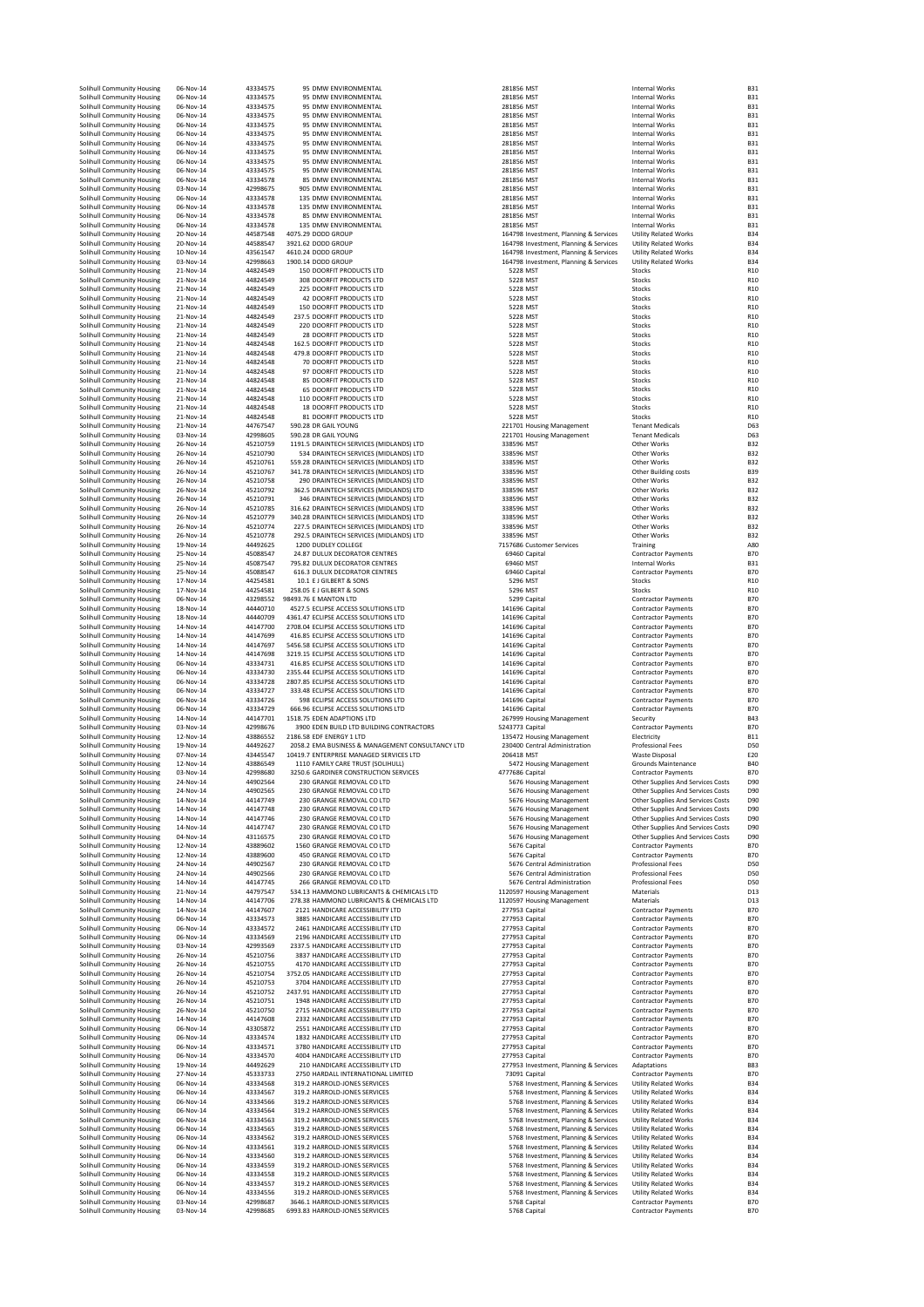| Solihull Community Housing                               | 19-Nov-14              | 44492631             | <b>460 HERON PRESS</b>                                                                          | 42709 Finance                                          | Printing                                          | D80                                |
|----------------------------------------------------------|------------------------|----------------------|-------------------------------------------------------------------------------------------------|--------------------------------------------------------|---------------------------------------------------|------------------------------------|
| Solihull Community Housing                               | 19-Nov-14              | 44492630             | <b>560 HERON PRESS</b>                                                                          | 42709 Finance                                          | Printing                                          | D80                                |
| Solihull Community Housing                               | 03-Nov-14              | 42998682             | <b>610 HERON PRESS</b>                                                                          | 42709 Finance                                          | Printing                                          | D80                                |
| Solihull Community Housing                               | 26-Nov-14              | 45190547             | 230 HERON PRESS                                                                                 | 42709 Customer Services                                | <b>Other Communication Costs</b>                  | D <sub>49</sub>                    |
| Solihull Community Housing                               | 14-Nov-14              | 44147709             | 1096 HON LTD                                                                                    | 120599 Customer Services                               | Training                                          | A <sub>80</sub>                    |
| Solihull Community Housing                               | 26-Nov-14              | 45192547             | 4722.64 J C S COCHRANE ELECTRICAL LTD                                                           | 4056686 Capital                                        | <b>Contractor Payments</b>                        | <b>B70</b><br><b>B70</b>           |
| Solihull Community Housing<br>Solihull Community Housing | 26-Nov-14<br>18-Nov-14 | 45191547<br>44362845 | 520 J C S COCHRANE ELECTRICAL LTD<br>5112.09 J C S COCHRANE ELECTRICAL LTD                      | 4056686 Capital<br>4056686 Capital                     | Contractor Payments<br><b>Contractor Payments</b> | <b>B70</b>                         |
| Solihull Community Housing                               | 18-Nov-14              | 44362843             | 5670.69 J C S COCHRANE ELECTRICAL LTD                                                           | 4056686 Capital                                        | <b>Contractor Payments</b>                        | <b>B70</b>                         |
| Solihull Community Housing                               | 18-Nov-14              | 44362842             | 327.58 J C S COCHRANE ELECTRICAL LTD                                                            | 4056686 Capital                                        | <b>Contractor Payments</b>                        | <b>B70</b>                         |
| Solihull Community Housing                               | 18-Nov-14              | 44362844             | 2923.04 J C S COCHRANE ELECTRICAL LTD                                                           | 4056686 Capital                                        | <b>Contractor Payments</b>                        | <b>B70</b>                         |
| Solihull Community Housing                               | 03-Nov-14              | 42998688             | 8591.83 J C S COCHRANE ELECTRICAL LTD                                                           | 4056686 Capital                                        | <b>Contractor Payments</b>                        | <b>B70</b>                         |
| Solihull Community Housing                               | 14-Nov-14              | 44147606             | 536.73 J LACEY STEEPLEJACKS                                                                     | 277406 Investment, Planning & Services                 | <b>Utility Related Works</b>                      | <b>B34</b>                         |
| Solihull Community Housing<br>Solihull Community Housing | 24-Nov-14<br>24-Nov-14 | 44902551<br>44902549 | 885.5 JAMES ANDREWS RECRUITMENT SOLUTIONS LTD<br>699.13 JAMES ANDREWS RECRUITMENT SOLUTIONS LTD | 673596 Housing Management<br>673596 Housing Management | <b>Agency Staff</b><br><b>Agency Staff</b>        | A60<br>A60                         |
| Solihull Community Housing                               | 24-Nov-14              | 44902548             | 782 JAMES ANDREWS RECRUITMENT SOLUTIONS LTD                                                     | 673596 Housing Management                              | <b>Agency Staff</b>                               | A60                                |
| Solihull Community Housing                               | 24-Nov-14              | 44902547             | 540.5 JAMES ANDREWS RECRUITMENT SOLUTIONS LTD                                                   | 673596 Housing Management                              | <b>Agency Staff</b>                               | A60                                |
| Solihull Community Housing                               | 24-Nov-14              | 44896589             | 511.13 JAMES ANDREWS RECRUITMENT SOLUTIONS LTD                                                  | 673596 Housing Management                              | <b>Agency Staff</b>                               | A60                                |
| Solihull Community Housing                               | 24-Nov-14              | 44902550             | 770.5 JAMES ANDREWS RECRUITMENT SOLUTIONS LTD                                                   | 673596 Housing Management                              | <b>Agency Staff</b>                               | A60                                |
| Solihull Community Housing                               | 12-Nov-14              | 43886558             | 770.5 JAMES ANDREWS RECRUITMENT SOLUTIONS LTD                                                   | 673596 Housing Management                              | <b>Agency Staff</b>                               | A60                                |
| Solihull Community Housing                               | 12-Nov-14              | 43886557             | 851 JAMES ANDREWS RECRUITMENT SOLUTIONS LTD                                                     | 673596 Housing Management                              | <b>Agency Staff</b>                               | A60                                |
| Solihull Community Housing<br>Solihull Community Housing | 12-Nov-14<br>12-Nov-14 | 43886555<br>43886556 | 752 JAMES ANDREWS RECRUITMENT SOLUTIONS LTD<br>810.75 JAMES ANDREWS RECRUITMENT SOLUTIONS LTD   | 673596 Housing Management<br>673596 Housing Management | <b>Agency Staff</b><br><b>Agency Staff</b>        | A60<br>A60                         |
| Solihull Community Housing                               | 18-Nov-14              | 44362566             | 800 JAMES K JACKSON                                                                             | 6082 Capital                                           | <b>Contractor Payments</b>                        | <b>B70</b>                         |
| Solihull Community Housing                               | 21-Nov-14              | 44824564             | 418.25 JEWSON LTD                                                                               | 6111 MST                                               | Stocks                                            | R10                                |
| Solihull Community Housing                               | 21-Nov-14              | 44824563             | 689.93 JEWSON LTD                                                                               | 6111 MST                                               | Stocks                                            | R10                                |
| Solihull Community Housing                               | 21-Nov-14              | 44824566             | 1024.1 JEWSON LTD                                                                               | 6111 MST                                               | Stocks                                            | R <sub>10</sub>                    |
| Solihull Community Housing                               | 21-Nov-14              | 44824567             | 896.53 JEWSON LTD                                                                               | 6111 MST                                               | Stocks                                            | R <sub>10</sub><br>R <sub>10</sub> |
| Solihull Community Housing<br>Solihull Community Housing | 21-Nov-14<br>21-Nov-14 | 44824560<br>44824560 | 505 JEWSON LTD<br>330 JEWSON LTD                                                                | 6111 MST<br>6111 MST                                   | Stocks<br>Stocks                                  | R <sub>10</sub>                    |
| Solihull Community Housing                               | 21-Nov-14              | 44824559             | 363.41 JEWSON LTD                                                                               | 6111 MST                                               | Stocks                                            | R <sub>10</sub>                    |
| Solihull Community Housing                               | 21-Nov-14              | 44824556             | 12.65 JEWSON LTD                                                                                | 6111 MST                                               | Stocks                                            | R <sub>10</sub>                    |
| Solihull Community Housing                               | 21-Nov-14              | 44824556             | 78.6 JEWSON LTD                                                                                 | 6111 MST                                               | Stocks                                            | R <sub>10</sub>                    |
| Solihull Community Housing                               | 21-Nov-14              | 44824556             | 124.8 JEWSON LTD                                                                                | 6111 MST                                               | Stocks                                            | R10                                |
| Solihull Community Housing                               | 21-Nov-14              | 44824556             | 30.4 JEWSON LTD                                                                                 | 6111 MST                                               | Stocks                                            | R <sub>10</sub>                    |
| Solihull Community Housing                               | 21-Nov-14              | 44824556             | 15.4 JEWSON LTD                                                                                 | 6111 MST                                               | Stocks                                            | R <sub>10</sub>                    |
| Solihull Community Housing<br>Solihull Community Housing | 21-Nov-14<br>21-Nov-14 | 44824556<br>44824556 | 147.5 JEWSON LTD<br>61.04 JEWSON LTD                                                            | 6111 MST<br>6111 MST                                   | Stocks<br>Stocks                                  | R <sub>10</sub><br>R <sub>10</sub> |
| Solihull Community Housing                               | 21-Nov-14              | 44824556             | 18.2 JEWSON LTD                                                                                 | 6111 MST                                               | Stocks                                            | R <sub>10</sub>                    |
| Solihull Community Housing                               | 21-Nov-14              | 44824556             | 418 JEWSON LTD                                                                                  | 6111 MST                                               | Stocks                                            | R <sub>10</sub>                    |
| Solihull Community Housing                               | 21-Nov-14              | 44824556             | 418 JEWSON LTD                                                                                  | 6111 MST                                               | Stocks                                            | R <sub>10</sub>                    |
| Solihull Community Housing                               | 21-Nov-14              | 44824556             | 242.5 JEWSON LTD                                                                                | 6111 MST                                               | Stocks                                            | R <sub>10</sub>                    |
| Solihull Community Housing                               | 21-Nov-14              | 44824556             | 40 JEWSON LTD                                                                                   | 6111 MST                                               | Stocks                                            | R10                                |
| Solihull Community Housing<br>Solihull Community Housing | 21-Nov-14<br>21-Nov-14 | 44824556<br>44824556 | 145.2 JEWSON LTD<br>58.38 JEWSON LTD                                                            | 6111 MST<br>6111 MST                                   | Stocks<br>Stocks                                  | R10<br>R <sub>10</sub>             |
| Solihull Community Housing                               | 21-Nov-14              | 44824556             | 30.2 JEWSON LTD                                                                                 | 6111 MST                                               | Stocks                                            | R <sub>10</sub>                    |
| Solihull Community Housing                               | 21-Nov-14              | 44824556             | 185.6 JEWSON LTD                                                                                | 6111 MST                                               | Stocks                                            | R <sub>10</sub>                    |
| Solihull Community Housing                               | 21-Nov-14              | 44824556             | 235 IEWSON LTD                                                                                  | 6111 MST                                               | Stocks                                            | R <sub>10</sub>                    |
| Solihull Community Housing                               | 21-Nov-14              | 44824556             | 22.1 JEWSON LTD                                                                                 | 6111 MST                                               | Stocks                                            | R <sub>10</sub>                    |
| Solihull Community Housing                               | 21-Nov-14              | 44824556             | 35.5 JEWSON LTD                                                                                 | 6111 MST                                               | Stocks                                            | R <sub>10</sub>                    |
| Solihull Community Housing<br>Solihull Community Housing | 21-Nov-14<br>21-Nov-14 | 44824556<br>44824556 | 46.5 JEWSON LTD<br>87.15 JEWSON LTD                                                             | 6111 MST<br>6111 MST                                   | Stocks<br>Stocks                                  | R <sub>10</sub><br>R10             |
| Solihull Community Housing                               | 21-Nov-14              | 44824555             | 454.5 JEWSON LTD                                                                                | 6111 MST                                               | Stocks                                            | R10                                |
| Solihull Community Housing                               | 21-Nov-14              | 44824553             | 56.1 JEWSON LTD                                                                                 | 6111 MST                                               | Stocks                                            | R10                                |
| Solihull Community Housing                               | 21-Nov-14              | 44824553             | 591.18 JEWSON LTD                                                                               | 6111 MST                                               | Stocks                                            | R <sub>10</sub>                    |
| Solihull Community Housing                               | 19-Nov-14              | 44504568             | 716.41 JEWSON LTD                                                                               | 6111 MST                                               | Stocks                                            | R <sub>10</sub>                    |
| Solihull Community Housing                               | 19-Nov-14              | 44504567             | 549.22 JEWSON LTD                                                                               | 6111 MST                                               | Stocks                                            | R <sub>10</sub>                    |
| Solihull Community Housing                               | 19-Nov-14              | 44504565             | 366.95 JEWSON LTD                                                                               | 6111 MST                                               | Stocks                                            | R <sub>10</sub>                    |
| Solihull Community Housing<br>Solihull Community Housing | 19-Nov-14<br>19-Nov-14 | 44504561<br>44504561 | 92.7 JEWSON LTD<br>660 JEWSON LTD                                                               | 6111 MST<br>6111 MST                                   | Stocks<br>Stocks                                  | R <sub>10</sub><br>R <sub>10</sub> |
| Solihull Community Housing                               | 19-Nov-14              | 44504561             | 48.4 JEWSON LTD                                                                                 | 6111 MST                                               | Stocks                                            | R <sub>10</sub>                    |
| Solihull Community Housing                               | 19-Nov-14              | 44504560             | 3.82 JEWSON LTD                                                                                 | 6111 MST                                               | Stocks                                            | R10                                |
| Solihull Community Housing                               | 19-Nov-14              | 44504560             | 485 JEWSON LTD                                                                                  | 6111 MST                                               | Stocks                                            | R10                                |
| Solihull Community Housing                               | 19-Nov-14              | 44504559             | 17.6 JEWSON LTD                                                                                 | 6111 MST                                               | Stocks                                            | R <sub>10</sub>                    |
| Solihull Community Housing                               | 19-Nov-14              | 44504559             | 16 JEWSON LTD                                                                                   | 6111 MST                                               | Stocks                                            | R <sub>10</sub>                    |
| Solihull Community Housing<br>Solihull Community Housing | 19-Nov-14<br>19-Nov-14 | 44504559<br>44504563 | 50.3 JEWSON LTD<br>123.6 JEWSON LTD                                                             | 6111 MST<br>6111 MST                                   | Stocks<br>Stocks                                  | R <sub>10</sub><br>R <sub>10</sub> |
| Solihull Community Housing                               | 19-Nov-14              | 44504563             | 111.2 JEWSON LTD                                                                                | 6111 MST                                               | Stocks                                            | R <sub>10</sub>                    |
| Solihull Community Housing                               | 19-Nov-14              | 44504563             | 572 JEWSON LTD                                                                                  | 6111 MST                                               | Stocks                                            | R <sub>10</sub>                    |
| Solihull Community Housing                               | 19-Nov-14              | 44504563             | 102.5 JEWSON LTD                                                                                | 6111 MST                                               | Stocks                                            | R <sub>10</sub>                    |
| Solihull Community Housing                               | 19-Nov-14              | 44504563             | 1212.5 JEWSON LTD                                                                               | 6111 MST                                               | Stocks                                            | R <sub>10</sub>                    |
| Solihull Community Housing                               | 19-Nov-14              | 44504563             | 559.36 JEWSON LTD                                                                               | 6111 MST                                               | Stocks                                            | R <sub>10</sub>                    |
| Solihull Community Housing                               | 19-Nov-14<br>19-Nov-14 | 44504563<br>44504563 | 15 JEWSON LTD<br>312 JEWSON LTD                                                                 | 6111 MST<br>6111 MST                                   | Stocks<br>Stocks                                  | R <sub>10</sub><br>R <sub>10</sub> |
| Solihull Community Housing<br>Solihull Community Housing | 19-Nov-14              | 44504563             | 155 JEWSON LTD                                                                                  | 6111 MST                                               | Stocks                                            | R <sub>10</sub>                    |
| Solihull Community Housing                               | 19-Nov-14              | 44504563             | 209.7 JEWSON LTD                                                                                | 6111 MST                                               | Stocks                                            | R <sub>10</sub>                    |
| Solihull Community Housing                               | 19-Nov-14              | 44504563             | 187.2 IEWSON LTD                                                                                | 6111 MST                                               | Stocks                                            | R10                                |
| Solihull Community Housing                               | 19-Nov-14              | 44504563             | 416 IFWSON ITD                                                                                  | 6111 MST                                               | Stocks                                            | R <sub>10</sub>                    |
| Solihull Community Housing                               | 19-Nov-14              | 44504559             | 24.1 JEWSON LTD                                                                                 | 6111 MST                                               | Stocks                                            | R <sub>10</sub>                    |
| Solihull Community Housing<br>Solihull Community Housing | 19-Nov-14<br>19-Nov-14 | 44504559<br>44504559 | 34.4 JEWSON LTD<br>22.5 JEWSON LTD                                                              | 6111 MST<br>6111 MST                                   | Stocks<br>Stocks                                  | R10<br>R10                         |
| Solihull Community Housing                               | 19-Nov-14              | 44504559             | 18.4 JEWSON LTD                                                                                 | 6111 MST                                               | Stocks                                            | R <sub>10</sub>                    |
| Solihull Community Housing                               | 19-Nov-14              | 44504559             | 32.4 JEWSON LTD                                                                                 | 6111 MST                                               | Stocks                                            | R <sub>10</sub>                    |
| Solihull Community Housing                               | 19-Nov-14              | 44504559             | 12.2 JEWSON LTD                                                                                 | 6111 MST                                               | Stocks                                            | R <sub>10</sub>                    |
| Solihull Community Housing                               | 19-Nov-14              | 44504559             | 12.4 JEWSON LTD                                                                                 | 6111 MST                                               | Stocks                                            | R <sub>10</sub>                    |
| Solihull Community Housing                               | 19-Nov-14<br>19-Nov-14 | 44504559<br>44504559 | 10.7 JEWSON LTD<br>74.8 JEWSON LTD                                                              | 6111 MST<br>6111 MST                                   | Stocks                                            | R <sub>10</sub><br>R <sub>10</sub> |
| Solihull Community Housing<br>Solihull Community Housing | 19-Nov-14              | 44504559             | 80.6 JEWSON LTD                                                                                 | 6111 MST                                               | Stocks<br>Stocks                                  | R <sub>10</sub>                    |
| Solihull Community Housing                               | 19-Nov-14              | 44504559             | 19.2 JEWSON LTD                                                                                 | 6111 MST                                               | Stocks                                            | R10                                |
| Solihull Community Housing                               | 19-Nov-14              | 44504559             | 74.6 JEWSON LTD                                                                                 | 6111 MST                                               | Stocks                                            | R10                                |
| Solihull Community Housing                               | 19-Nov-14              | 44504559             | 62.9 JEWSON LTD                                                                                 | 6111 MST<br>6111 MST                                   | Stocks                                            | R <sub>10</sub>                    |
| Solihull Community Housing<br>Solihull Community Housing | 19-Nov-14<br>19-Nov-14 | 44504559<br>44504559 | 89.4 JEWSON LTD<br>63.4 JEWSON LTD                                                              | 6111 MST                                               | Stocks<br>Stocks                                  | R <sub>10</sub><br>R <sub>10</sub> |
| Solihull Community Housing                               | 19-Nov-14              | 44504559             | 26.02 JEWSON LTD                                                                                | 6111 MST                                               | Stocks                                            | R <sub>10</sub>                    |
| Solihull Community Housing                               | 19-Nov-14              | 44504559             | 92.5 JEWSON LTD                                                                                 | 6111 MST                                               | Stocks                                            | R <sub>10</sub>                    |
| Solihull Community Housing                               | 19-Nov-14              | 44504559             | 474 JEWSON LTD                                                                                  | 6111 MST                                               | Stocks                                            | R <sub>10</sub>                    |
| Solihull Community Housing                               | 19-Nov-14              | 44504559             | 114 JEWSON LTD                                                                                  | 6111 MST                                               | Stocks                                            | R <sub>10</sub>                    |
| Solihull Community Housing                               | 19-Nov-14              | 44504559             | 187.6 JEWSON LTD                                                                                | 6111 MST                                               | Stocks                                            | R <sub>10</sub>                    |
| Solihull Community Housing<br>Solihull Community Housing | 19-Nov-14<br>19-Nov-14 | 44504558<br>44504558 | 382.8 JEWSON LTD<br>414.48 JEWSON LTD                                                           | 6111 MST<br>6111 MST                                   | Stocks<br>Stocks                                  | R <sub>10</sub><br>R <sub>10</sub> |
| Solihull Community Housing                               | 19-Nov-14              | 44504556             | 89.9 JEWSON LTD                                                                                 | 6111 MST                                               | Stocks                                            | R <sub>10</sub>                    |
| Solihull Community Housing                               | 19-Nov-14              | 44504556             | 167.2 JEWSON LTD                                                                                | 6111 MST                                               | Stocks                                            | R <sub>10</sub>                    |
| Solihull Community Housing                               | 19-Nov-14              | 44504556             | 97 JEWSON LTD                                                                                   | 6111 MST                                               | Stocks                                            | R <sub>10</sub>                    |
| Solihull Community Housing                               | 19-Nov-14              | 44504556             | 7.48 JEWSON LTD                                                                                 | 6111 MST                                               | Stocks                                            | R <sub>10</sub>                    |
| Solihull Community Housing<br>Solihull Community Housing | 19-Nov-14<br>19-Nov-14 | 44504556<br>44504556 | 88.5 JEWSON LTD<br>56.5 JEWSON LTD                                                              | 6111 MST<br>6111 MST                                   | Stocks<br>Stocks                                  | R <sub>10</sub><br>R <sub>10</sub> |
| Solihull Community Housing                               | 19-Nov-14              | 44504556             | 91 JEWSON LTD                                                                                   | 6111 MST                                               | Stocks                                            | R10                                |
| Solihull Community Housing                               | 19-Nov-14              | 44504556             | 27.2 JEWSON LTD                                                                                 | 6111 MST                                               | Stocks                                            | R <sub>10</sub>                    |
| Solihull Community Housing                               | 19-Nov-14              | 44504556             | 60.4 JEWSON LTD                                                                                 | 6111 MST                                               | Stocks                                            | R <sub>10</sub>                    |
| Solihull Community Housing                               | 19-Nov-14              | 44504556             | 83.03 JEWSON LTD                                                                                | 6111 MST                                               | Stocks                                            | R <sub>10</sub>                    |
| Solihull Community Housing                               | 19-Nov-14              | 44504556             | 46 JEWSON LTD                                                                                   | 6111 MST                                               | Stocks                                            | R <sub>10</sub>                    |
| Solihull Community Housing                               | 19-Nov-14              | 44504556             | 156.4 JEWSON LTD                                                                                | 6111 MST                                               | Stocks                                            | R <sub>10</sub>                    |
| Solihull Community Housing<br>Solihull Community Housing | 19-Nov-14<br>19-Nov-14 | 44504555<br>44504555 | 127.5 JEWSON LTD<br>167.2 JEWSON LTD                                                            | 6111 MST<br>6111 MST                                   | Stocks<br>Stocks                                  | R <sub>10</sub><br>R <sub>10</sub> |
| Solihull Community Housing                               | 19-Nov-14              | 44504555             | 235 JEWSON LTD                                                                                  | 6111 MST                                               | Stocks                                            | R <sub>10</sub>                    |
| Solihull Community Housing                               | 19-Nov-14              | 44504555             | 235 JEWSON LTD                                                                                  | 6111 MST                                               | Stocks                                            | R10                                |
| Solihull Community Housing                               | 19-Nov-14              | 44504555             | 33.75 JEWSON LTD                                                                                | 6111 MST                                               | Stocks                                            | R10                                |
| Solihull Community Housing                               | 19-Nov-14              | 44504555             | 234 JEWSON LTD                                                                                  | 6111 MST                                               | Stocks                                            | R <sub>10</sub>                    |
| Solihull Community Housing                               | 19-Nov-14              | 44504555             | 28 JEWSON LTD                                                                                   | 6111 MST                                               | Stocks                                            | R <sub>10</sub>                    |
| Solihull Community Housing<br>Solihull Community Housing | 19-Nov-14<br>19-Nov-14 | 44504555<br>44504555 | 6 JEWSON LTD<br>14 JEWSON LTD                                                                   | 6111 MST<br>6111 MST                                   | Stocks<br>Stocks                                  | R <sub>10</sub><br>R <sub>10</sub> |
| Solihull Community Housing                               | 19-Nov-14              | 44504555             | 28.4 JEWSON LTD                                                                                 | 6111 MST                                               | Stocks                                            | R <sub>10</sub>                    |
| Solihull Community Housing                               | 19-Nov-14              | 44504555             | 22.5 JEWSON LTD                                                                                 | 6111 MST                                               | Stocks                                            | R <sub>10</sub>                    |
| Solihull Community Housing                               | 19-Nov-14              | 44504555             | 25.2 JEWSON LTD                                                                                 | 6111 MST                                               | Stocks                                            | R <sub>10</sub>                    |

|                 | 09 Finance                                                  |
|-----------------|-------------------------------------------------------------|
|                 | 09 Finance                                                  |
|                 | 09 Finance<br>09 Customer Services                          |
|                 | 99 Customer Services                                        |
|                 | <b>86 Capital</b>                                           |
|                 | <b>86 Capital</b>                                           |
|                 | <b>86 Capital</b><br><b>86 Capital</b>                      |
|                 | <b>86 Capital</b>                                           |
|                 | <b>86 Capital</b>                                           |
|                 | <b>86 Capital</b>                                           |
|                 | 06 Investment, Planning & Services<br>96 Housing Management |
|                 | 96 Housing Management                                       |
|                 | 96 Housing Management                                       |
|                 | 96 Housing Management                                       |
|                 | 96 Housing Management                                       |
|                 | 96 Housing Management<br>96 Housing Management              |
|                 | 96 Housing Management                                       |
|                 | 96 Housing Management                                       |
|                 | 96 Housing Management                                       |
|                 | <b>82 Capital</b><br>11 MST                                 |
|                 | 11 MST                                                      |
|                 | 11 MST                                                      |
|                 | 11 MST<br>11 MST                                            |
|                 | 11 MST                                                      |
|                 | 11 MST                                                      |
|                 | 11 MST                                                      |
|                 | 11 MST                                                      |
|                 | 11 MST<br>11 MST                                            |
|                 | 11 MST                                                      |
|                 | 11 MST                                                      |
|                 | 11 MST                                                      |
|                 | 11 MST<br>11 MST                                            |
|                 | 11 MST                                                      |
|                 | 11 MST                                                      |
|                 | 11 MST                                                      |
|                 | 11 MST                                                      |
| 11<br>11        | MST<br>MST                                                  |
| $\overline{11}$ | <b>MST</b>                                                  |
|                 | 11 MST                                                      |
|                 | 11 MST                                                      |
|                 | 11 MST<br>11 MST                                            |
|                 | 11 MST                                                      |
|                 | 11 MST                                                      |
|                 | 11 MST                                                      |
|                 | 11 MST                                                      |
|                 | 11 MST<br>11 MST                                            |
|                 | 11 MST                                                      |
|                 | 11 MST                                                      |
|                 | 11 MST                                                      |
|                 | 11 MST<br>11 MST                                            |
|                 | 11 MST                                                      |
|                 | 11 MST                                                      |
|                 | 11 MST                                                      |
|                 | 11 MST<br>11 MST                                            |
|                 | 11 MST                                                      |
|                 | 11 MST                                                      |
| 11              | MST                                                         |
| 11              | MST                                                         |
| 11<br>11        | <b>MST</b><br>MST                                           |
|                 | 11 MST                                                      |
|                 | 11 MST                                                      |
|                 | 11 MST                                                      |
| 1<br>L          | 11 MST                                                      |
|                 | 11 MST                                                      |
|                 | 11 MST                                                      |
|                 | 11 MST                                                      |
|                 | 11 MST<br>11 MST                                            |
|                 | 11 MST                                                      |
|                 | 11 MST                                                      |
|                 | 11 MST                                                      |
|                 | 11 MST<br>11 MST                                            |
|                 | 11 MST                                                      |
|                 | 11 MST                                                      |
|                 | 11 MST                                                      |
|                 | 11 MST<br>11 MST                                            |
|                 | 11 MST                                                      |
|                 | 11 MST                                                      |
| 11              | <b>MST</b>                                                  |
| 11              | <b>MST</b>                                                  |
| $\overline{11}$ | <b>MST</b><br>11 MST                                        |
|                 | 11 MST                                                      |
|                 | 11 MST                                                      |
|                 | 11 MST                                                      |
|                 | 11 MST<br>11 MST                                            |
|                 | 11 MST                                                      |
|                 | 11 MST                                                      |
|                 | 11 MST                                                      |
|                 | 11 MST                                                      |
|                 | 11 MST<br>11 MST                                            |
|                 | 11 MST                                                      |
|                 | 11 MST                                                      |
|                 | 11 MST                                                      |
|                 | 11 MST<br>11 MST                                            |
|                 | 11 MST                                                      |
|                 | 11 MST                                                      |
|                 | 11 MST                                                      |
|                 | 11 MST                                                      |
|                 |                                                             |
|                 | 11 MST                                                      |
|                 | MST<br>11 MST                                               |
| 11<br>11        | <b>MST</b><br>11 MST                                        |

| Ï<br>Í                       |
|------------------------------|
| j                            |
|                              |
|                              |
|                              |
|                              |
|                              |
|                              |
| ₿                            |
|                              |
| A                            |
| A                            |
| A<br>A                       |
|                              |
|                              |
| É                            |
|                              |
| l<br>1                       |
|                              |
|                              |
|                              |
|                              |
|                              |
|                              |
| Ŕ                            |
| Ŕ                            |
| Ŕ<br>Ŕ                       |
| Ŕ                            |
| Ŕ                            |
|                              |
| 1                            |
| 1<br>l                       |
| R1<br>l<br>R<br>1            |
| I<br>R1<br>I                 |
| R<br>1<br>l                  |
| R<br>l<br>1<br>R<br>l        |
|                              |
|                              |
|                              |
|                              |
| l                            |
|                              |
| Ŕ                            |
| R<br>R                       |
| R                            |
| Ŕ                            |
|                              |
|                              |
|                              |
|                              |
| 1<br>p<br>₹<br>1             |
| i                            |
| .<br>R1<br>l<br>j<br>R1<br>J |
| R10                          |
| R10                          |
| R1<br>$\overline{1}$<br>R1   |
| $\overline{1}$<br>R1         |
| R1<br>j<br>R1                |
| R1<br>j<br>i                 |
| R1<br>R1<br>J                |
| R1<br>J                      |
| R1<br>R1                     |
| R1                           |
| R1<br>Í<br>R10<br>j          |
| R1<br>j                      |
| R10<br>h<br>R10              |
| h<br>R10                     |
| R10                          |
| n10<br>R10<br>R10<br>R10     |
| R1                           |
| R10<br>ĺ<br>R10              |
| R10<br>l                     |
| R10<br>R <sub>10</sub>       |
| R10                          |
| R10<br>R10                   |
| R10                          |
| R10<br>j                     |
| .<br>R1(<br>R1<br>J          |
| R1<br>J                      |
| R1<br>١<br>R1                |
| R1                           |
| R1<br>R1                     |
| R1                           |
| R1<br>R1<br>١                |
|                              |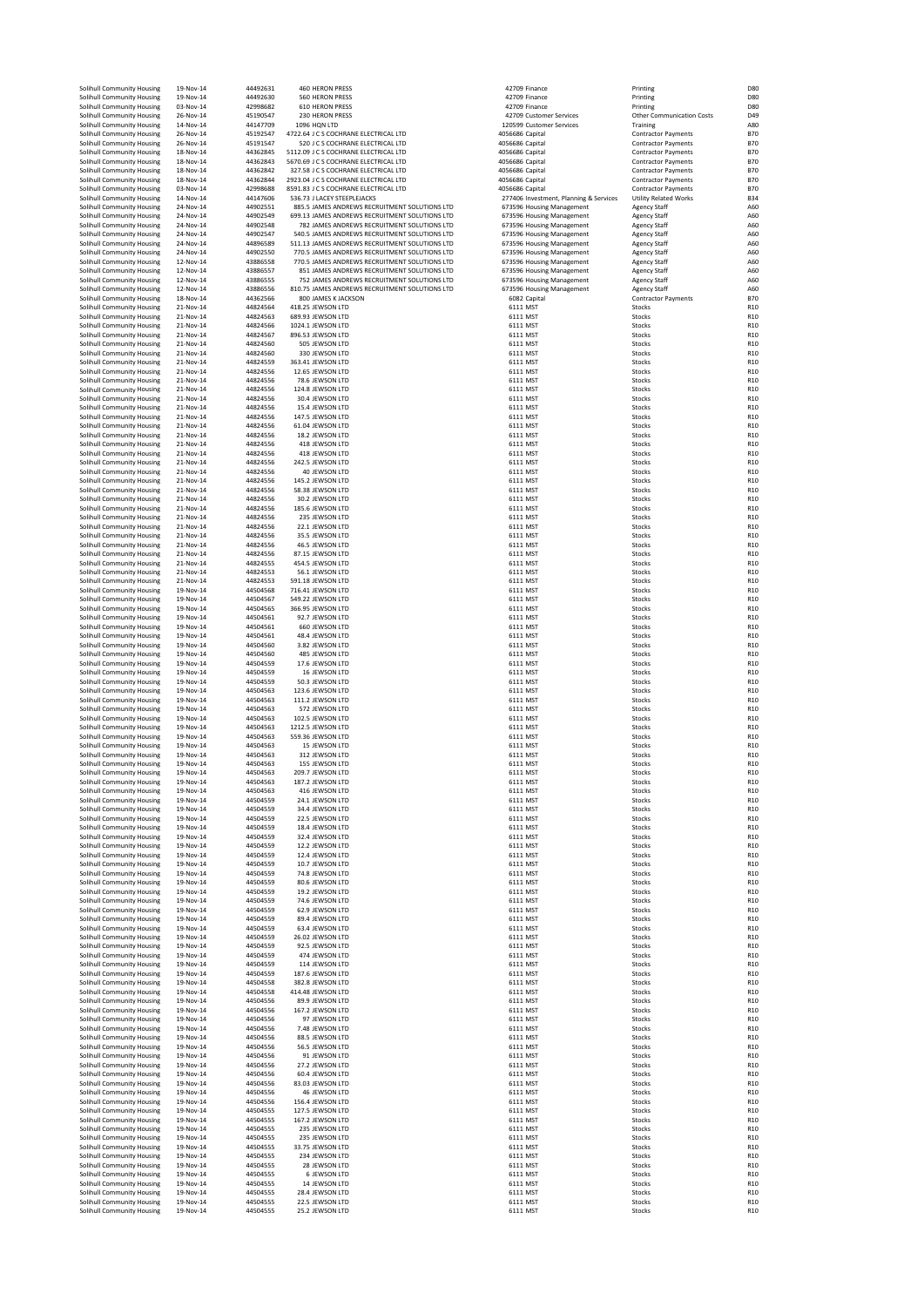| Solihull Community Housing                               | 19-Nov-14                    | 44504555             | 24.7 JEWSON LTD                        | 6111 MST             | Stocks                  | R <sub>1</sub> C                     |
|----------------------------------------------------------|------------------------------|----------------------|----------------------------------------|----------------------|-------------------------|--------------------------------------|
| Solihull Community Housing                               | 19-Nov-14                    | 44504555             | 15.8 JEWSON LTD                        | 6111 MST             | Stocks                  | R <sub>1</sub> C                     |
| Solihull Community Housing                               | 19-Nov-14                    | 44504555             | 77.5 JEWSON LTD                        | 6111 MST             | Stocks                  | R <sub>10</sub>                      |
| Solihull Community Housing                               | 19-Nov-14                    | 44504555             | 47.13 JEWSON LTD                       | 6111 MST             | Stocks                  | R <sub>10</sub><br>R <sub>10</sub>   |
| Solihull Community Housing<br>Solihull Community Housing | 19-Nov-14<br>19-Nov-14       | 44504555<br>44504555 | 12.4 JEWSON LTD<br>72.6 JEWSON LTD     | 6111 MST<br>6111 MST | Stocks<br>Stocks        | R <sub>10</sub>                      |
| Solihull Community Housing                               | 19-Nov-14                    | 44504555             | 32 JEWSON LTD                          | 6111 MST             | Stocks                  | R <sub>1</sub> C                     |
| Solihull Community Housing                               | 19-Nov-14                    | 44504555             | 22.1 JEWSON LTD                        | 6111 MST             | Stocks                  | R <sub>10</sub>                      |
| Solihull Community Housing                               | 19-Nov-14                    | 44504555             | 61.04 JEWSON LTD                       | 6111 MST             | Stocks                  | R <sub>10</sub>                      |
| Solihull Community Housing<br>Solihull Community Housing | 19-Nov-14<br>19-Nov-14       | 44504584<br>44504583 | 240 JEWSON LTD<br>623.63 JEWSON LTD    | 6111 MST<br>6111 MST | Stocks<br>Stocks        | R <sub>1</sub> C<br>R <sub>1</sub> C |
| Solihull Community Housing                               | 19-Nov-14                    | 44504582             | 725.49 JEWSON LTD                      | 6111 MST             | Stocks                  | R <sub>1</sub> C                     |
| Solihull Community Housing                               | 19-Nov-14                    | 44504581             | 127.5 IEWSON LTD                       | 6111 MST             | Stocks                  | R <sub>1</sub> C                     |
| Solihull Community Housing                               | 19-Nov-14                    | 44504581             | 15.4 JEWSON LTD                        | 6111 MST             | Stocks                  | R <sub>10</sub>                      |
| Solihull Community Housing                               | 19-Nov-14                    | 44504581             | 78.55 JEWSON LTD                       | 6111 MST             | Stocks                  | R <sub>10</sub>                      |
| Solihull Community Housing<br>Solihull Community Housing | 19-Nov-14<br>19-Nov-14       | 44504581<br>44504581 | 61.04 JEWSON LTD<br>61.04 JEWSON LTD   | 6111 MST<br>6111 MST | Stocks<br>Stocks        | R <sub>10</sub><br>R <sub>10</sub>   |
| Solihull Community Housing                               | 19-Nov-14                    | 44504581             | 75 JEWSON LTD                          | 6111 MST             | Stocks                  | R <sub>10</sub>                      |
| Solihull Community Housing                               | 19-Nov-14                    | 44504581             | 485 JEWSON LTD                         | 6111 MST             | Stocks                  | R <sub>1</sub> C                     |
| Solihull Community Housing                               | 19-Nov-14                    | 44504581             | 40 JEWSON LTD                          | 6111 MST             | Stocks                  | R <sub>1</sub> C                     |
| Solihull Community Housing                               | 19-Nov-14                    | 44504581             | 54.4 JEWSON LTD                        | 6111 MST             | Stocks                  | R <sub>10</sub>                      |
| Solihull Community Housing                               | 19-Nov-14<br>19-Nov-14       | 44504581             | 1376 JEWSON LTD                        | 6111 MST             | Stocks                  | R <sub>10</sub>                      |
| Solihull Community Housing<br>Solihull Community Housing | 19-Nov-14                    | 44504581<br>44504581 | 54.6 JEWSON LTD<br>44.5 JEWSON LTD     | 6111 MST<br>6111 MST | Stocks<br>Stocks        | R <sub>1</sub> C<br>R <sub>10</sub>  |
| Solihull Community Housing                               | 19-Nov-14                    | 44504581             | 1175 JEWSON LTD                        | 6111 MST             | Stocks                  | R <sub>10</sub>                      |
| Solihull Community Housing                               | 19-Nov-14                    | 44504581             | 1175 JEWSON LTD                        | 6111 MST             | Stocks                  | R <sub>10</sub>                      |
| Solihull Community Housing                               | 19-Nov-14                    | 44504581             | 154.5 JEWSON LTD                       | 6111 MST             | Stocks                  | R <sub>10</sub>                      |
| Solihull Community Housing                               | 19-Nov-14                    | 44504581             | 177.9 JEWSON LTD                       | 6111 MST             | Stocks                  | R <sub>1</sub> C<br>R <sub>1</sub> C |
| Solihull Community Housing<br>Solihull Community Housing | 19-Nov-14<br>19-Nov-14       | 44504581<br>44504581 | 78.06 JEWSON LTD<br>164.9 JEWSON LTD   | 6111 MST<br>6111 MST | Stocks<br>Stocks        | R <sub>1</sub> C                     |
| Solihull Community Housing                               | 19-Nov-14                    | 44504581             | 44.2 JEWSON LTD                        | 6111 MST             | Stocks                  | R <sub>10</sub>                      |
| Solihull Community Housing                               | 19-Nov-14                    | 44504581             | 119.8 JEWSON LTD                       | 6111 MST             | Stocks                  | R <sub>1</sub> C                     |
| Solihull Community Housing                               | 19-Nov-14                    | 44504581             | 1010 JEWSON LTD                        | 6111 MST             | Stocks                  | R <sub>10</sub>                      |
| Solihull Community Housing                               | 19-Nov-14                    | 44504581             | 17.38 JEWSON LTD                       | 6111 MST             | Stocks                  | R <sub>10</sub>                      |
| Solihull Community Housing<br>Solihull Community Housing | 19-Nov-14<br>19-Nov-14       | 44504581<br>44504581 | 92 JEWSON LTD<br>390 JEWSON LTD        | 6111 MST<br>6111 MST | Stocks<br>Stocks        | R <sub>1</sub> C<br>R <sub>1</sub> C |
| Solihull Community Housing                               | 19-Nov-14                    | 44504580             | 302 JEWSON LTD                         | 6111 MST             | Stocks                  | R <sub>1</sub> C                     |
| Solihull Community Housing                               | 19-Nov-14                    | 44504580             | 348.88 JEWSON LTD                      | 6111 MST             | Stocks                  | R <sub>1</sub> C                     |
| Solihull Community Housing                               | 19-Nov-14                    | 44504579             | 527.5 IEWSON LTD                       | 6111 MST             | Stocks                  | R <sub>1</sub> C                     |
| Solihull Community Housing                               | 19-Nov-14                    | 44504581             | 60 JEWSON LTD                          | 6111 MST<br>6111 MST | Stocks                  | R <sub>10</sub>                      |
| Solihull Community Housing<br>Solihull Community Housing | 19-Nov-14<br>19-Nov-14       | 44504574<br>44504574 | 312.8 JEWSON LTD<br>312.8 JEWSON LTD   | 6111 MST             | Stocks<br>Stocks        | R <sub>10</sub><br>R <sub>10</sub>   |
| Solihull Community Housing                               | 19-Nov-14                    | 44504572             | 286.8 JEWSON LTD                       | 6111 MST             | Stocks                  | R <sub>10</sub>                      |
| Solihull Community Housing                               | 19-Nov-14                    | 44504572             | 443.8 JEWSON LTD                       | 6111 MST             | Stocks                  | R <sub>10</sub>                      |
| Solihull Community Housing                               | 19-Nov-14                    | 44504572             | 286 JEWSON LTD                         | 6111 MST             | Stocks                  | R <sub>1</sub> C                     |
| Solihull Community Housing                               | 19-Nov-14                    | 44504571             | 380 JEWSON LTD                         | 6111 MST             | Stocks                  | R <sub>1</sub> C                     |
| Solihull Community Housing<br>Solihull Community Housing | 19-Nov-14<br>19-Nov-14       | 44504569             | 382.8 JEWSON LTD                       | 6111 MST<br>6111 MST | Stocks<br>Stocks        | R <sub>1</sub> C<br>R <sub>1</sub> C |
| Solihull Community Housing                               | 19-Nov-14                    | 44504569<br>44504550 | 414.48 JEWSON LTD<br>39 JEWSON LTD     | 6111 MST             | Stocks                  | R <sub>1</sub> C                     |
| Solihull Community Housing                               | 19-Nov-14                    | 44504550             | 10 JEWSON LTD                          | 6111 MST             | Stocks                  | R <sub>1</sub> C                     |
| Solihull Community Housing                               | 19-Nov-14                    | 44504550             | 10 JEWSON LTD                          | 6111 MST             | Stocks                  | R <sub>10</sub>                      |
| Solihull Community Housing                               | 19-Nov-14                    | 44504550             | 53.3 JEWSON LTD                        | 6111 MST             | Stocks                  | R <sub>10</sub>                      |
| Solihull Community Housing<br>Solihull Community Housing | 19-Nov-14<br>19-Nov-14       | 44504550<br>44504575 | 1212.5 JEWSON LTD<br>510.73 JEWSON LTD | 6111 MST<br>6111 MST | Stocks<br>Stocks        | R <sub>10</sub><br>R <sub>10</sub>   |
| Solihull Community Housing                               | 19-Nov-14                    | 44504595             | 2425 JEWSON LTD                        | 6111 MST             | Stocks                  | R <sub>10</sub>                      |
| Solihull Community Housing                               | 19-Nov-14                    | 44504595             | 151 JEWSON LTD                         | 6111 MST             | Stocks                  | R1C                                  |
| Solihull Community Housing                               | 19-Nov-14                    | 44504595             | 91.5 JEWSON LTD                        | 6111 MST             | Stocks                  | R <sub>1</sub> C                     |
| Solihull Community Housing                               | 19-Nov-14                    | 44504595             | 163 JEWSON LTD                         | 6111 MST             | Stocks                  | R <sub>1</sub> C                     |
| Solihull Community Housing<br>Solihull Community Housing | 19-Nov-14<br>19-Nov-14       | 44504595<br>44504594 | 519 JEWSON LTD<br>38.2 JEWSON LTD      | 6111 MST<br>6111 MST | Stocks<br>Stocks        | R <sub>10</sub><br>R <sub>10</sub>   |
| Solihull Community Housing                               | 19-Nov-14                    | 44504594             | 291 JEWSON LTD                         | 6111 MST             | Stocks                  | R <sub>1</sub> C                     |
| Solihull Community Housing                               | 19-Nov-14                    | 44504587             | 208.5 JEWSON LTD                       | 6111 MST             | Stocks                  | R <sub>1</sub> C                     |
| Solihull Community Housing                               | 19-Nov-14                    | 44504587             | 928 JEWSON LTD                         | 6111 MST             | Stocks                  | R <sub>1</sub> C                     |
| Solihull Community Housing                               | 19-Nov-14                    | 44504587             | 312.8 JEWSON LTD                       | 6111 MST             | Stocks                  | R <sub>1</sub> C                     |
| Solihull Community Housing<br>Solihull Community Housing | 19-Nov-14<br>19-Nov-14       | 44504587<br>44504587 | 312.8 JEWSON LTD<br>329.4 JEWSON LTD   | 6111 MST<br>6111 MST | Stocks<br>Stocks        | R <sub>1</sub> C<br>R <sub>1</sub> C |
| Solihull Community Housing                               | 19-Nov-14                    | 44504585             | 77.15 JEWSON LTD                       | 6111 MST             | Stocks                  | R <sub>10</sub>                      |
| Solihull Community Housing                               | 19-Nov-14                    | 44504585             | 231.45 JEWSON LTD                      | 6111 MST             | Stocks                  | R <sub>10</sub>                      |
| Solihull Community Housing                               | 19-Nov-14                    | 44504587             | 312.8 JEWSON LTD                       | 6111 MST             | Stocks                  | R <sub>10</sub>                      |
| Solihull Community Housing                               | 19-Nov-14                    | 44504593             | 18.4 JEWSON LTD                        | 6111 MST             | Stocks                  | R <sub>1</sub> C                     |
| Solihull Community Housing<br>Solihull Community Housing | 19-Nov-14<br>19-Nov-14       | 44504593<br>44504593 | 73.75 JEWSON LTD<br>5 JEWSON LTD       | 6111 MST<br>6111 MST | Stocks<br>Stocks        | R <sub>10</sub><br>R <sub>10</sub>   |
| Solihull Community Housing                               | 19-Nov-14                    | 44504593             | 380 JEWSON LTD                         | 6111 MST             | Stocks                  | R <sub>10</sub>                      |
| Solihull Community Housing                               | 19-Nov-14                    | 44504593             | 175 JEWSON LTD                         | 6111 MST             | Stocks                  | R <sub>1</sub> C                     |
| Solihull Community Housing                               | 19-Nov-14                    | 44504593             | 33.75 JEWSON LTD                       | 6111 MST             | Stocks                  | R <sub>1</sub> C                     |
| Solihull Community Housing                               | 17-Nov-14                    | 44254599             | 309.42 JEWSON LTD<br>487.09 IEWSON LTD | 6111 MST             | Stocks                  | R <sub>1</sub> C                     |
| Solihull Community Housing<br>Solihull Community Housing | $17 - Nov - 14$<br>17-Nov-14 | 44254596<br>44254595 | 735 JEWSON LTD                         | 6111 MST<br>6111 MST | <b>Stocks</b><br>Stocks | <b>R10</b><br>R <sub>10</sub>        |
| Solihull Community Housing                               | 17-Nov-14                    | 44254595             | 659 JEWSON LTD                         | 6111 MST             | Stocks                  | R <sub>10</sub>                      |
| Solihull Community Housing                               | 17-Nov-14                    | 44254595             | 194.5 JEWSON LTD                       | 6111 MST             | Stocks                  | R <sub>10</sub>                      |
| Solihull Community Housing                               | 17-Nov-14                    | 44254595             | 961 JEWSON LTD                         | 6111 MST             | Stocks                  | R <sub>10</sub>                      |
| Solihull Community Housing<br>Solihull Community Housing | 17-Nov-14<br>17-Nov-14       | 44254595<br>44254595 | 873.5 JEWSON LTD<br>784 JEWSON LTD     | 6111 MST<br>6111 MST | Stocks<br>Stocks        | R <sub>10</sub><br>R <sub>1</sub> C  |
| Solihull Community Housing                               | 17-Nov-14                    | 44254595             | 696 JEWSON LTD                         | 6111 MST             | Stocks                  | R <sub>1</sub> C                     |
| Solihull Community Housing                               | 17-Nov-14                    | 44254595             | 273 JEWSON LTD                         | 6111 MST             | Stocks                  | R <sub>1</sub> C                     |
| Solihull Community Housing                               | 17-Nov-14                    | 44254595             | 267.5 JEWSON LTD                       | 6111 MST             | Stocks                  | R <sub>1</sub> C                     |
| Solihull Community Housing                               | 17-Nov-14                    | 44254595             | 251 JEWSON LTD                         | 6111 MST             | Stocks                  | R <sub>1</sub> C                     |
| Solihull Community Housing<br>Solihull Community Housing | 17-Nov-14<br>17-Nov-14       | 44254595<br>44254595 | 251 JEWSON LTD<br>773 JEWSON LTD       | 6111 MST<br>6111 MST | Stocks<br>Stocks        | R <sub>1</sub> C<br>R <sub>1</sub> C |
| Solihull Community Housing                               | 17-Nov-14                    | 44254595             | 813 JEWSON LTD                         | 6111 MST             | Stocks                  | R <sub>10</sub>                      |
| Solihull Community Housing                               | 11-Nov-14                    | 43765570             | 631.77 JEWSON LTD                      | 6111 MST             | Stocks                  | R <sub>10</sub>                      |
| Solihull Community Housing                               | 11-Nov-14                    | 43765569             | 650.43 JEWSON LTD                      | 6111 MST             | Stocks                  | R <sub>1</sub> C                     |
| Solihull Community Housing                               | 11-Nov-14                    | 43765567             | 495.28 JEWSON LTD                      | 6111 MST<br>6111 MST | Stocks                  | R <sub>1</sub> C<br>R <sub>1</sub> C |
| Solihull Community Housing<br>Solihull Community Housing | 11-Nov-14<br>11-Nov-14       | 43765560<br>43765560 | 97 JEWSON LTD<br>72.6 JEWSON LTD       | 6111 MST             | Stocks<br>Stocks        | R <sub>10</sub>                      |
| Solihull Community Housing                               | 11-Nov-14                    | 43765560             | 275.2 JEWSON LTD                       | 6111 MST             | Stocks                  | R <sub>1</sub> C                     |
| Solihull Community Housing                               | 11-Nov-14                    | 43765560             | 60.4 JEWSON LTD                        | 6111 MST             | Stocks                  | R <sub>10</sub>                      |
| Solihull Community Housing                               | 11-Nov-14                    | 43765560             | 185.6 JEWSON LTD                       | 6111 MST             | Stocks                  | R <sub>10</sub>                      |
| Solihull Community Housing                               | 11-Nov-14                    | 43765560             | 470 JEWSON LTD                         | 6111 MST             | Stocks                  | R <sub>1</sub> C                     |
| Solihull Community Housing<br>Solihull Community Housing | 11-Nov-14<br>11-Nov-14       | 43765560<br>43765560 | 164.7 JEWSON LTD<br>156.4 JEWSON LTD   | 6111 MST<br>6111 MST | Stocks<br>Stocks        | R <sub>1</sub> C<br>R <sub>1</sub> C |
| Solihull Community Housing                               | 11-Nov-14                    | 43765560             | 156.4 JEWSON LTD                       | 6111 MST             | Stocks                  | R1C                                  |
| Solihull Community Housing                               | 11-Nov-14                    | 43765559             | 54.4 JEWSON LTD                        | 6111 MST             | Stocks                  | R1C                                  |
| Solihull Community Housing                               | 11-Nov-14                    | 43765559             | 255.5 JEWSON LTD                       | 6111 MST             | Stocks                  | R <sub>10</sub>                      |
| Solihull Community Housing<br>Solihull Community Housing | 11-Nov-14<br>11-Nov-14       | 43765559<br>43765559 | 505 JEWSON LTD<br>505 JEWSON LTD       | 6111 MST<br>6111 MST | Stocks<br>Stocks        | R <sub>10</sub><br>R <sub>10</sub>   |
| Solihull Community Housing                               | 11-Nov-14                    | 43765559             | 189 JEWSON LTD                         | 6111 MST             | Stocks                  | R <sub>10</sub>                      |
| Solihull Community Housing                               | 11-Nov-14                    | 43765565             | 696.51 JEWSON LTD                      | 6111 MST             | Stocks                  | R <sub>1</sub> C                     |
| Solihull Community Housing                               | 11-Nov-14                    | 43765563             | 21.63 JEWSON LTD                       | 6111 MST             | Stocks                  | R <sub>10</sub>                      |
| Solihull Community Housing                               | 11-Nov-14                    | 43765563             | 31 JEWSON LTD                          | 6111 MST             | Stocks                  | R <sub>10</sub>                      |
| Solihull Community Housing<br>Solihull Community Housing | 11-Nov-14<br>11-Nov-14       | 43765563<br>43765563 | 36.3 JEWSON LTD<br>7.6 JEWSON LTD      | 6111 MST<br>6111 MST | Stocks<br>Stocks        | R <sub>1</sub> C<br>R <sub>1</sub> C |
| Solihull Community Housing                               | 11-Nov-14                    | 43765563             | 17.95 JEWSON LTD                       | 6111 MST             | Stocks                  | R <sub>1</sub> C                     |
| Solihull Community Housing                               | 11-Nov-14                    | 43765563             | 102.5 JEWSON LTD                       | 6111 MST             | Stocks                  | R <sub>1</sub> C                     |
| Solihull Community Housing                               | 11-Nov-14                    | 43765563             | 486.4 JEWSON LTD                       | 6111 MST             | Stocks                  | R <sub>1</sub> C                     |
| Solihull Community Housing                               | 11-Nov-14                    | 43765563             | 15 JEWSON LTD                          | 6111 MST             | Stocks                  | R <sub>10</sub>                      |
| Solihull Community Housing<br>Solihull Community Housing | 11-Nov-14<br>11-Nov-14       | 43765563<br>43765563 | 21.25 JEWSON LTD<br>108.43 JEWSON LTD  | 6111 MST<br>6111 MST | Stocks<br>Stocks        | R <sub>10</sub><br>R <sub>10</sub>   |
| Solihull Community Housing                               | 11-Nov-14                    | 43765563             | 79.5 JEWSON LTD                        | 6111 MST             | Stocks                  | R <sub>10</sub>                      |
| Solihull Community Housing                               | 11-Nov-14                    | 43765563             | 110 JEWSON LTD                         | 6111 MST             | Stocks                  | R1C                                  |
| Solihull Community Housing                               | 11-Nov-14                    | 43765563             | 83.5 JEWSON LTD                        | 6111 MST             | Stocks                  | R <sub>1</sub> C                     |
| Solihull Community Housing<br>Solihull Community Housing | 11-Nov-14<br>11-Nov-14       | 43765563<br>43765562 | 8.12 JEWSON LTD<br>180.25 JEWSON LTD   | 6111 MST<br>6111 MST | Stocks<br>Stocks        | R <sub>10</sub><br>R <sub>10</sub>   |
| Solihull Community Housing                               | 11-Nov-14                    | 43765562             | 70.58 JEWSON LTD                       | 6111 MST             | Stocks                  | R <sub>1</sub> C                     |
|                                                          |                              |                      |                                        |                      |                         |                                      |

| $\frac{111}{1}$                                                                              | <b>MST</b>                                                                                                                                                                                                                                                                                             |
|----------------------------------------------------------------------------------------------|--------------------------------------------------------------------------------------------------------------------------------------------------------------------------------------------------------------------------------------------------------------------------------------------------------|
| 5111                                                                                         | M<br>s                                                                                                                                                                                                                                                                                                 |
| $\frac{1}{111}$                                                                              | M                                                                                                                                                                                                                                                                                                      |
| 5111                                                                                         | M:                                                                                                                                                                                                                                                                                                     |
| 3111                                                                                         | M                                                                                                                                                                                                                                                                                                      |
| 3111 M                                                                                       |                                                                                                                                                                                                                                                                                                        |
| 111 MST                                                                                      |                                                                                                                                                                                                                                                                                                        |
|                                                                                              | 111 MST                                                                                                                                                                                                                                                                                                |
|                                                                                              | 111 MST                                                                                                                                                                                                                                                                                                |
| 111 MST                                                                                      | 111 MST                                                                                                                                                                                                                                                                                                |
| 3111 MST                                                                                     |                                                                                                                                                                                                                                                                                                        |
| 111 MST                                                                                      |                                                                                                                                                                                                                                                                                                        |
| 111 MST                                                                                      |                                                                                                                                                                                                                                                                                                        |
|                                                                                              |                                                                                                                                                                                                                                                                                                        |
| ات<br>111 MST<br>111 MST                                                                     |                                                                                                                                                                                                                                                                                                        |
| i11                                                                                          | M                                                                                                                                                                                                                                                                                                      |
| $\frac{1}{11}$                                                                               | MST                                                                                                                                                                                                                                                                                                    |
| 1111 M51<br>1111 M51<br>1111 M51<br>1111 M51<br>1111 M51<br>1111 M51<br>1111 M51<br>1111 M51 |                                                                                                                                                                                                                                                                                                        |
|                                                                                              |                                                                                                                                                                                                                                                                                                        |
|                                                                                              |                                                                                                                                                                                                                                                                                                        |
|                                                                                              |                                                                                                                                                                                                                                                                                                        |
|                                                                                              |                                                                                                                                                                                                                                                                                                        |
|                                                                                              |                                                                                                                                                                                                                                                                                                        |
|                                                                                              |                                                                                                                                                                                                                                                                                                        |
|                                                                                              |                                                                                                                                                                                                                                                                                                        |
|                                                                                              |                                                                                                                                                                                                                                                                                                        |
| 3111 M                                                                                       |                                                                                                                                                                                                                                                                                                        |
| 3111 M                                                                                       |                                                                                                                                                                                                                                                                                                        |
| 3111 M                                                                                       |                                                                                                                                                                                                                                                                                                        |
|                                                                                              | 111 MST                                                                                                                                                                                                                                                                                                |
|                                                                                              | 111 MST                                                                                                                                                                                                                                                                                                |
|                                                                                              | 5111 MST<br>5111 MST                                                                                                                                                                                                                                                                                   |
| 111 MST                                                                                      |                                                                                                                                                                                                                                                                                                        |
| 111 MST                                                                                      |                                                                                                                                                                                                                                                                                                        |
| $\frac{1}{2}$<br>$\frac{1}{2}$ MST                                                           |                                                                                                                                                                                                                                                                                                        |
| 111 MST                                                                                      |                                                                                                                                                                                                                                                                                                        |
| 111 MST                                                                                      |                                                                                                                                                                                                                                                                                                        |
| ات:<br>111 MST<br>111 MST                                                                    |                                                                                                                                                                                                                                                                                                        |
|                                                                                              |                                                                                                                                                                                                                                                                                                        |
| $\frac{1}{11}$                                                                               | MS                                                                                                                                                                                                                                                                                                     |
| 3111<br>3111                                                                                 | $\overline{MS}$<br><b>MST</b>                                                                                                                                                                                                                                                                          |
| MSI ساء MSI<br>1111 MST<br>1111 MST<br>1111 MST<br>1111 MST<br>1111 MST                      |                                                                                                                                                                                                                                                                                                        |
|                                                                                              |                                                                                                                                                                                                                                                                                                        |
|                                                                                              |                                                                                                                                                                                                                                                                                                        |
|                                                                                              |                                                                                                                                                                                                                                                                                                        |
|                                                                                              |                                                                                                                                                                                                                                                                                                        |
|                                                                                              | ا د<br>MST                                                                                                                                                                                                                                                                                             |
| i111<br>i111                                                                                 | $\frac{1}{M}$<br><sub>ST</sub>                                                                                                                                                                                                                                                                         |
| 3111 M                                                                                       |                                                                                                                                                                                                                                                                                                        |
| 3111 M                                                                                       |                                                                                                                                                                                                                                                                                                        |
| 111 MST                                                                                      |                                                                                                                                                                                                                                                                                                        |
| .<br>111 MST                                                                                 | 111 MST                                                                                                                                                                                                                                                                                                |
|                                                                                              | 111 MST                                                                                                                                                                                                                                                                                                |
|                                                                                              |                                                                                                                                                                                                                                                                                                        |
|                                                                                              | 5111 MST<br>5111 MST                                                                                                                                                                                                                                                                                   |
| ,111 MS<br>,111 MST<br>,111 MST                                                              |                                                                                                                                                                                                                                                                                                        |
|                                                                                              |                                                                                                                                                                                                                                                                                                        |
| 111 MST<br>111 MST                                                                           |                                                                                                                                                                                                                                                                                                        |
|                                                                                              |                                                                                                                                                                                                                                                                                                        |
| ات:<br>111 MST<br>111 MST                                                                    |                                                                                                                                                                                                                                                                                                        |
| 5111                                                                                         | MS                                                                                                                                                                                                                                                                                                     |
| 5111                                                                                         | MS                                                                                                                                                                                                                                                                                                     |
| 5111<br>$\frac{1}{11}$                                                                       | MS <sub>1</sub>                                                                                                                                                                                                                                                                                        |
| 3111                                                                                         | MST<br>MST<br>MST<br>MST                                                                                                                                                                                                                                                                               |
| 3111                                                                                         |                                                                                                                                                                                                                                                                                                        |
| i11                                                                                          |                                                                                                                                                                                                                                                                                                        |
| ;<br>111<br>;111                                                                             | اکان<br>MST                                                                                                                                                                                                                                                                                            |
|                                                                                              | M:                                                                                                                                                                                                                                                                                                     |
| 5111                                                                                         | MST<br>ادان <sub>-</sub><br>111 MST:<br>-                                                                                                                                                                                                                                                              |
| 111 MST                                                                                      |                                                                                                                                                                                                                                                                                                        |
| 111 MS                                                                                       |                                                                                                                                                                                                                                                                                                        |
|                                                                                              |                                                                                                                                                                                                                                                                                                        |
|                                                                                              |                                                                                                                                                                                                                                                                                                        |
|                                                                                              |                                                                                                                                                                                                                                                                                                        |
|                                                                                              |                                                                                                                                                                                                                                                                                                        |
|                                                                                              |                                                                                                                                                                                                                                                                                                        |
|                                                                                              |                                                                                                                                                                                                                                                                                                        |
|                                                                                              |                                                                                                                                                                                                                                                                                                        |
|                                                                                              |                                                                                                                                                                                                                                                                                                        |
|                                                                                              |                                                                                                                                                                                                                                                                                                        |
|                                                                                              |                                                                                                                                                                                                                                                                                                        |
|                                                                                              |                                                                                                                                                                                                                                                                                                        |
|                                                                                              |                                                                                                                                                                                                                                                                                                        |
|                                                                                              |                                                                                                                                                                                                                                                                                                        |
|                                                                                              |                                                                                                                                                                                                                                                                                                        |
|                                                                                              |                                                                                                                                                                                                                                                                                                        |
|                                                                                              |                                                                                                                                                                                                                                                                                                        |
|                                                                                              |                                                                                                                                                                                                                                                                                                        |
|                                                                                              |                                                                                                                                                                                                                                                                                                        |
|                                                                                              |                                                                                                                                                                                                                                                                                                        |
|                                                                                              | 1111 MST<br>1111 MST<br>1111 MST<br>1111 MST<br>1111 MST<br>1111 MST<br>1111 MST<br>1111 MST<br>1111 MST<br>1111 MST<br>1111 MST<br>1111 MST<br>1111 MST<br>1111 MST<br>1111 MST<br>1111 MST<br>1111 MST<br>1111 MST<br>1111 MST<br>1111 MST<br>1111 MST<br>1111 MST<br>1111 MST<br>1111 MST<br>1111 M |
|                                                                                              |                                                                                                                                                                                                                                                                                                        |
|                                                                                              |                                                                                                                                                                                                                                                                                                        |
|                                                                                              |                                                                                                                                                                                                                                                                                                        |
|                                                                                              | 111 MST<br>111 MST<br>111 MST<br>111 MST                                                                                                                                                                                                                                                               |
|                                                                                              |                                                                                                                                                                                                                                                                                                        |
|                                                                                              |                                                                                                                                                                                                                                                                                                        |
|                                                                                              |                                                                                                                                                                                                                                                                                                        |
|                                                                                              |                                                                                                                                                                                                                                                                                                        |
|                                                                                              |                                                                                                                                                                                                                                                                                                        |
|                                                                                              |                                                                                                                                                                                                                                                                                                        |
|                                                                                              |                                                                                                                                                                                                                                                                                                        |
|                                                                                              |                                                                                                                                                                                                                                                                                                        |
|                                                                                              |                                                                                                                                                                                                                                                                                                        |
|                                                                                              |                                                                                                                                                                                                                                                                                                        |
|                                                                                              |                                                                                                                                                                                                                                                                                                        |
|                                                                                              |                                                                                                                                                                                                                                                                                                        |
|                                                                                              | 11111 MST<br>11111 MST<br>11111 MST<br>11111 MST<br>1111 MST<br>1111 MST<br>1111 MST<br>1111 MST<br>1111 MST<br>1111 MST<br>1111 MST                                                                                                                                                                   |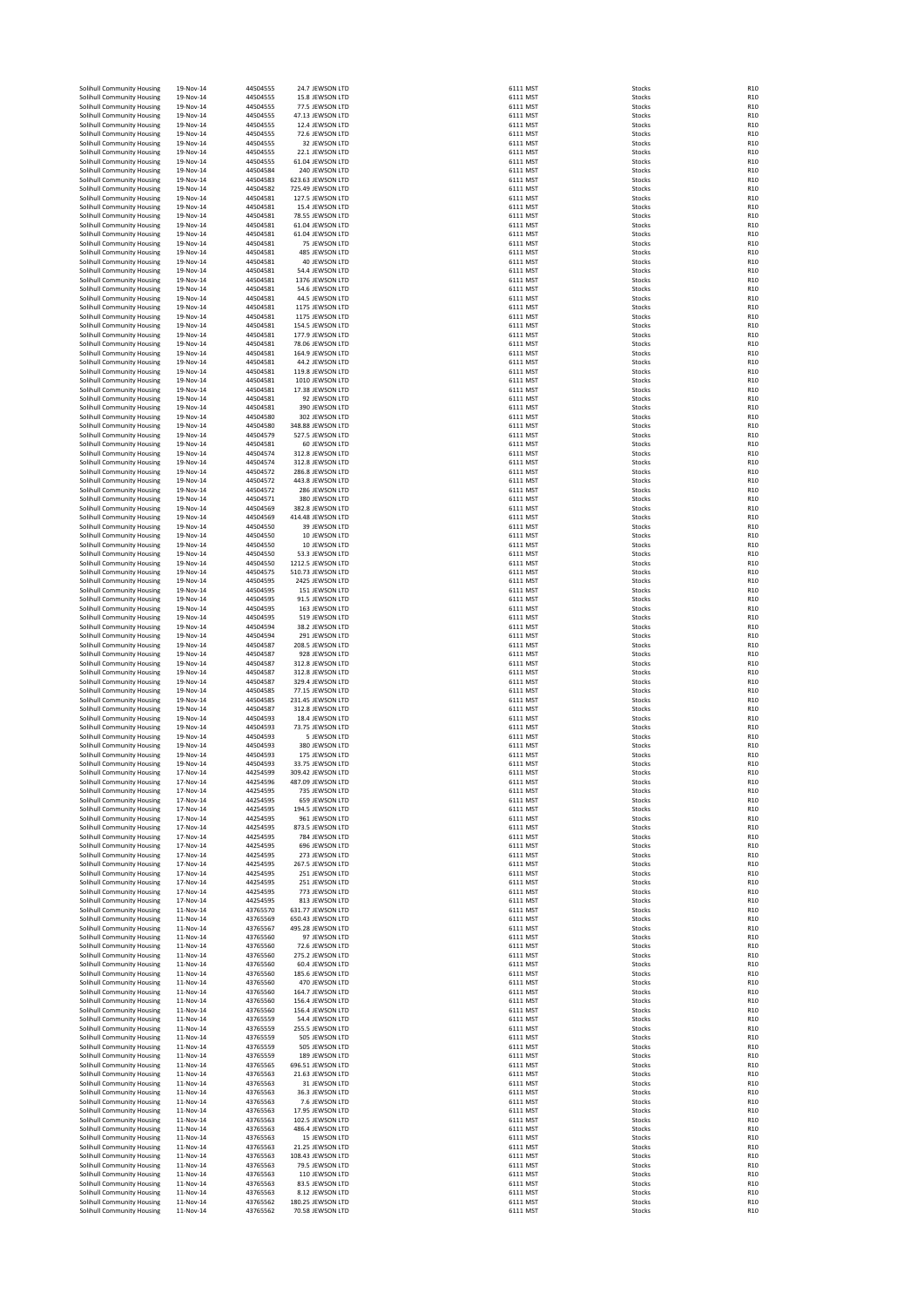| Solihull Community Housing                               | 11-Nov-14                  | 43765561             | 33.33 JEWSON LTD                       | 6111 MST             | Stocks                  | R <sub>1</sub> C                     |
|----------------------------------------------------------|----------------------------|----------------------|----------------------------------------|----------------------|-------------------------|--------------------------------------|
| Solihull Community Housing                               | 11-Nov-14                  | 43765561             | 88.5 JEWSON LTD                        | 6111 MST             | Stocks                  | R <sub>1</sub> C                     |
| Solihull Community Housing                               | 11-Nov-14                  | 43765561             | 65 JEWSON LTD                          | 6111 MST             | Stocks                  | R <sub>10</sub>                      |
| Solihull Community Housing<br>Solihull Community Housing | 11-Nov-14<br>11-Nov-14     | 43765561<br>43765561 | 35.5 JEWSON LTD<br>195 JEWSON LTD      | 6111 MST<br>6111 MST | Stocks<br>Stocks        | R <sub>10</sub><br>R <sub>10</sub>   |
| Solihull Community Housing                               | 11-Nov-14                  | 43765561             | 26.1 JEWSON LTD                        | 6111 MST             | Stocks                  | R <sub>10</sub>                      |
| Solihull Community Housing                               | 11-Nov-14                  | 43765576             | 200.64 JEWSON LTD                      | 6111 MST             | Stocks                  | R <sub>1</sub> C                     |
| Solihull Community Housing                               | 11-Nov-14                  | 43765576             | 350 JEWSON LTD                         | 6111 MST             | Stocks                  | R <sub>10</sub>                      |
| Solihull Community Housing                               | 11-Nov-14                  | 43765574             | 575.01 JEWSON LTD                      | 6111 MST             | Stocks                  | R <sub>10</sub>                      |
| Solihull Community Housing<br>Solihull Community Housing | 11-Nov-14<br>05-Nov-14     | 43765566<br>43194578 | 296.38 JEWSON LTD<br>30 JEWSON LTD     | 6111 MST<br>6111 MST | Stocks<br>Stocks        | R <sub>1</sub> C<br>R <sub>1</sub> C |
| Solihull Community Housing                               | 05-Nov-14                  | 43194578             | 59.07 JEWSON LTD                       | 6111 MST             | Stocks                  | R <sub>1</sub> C                     |
| Solihull Community Housing                               | 05-Nov-14                  | 43194578             | 2 JEWSON LTD                           | 6111 MST             | Stocks                  | R <sub>1</sub> C                     |
| Solihull Community Housing                               | 05-Nov-14                  | 43194578             | 12.41 JEWSON LTD                       | 6111 MST             | Stocks                  | R <sub>10</sub>                      |
| Solihull Community Housing                               | 05-Nov-14                  | 43194578             | 3.89 JEWSON LTD                        | 6111 MST             | Stocks                  | R <sub>10</sub>                      |
| Solihull Community Housing<br>Solihull Community Housing | 05-Nov-14<br>05-Nov-14     | 43194578<br>43194578 | 79.75 JEWSON LTD<br>189.6 JEWSON LTD   | 6111 MST<br>6111 MST | Stocks<br>Stocks        | R <sub>10</sub><br>R <sub>10</sub>   |
| Solihull Community Housing                               | 05-Nov-14                  | 43194578             | 175.41 JEWSON LTD                      | 6111 MST             | Stocks                  | R <sub>10</sub>                      |
| Solihull Community Housing                               | 05-Nov-14                  | 43194578             | 15.9 JEWSON LTD                        | 6111 MST             | Stocks                  | R <sub>1</sub> C                     |
| Solihull Community Housing                               | 05-Nov-14                  | 43194578             | 1.48 JEWSON LTD                        | 6111 MST             | Stocks                  | R <sub>1</sub> C                     |
| Solihull Community Housing                               | 05-Nov-14                  | 43194576             | 260.25 JEWSON LTD                      | 6111 MST             | Stocks                  | R <sub>10</sub>                      |
| Solihull Community Housing<br>Solihull Community Housing | 05-Nov-14<br>05-Nov-14     | 43194575             | 494.56 JEWSON LTD                      | 6111 MST<br>6111 MST | Stocks                  | R <sub>10</sub><br>R <sub>1</sub> C  |
| Solihull Community Housing                               | 05-Nov-14                  | 43194574<br>43194574 | 58.2 JEWSON LTD<br>296.5 JEWSON LTD    | 6111 MST             | Stocks<br>Stocks        | R <sub>10</sub>                      |
| Solihull Community Housing                               | 05-Nov-14                  | 43194573             | 267.78 JEWSON LTD                      | 6111 MST             | Stocks                  | R <sub>10</sub>                      |
| Solihull Community Housing                               | 05-Nov-14                  | 43194574             | 428.4 JEWSON LTD                       | 6111 MST             | Stocks                  | R <sub>10</sub>                      |
| Solihull Community Housing                               | 05-Nov-14                  | 43194573             | 369.3 JEWSON LTD                       | 6111 MST             | Stocks                  | R <sub>10</sub>                      |
| Solihull Community Housing<br>Solihull Community Housing | 05-Nov-14<br>05-Nov-14     | 43194573<br>43194573 | 221.6 JEWSON LTD<br>55.7 JEWSON LTD    | 6111 MST<br>6111 MST | Stocks<br>Stocks        | R <sub>1</sub> C<br>R <sub>1</sub> C |
| Solihull Community Housing                               | 05-Nov-14                  | 43194573             | 461.76 JEWSON LTD                      | 6111 MST             | Stocks                  | R <sub>1</sub> C                     |
| Solihull Community Housing                               | 05-Nov-14                  | 43194571             | 68.3 JEWSON LTD                        | 6111 MST             | Stocks                  | R <sub>10</sub>                      |
| Solihull Community Housing                               | 05-Nov-14                  | 43194571             | 214.5 JEWSON LTD                       | 6111 MST             | Stocks                  | R <sub>1</sub> C                     |
| Solihull Community Housing                               | 05-Nov-14                  | 43194571             | 160.5 JEWSON LTD                       | 6111 MST             | Stocks                  | R <sub>10</sub>                      |
| Solihull Community Housing<br>Solihull Community Housing | 05-Nov-14<br>05-Nov-14     | 43194568<br>43194568 | 16.9 JEWSON LTD<br>137.6 JEWSON LTD    | 6111 MST<br>6111 MST | Stocks<br>Stocks        | R <sub>10</sub><br>R <sub>1</sub> C  |
| Solihull Community Housing                               | 05-Nov-14                  | 43194568             | 235 JEWSON LTD                         | 6111 MST             | Stocks                  | R <sub>1</sub> C                     |
| Solihull Community Housing                               | 05-Nov-14                  | 43194568             | 235 JEWSON LTD                         | 6111 MST             | Stocks                  | R <sub>1</sub> C                     |
| Solihull Community Housing                               | 05-Nov-14                  | 43194568             | 14.8 JEWSON LTD                        | 6111 MST             | Stocks                  | R <sub>1</sub> C                     |
| Solihull Community Housing<br>Solihull Community Housing | 05-Nov-14<br>05-Nov-14     | 43194568<br>43194568 | 13 JEWSON LTD<br>14 JEWSON LTD         | 6111 MST<br>6111 MST | Stocks<br>Stocks        | R <sub>1</sub> C<br>R <sub>10</sub>  |
| Solihull Community Housing                               | 05-Nov-14                  | 43194568             | 15.4 JEWSON LTD                        | 6111 MST             | Stocks                  | R <sub>10</sub>                      |
| Solihull Community Housing                               | 05-Nov-14                  | 43194568             | 96.5 JEWSON LTD                        | 6111 MST             | Stocks                  | R <sub>10</sub>                      |
| Solihull Community Housing                               | 05-Nov-14                  | 43194568             | 2.07 JEWSON LTD                        | 6111 MST             | Stocks                  | R <sub>10</sub>                      |
| Solihull Community Housing                               | 05-Nov-14                  | 43194568             | 61.04 JEWSON LTD                       | 6111 MST             | Stocks                  | R <sub>10</sub>                      |
| Solihull Community Housing                               | 05-Nov-14<br>05-Nov-14     | 43194568<br>43194568 | 39.3 JEWSON LTD<br>30.2 JEWSON LTD     | 6111 MST<br>6111 MST | Stocks<br>Stocks        | R <sub>1</sub> C<br>R <sub>1</sub> C |
| Solihull Community Housing<br>Solihull Community Housing | 05-Nov-14                  | 43194568             | 24.5 JEWSON LTD                        | 6111 MST             | Stocks                  | R <sub>1</sub> C                     |
| Solihull Community Housing                               | 05-Nov-14                  | 43194568             | 43.8 JEWSON LTD                        | 6111 MST             | Stocks                  | R <sub>1</sub> C                     |
| Solihull Community Housing                               | 05-Nov-14                  | 43194568             | 91.5 JEWSON LTD                        | 6111 MST             | Stocks                  | R <sub>1</sub> C                     |
| Solihull Community Housing                               | 05-Nov-14<br>05-Nov-14     | 43194568             | 185.6 JEWSON LTD                       | 6111 MST             | Stocks                  | R <sub>1</sub> C<br>R <sub>10</sub>  |
| Solihull Community Housing<br>Solihull Community Housing | 05-Nov-14                  | 43194568<br>43194568 | 5 JEWSON LTD<br>100 JEWSON LTD         | 6111 MST<br>6111 MST | Stocks<br>Stocks        | R <sub>10</sub>                      |
| Solihull Community Housing                               | 05-Nov-14                  | 43194568             | 156.4 JEWSON LTD                       | 6111 MST             | Stocks                  | R <sub>10</sub>                      |
| Solihull Community Housing                               | 05-Nov-14                  | 43194567             | 157.35 JEWSON LTD                      | 6111 MST             | Stocks                  | R <sub>10</sub>                      |
| Solihull Community Housing                               | 05-Nov-14                  | 43194567             | 93.84 JEWSON LTD                       | 6111 MST             | Stocks                  | R <sub>10</sub>                      |
| Solihull Community Housing<br>Solihull Community Housing | 05-Nov-14<br>05-Nov-14     | 43194568<br>43194568 | 60 JEWSON LTD<br>80 JEWSON LTD         | 6111 MST<br>6111 MST | Stocks<br>Stocks        | R1C<br>R1C                           |
| Solihull Community Housing                               | 05-Nov-14                  | 43194569             | 560.53 JEWSON LTD                      | 6111 MST             | Stocks                  | R <sub>1</sub> C                     |
| Solihull Community Housing                               | 05-Nov-14                  | 43194568             | 40.25 JEWSON LTD                       | 6111 MST             | Stocks                  | R <sub>10</sub>                      |
| Solihull Community Housing                               | 05-Nov-14                  | 43194618             | 242.15 JEWSON LTD                      | 6111 MST             | Stocks                  | R <sub>10</sub>                      |
| Solihull Community Housing<br>Solihull Community Housing | 05-Nov-14<br>05-Nov-14     | 43194616<br>43194616 | 61.8 JEWSON LTD<br>55.6 JEWSON LTD     | 6111 MST<br>6111 MST | Stocks<br>Stocks        | R <sub>1</sub> C<br>R <sub>1</sub> C |
| Solihull Community Housing                               | 05-Nov-14                  | 43194616             | 62 JEWSON LTD                          | 6111 MST             | Stocks                  | R <sub>1</sub> C                     |
| Solihull Community Housing                               | 05-Nov-14                  | 43194616             | 7.6 JEWSON LTD                         | 6111 MST             | Stocks                  | R <sub>1</sub> C                     |
| Solihull Community Housing                               | 05-Nov-14                  | 43194616             | 38.4 JEWSON LTD                        | 6111 MST             | Stocks                  | R <sub>1</sub> C                     |
| Solihull Community Housing<br>Solihull Community Housing | 05-Nov-14<br>05-Nov-14     | 43194616<br>43194616 | 1212.5 JEWSON LTD<br>111.93 JEWSON LTD | 6111 MST<br>6111 MST | Stocks<br>Stocks        | R <sub>1</sub> C<br>R <sub>10</sub>  |
| Solihull Community Housing                               | 05-Nov-14                  | 43194616             | 156 JEWSON LTD                         | 6111 MST             | Stocks                  | R <sub>10</sub>                      |
| Solihull Community Housing                               | 05-Nov-14                  | 43194616             | 75.5 JEWSON LTD                        | 6111 MST             | Stocks                  | R <sub>10</sub>                      |
| Solihull Community Housing                               | 05-Nov-14                  | 43194616             | 563.5 JEWSON LTD                       | 6111 MST             | Stocks                  | R <sub>1</sub> C                     |
| Solihull Community Housing                               | 05-Nov-14                  | 43194616             | 975 JEWSON LTD                         | 6111 MST             | Stocks                  | R <sub>10</sub>                      |
| Solihull Community Housing<br>Solihull Community Housing | 05-Nov-14<br>05-Nov-14     | 43194616<br>43194615 | 19.2 JEWSON LTD<br>9 JEWSON LTD        | 6111 MST<br>6111 MST | Stocks<br>Stocks        | R <sub>10</sub><br>R <sub>10</sub>   |
| Solihull Community Housing                               | 05-Nov-14                  | 43194615             | 21.1 JEWSON LTD                        | 6111 MST             | Stocks                  | R <sub>1</sub> C                     |
| Solihull Community Housing                               | 05-Nov-14                  | 43194615             | 25.2 JEWSON LTD                        | 6111 MST             | Stocks                  | R <sub>1</sub> C                     |
| Solihull Community Housing<br>Solibull Community Housing | 05-Nov-14<br>$05 - N - 14$ | 43194615             | 36.8 JEWSON LTD<br>32.4 IEWSON LTD     | 6111 MST             | Stocks                  | R <sub>1</sub> C                     |
| Solihull Community Housing                               | 05-Nov-14                  | 43194615<br>43194615 | 22.5 JEWSON LTD                        | 6111 MST<br>6111 MST | <b>Stocks</b><br>Stocks | <b>R10</b><br>R <sub>10</sub>        |
| Solihull Community Housing                               | 05-Nov-14                  | 43194615             | 20.4 JEWSON LTD                        | 6111 MST             | Stocks                  | R <sub>10</sub>                      |
| Solihull Community Housing                               | 05-Nov-14                  | 43194615             | 115.8 JEWSON LTD                       | 6111 MST             | Stocks                  | R <sub>10</sub>                      |
| Solihull Community Housing                               | 05-Nov-14                  | 43194615             | 77.5 JEWSON LTD                        | 6111 MST             | Stocks                  | R <sub>10</sub>                      |
| Solihull Community Housing<br>Solihull Community Housing | 05-Nov-14<br>05-Nov-14     | 43194615<br>43194615 | 61.04 JEWSON LTD<br>61.04 JEWSON LTD   | 6111 MST<br>6111 MST | Stocks<br>Stocks        | R <sub>10</sub><br>R <sub>1</sub> C  |
| Solihull Community Housing                               | 05-Nov-14                  | 43194615             | 509.6 JEWSON LTD                       | 6111 MST             | Stocks                  | R <sub>1</sub> C                     |
| Solihull Community Housing                               | 05-Nov-14                  | 43194615             | 54.4 JEWSON LTD                        | 6111 MST             | Stocks                  | R <sub>1</sub> C                     |
| Solihull Community Housing                               | 05-Nov-14                  | 43194615             | 83.4 JEWSON LTD                        | 6111 MST             | Stocks                  | R <sub>1</sub> C                     |
| Solihull Community Housing<br>Solihull Community Housing | 05-Nov-14                  | 43194615             | 62.4 JEWSON LTD<br>2347.15 JEWSON LTD  | 6111 MST<br>6111 MST | Stocks                  | R <sub>1</sub> C<br>R <sub>1</sub> C |
| Solihull Community Housing                               | 05-Nov-14<br>05-Nov-14     | 43194615<br>43194615 | 204.6 IEWSON LTD                       | 6111 MST             | Stocks<br>Stocks        | R <sub>1</sub> C                     |
| Solihull Community Housing                               | 05-Nov-14                  | 43194615             | 203 JEWSON LTD                         | 6111 MST             | Stocks                  | R <sub>10</sub>                      |
| Solihull Community Housing                               | 05-Nov-14                  | 43194615             | 400 JEWSON LTD                         | 6111 MST             | Stocks                  | R <sub>10</sub>                      |
| Solihull Community Housing                               | 05-Nov-14                  | 43194615<br>43194611 | 195 JEWSON LTD                         | 6111 MST             | Stocks                  | R <sub>1</sub> C<br>R <sub>1</sub> C |
| Solihull Community Housing<br>Solihull Community Housing | 05-Nov-14<br>05-Nov-14     | 43194615             | 589.17 JEWSON LTD<br>46.5 JEWSON LTD   | 6111 MST<br>6111 MST | Stocks<br>Stocks        | R <sub>1</sub> C                     |
| Solihull Community Housing                               | 05-Nov-14                  | 43194607             | 1010 JEWSON LTD                        | 6111 MST             | Stocks                  | R <sub>10</sub>                      |
| Solihull Community Housing                               | 05-Nov-14                  | 43194600             | 85 JEWSON LTD                          | 6111 MST             | Stocks                  | R <sub>1</sub> C                     |
| Solihull Community Housing                               | 05-Nov-14                  | 43194600             | 78.6 JEWSON LTD                        | 6111 MST             | Stocks                  | R <sub>10</sub>                      |
| Solihull Community Housing<br>Solihull Community Housing | 05-Nov-14<br>05-Nov-14     | 43194600<br>43194600 | 133.76 JEWSON LTD<br>97 JEWSON LTD     | 6111 MST<br>6111 MST | Stocks<br>Stocks        | R <sub>10</sub><br>R <sub>1</sub> C  |
| Solihull Community Housing                               | 05-Nov-14                  | 43194600             | 267.84 JEWSON LTD                      | 6111 MST             | Stocks                  | R <sub>1</sub> C                     |
| Solihull Community Housing                               | 05-Nov-14                  | 43194600             | 87.6 JEWSON LTD                        | 6111 MST             | Stocks                  | R <sub>1</sub> C                     |
| Solihull Community Housing                               | 05-Nov-14<br>05-Nov-14     | 43194600             | 352.5 JEWSON LTD                       | 6111 MST             | Stocks                  | R <sub>1</sub> C<br>R <sub>1</sub> C |
| Solihull Community Housing<br>Solihull Community Housing | 05-Nov-14                  | 43194600<br>43194600 | 5 JEWSON LTD<br>140.76 JEWSON LTD      | 6111 MST<br>6111 MST | Stocks<br>Stocks        | R <sub>10</sub>                      |
| Solihull Community Housing                               | 05-Nov-14                  | 43194600             | 234 JEWSON LTD                         | 6111 MST             | Stocks                  | R <sub>10</sub>                      |
| Solihull Community Housing                               | 05-Nov-14                  | 43194610             | 789.69 JEWSON LTD                      | 6111 MST             | Stocks                  | R <sub>10</sub>                      |
| Solihull Community Housing                               | 05-Nov-14                  | 43194597             | 8.8 JEWSON LTD                         | 6111 MST             | Stocks                  | R <sub>10</sub>                      |
| Solihull Community Housing<br>Solihull Community Housing | 05-Nov-14<br>05-Nov-14     | 43194597<br>43194597 | 7 JEWSON LTD<br>154 JEWSON LTD         | 6111 MST<br>6111 MST | Stocks<br>Stocks        | R <sub>1</sub> C<br>R <sub>10</sub>  |
| Solihull Community Housing                               | 05-Nov-14                  | 43194597             | 180 JEWSON LTD                         | 6111 MST             | Stocks                  | R <sub>10</sub>                      |
| Solihull Community Housing                               | 05-Nov-14                  | 43194597             | 180 JEWSON LTD                         | 6111 MST             | Stocks                  | R <sub>1</sub> C                     |
| Solihull Community Housing                               | 05-Nov-14                  | 43194597             | 27.2 JEWSON LTD                        | 6111 MST             | Stocks                  | R <sub>1</sub> C                     |
| Solihull Community Housing<br>Solihull Community Housing | 05-Nov-14<br>05-Nov-14     | 43194597<br>43194597 | 72.6 JEWSON LTD<br>41.7 JEWSON LTD     | 6111 MST<br>6111 MST | Stocks<br>Stocks        | R <sub>1</sub> C<br>R <sub>1</sub> C |
| Solihull Community Housing                               | 05-Nov-14                  | 43194597             | 91.5 JEWSON LTD                        | 6111 MST             | Stocks                  | R <sub>1</sub> C                     |
| Solihull Community Housing                               | 05-Nov-14                  | 43194597             | 71 JEWSON LTD                          | 6111 MST             | Stocks                  | R <sub>10</sub>                      |
| Solihull Community Housing                               | 05-Nov-14                  | 43194597             | 93 JEWSON LTD                          | 6111 MST             | Stocks                  | R <sub>10</sub>                      |
| Solihull Community Housing<br>Solihull Community Housing | 05-Nov-14<br>05-Nov-14     | 43194597<br>43194597 | 277.32 JEWSON LTD<br>185.6 JEWSON LTD  | 6111 MST<br>6111 MST | Stocks<br>Stocks        | R <sub>10</sub><br>R <sub>10</sub>   |
| Solihull Community Housing                               | 05-Nov-14                  | 43194596             | 174.75 JEWSON LTD                      | 6111 MST             | Stocks                  | R1C                                  |
| Solihull Community Housing                               | 05-Nov-14                  | 43194596             | 56.5 JEWSON LTD                        | 6111 MST             | Stocks                  | R <sub>1</sub> C                     |
| Solihull Community Housing                               | 05-Nov-14                  | 43194595             | 659.5 JEWSON LTD                       | 6111 MST             | Stocks                  | R <sub>10</sub>                      |
| Solihull Community Housing                               | 05-Nov-14                  | 43194594             | 418.5 JEWSON LTD                       | 6111 MST             | Stocks                  | R <sub>10</sub><br>R <sub>1</sub> C  |
| Solihull Community Housing                               | 05-Nov-14                  | 43194594             | 27.6 JEWSON LTD                        | 6111 MST             | Stocks                  |                                      |

| L      | <b>MST</b><br>MS                                                                                                           |
|--------|----------------------------------------------------------------------------------------------------------------------------|
| ı<br>ı | ī<br>MS                                                                                                                    |
| l      | Ī<br>MS<br>T                                                                                                               |
| l      | MS<br>T                                                                                                                    |
| l      | MS<br>T                                                                                                                    |
| l      | MST<br>MST<br>MST<br>MST                                                                                                   |
| l      |                                                                                                                            |
| ı      |                                                                                                                            |
|        | L IVIST<br>1 MST<br>1 MST<br>1 MST                                                                                         |
|        |                                                                                                                            |
|        |                                                                                                                            |
|        | ا دוי<br>1 MST<br>1 MST<br>1 MST                                                                                           |
|        |                                                                                                                            |
|        |                                                                                                                            |
|        |                                                                                                                            |
|        | ا سب<br>I MST                                                                                                              |
|        | ا سب<br>I MST                                                                                                              |
|        | l MST                                                                                                                      |
| l      | MST                                                                                                                        |
|        | -<br>L MST                                                                                                                 |
| ı      | ات».<br>MST                                                                                                                |
|        |                                                                                                                            |
|        |                                                                                                                            |
|        |                                                                                                                            |
|        |                                                                                                                            |
|        |                                                                                                                            |
|        |                                                                                                                            |
|        |                                                                                                                            |
|        |                                                                                                                            |
|        |                                                                                                                            |
|        |                                                                                                                            |
|        | L MST<br>L MST<br>L MST<br>L MST<br>L MST<br>L MST<br>L MST<br>L MST<br>L MST<br>L MST<br>L MST<br>L MST<br>L MST<br>L MST |
|        |                                                                                                                            |
|        |                                                                                                                            |
|        |                                                                                                                            |
|        |                                                                                                                            |
|        | L MST                                                                                                                      |
|        | 1 MST                                                                                                                      |
|        |                                                                                                                            |
|        | l MST<br>l MST                                                                                                             |
|        | ا سبب<br>I MST                                                                                                             |
|        |                                                                                                                            |
|        | nist<br>LMST                                                                                                               |
|        | l MST                                                                                                                      |
|        |                                                                                                                            |
|        |                                                                                                                            |
|        |                                                                                                                            |
|        |                                                                                                                            |
|        |                                                                                                                            |
|        |                                                                                                                            |
|        |                                                                                                                            |
|        |                                                                                                                            |
|        | L MST<br>L MST<br>L MST<br>L MST<br>L MST<br>L MST<br>L MST<br>L MST<br>L MST<br>L MST<br>L MST<br>L MST                   |
|        |                                                                                                                            |
|        |                                                                                                                            |
|        |                                                                                                                            |
|        |                                                                                                                            |
|        |                                                                                                                            |
|        |                                                                                                                            |
|        | L MI3T<br>L MST<br>L MST<br>L MST                                                                                          |
|        |                                                                                                                            |
|        | ا دוי<br>1 MST<br>1 MST<br>1 MST                                                                                           |
|        |                                                                                                                            |
|        |                                                                                                                            |
|        | ا سب<br>I MST                                                                                                              |
|        | -<br>L MST                                                                                                                 |
| l      | <b>MST</b>                                                                                                                 |
| ı      | MST                                                                                                                        |
|        | n<br>I MST                                                                                                                 |
|        | 1 MST                                                                                                                      |
| ı      | <b>MST</b>                                                                                                                 |
| l      | .<br>М:                                                                                                                    |
| l      | <b>MST</b>                                                                                                                 |
| l      | MS<br>1                                                                                                                    |
| l      | <b>MST</b>                                                                                                                 |
| ı      | MS<br>Ī                                                                                                                    |
| l      | MS<br>ī                                                                                                                    |
| l<br>l | <b>MST</b><br><b>MST</b>                                                                                                   |
| ı      | <b>MST</b>                                                                                                                 |
| ı      | <b>MST</b>                                                                                                                 |
| ı      | <b>MST</b>                                                                                                                 |
| l      | <b>MST</b>                                                                                                                 |
| l      | <b>MST</b>                                                                                                                 |
| l      | <b>MST</b>                                                                                                                 |
| l      | <b>MST</b>                                                                                                                 |
| l      | <b>MST</b>                                                                                                                 |
| l      | <b>MST</b>                                                                                                                 |
|        | l MST<br>l MST                                                                                                             |
|        | -<br>LMST                                                                                                                  |
|        | -<br>LMST                                                                                                                  |
|        | n<br>I MST                                                                                                                 |
| l      | MST                                                                                                                        |
| ı      | ivisit<br>MST<br>MST<br>MST<br>MST                                                                                         |
| l      |                                                                                                                            |
| l      |                                                                                                                            |
| l      | $\overline{\mathsf{MS}}$<br>Ī                                                                                              |
| l      | MST                                                                                                                        |
| l      |                                                                                                                            |
| ı      |                                                                                                                            |
| l      | MST<br>MST<br>MST<br>MST                                                                                                   |
| l      | <b>MST</b>                                                                                                                 |
| ı      | <b>MST</b>                                                                                                                 |
| ı      |                                                                                                                            |
| ı      |                                                                                                                            |
| ı      |                                                                                                                            |
| ı      | MST<br>MST<br>MST<br>MST<br>MST                                                                                            |
| l      | MS <sub>1</sub>                                                                                                            |
| l      | <br>MST                                                                                                                    |
| l      | <b>MST</b>                                                                                                                 |
| l      | <b>MST</b>                                                                                                                 |
| l      | <b>MST</b>                                                                                                                 |
| l<br>ı | MST<br>MST                                                                                                                 |
|        | ادس<br>1 MST                                                                                                               |
|        | l MST                                                                                                                      |
| ı      | MST                                                                                                                        |
| ı      | MS1                                                                                                                        |
| ı      | M <sub>S</sub>                                                                                                             |
|        |                                                                                                                            |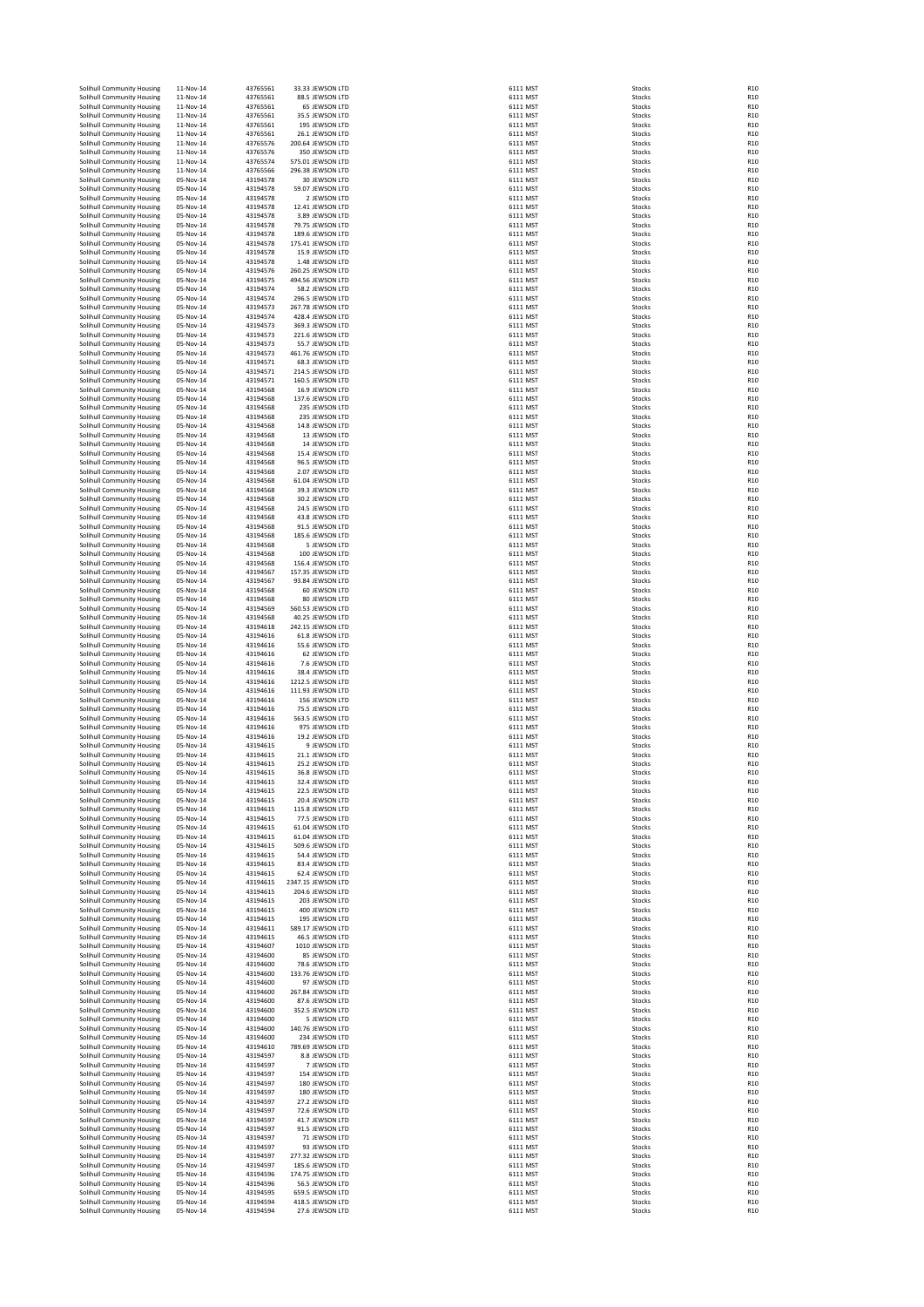| Solihull Community Housing                               | 05-Nov-14              | 43194590             | 62.55 JEWSON LTD                                                                                         |                            | 6111 MST                                                                           | Stocks                                                       | R10                                |
|----------------------------------------------------------|------------------------|----------------------|----------------------------------------------------------------------------------------------------------|----------------------------|------------------------------------------------------------------------------------|--------------------------------------------------------------|------------------------------------|
| Solihull Community Housing<br>Solihull Community Housing | 05-Nov-14<br>05-Nov-14 | 43194590<br>43194590 | 111.2 JEWSON LTD<br>101 JEWSON LTD                                                                       |                            | 6111 MST<br>6111 MST                                                               | Stocks<br>Stocks                                             | R10<br>R <sub>10</sub>             |
| Solihull Community Housing                               | 05-Nov-14              | 43194590             | 62 JEWSON LTD                                                                                            |                            | 6111 MST                                                                           | Stocks                                                       | R <sub>10</sub>                    |
| Solihull Community Housing                               | 05-Nov-14              | 43194590             | 39 JEWSON LTD                                                                                            |                            | 6111 MST                                                                           | Stocks                                                       | R <sub>10</sub>                    |
| Solihull Community Housing                               | 05-Nov-14              | 43194590             | 21.6 JEWSON LTD                                                                                          |                            | 6111 MST                                                                           | Stocks                                                       | R <sub>10</sub>                    |
| Solihull Community Housing                               | 05-Nov-14              | 43194590             | 9 JEWSON LTD                                                                                             |                            | 6111 MST                                                                           | Stocks                                                       | R <sub>10</sub>                    |
| Solihull Community Housing<br>Solihull Community Housing | 05-Nov-14<br>05-Nov-14 | 43194590<br>43194590 | 156 JEWSON LTD<br>75.5 JEWSON LTD                                                                        |                            | 6111 MST<br>6111 MST                                                               | Stocks<br>Stocks                                             | R <sub>10</sub><br>R <sub>10</sub> |
| Solihull Community Housing                               | 05-Nov-14              | 43194590             | 563.5 JEWSON LTD                                                                                         |                            | 6111 MST                                                                           | Stocks                                                       | R10                                |
| Solihull Community Housing                               | 05-Nov-14              | 43194590             | 234.6 JEWSON LTD                                                                                         |                            | 6111 MST                                                                           | Stocks                                                       | R10                                |
| Solihull Community Housing                               | 05-Nov-14              | 43194584             | 470 JEWSON LTD                                                                                           |                            | 6111 MST                                                                           | Stocks                                                       | R <sub>10</sub>                    |
| Solihull Community Housing                               | 05-Nov-14<br>05-Nov-14 | 43194584<br>43194583 | 235 JEWSON LTD<br>505 JEWSON LTD                                                                         |                            | 6111 MST<br>6111 MST                                                               | Stocks<br>Stocks                                             | R <sub>10</sub><br>R <sub>10</sub> |
| Solihull Community Housing<br>Solihull Community Housing | 05-Nov-14              | 43194582             | 167.2 JEWSON LTD                                                                                         |                            | 6111 MST                                                                           | Stocks                                                       | R <sub>10</sub>                    |
| Solihull Community Housing                               | 05-Nov-14              | 43194582             | 80.5 JEWSON LTD                                                                                          |                            | 6111 MST                                                                           | Stocks                                                       | R <sub>10</sub>                    |
| Solihull Community Housing                               | 05-Nov-14              | 43194582             | 10 JEWSON LTD                                                                                            |                            | 6111 MST                                                                           | Stocks                                                       | R <sub>10</sub>                    |
| Solihull Community Housing                               | 05-Nov-14              | 43194582             | 275.2 JEWSON LTD                                                                                         |                            | 6111 MST                                                                           | Stocks                                                       | R <sub>10</sub>                    |
| Solihull Community Housing                               | 05-Nov-14              | 43194582             | 43.8 JEWSON LTD                                                                                          |                            | 6111 MST                                                                           | Stocks                                                       | R10                                |
| Solihull Community Housing<br>Solihull Community Housing | 05-Nov-14<br>05-Nov-14 | 43194582<br>43194582 | 82.45 JEWSON LTD<br>195 JEWSON LTD                                                                       |                            | 6111 MST<br>6111 MST                                                               | Stocks<br>Stocks                                             | R <sub>10</sub><br>R <sub>10</sub> |
| Solihull Community Housing                               | 05-Nov-14              | 43194581             | 219.45 JEWSON LTD                                                                                        |                            | 6111 MST                                                                           | Stocks                                                       | R <sub>10</sub>                    |
| Solihull Community Housing                               | 05-Nov-14              | 43194582             | 185.6 JEWSON LTD                                                                                         |                            | 6111 MST                                                                           | Stocks                                                       | R <sub>10</sub>                    |
| Solihull Community Housing                               | 05-Nov-14              | 43194589             | 250.8 JEWSON LTD                                                                                         |                            | 6111 MST                                                                           | Stocks                                                       | R <sub>10</sub>                    |
| Solihull Community Housing<br>Solihull Community Housing | 05-Nov-14<br>05-Nov-14 | 43286547<br>43283547 | 67602.95 JMG ROOFING LTD<br>13661.75 JMG ROOFING LTD                                                     |                            | 2076651 Capital<br>2076651 Capital                                                 | <b>Contractor Payments</b><br><b>Contractor Payments</b>     | <b>B70</b><br><b>B70</b>           |
| Solihull Community Housing                               | 05-Nov-14              | 43281547             | 6626.25 JMG ROOFING LTD                                                                                  |                            | 2076651 Capital                                                                    | <b>Contractor Payments</b>                                   | <b>B70</b>                         |
| Solihull Community Housing                               | 17-Nov-14              | 44240547             | 8.95 KELTIC CORPORATE CLOTHING                                                                           |                            | 109575 Finance                                                                     | Clothing                                                     | D15                                |
| Solihull Community Housing                               | 17-Nov-14              | 44240547             | 215.6 KELTIC CORPORATE CLOTHING                                                                          |                            | 109575 Finance                                                                     | Clothing                                                     | D15                                |
| Solihull Community Housing                               | 05-Nov-14              | 43254547             | 3000 KENTON MANOR LTD                                                                                    |                            | 6216 Capital                                                                       | <b>Contractor Payments</b>                                   | <b>B70</b>                         |
| Solihull Community Housing<br>Solihull Community Housing | 04-Nov-14<br>26-Nov-14 | 43116562<br>45197547 | 656.04 LAUNDRY SERV<br>3393.91 LEX AUTOLEASE LIMITED                                                     | 5540686 MST                | 131986 Housing Management                                                          | <b>Equipment Rental/Lease</b><br>Vehicle Hire                | D <sub>18</sub><br>C30             |
| Solihull Community Housing                               | 26-Nov-14              | 45196547             | 435.08 LEX AUTOLEASE LIMITED                                                                             | 5540686 MST                |                                                                                    | Vehicle Hire                                                 | C30                                |
| Solihull Community Housing                               | 26-Nov-14              | 45194547             | 3390.99 LEX AUTOLEASE LIMITED                                                                            | 5540686 MST                |                                                                                    | Vehicle Hire                                                 | C30                                |
| Solihull Community Housing                               | 26-Nov-14              | 45193547             | 589.93 LEX AUTOLEASE LIMITED                                                                             | 5540686 MST                |                                                                                    | Vehicle Hire                                                 | C <sub>30</sub>                    |
| Solihull Community Housing                               | 20-Nov-14              | 44592547             | 3390.99 LEX AUTOLEASE LIMITED                                                                            | 5540686 MST                |                                                                                    | Vehicle Hire                                                 | C30                                |
| Solihull Community Housing<br>Solihull Community Housing | 20-Nov-14<br>20-Nov-14 | 44591547<br>44590547 | 551.88 LEX AUTOLEASE LIMITED<br>589.93 LEX AUTOLEASE LIMITED                                             | 5540686 MST<br>5540686 MST |                                                                                    | Vehicle Hire<br><b>Vehicle Hire</b>                          | C30<br>C30                         |
| Solihull Community Housing                               | 20-Nov-14              | 44589547             | 435.08 LEX AUTOLEASE LIMITED                                                                             | 5540686 MST                |                                                                                    | Vehicle Hire                                                 | C30                                |
| Solihull Community Housing                               | 19-Nov-14              | 44492634             | 19441.56 LEX AUTOLEASE LIMITED                                                                           | 5540686 MST                |                                                                                    | Vehicle Hire                                                 | C30                                |
| Solihull Community Housing                               | 19-Nov-14              | 44492633             | 383.46 LEX AUTOLEASE LIMITED                                                                             | 5540686 MST                |                                                                                    | Vehicle Hire                                                 | C30                                |
| Solihull Community Housing                               | 12-Nov-14              | 43886561             | 309.02 LEX AUTOLEASE LIMITED                                                                             | 5540686 MST                |                                                                                    | Vehicle Hire                                                 | C30<br>C30                         |
| Solihull Community Housing<br>Solihull Community Housing | 12-Nov-14<br>12-Nov-14 | 43886560<br>43886559 | 18389.52 LEX AUTOLEASE LIMITED<br>309.02 LEX AUTOLEASE LIMITED                                           | 5540686 MST<br>5540686 MST |                                                                                    | Vehicle Hire<br>Vehicle Hire                                 | C30                                |
| Solihull Community Housing                               | 04-Nov-14              | 43116585             | 3089.75 LEX AUTOLEASE LIMITED                                                                            | 5540686 MST                |                                                                                    | Vehicle Hire                                                 | C30                                |
| Solihull Community Housing                               | 03-Nov-14              | 42998722             | 435.08 LEX AUTOLEASE LIMITED                                                                             | 5540686 MST                |                                                                                    | Vehicle Hire                                                 | C30                                |
| Solihull Community Housing                               | 03-Nov-14              | 42998721             | 589.93 LEX AUTOLEASE LIMITED                                                                             | 5540686 MST                |                                                                                    | Vehicle Hire                                                 | C30                                |
| Solihull Community Housing<br>Solihull Community Housing | 03-Nov-14<br>03-Nov-14 | 42998715<br>42998717 | 443.44 LEX AUTOLEASE LIMITED<br>3390.99 LEX AUTOLEASE LIMITED                                            | 5540686 MST<br>5540686 MST |                                                                                    | Vehicle Hire<br>Vehicle Hire                                 | C <sub>30</sub><br>C30             |
| Solihull Community Housing                               | 04-Nov-14              | 43116585             | 435.45 LEX AUTOLEASE LIMITED                                                                             | 5540686 MST                |                                                                                    | Vehicle service and repair                                   | C60                                |
| Solihull Community Housing                               | 04-Nov-14              | 43116585             | 25 LEX AUTOLEASE LIMITED                                                                                 | 5540686 MST                |                                                                                    | Vehicle service and repair                                   | C60                                |
| Solihull Community Housing                               | 03-Nov-14              | 42998711             | 395 LEX AUTOLEASE LIMITED                                                                                | 5540686 MST                |                                                                                    | Vehicle service and repair                                   | C60                                |
| Solihull Community Housing<br>Solihull Community Housing | 03-Nov-14<br>03-Nov-14 | 42998709<br>42998712 | 357.75 LEX AUTOLEASE LIMITED<br>395 LEX AUTOLEASE LIMITED                                                | 5540686 MST<br>5540686 MST |                                                                                    | Vehicle service and repair<br>Vehicle service and repair     | C60<br>C60                         |
| Solihull Community Housing                               | 03-Nov-14              | 42998708             | 43138.31 LIFT & ENGINEERING SERVICES                                                                     |                            | 1656614 Capital                                                                    | <b>Contractor Payments</b>                                   | <b>B70</b>                         |
| Solihull Community Housing                               | 26-Nov-14              | 45210810             | 1069.44 LIFT & ENGINEERING SERVICES                                                                      |                            | 1656614 Investment, Planning & Services                                            | <b>Utility Related Works</b>                                 | <b>B34</b>                         |
| Solihull Community Housing                               | 26-Nov-14              | 45210808             | 293.76 LIFT & ENGINEERING SERVICES                                                                       |                            | 1656614 Investment, Planning & Services                                            | <b>Utility Related Works</b>                                 | <b>B34</b>                         |
| Solihull Community Housing<br>Solihull Community Housing | 14-Nov-14<br>14-Nov-14 | 44147631<br>44147619 | 1480.24 LIFT & ENGINEERING SERVICES<br>261.35 LIFT & ENGINEERING SERVICES                                |                            | 1656614 Investment, Planning & Services<br>1656614 Investment, Planning & Services | <b>Utility Related Works</b><br><b>Utility Related Works</b> | <b>B34</b><br><b>B34</b>           |
| Solihull Community Housing                               | 14-Nov-14              | 44147611             | 399.34 LIFT & ENGINEERING SERVICES                                                                       |                            | 1656614 Investment, Planning & Services                                            | <b>Utility Related Works</b>                                 | <b>B34</b>                         |
| Solihull Community Housing                               | 06-Nov-14              | 43334599             | 271.83 LIFT & ENGINEERING SERVICES                                                                       |                            | 1656614 Investment, Planning & Services                                            | <b>Utility Related Works</b>                                 | <b>B34</b>                         |
| Solihull Community Housing                               | 06-Nov-14              | 43334598             | 271.83 LIFT & ENGINEERING SERVICES                                                                       |                            | 1656614 Investment, Planning & Services                                            | <b>Utility Related Works</b>                                 | <b>B34</b>                         |
| Solihull Community Housing                               | 06-Nov-14              | 43334597             | 480.24 LIFT & ENGINEERING SERVICES                                                                       |                            | 1656614 Investment, Planning & Services                                            | <b>Utility Related Works</b>                                 | <b>B34</b>                         |
| Solihull Community Housing<br>Solihull Community Housing | 06-Nov-14<br>06-Nov-14 | 43334596<br>43334595 | 993.13 LIFT & ENGINEERING SERVICES<br>993.13 LIFT & ENGINEERING SERVICES                                 |                            | 1656614 Investment, Planning & Services<br>1656614 Investment, Planning & Services | <b>Utility Related Works</b><br><b>Utility Related Works</b> | <b>B34</b><br><b>B34</b>           |
| Solihull Community Housing                               | 06-Nov-14              | 43334594             | 534.27 LIFT & ENGINEERING SERVICES                                                                       |                            | 1656614 Investment, Planning & Services                                            | <b>Utility Related Works</b>                                 | <b>B34</b>                         |
| Solihull Community Housing                               | 06-Nov-14              | 43334589             | 271.83 LIFT & ENGINEERING SERVICES                                                                       |                            | 1656614 Investment, Planning & Services                                            | <b>Utility Related Works</b>                                 | <b>B34</b>                         |
| Solihull Community Housing                               | 06-Nov-14              | 43334588             | 271.83 LIFT & ENGINEERING SERVICES                                                                       |                            | 1656614 Investment, Planning & Services                                            | <b>Utility Related Works</b>                                 | <b>B34</b>                         |
| Solihull Community Housing<br>Solihull Community Housing | 06-Nov-14<br>06-Nov-14 | 43334587<br>43334586 | 271.83 LIFT & ENGINEERING SERVICES<br>271.83 LIFT & ENGINEERING SERVICES                                 |                            | 1656614 Investment, Planning & Services<br>1656614 Investment, Planning & Services | <b>Utility Related Works</b><br><b>Utility Related Works</b> | <b>B34</b><br><b>B34</b>           |
| Solihull Community Housing                               | 06-Nov-14              | 43334585             | 271.83 LIFT & ENGINEERING SERVICES                                                                       |                            | 1656614 Investment, Planning & Services                                            | <b>Utility Related Works</b>                                 | <b>B34</b>                         |
| Solihull Community Housing                               | 06-Nov-14              | 43334584             | 271.83 LIFT & ENGINEERING SERVICES                                                                       |                            | 1656614 Investment, Planning & Services                                            | <b>Utility Related Works</b>                                 | <b>B34</b>                         |
| Solihull Community Housing                               | 06-Nov-14              | 43334583             | 365.89 LIFT & ENGINEERING SERVICES                                                                       |                            | 1656614 Investment, Planning & Services                                            | <b>Utility Related Works</b>                                 | <b>B34</b>                         |
| Solihull Community Housing<br>Solihull Community Housing | 06-Nov-14<br>06-Nov-14 | 43334582<br>43334581 | 597.68 LIFT & ENGINEERING SERVICES<br>597.68 LIFT & ENGINEERING SERVICES                                 |                            | 1656614 Investment, Planning & Services<br>1656614 Investment, Planning & Services | <b>Utility Related Works</b><br><b>Utility Related Works</b> | <b>B34</b><br><b>B34</b>           |
| Solihull Community Housing                               | 06-Nov-14              | 43334580             | 271.83 LIFT & ENGINEERING SERVICES                                                                       |                            | 1656614 Investment, Planning & Services                                            | <b>Utility Related Works</b>                                 | <b>B34</b>                         |
| Solihull Community Housing                               | 18-Nov-14              | 44440589             | 232.08 LIFT & ENGINEERING SERVICES                                                                       | 1656614 MST                |                                                                                    | Other Building costs                                         | <b>B39</b>                         |
| Solihull Community Housing                               | 14-Nov-14              | 44147549             | 500 LYNNE HOWELLS                                                                                        |                            | 6982686 Customer Services                                                          | Training                                                     | A <sub>80</sub>                    |
| Solihull Community Housing<br>Solihull Community Housing | 14-Nov-14              | 44147548<br>43298550 | 750 LYNNE HOWELLS<br>507.78 LYRECO UK LTD                                                                |                            | 6982686 Customer Services                                                          | Training                                                     | A <sub>80</sub><br>D <sub>25</sub> |
| Solihull Community Housing                               | 06-Nov-14<br>06-Nov-14 | 43298551             | 267.77 LYRECO UK LTD                                                                                     |                            | 74691 Finance<br>74691 Finance                                                     | Stationery<br>Stationery                                     | D <sub>25</sub>                    |
| Solihull Community Housing                               | 12-Nov-14              | 43887549             | 17240.43 MAN COMMERCIAL PROTECTION LTD                                                                   |                            | 946596 Housing Management                                                          | Security                                                     | <b>B43</b>                         |
| Solihull Community Housing                               | 21-Nov-14              | 44822547             | 245 MATT HOUSING LTD T/A NORFOLK HOTEL                                                                   |                            | 3686690 Housing Management                                                         | <b>B&amp;B Accommodation</b>                                 | <b>B23</b>                         |
| Solihull Community Housing                               | 21-Nov-14              | 44823547             | 245 MATT HOUSING LTD T/A NORFOLK HOTEL                                                                   |                            | 3686690 Housing Management                                                         | <b>B&amp;B Accommodation</b>                                 | <b>B23</b>                         |
| Solihull Community Housing<br>Solihull Community Housing | 12-Nov-14<br>04-Nov-14 | 43889557<br>43116560 | 245 MATT HOUSING LTD T/A NORFOLK HOTEL<br>245 MATT HOUSING LTD T/A NORFOLK HOTEL                         |                            | 3686690 Housing Management<br>3686690 Housing Management                           | <b>B&amp;B Accommodation</b><br><b>B&amp;B Accommodation</b> | <b>B23</b><br><b>B23</b>           |
| Solihull Community Housing                               | 04-Nov-14              | 43116561             | 332.5 MATT HOUSING LTD T/A NORFOLK HOTEL                                                                 |                            | 3686690 Housing Management                                                         | <b>B&amp;B Accommodation</b>                                 | <b>B23</b>                         |
| Solihull Community Housing                               | 07-Nov-14              | 43446549             | 25445.66 MITIE PROPERTY SERVICES MIDS LTD                                                                |                            | 6724 Capital                                                                       | <b>Contractor Payments</b>                                   | <b>B70</b>                         |
| Solihull Community Housing                               | 21-Nov-14              | 44804547             | 777 MORGAN HUNT UK LTD                                                                                   |                            | 6871686 Housing Management                                                         | <b>Agency Staff</b>                                          | A60                                |
| Solihull Community Housing<br>Solihull Community Housing | 14-Nov-14<br>14-Nov-14 | 44147713<br>44147712 | 777 MORGAN HUNT UK LTD<br>777 MORGAN HUNT UK LTD                                                         |                            | 6871686 Housing Management<br>6871686 Housing Management                           | <b>Agency Staff</b><br><b>Agency Staff</b>                   | A60<br>A60                         |
| Solihull Community Housing                               | 03-Nov-14              | 42998724             | 703.5 MORGAN HUNT UK LTD                                                                                 |                            | 6871686 Housing Management                                                         | <b>Agency Staff</b>                                          | A60                                |
| Solihull Community Housing                               | 06-Nov-14              | 43334693             | 67.25 MOSSVALE MAINTENANCE & SEALING SERVICES LTD                                                        |                            | 48908 MST                                                                          | Other Building costs                                         | <b>B39</b>                         |
| Solihull Community Housing                               | 06-Nov-14              | 43334690             | 67.25 MOSSVALE MAINTENANCE & SEALING SERVICES LTD                                                        |                            | 48908 MST                                                                          | Other Building costs                                         | <b>B39</b>                         |
| Solihull Community Housing                               | 06-Nov-14<br>06-Nov-14 | 43334690<br>43334690 | 67.25 MOSSVALE MAINTENANCE & SEALING SERVICES LTD<br>67.25 MOSSVALE MAINTENANCE & SEALING SERVICES LTD   |                            | 48908 MST<br>48908 MST                                                             | Other Building costs<br>Other Building costs                 | <b>B39</b><br><b>B39</b>           |
| Solihull Community Housing<br>Solihull Community Housing | 06-Nov-14              | 43334690             | 67.25 MOSSVALE MAINTENANCE & SEALING SERVICES LTD                                                        |                            | 48908 MST                                                                          | Other Building costs                                         | <b>B39</b>                         |
| Solihull Community Housing                               | 06-Nov-14              | 43334690             | 67.25 MOSSVALE MAINTENANCE & SEALING SERVICES LTD                                                        |                            | 48908 MST                                                                          | Other Building costs                                         | <b>B39</b>                         |
| Solihull Community Housing                               | 06-Nov-14              | 43334690             | 67.25 MOSSVALE MAINTENANCE & SEALING SERVICES LTD                                                        |                            | 48908 MST                                                                          | Other Building costs                                         | <b>B39</b>                         |
| Solihull Community Housing                               | 06-Nov-14              | 43334690             | 67.25 MOSSVALE MAINTENANCE & SEALING SERVICES LTD<br>67.25 MOSSVALE MAINTENANCE & SEALING SERVICES LTD   |                            | 48908 MST<br>48908 MST                                                             | Other Building costs                                         | <b>B39</b><br><b>B39</b>           |
| Solihull Community Housing<br>Solihull Community Housing | 06-Nov-14<br>06-Nov-14 | 43334690<br>43334690 | 67.25 MOSSVALE MAINTENANCE & SEALING SERVICES LTD                                                        |                            | 48908 MST                                                                          | Other Building costs<br>Other Building costs                 | <b>B39</b>                         |
| Solihull Community Housing                               | 06-Nov-14              | 43334690             | 67.25 MOSSVALE MAINTENANCE & SEALING SERVICES LTD                                                        |                            | 48908 MST                                                                          | Other Building costs                                         | <b>B39</b>                         |
| Solihull Community Housing                               | 06-Nov-14              | 43334690             | 67.25 MOSSVALE MAINTENANCE & SEALING SERVICES LTD                                                        |                            | 48908 MST                                                                          | Other Building costs                                         | <b>B39</b>                         |
| Solihull Community Housing                               | 06-Nov-14              | 43334690             | 67.25 MOSSVALE MAINTENANCE & SEALING SERVICES LTD                                                        |                            | 48908 MST                                                                          | Other Building costs                                         | <b>B39</b>                         |
| Solihull Community Housing<br>Solihull Community Housing | 06-Nov-14<br>06-Nov-14 | 43334690<br>43334690 | 67.25 MOSSVALE MAINTENANCE & SEALING SERVICES LTD<br>67.25 MOSSVALE MAINTENANCE & SEALING SERVICES LTD   |                            | 48908 MST<br>48908 MST                                                             | Other Building costs<br>Other Building costs                 | <b>B39</b><br><b>B39</b>           |
| Solihull Community Housing                               | 06-Nov-14              | 43334690             | 67.25 MOSSVALE MAINTENANCE & SEALING SERVICES LTD                                                        |                            | 48908 MST                                                                          | Other Building costs                                         | <b>B39</b>                         |
| Solihull Community Housing                               | 06-Nov-14              | 43334690             | 67.25 MOSSVALE MAINTENANCE & SEALING SERVICES LTD                                                        |                            | 48908 MST                                                                          | Other Building costs                                         | <b>B39</b>                         |
| Solihull Community Housing                               | 06-Nov-14              | 43334690             | 67.25 MOSSVALE MAINTENANCE & SEALING SERVICES LTD                                                        |                            | 48908 MST                                                                          | Other Building costs                                         | <b>B39</b>                         |
| Solihull Community Housing                               | 06-Nov-14              | 43334690             | 67.25 MOSSVALE MAINTENANCE & SEALING SERVICES LTD                                                        |                            | 48908 MST                                                                          | Other Building costs                                         | <b>B39</b><br><b>B39</b>           |
| Solihull Community Housing<br>Solihull Community Housing | 06-Nov-14<br>06-Nov-14 | 43334690<br>43334690 | 67.25 MOSSVALE MAINTENANCE & SEALING SERVICES LTD<br>67.25 MOSSVALE MAINTENANCE & SEALING SERVICES LTD   |                            | 48908 MST<br>48908 MST                                                             | Other Building costs<br>Other Building costs                 | <b>B39</b>                         |
| Solihull Community Housing                               | 06-Nov-14              | 43334690             | 67.25 MOSSVALE MAINTENANCE & SEALING SERVICES LTD                                                        |                            | 48908 MST                                                                          | Other Building costs                                         | <b>B39</b>                         |
| Solihull Community Housing                               | 06-Nov-14              | 43334690             | 67.25 MOSSVALE MAINTENANCE & SEALING SERVICES LTD                                                        |                            | 48908 MST                                                                          | Other Building costs                                         | <b>B39</b>                         |
| Solihull Community Housing                               | 06-Nov-14              | 43334690             | 67.25 MOSSVALE MAINTENANCE & SEALING SERVICES LTD                                                        |                            | 48908 MST                                                                          | Other Building costs                                         | <b>B39</b>                         |
| Solihull Community Housing<br>Solihull Community Housing | 21-Nov-14<br>21-Nov-14 | 44800578<br>44800578 | 93.11 MOSSVALE MAINTENANCE & SEALING SERVICES LTD<br>93.11 MOSSVALE MAINTENANCE & SEALING SERVICES LTD   |                            | 48908 MST<br>48908 MST                                                             | Voids<br>Voids                                               | <b>B38</b><br><b>B38</b>           |
| Solihull Community Housing                               | 21-Nov-14              | 44800578             | 168.27 MOSSVALE MAINTENANCE & SEALING SERVICES LTD                                                       |                            | 48908 MST                                                                          | Voids                                                        | <b>B38</b>                         |
| Solihull Community Housing                               | 21-Nov-14              | 44800578             | 236.91 MOSSVALE MAINTENANCE & SEALING SERVICES LTD                                                       |                            | 48908 MST                                                                          | Voids                                                        | <b>B38</b>                         |
| Solihull Community Housing                               | 21-Nov-14              | 44800578             | 93.11 MOSSVALE MAINTENANCE & SEALING SERVICES LTD                                                        |                            | 48908 MST                                                                          | Voids                                                        | <b>B38</b>                         |
| Solihull Community Housing<br>Solihull Community Housing | 21-Nov-14<br>21-Nov-14 | 44800578<br>44800578 | 687.22 MOSSVALE MAINTENANCE & SEALING SERVICES LTD<br>394.24 MOSSVALE MAINTENANCE & SEALING SERVICES LTD |                            | 48908 MST<br>48908 MST                                                             | Voids<br>Voids                                               | <b>B38</b><br><b>B38</b>           |
| Solihull Community Housing                               | 21-Nov-14              | 44800578             | 419.19 MOSSVALE MAINTENANCE & SEALING SERVICES LTD                                                       |                            | 48908 MST                                                                          | Voids                                                        | <b>B38</b>                         |

| 6111 MST<br>6111 MST   |                                                                                | Ś<br>Ś                       |
|------------------------|--------------------------------------------------------------------------------|------------------------------|
| 6111 MST               |                                                                                | Ś                            |
| 6111 MST               |                                                                                | Ś                            |
| 6111 MST<br>6111 MST   |                                                                                | Ś<br>S                       |
| 6111 MST               |                                                                                | Ś                            |
| 6111 MST<br>6111 MST   |                                                                                | Ś<br>Ś                       |
| 6111 MST               |                                                                                | S                            |
| 6111 MST<br>6111 MST   |                                                                                | S<br>S                       |
| 6111 MST               |                                                                                | S                            |
| 6111 MST<br>6111       | MST                                                                            | S<br>Ś                       |
| 6111 MST               |                                                                                | S                            |
| 6111 MST               |                                                                                | Ś                            |
| 6111 MST<br>6111 MST   |                                                                                | Ś<br>S                       |
| 6111 MST               |                                                                                | S                            |
| 6111 MST<br>6111 MST   |                                                                                | S<br>S                       |
| 6111 MST               |                                                                                | S                            |
|                        | 76651 Capital<br>76651 Capital                                                 | $\mathsf{C}$<br>$\mathsf{C}$ |
|                        | 76651 Capital                                                                  | C                            |
|                        | 09575 Finance<br>09575 Finance                                                 | C<br>C                       |
|                        | 6216 Capital                                                                   | C                            |
| 40686 MST              | 31986 Housing Management                                                       | E<br>ν                       |
| 40686 MST              |                                                                                | ν                            |
| 40686 MST<br>40686 MST |                                                                                | V<br>V                       |
| 40686 MST              |                                                                                | $\sqrt{2}$                   |
| 40686 MST<br>40686 MST |                                                                                | $\sqrt{2}$                   |
| 40686 MST              |                                                                                | v<br>V                       |
| 40686 MST<br>40686 MST |                                                                                | V                            |
| 40686 MST              |                                                                                | v<br>V                       |
| 40686 MST              |                                                                                |                              |
| 40686 MST<br>40686 MST |                                                                                |                              |
| 40686 MST              |                                                                                |                              |
| 40686 MST<br>40686 MST |                                                                                | いっかい へいへいかい                  |
| 40686 MST              |                                                                                |                              |
| 40686 MST<br>40686 MST |                                                                                |                              |
| 40686 MST              |                                                                                |                              |
| 40686 MST<br>40686 MST |                                                                                |                              |
|                        | 56614 Capital                                                                  | $\mathsf{C}$                 |
|                        | 56614 Investment, Planning & Services<br>56614 Investment, Planning & Services | L<br>L                       |
|                        | 56614 Investment, Planning & Services                                          | L                            |
|                        | 56614 Investment, Planning & Services                                          | L                            |
|                        | 56614 Investment, Planning & Services<br>56614 Investment, Planning & Services | ι<br>L                       |
|                        | 56614 Investment, Planning & Services                                          | u                            |
|                        | 56614 Investment, Planning & Services<br>56614 Investment, Planning & Services | u<br>Ù                       |
|                        | 56614 Investment, Planning & Services                                          | Ù                            |
|                        | 56614 Investment, Planning & Services<br>56614 Investment, Planning & Services | Ù<br>l                       |
|                        | 56614 Investment, Planning & Services                                          | L                            |
|                        | 56614 Investment, Planning & Services<br>56614 Investment, Planning & Services | L<br>l                       |
|                        | 56614 Investment, Planning & Services                                          | l                            |
|                        | 56614 Investment, Planning & Services<br>56614 Investment, Planning & Services | l<br>u                       |
|                        | 56614 Investment, Planning & Services                                          | L                            |
|                        | 56614 Investment, Planning & Services<br>56614 Investment, Planning & Services | l<br>l                       |
| 56614 MST              |                                                                                | C                            |
|                        | 82686 Customer Services                                                        | T<br>T                       |
|                        | 82686 Customer Services<br>74691 Finance                                       | Ś                            |
|                        | 74691 Finance                                                                  | Ś                            |
|                        | 46596 Housing Management<br>86690 Housing Management                           | Ś<br>e                       |
|                        | 86690 Housing Management                                                       | e                            |
|                        | 86690 Housing Management<br>86690 Housing Management                           | e<br>e                       |
|                        | 86690 Housing Management                                                       | e                            |
|                        | 6724 Capital<br>71686 Housing Management                                       | c<br>A                       |
|                        | 71686 Housing Management                                                       | A                            |
|                        | 371686 Housing Management<br>371686 Housing Management                         | A<br>A                       |
| 48908 MST              |                                                                                | Ċ                            |
| 48908 MST<br>48908 MST |                                                                                | C<br>C                       |
| 48908 MST              |                                                                                | $\mathsf{C}$                 |
| 48908 MST<br>48908 MST |                                                                                | c<br>C                       |
| 48908 MST              |                                                                                | c                            |
| 48908 MST              |                                                                                | C                            |
| 48908 MST<br>48908 MST |                                                                                | C<br>C                       |
| 48908 MST              |                                                                                | C                            |
| 48908 MST<br>48908 MST |                                                                                | C<br>C                       |
| 48908 MST              |                                                                                | C                            |
| 48908 MST<br>48908 MST |                                                                                | C<br>C                       |
| 48908 MST              |                                                                                | $\mathsf{C}$                 |
| 48908 MST<br>48908 MST |                                                                                | $\mathsf{C}$<br>$\mathsf{C}$ |
| 48908 MST              |                                                                                | $\mathsf{C}$                 |
| 48908 MST              |                                                                                | $\mathsf{C}$                 |
| 48908 MST<br>48908 MST |                                                                                |                              |
| 48908 MST              |                                                                                |                              |
| 48908 MST<br>48908 MST |                                                                                |                              |
| 48908 MST              |                                                                                | いというかい                       |
| 48908 MST<br>48908 MST |                                                                                |                              |
| 48908 MST              |                                                                                |                              |
| 48908 MST              |                                                                                |                              |

| ļ<br>I                                 |
|----------------------------------------|
| l                                      |
|                                        |
| ֖֖֖֖֢ׅ֖֖֖֖ׅ֢ׅ֖֚֚֚֚֚֚֚֚֚֚֚֚֚֚֚֚֚֬֓֝     |
| י                                      |
| <br> <br>                              |
|                                        |
|                                        |
|                                        |
|                                        |
| ׅ֘֒                                    |
| R<br>ׅ֘֒                               |
| ׇ֘֒                                    |
| R<br>֚֘֝<br>R<br>֚֘֝                   |
| $\overline{R}$<br>l                    |
|                                        |
| <br>R<br>R<br>R                        |
|                                        |
|                                        |
|                                        |
|                                        |
|                                        |
|                                        |
|                                        |
|                                        |
|                                        |
|                                        |
|                                        |
|                                        |
|                                        |
|                                        |
|                                        |
|                                        |
|                                        |
|                                        |
|                                        |
|                                        |
|                                        |
|                                        |
|                                        |
|                                        |
|                                        |
|                                        |
|                                        |
|                                        |
|                                        |
|                                        |
|                                        |
|                                        |
|                                        |
|                                        |
|                                        |
|                                        |
|                                        |
|                                        |
|                                        |
|                                        |
|                                        |
|                                        |
| l                                      |
|                                        |
|                                        |
|                                        |
|                                        |
|                                        |
|                                        |
|                                        |
|                                        |
| ĺ<br>33<br>4                           |
| B39                                    |
| 3<br>ï                                 |
| 18                                     |
| ,<br>Ï                                 |
| ĺ                                      |
| $\frac{2}{4}$<br>į<br>ׇ֚֚֘֕            |
| $\overline{c}$<br>E<br>ś               |
| $^{12}$<br>E<br>3<br>$^{12}$<br>E<br>3 |
| l                                      |
| é                                      |
| Ó<br>e                                 |
| 6<br>í<br>١                            |
| ï<br>6<br>í<br>١                       |
| A<br>6<br>l<br>١                       |
| ï<br>6<br>í<br>١                       |
| <b>B39</b><br>é                        |
| 39<br>é                                |
| 39<br>B3<br>I9                         |
| B39                                    |
| B3<br>I9                               |
| <b>B39</b>                             |
| B39                                    |
| B39                                    |
| 63S<br>þ                               |
| -<br>B39<br>þ                          |
| B39<br>j                               |
| B39<br>B39                             |
|                                        |
| B3<br>B3                               |
| B3                                     |
| B3                                     |
| B3                                     |
|                                        |
| 3                                      |
| B<br>l                                 |
| í<br>ì<br>Ė                            |
| i<br>i<br>F                            |
| B<br>ä<br>j                            |
| 3<br>B<br>j<br>ļ                       |
| ì<br>ĺ<br>ì<br>j<br>j                  |
| вŝ<br>B3<br>j                          |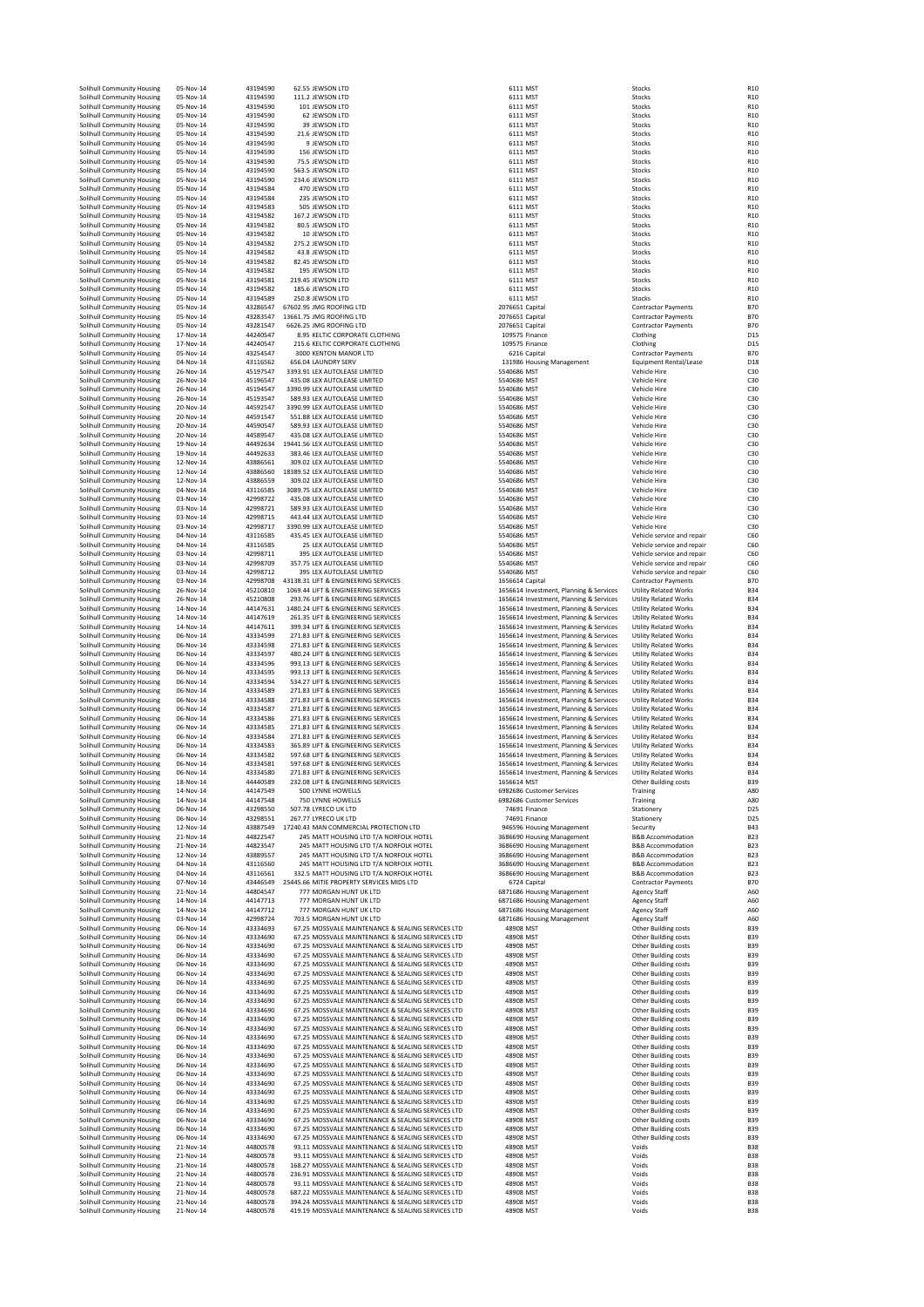| Solihull Community Housing<br>Solihull Community Housing<br>Solihull Community Housing | 21-Nov-14<br>21-Nov-14 | 44800578             |                                                                                                          |                                                                                |                                                              |                          |
|----------------------------------------------------------------------------------------|------------------------|----------------------|----------------------------------------------------------------------------------------------------------|--------------------------------------------------------------------------------|--------------------------------------------------------------|--------------------------|
|                                                                                        |                        | 44800578             | 93.11 MOSSVALE MAINTENANCE & SEALING SERVICES LTD<br>147.49 MOSSVALE MAINTENANCE & SEALING SERVICES LTD  | 48908 MST<br>48908 MST                                                         | Voids<br>Voids                                               | <b>B38</b><br><b>B38</b> |
|                                                                                        | 21-Nov-14              | 44800578             | 242.4 MOSSVALE MAINTENANCE & SEALING SERVICES LTD                                                        | 48908 MST                                                                      | Voids                                                        | <b>B38</b>               |
| Solihull Community Housing                                                             | 21-Nov-14              | 44800578             | 698.04 MOSSVALE MAINTENANCE & SEALING SERVICES LTD                                                       | 48908 MST                                                                      | Voids                                                        | <b>B38</b>               |
| Solihull Community Housing                                                             | 21-Nov-14              | 44800578             | 166.13 MOSSVALE MAINTENANCE & SEALING SERVICES LTD                                                       | 48908 MST                                                                      | Voids                                                        | <b>B38</b>               |
| Solihull Community Housing                                                             | 21-Nov-14              | 44800578             | 971.65 MOSSVALE MAINTENANCE & SEALING SERVICES LTD                                                       | 48908 MST                                                                      | Voids                                                        | <b>B38</b>               |
| Solihull Community Housing                                                             | 21-Nov-14              | 44800578             | 93.11 MOSSVALE MAINTENANCE & SEALING SERVICES LTD                                                        | 48908 MST                                                                      | Voids                                                        | <b>B38</b>               |
| Solihull Community Housing<br>Solihull Community Housing                               | 21-Nov-14<br>11-Nov-14 | 44800578<br>43854569 | 633.48 MOSSVALE MAINTENANCE & SEALING SERVICES LTD<br>93.11 MOSSVALE MAINTENANCE & SEALING SERVICES LTD  | 48908 MST<br>48908 MST                                                         | Voids<br>Voids                                               | <b>B38</b><br><b>B38</b> |
| Solihull Community Housing                                                             | 11-Nov-14              | 43854569             | 93.11 MOSSVALE MAINTENANCE & SEALING SERVICES LTD                                                        | 48908 MST                                                                      | Voids                                                        | <b>B38</b>               |
| Solihull Community Housing                                                             | 11-Nov-14              | 43854569             | 221.98 MOSSVALE MAINTENANCE & SEALING SERVICES LTD                                                       | 48908 MST                                                                      | Voids                                                        | <b>B38</b>               |
| Solihull Community Housing                                                             | 11-Nov-14              | 43854569             | 381.57 MOSSVALE MAINTENANCE & SEALING SERVICES LTD                                                       | 48908 MST                                                                      | Voids                                                        | <b>B38</b>               |
| Solihull Community Housing                                                             | 11-Nov-14              | 43854569             | 93.11 MOSSVALE MAINTENANCE & SEALING SERVICES LTD                                                        | 48908 MST                                                                      | Voids                                                        | <b>B38</b>               |
| Solihull Community Housing                                                             | 11-Nov-14              | 43854569             | 601.51 MOSSVALE MAINTENANCE & SEALING SERVICES LTD                                                       | 48908 MST                                                                      | Voids                                                        | <b>B38</b>               |
| Solihull Community Housing<br>Solihull Community Housing                               | 11-Nov-14<br>11-Nov-14 | 43854569<br>43854569 | 558.89 MOSSVALE MAINTENANCE & SEALING SERVICES LTD<br>731.42 MOSSVALE MAINTENANCE & SEALING SERVICES LTD | 48908 MST<br>48908 MST                                                         | Voids<br>Voids                                               | <b>B38</b><br><b>B38</b> |
| Solihull Community Housing                                                             | 11-Nov-14              | 43854569             | 379.46 MOSSVALE MAINTENANCE & SEALING SERVICES LTD                                                       | 48908 MST                                                                      | Voids                                                        | <b>B38</b>               |
| Solihull Community Housing                                                             | 11-Nov-14              | 43854569             | 301.51 MOSSVALE MAINTENANCE & SEALING SERVICES LTD                                                       | 48908 MST                                                                      | Voids                                                        | <b>B38</b>               |
| Solihull Community Housing                                                             | 11-Nov-14              | 43854569             | 183.77 MOSSVALE MAINTENANCE & SEALING SERVICES LTD                                                       | 48908 MST                                                                      | Voids                                                        | <b>B38</b>               |
| Solihull Community Housing                                                             | 11-Nov-14              | 43854569             | 152.25 MOSSVALE MAINTENANCE & SEALING SERVICES LTD                                                       | 48908 MST                                                                      | Voids                                                        | <b>B38</b>               |
| Solihull Community Housing                                                             | 11-Nov-14              | 43854569             | 359.12 MOSSVALE MAINTENANCE & SEALING SERVICES LTD                                                       | 48908 MST                                                                      | Voids                                                        | <b>B38</b>               |
| Solihull Community Housing<br>Solihull Community Housing                               | 11-Nov-14<br>06-Nov-14 | 43854569<br>43334714 | 717.16 MOSSVALE MAINTENANCE & SEALING SERVICES LTD<br>93.11 MOSSVALE MAINTENANCE & SEALING SERVICES LTD  | 48908 MST<br>48908 MST                                                         | Voids<br>Voids                                               | <b>B38</b><br><b>B38</b> |
| Solihull Community Housing                                                             | 06-Nov-14              | 43334714             | 93.11 MOSSVALE MAINTENANCE & SEALING SERVICES LTD                                                        | 48908 MST                                                                      | Voids                                                        | <b>B38</b>               |
| Solihull Community Housing                                                             | 06-Nov-14              | 43334714             | 93.11 MOSSVALE MAINTENANCE & SEALING SERVICES LTD                                                        | 48908 MST                                                                      | Voids                                                        | <b>B38</b>               |
| Solihull Community Housing                                                             | 06-Nov-14              | 43334714             | 377.36 MOSSVALE MAINTENANCE & SEALING SERVICES LTD                                                       | 48908 MST                                                                      | Voids                                                        | <b>B38</b>               |
| Solihull Community Housing                                                             | 06-Nov-14              | 43334714             | 93.11 MOSSVALE MAINTENANCE & SEALING SERVICES LTD                                                        | 48908 MST                                                                      | Voids                                                        | <b>B38</b>               |
| Solihull Community Housing                                                             | 06-Nov-14              | 43334714             | 205.67 MOSSVALE MAINTENANCE & SEALING SERVICES LTD                                                       | 48908 MST                                                                      | Voids                                                        | <b>B38</b><br><b>B38</b> |
| Solihull Community Housing<br>Solihull Community Housing                               | 06-Nov-14<br>06-Nov-14 | 43334714<br>43334714 | 93.11 MOSSVALE MAINTENANCE & SEALING SERVICES LTD<br>228.88 MOSSVALE MAINTENANCE & SEALING SERVICES LTD  | 48908 MST<br>48908 MST                                                         | Voids<br>Voids                                               | <b>B38</b>               |
| Solihull Community Housing                                                             | 06-Nov-14              | 43334714             | 166.8 MOSSVALE MAINTENANCE & SEALING SERVICES LTD                                                        | 48908 MST                                                                      | Voids                                                        | <b>B38</b>               |
| Solihull Community Housing                                                             | 06-Nov-14              | 43334714             | 737.83 MOSSVALE MAINTENANCE & SEALING SERVICES LTD                                                       | 48908 MST                                                                      | Voids                                                        | <b>B38</b>               |
| Solihull Community Housing                                                             | 06-Nov-14              | 43334714             | 191.48 MOSSVALE MAINTENANCE & SEALING SERVICES LTD                                                       | 48908 MST                                                                      | Voids                                                        | <b>B38</b>               |
| Solihull Community Housing                                                             | 06-Nov-14              | 43334714             | 467.48 MOSSVALE MAINTENANCE & SEALING SERVICES LTD                                                       | 48908 MST                                                                      | Voids                                                        | <b>B38</b>               |
| Solihull Community Housing                                                             | 06-Nov-14<br>06-Nov-14 | 43334714<br>43334714 | 93.11 MOSSVALE MAINTENANCE & SEALING SERVICES LTD<br>437.68 MOSSVALE MAINTENANCE & SEALING SERVICES LTD  | 48908 MST<br>48908 MST                                                         | Voids<br>Voids                                               | <b>B38</b><br><b>B38</b> |
| Solihull Community Housing<br>Solihull Community Housing                               | 06-Nov-14              | 43334714             | 231.48 MOSSVALE MAINTENANCE & SEALING SERVICES LTD                                                       | 48908 MST                                                                      | Voids                                                        | <b>B38</b>               |
| Solihull Community Housing                                                             | 06-Nov-14              | 43334714             | 257.74 MOSSVALE MAINTENANCE & SEALING SERVICES LTD                                                       | 48908 MST                                                                      | Voids                                                        | <b>B38</b>               |
| Solihull Community Housing                                                             | 06-Nov-14              | 43334714             | 593.42 MOSSVALE MAINTENANCE & SEALING SERVICES LTD                                                       | 48908 MST                                                                      | Voids                                                        | <b>B38</b>               |
| Solihull Community Housing                                                             | 06-Nov-14              | 43334714             | 716.7 MOSSVALE MAINTENANCE & SEALING SERVICES LTD                                                        | 48908 MST                                                                      | Voids                                                        | <b>B38</b>               |
| Solihull Community Housing                                                             | 06-Nov-14              | 43334714             | 1300.79 MOSSVALE MAINTENANCE & SEALING SERVICES LTD                                                      | 48908 MST                                                                      | Voids                                                        | <b>B38</b><br><b>B38</b> |
| Solihull Community Housing<br>Solihull Community Housing                               | 06-Nov-14<br>06-Nov-14 | 43334694<br>43334694 | 192.66 MOSSVALE MAINTENANCE & SEALING SERVICES LTD<br>93.11 MOSSVALE MAINTENANCE & SEALING SERVICES LTD  | 48908 MST<br>48908 MST                                                         | Voids<br>Voids                                               | <b>B38</b>               |
| Solihull Community Housing                                                             | 06-Nov-14              | 43334694             | 93.11 MOSSVALE MAINTENANCE & SEALING SERVICES LTD                                                        | 48908 MST                                                                      | Voids                                                        | <b>B38</b>               |
| Solihull Community Housing                                                             | 06-Nov-14              | 43334694             | 93.11 MOSSVALE MAINTENANCE & SEALING SERVICES LTD                                                        | 48908 MST                                                                      | Voids                                                        | <b>B38</b>               |
| Solihull Community Housing                                                             | 06-Nov-14              | 43334694             | 93.11 MOSSVALE MAINTENANCE & SEALING SERVICES LTD                                                        | 48908 MST                                                                      | Voids                                                        | <b>B38</b>               |
| Solihull Community Housing                                                             | 06-Nov-14              | 43334694             | 93.11 MOSSVALE MAINTENANCE & SEALING SERVICES LTD                                                        | 48908 MST                                                                      | Voids                                                        | <b>B38</b>               |
| Solihull Community Housing                                                             | 06-Nov-14              | 43334694             | 93.11 MOSSVALE MAINTENANCE & SEALING SERVICES LTD                                                        | 48908 MST                                                                      | Voids                                                        | <b>B38</b>               |
| Solihull Community Housing<br>Solihull Community Housing                               | 06-Nov-14              | 43334694             | 253.24 MOSSVALE MAINTENANCE & SEALING SERVICES LTD<br>93.11 MOSSVALE MAINTENANCE & SEALING SERVICES LTD  | 48908 MST                                                                      | Voids                                                        | <b>B38</b><br><b>B38</b> |
| Solihull Community Housing                                                             | 06-Nov-14<br>06-Nov-14 | 43334694<br>43334694 | 239.66 MOSSVALE MAINTENANCE & SEALING SERVICES LTD                                                       | 48908 MST<br>48908 MST                                                         | Voids<br>Voids                                               | <b>B38</b>               |
| Solihull Community Housing                                                             | 06-Nov-14              | 43334694             | 222.25 MOSSVALE MAINTENANCE & SEALING SERVICES LTD                                                       | 48908 MST                                                                      | Voids                                                        | <b>B38</b>               |
| Solihull Community Housing                                                             | 06-Nov-14              | 43334694             | 93.11 MOSSVALE MAINTENANCE & SEALING SERVICES LTD                                                        | 48908 MST                                                                      | Voids                                                        | <b>B38</b>               |
| Solihull Community Housing                                                             | 06-Nov-14              | 43334694             | 383.41 MOSSVALE MAINTENANCE & SEALING SERVICES LTD                                                       | 48908 MST                                                                      | Voids                                                        | <b>B38</b>               |
| Solihull Community Housing                                                             | 06-Nov-14              | 43334694             | 251.08 MOSSVALE MAINTENANCE & SEALING SERVICES LTD                                                       | 48908 MST                                                                      | Voids                                                        | <b>B38</b>               |
| Solihull Community Housing<br>Solihull Community Housing                               | 06-Nov-14<br>06-Nov-14 | 43334694<br>43334694 | 427.58 MOSSVALE MAINTENANCE & SEALING SERVICES LTD<br>93.11 MOSSVALE MAINTENANCE & SEALING SERVICES LTD  | 48908 MST<br>48908 MST                                                         | Voids<br>Voids                                               | <b>B38</b><br><b>B38</b> |
| Solihull Community Housing                                                             | 06-Nov-14              | 43334694             | 774.2 MOSSVALE MAINTENANCE & SEALING SERVICES LTD                                                        | 48908 MST                                                                      | Voids                                                        | <b>B38</b>               |
| Solihull Community Housing                                                             | 06-Nov-14              | 43334694             | 93.11 MOSSVALE MAINTENANCE & SEALING SERVICES LTD                                                        | 48908 MST                                                                      | Voids                                                        | <b>B38</b>               |
| Solihull Community Housing                                                             | 06-Nov-14              | 43334691             | 93.11 MOSSVALE MAINTENANCE & SEALING SERVICES LTD                                                        | 48908 MST                                                                      | Voids                                                        | <b>B38</b>               |
| Solihull Community Housing                                                             | 06-Nov-14              | 43334691             | 158.64 MOSSVALE MAINTENANCE & SEALING SERVICES LTD                                                       | 48908 MST                                                                      | Voids                                                        | <b>B38</b>               |
| Solihull Community Housing                                                             | 06-Nov-14              | 43334691             | 145.02 MOSSVALE MAINTENANCE & SEALING SERVICES LTD                                                       | 48908 MST                                                                      | Voids                                                        | <b>B38</b>               |
| Solihull Community Housing<br>Solihull Community Housing                               | 06-Nov-14<br>06-Nov-14 | 43334691<br>43334691 | 250.84 MOSSVALE MAINTENANCE & SEALING SERVICES LTD<br>454.74 MOSSVALE MAINTENANCE & SEALING SERVICES LTD | 48908 MST<br>48908 MST                                                         | Voids<br>Voids                                               | <b>B38</b><br><b>B38</b> |
| Solihull Community Housing                                                             | 06-Nov-14              | 43334691             | 157.03 MOSSVALE MAINTENANCE & SEALING SERVICES LTD                                                       | 48908 MST                                                                      | Voids                                                        | <b>B38</b>               |
| Solihull Community Housing                                                             | 06-Nov-14              | 43334691             | 93.11 MOSSVALE MAINTENANCE & SEALING SERVICES LTD                                                        | 48908 MST                                                                      | Voids                                                        | <b>B38</b>               |
|                                                                                        |                        |                      | 93.11 MOSSVALE MAINTENANCE & SEALING SERVICES LTD                                                        |                                                                                |                                                              | <b>B38</b>               |
| Solihull Community Housing                                                             | 06-Nov-14              | 43334691             |                                                                                                          | 48908 MST                                                                      | Voids                                                        |                          |
| Solihull Community Housing                                                             | 06-Nov-14              | 43334691             | 143.61 MOSSVALE MAINTENANCE & SEALING SERVICES LTD                                                       | 48908 MST                                                                      | Voids                                                        | <b>B38</b>               |
| Solihull Community Housing                                                             | 06-Nov-14              | 43334691             | 798.96 MOSSVALE MAINTENANCE & SEALING SERVICES LTD                                                       | 48908 MST                                                                      | Voids                                                        | <b>B38</b>               |
| Solihull Community Housing                                                             | 06-Nov-14              | 43334691             | 564.17 MOSSVALE MAINTENANCE & SEALING SERVICES LTD                                                       | 48908 MST                                                                      | Voids                                                        | <b>B38</b>               |
| Solihull Community Housing                                                             | 06-Nov-14              | 43334691             | 908.78 MOSSVALE MAINTENANCE & SEALING SERVICES LTD                                                       | 48908 MST                                                                      | Voids                                                        | <b>B38</b><br><b>B38</b> |
| Solihull Community Housing<br>Solihull Community Housing                               | 06-Nov-14<br>06-Nov-14 | 43334691<br>43334691 | 350.23 MOSSVALE MAINTENANCE & SEALING SERVICES LTD<br>277.78 MOSSVALE MAINTENANCE & SEALING SERVICES LTD | 48908 MST<br>48908 MST                                                         | Voids<br>Voids                                               | <b>B38</b>               |
| Solihull Community Housing                                                             | 06-Nov-14              | 43334691             | 680.31 MOSSVALE MAINTENANCE & SEALING SERVICES LTD                                                       | 48908 MST                                                                      | Voids                                                        | <b>B38</b>               |
| Solihull Community Housing                                                             | 06-Nov-14              | 43334691             | 93.11 MOSSVALE MAINTENANCE & SEALING SERVICES LTD                                                        | 48908 MST                                                                      | Voids                                                        | <b>B38</b>               |
| Solihull Community Housing                                                             | 06-Nov-14              | 43334691             | 346.59 MOSSVALE MAINTENANCE & SEALING SERVICES LTD                                                       | 48908 MST                                                                      | Voids                                                        | <b>B38</b>               |
| Solihull Community Housing                                                             | 06-Nov-14              | 43334691             | 991.04 MOSSVALE MAINTENANCE & SEALING SERVICES LTD                                                       | 48908 MST                                                                      | Voids                                                        | <b>B38</b>               |
| Solihull Community Housing<br>Solihull Community Housing                               | 06-Nov-14<br>06-Nov-14 | 43334691<br>43334691 | 847.51 MOSSVALE MAINTENANCE & SEALING SERVICES LTD<br>791.67 MOSSVALE MAINTENANCE & SEALING SERVICES LTD | 48908 MST<br>48908 MST                                                         | Voids<br>Voids                                               | <b>B38</b><br><b>B38</b> |
| Solihull Community Housing                                                             | 27-Nov-14              | 45359577             | 219.16 MOSSVALE MAINTENANCE & SEALING SERVICES LTD                                                       | 48908 Investment, Planning & Services                                          | <b>Utility Related Works</b>                                 | <b>B34</b>               |
| Solihull Community Housing                                                             | 27-Nov-14              | 45359572             | 213.33 MOSSVALE MAINTENANCE & SEALING SERVICES LTD                                                       | 48908 Investment, Planning & Services                                          | <b>Utility Related Works</b>                                 | <b>B34</b>               |
| Solihull Community Housing                                                             | 27-Nov-14              | 45359576             | 219.16 MOSSVALE MAINTENANCE & SEALING SERVICES LTD                                                       | 48908 Investment, Planning & Services                                          | <b>Utility Related Works</b>                                 | <b>B34</b>               |
| Solihull Community Housing                                                             | 26-Nov-14<br>26-Nov-14 | 45210838             | 406.21 MOSSVALE MAINTENANCE & SEALING SERVICES LTD                                                       | 48908 Investment, Planning & Services                                          | <b>Utility Related Works</b><br><b>Utility Related Works</b> | <b>B34</b>               |
| Solihull Community Housing<br>Solihull Community Housing                               | 26-Nov-14              | 45210834<br>45210828 | 213.33 MOSSVALE MAINTENANCE & SEALING SERVICES LTD<br>219.16 MOSSVALE MAINTENANCE & SEALING SERVICES LTD | 48908 Investment, Planning & Services<br>48908 Investment, Planning & Services | <b>Utility Related Works</b>                                 | <b>B34</b><br><b>B34</b> |
| Solihull Community Housing                                                             | 26-Nov-14              | 45210840             | 47.01 MOSSVALE MAINTENANCE & SEALING SERVICES LTD                                                        | 48908 Investment, Planning & Services                                          | <b>Utility Related Works</b>                                 | <b>B34</b>               |
| Solihull Community Housing                                                             | 26-Nov-14              | 45210840             | 47.01 MOSSVALE MAINTENANCE & SEALING SERVICES LTD                                                        | 48908 Investment, Planning & Services                                          | <b>Utility Related Works</b>                                 | <b>B34</b>               |
| Solihull Community Housing                                                             | 26-Nov-14              | 45210840             | 47.01 MOSSVALE MAINTENANCE & SEALING SERVICES LTD                                                        | 48908 Investment, Planning & Services                                          | <b>Utility Related Works</b>                                 | <b>B34</b>               |
| Solihull Community Housing<br>Solihull Community Housing                               | 26-Nov-14<br>26-Nov-14 | 45210840<br>45210840 | 47.01 MOSSVALE MAINTENANCE & SEALING SERVICES LTD<br>47.01 MOSSVALE MAINTENANCE & SEALING SERVICES LTD   | 48908 Investment, Planning & Services<br>48908 Investment, Planning & Services | <b>Utility Related Works</b><br><b>Utility Related Works</b> | <b>B34</b><br><b>B34</b> |
| Solihull Community Housing                                                             | 26-Nov-14              | 45210840             | 47.01 MOSSVALE MAINTENANCE & SEALING SERVICES LTD                                                        | 48908 Investment, Planning & Services                                          | <b>Utility Related Works</b>                                 | <b>B34</b>               |
| Solihull Community Housing                                                             | 26-Nov-14              | 45210840             | 47.01 MOSSVALE MAINTENANCE & SEALING SERVICES LTD                                                        | 48908 Investment, Planning & Services                                          | <b>Utility Related Works</b>                                 | <b>B34</b>               |
| Solihull Community Housing                                                             | 26-Nov-14              | 45210840             | 47.01 MOSSVALE MAINTENANCE & SEALING SERVICES LTD                                                        | 48908 Investment, Planning & Services                                          | <b>Utility Related Works</b>                                 | <b>B34</b>               |
| Solihull Community Housing                                                             | 26-Nov-14              | 45210840             | 47.01 MOSSVALE MAINTENANCE & SEALING SERVICES LTD                                                        | 48908 Investment, Planning & Services                                          | <b>Utility Related Works</b>                                 | <b>B34</b>               |
| Solihull Community Housing                                                             | 26-Nov-14              | 45210840             | 47.01 MOSSVALE MAINTENANCE & SEALING SERVICES LTD                                                        | 48908 Investment, Planning & Services                                          | <b>Utility Related Works</b>                                 | <b>B34</b>               |
| Solihull Community Housing<br>Solihull Community Housing                               | 26-Nov-14<br>26-Nov-14 | 45210840<br>45210840 | 47.01 MOSSVALE MAINTENANCE & SEALING SERVICES LTD<br>47.01 MOSSVALE MAINTENANCE & SEALING SERVICES LTD   | 48908 Investment, Planning & Services<br>48908 Investment, Planning & Services | <b>Utility Related Works</b><br><b>Utility Related Works</b> | <b>B34</b><br><b>B34</b> |
| Solihull Community Housing                                                             | 26-Nov-14              | 45210840             | 47.01 MOSSVALE MAINTENANCE & SEALING SERVICES LTD                                                        | 48908 Investment, Planning & Services                                          | <b>Utility Related Works</b>                                 | <b>B34</b>               |
| Solihull Community Housing                                                             | 26-Nov-14              | 45210840             | 47.01 MOSSVALE MAINTENANCE & SEALING SERVICES LTD                                                        | 48908 Investment, Planning & Services                                          | <b>Utility Related Works</b>                                 | <b>B34</b>               |
| Solihull Community Housing                                                             | 26-Nov-14              | 45210840             | 47.01 MOSSVALE MAINTENANCE & SEALING SERVICES LTD                                                        | 48908 Investment, Planning & Services                                          | <b>Utility Related Works</b>                                 | <b>B34</b>               |
| Solihull Community Housing                                                             | 26-Nov-14<br>26-Nov-14 | 45210840<br>45210840 | 47.01 MOSSVALE MAINTENANCE & SEALING SERVICES LTD<br>47.01 MOSSVALE MAINTENANCE & SEALING SERVICES LTD   | 48908 Investment, Planning & Services                                          | <b>Utility Related Works</b>                                 | <b>B34</b><br><b>B34</b> |
| Solihull Community Housing<br>Solihull Community Housing                               | 26-Nov-14              | 45210840             | 47.01 MOSSVALE MAINTENANCE & SEALING SERVICES LTD                                                        | 48908 Investment, Planning & Services<br>48908 Investment, Planning & Services | <b>Utility Related Works</b><br><b>Utility Related Works</b> | <b>B34</b>               |
| Solihull Community Housing                                                             | 26-Nov-14              | 45210840             | 47.01 MOSSVALE MAINTENANCE & SEALING SERVICES LTD                                                        | 48908 Investment, Planning & Services                                          | <b>Utility Related Works</b>                                 | <b>B34</b>               |
| Solihull Community Housing                                                             | 26-Nov-14              | 45210840             | 47.01 MOSSVALE MAINTENANCE & SEALING SERVICES LTD                                                        | 48908 Investment, Planning & Services                                          | <b>Utility Related Works</b>                                 | <b>B34</b>               |
| Solihull Community Housing                                                             | 26-Nov-14              | 45210840             | 47.01 MOSSVALE MAINTENANCE & SEALING SERVICES LTD                                                        | 48908 Investment, Planning & Services                                          | <b>Utility Related Works</b>                                 | <b>B34</b>               |
| Solihull Community Housing                                                             | 26-Nov-14              | 45210840             | 47.01 MOSSVALE MAINTENANCE & SEALING SERVICES LTD                                                        | 48908 Investment, Planning & Services                                          | <b>Utility Related Works</b>                                 | <b>B34</b>               |
| Solihull Community Housing<br>Solihull Community Housing                               | 26-Nov-14<br>26-Nov-14 | 45210840<br>45210840 | 47.01 MOSSVALE MAINTENANCE & SEALING SERVICES LTD<br>47.01 MOSSVALE MAINTENANCE & SEALING SERVICES LTD   | 48908 Investment, Planning & Services<br>48908 Investment, Planning & Services | <b>Utility Related Works</b><br><b>Utility Related Works</b> | <b>B34</b><br><b>B34</b> |
| Solihull Community Housing                                                             | 26-Nov-14              | 45210840             | 47.01 MOSSVALE MAINTENANCE & SEALING SERVICES LTD                                                        | 48908 Investment, Planning & Services                                          | <b>Utility Related Works</b>                                 | <b>B34</b>               |
| Solihull Community Housing                                                             | 26-Nov-14              | 45210840             | 47.01 MOSSVALE MAINTENANCE & SEALING SERVICES LTD                                                        | 48908 Investment, Planning & Services                                          | <b>Utility Related Works</b>                                 | <b>B34</b>               |
| Solihull Community Housing                                                             | 26-Nov-14              | 45210840             | 47.01 MOSSVALE MAINTENANCE & SEALING SERVICES LTD                                                        | 48908 Investment, Planning & Services                                          | <b>Utility Related Works</b>                                 | <b>B34</b>               |
| Solihull Community Housing                                                             | 26-Nov-14              | 45210840             | 47.01 MOSSVALE MAINTENANCE & SEALING SERVICES LTD                                                        | 48908 Investment, Planning & Services                                          | <b>Utility Related Works</b>                                 | <b>B34</b>               |
| Solihull Community Housing                                                             | 26-Nov-14<br>26-Nov-14 | 45210840<br>45210840 | 47.01 MOSSVALE MAINTENANCE & SEALING SERVICES LTD<br>47.01 MOSSVALE MAINTENANCE & SEALING SERVICES LTD   | 48908 Investment, Planning & Services                                          | <b>Utility Related Works</b><br><b>Utility Related Works</b> | <b>B34</b><br><b>B34</b> |
| Solihull Community Housing<br>Solihull Community Housing                               | 26-Nov-14              | 45210840             | 47.01 MOSSVALE MAINTENANCE & SEALING SERVICES LTD                                                        | 48908 Investment, Planning & Services<br>48908 Investment, Planning & Services | <b>Utility Related Works</b>                                 | <b>B34</b>               |
| Solihull Community Housing                                                             | 26-Nov-14              | 45210840             | 47.01 MOSSVALE MAINTENANCE & SEALING SERVICES LTD                                                        | 48908 Investment, Planning & Services                                          | <b>Utility Related Works</b>                                 | <b>B34</b>               |
| Solihull Community Housing                                                             | 26-Nov-14              | 45210840             | 47.01 MOSSVALE MAINTENANCE & SEALING SERVICES LTD                                                        | 48908 Investment, Planning & Services                                          | <b>Utility Related Works</b>                                 | <b>B34</b>               |
| Solihull Community Housing                                                             | 26-Nov-14              | 45210840             | 47.01 MOSSVALE MAINTENANCE & SEALING SERVICES LTD                                                        | 48908 Investment, Planning & Services                                          | <b>Utility Related Works</b>                                 | <b>B34</b>               |
| Solihull Community Housing                                                             | 26-Nov-14<br>26-Nov-14 | 45210840<br>45210840 | 47.01 MOSSVALE MAINTENANCE & SEALING SERVICES LTD<br>16.8 MOSSVALE MAINTENANCE & SEALING SERVICES LTD    | 48908 Investment, Planning & Services                                          | <b>Utility Related Works</b><br><b>Utility Related Works</b> | <b>B34</b><br><b>B34</b> |
| Solihull Community Housing<br>Solihull Community Housing                               | 26-Nov-14              | 45210840             | 47.01 MOSSVALE MAINTENANCE & SEALING SERVICES LTD                                                        | 48908 Investment, Planning & Services<br>48908 Investment, Planning & Services | <b>Utility Related Works</b>                                 | <b>B34</b>               |
| Solihull Community Housing<br>Solihull Community Housing                               | 26-Nov-14<br>26-Nov-14 | 45210840<br>45210840 | 47.01 MOSSVALE MAINTENANCE & SEALING SERVICES LTD<br>47.01 MOSSVALE MAINTENANCE & SEALING SERVICES LTD   | 48908 Investment, Planning & Services<br>48908 Investment, Planning & Services | <b>Utility Related Works</b><br><b>Utility Related Works</b> | <b>B34</b><br><b>B34</b> |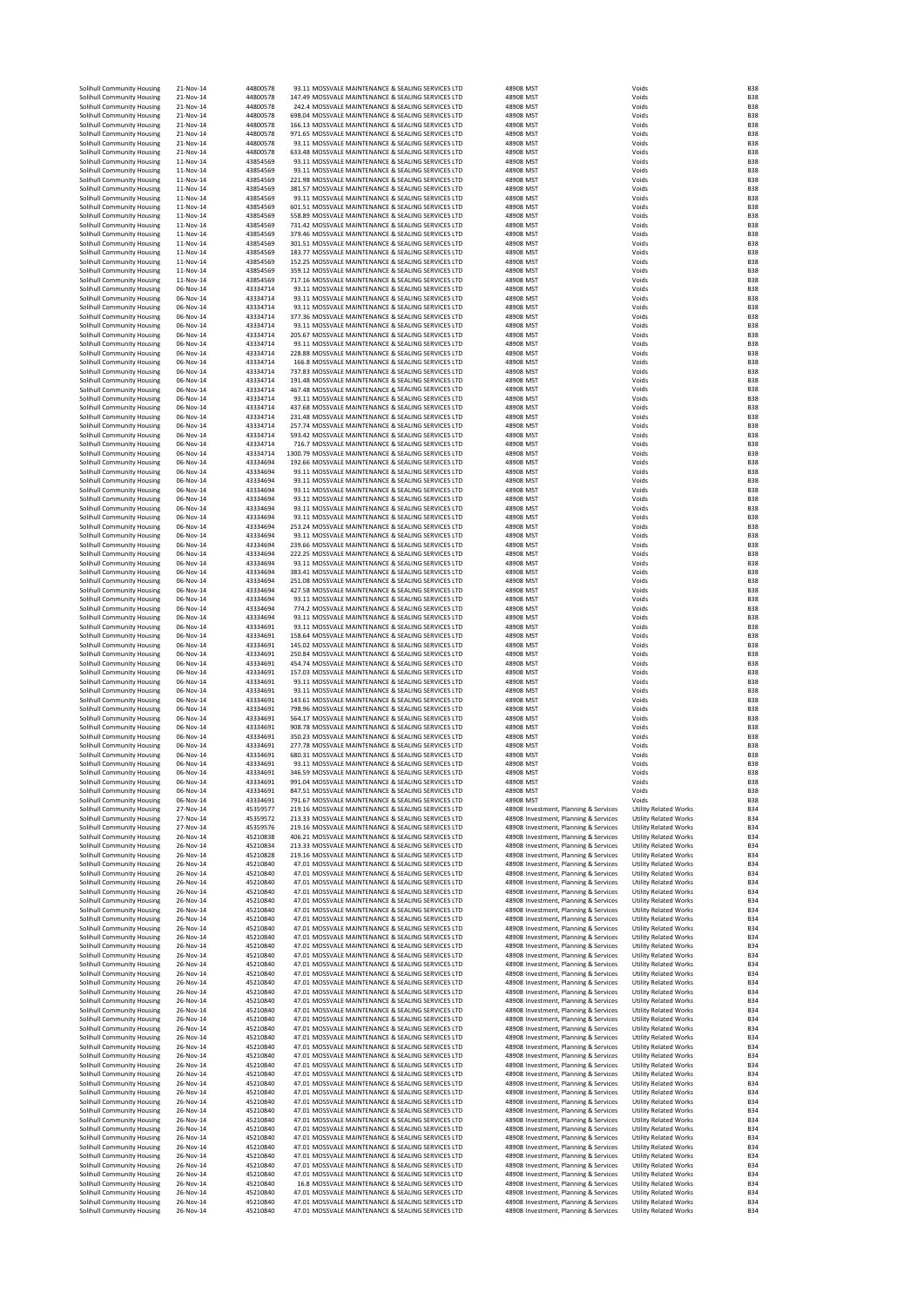| 47.01 MOSSVALE MAINTENANCE & SEALING SERVICES LTD<br>Solihull Community Housing<br>26-Nov-14<br>45210840<br>48908 Investment, Planning & Services<br>16.8 MOSSVALE MAINTENANCE & SEALING SERVICES LTD<br>Solihull Community Housing<br>26-Nov-14<br>45210840<br>48908 Investment, Planning & Services<br>47.01 MOSSVALE MAINTENANCE & SEALING SERVICES LTD<br>26-Nov-14<br>45210840<br>Solihull Community Housing<br>48908 Investment, Planning & Services<br>26-Nov-14<br>45210840<br>47.01 MOSSVALE MAINTENANCE & SEALING SERVICES LTD<br>Solihull Community Housing<br>48908 Investment, Planning & Services<br>26-Nov-14<br>45210840<br>47.01 MOSSVALE MAINTENANCE & SEALING SERVICES LTD<br>Solihull Community Housing<br>48908 Investment, Planning & Services<br>Solihull Community Housing<br>26-Nov-14<br>45210840<br>47.01 MOSSVALE MAINTENANCE & SEALING SERVICES LTD<br>48908 Investment, Planning & Services<br>Solihull Community Housing<br>26-Nov-14<br>45210840<br>47.01 MOSSVALE MAINTENANCE & SEALING SERVICES LTD<br>48908 Investment, Planning & Services<br>Solihull Community Housing<br>26-Nov-14<br>45210825<br>47.01 MOSSVALE MAINTENANCE & SEALING SERVICES LTD<br>48908 Investment, Planning & Services<br>Solihull Community Housing<br>26-Nov-14<br>45210825<br>47.01 MOSSVALE MAINTENANCE & SEALING SERVICES LTD<br>48908 Investment, Planning & Services<br>Solihull Community Housing<br>26-Nov-14<br>45210825<br>47.01 MOSSVALE MAINTENANCE & SEALING SERVICES LTD<br>48908 Investment, Planning & Services<br>Solihull Community Housing<br>26-Nov-14<br>45210825<br>47.01 MOSSVALE MAINTENANCE & SEALING SERVICES LTD<br>48908 Investment, Planning & Services<br>Solihull Community Housing<br>26-Nov-14<br>45210825<br>47.01 MOSSVALE MAINTENANCE & SEALING SERVICES LTD<br>48908 Investment, Planning & Services<br>26-Nov-14<br>45210825<br>47.01 MOSSVALE MAINTENANCE & SEALING SERVICES LTD<br>48908 Investment, Planning & Services<br>Solihull Community Housing<br>Solihull Community Housing<br>26-Nov-14<br>45210825<br>47.01 MOSSVALE MAINTENANCE & SEALING SERVICES LTD<br>48908 Investment, Planning & Services<br>45210825<br>63.89 MOSSVALE MAINTENANCE & SEALING SERVICES LTD<br>Solihull Community Housing<br>26-Nov-14<br>48908 Investment, Planning & Services | <b>Utility Related Works</b><br><b>Utility Related Works</b><br><b>Utility Related Works</b><br><b>Utility Related Works</b><br><b>Utility Related Works</b><br><b>Utility Related Works</b><br><b>Utility Related Works</b><br><b>Utility Related Works</b><br><b>Utility Related Works</b><br><b>Utility Related Works</b><br><b>Utility Related Works</b><br><b>Utility Related Works</b><br><b>Utility Related Works</b> | <b>B34</b><br><b>B34</b><br><b>B34</b><br><b>B34</b><br><b>B34</b><br><b>B34</b><br><b>B34</b><br><b>B34</b><br><b>B34</b><br><b>B34</b> |
|------------------------------------------------------------------------------------------------------------------------------------------------------------------------------------------------------------------------------------------------------------------------------------------------------------------------------------------------------------------------------------------------------------------------------------------------------------------------------------------------------------------------------------------------------------------------------------------------------------------------------------------------------------------------------------------------------------------------------------------------------------------------------------------------------------------------------------------------------------------------------------------------------------------------------------------------------------------------------------------------------------------------------------------------------------------------------------------------------------------------------------------------------------------------------------------------------------------------------------------------------------------------------------------------------------------------------------------------------------------------------------------------------------------------------------------------------------------------------------------------------------------------------------------------------------------------------------------------------------------------------------------------------------------------------------------------------------------------------------------------------------------------------------------------------------------------------------------------------------------------------------------------------------------------------------------------------------------------------------------------------------------------------------------------------------------------------------------------------------------------------------------------------------------------------------------------------------------------------------------------------------------------------------------------------------------------|------------------------------------------------------------------------------------------------------------------------------------------------------------------------------------------------------------------------------------------------------------------------------------------------------------------------------------------------------------------------------------------------------------------------------|------------------------------------------------------------------------------------------------------------------------------------------|
|                                                                                                                                                                                                                                                                                                                                                                                                                                                                                                                                                                                                                                                                                                                                                                                                                                                                                                                                                                                                                                                                                                                                                                                                                                                                                                                                                                                                                                                                                                                                                                                                                                                                                                                                                                                                                                                                                                                                                                                                                                                                                                                                                                                                                                                                                                                        |                                                                                                                                                                                                                                                                                                                                                                                                                              |                                                                                                                                          |
|                                                                                                                                                                                                                                                                                                                                                                                                                                                                                                                                                                                                                                                                                                                                                                                                                                                                                                                                                                                                                                                                                                                                                                                                                                                                                                                                                                                                                                                                                                                                                                                                                                                                                                                                                                                                                                                                                                                                                                                                                                                                                                                                                                                                                                                                                                                        |                                                                                                                                                                                                                                                                                                                                                                                                                              |                                                                                                                                          |
|                                                                                                                                                                                                                                                                                                                                                                                                                                                                                                                                                                                                                                                                                                                                                                                                                                                                                                                                                                                                                                                                                                                                                                                                                                                                                                                                                                                                                                                                                                                                                                                                                                                                                                                                                                                                                                                                                                                                                                                                                                                                                                                                                                                                                                                                                                                        |                                                                                                                                                                                                                                                                                                                                                                                                                              |                                                                                                                                          |
|                                                                                                                                                                                                                                                                                                                                                                                                                                                                                                                                                                                                                                                                                                                                                                                                                                                                                                                                                                                                                                                                                                                                                                                                                                                                                                                                                                                                                                                                                                                                                                                                                                                                                                                                                                                                                                                                                                                                                                                                                                                                                                                                                                                                                                                                                                                        |                                                                                                                                                                                                                                                                                                                                                                                                                              |                                                                                                                                          |
|                                                                                                                                                                                                                                                                                                                                                                                                                                                                                                                                                                                                                                                                                                                                                                                                                                                                                                                                                                                                                                                                                                                                                                                                                                                                                                                                                                                                                                                                                                                                                                                                                                                                                                                                                                                                                                                                                                                                                                                                                                                                                                                                                                                                                                                                                                                        |                                                                                                                                                                                                                                                                                                                                                                                                                              |                                                                                                                                          |
|                                                                                                                                                                                                                                                                                                                                                                                                                                                                                                                                                                                                                                                                                                                                                                                                                                                                                                                                                                                                                                                                                                                                                                                                                                                                                                                                                                                                                                                                                                                                                                                                                                                                                                                                                                                                                                                                                                                                                                                                                                                                                                                                                                                                                                                                                                                        |                                                                                                                                                                                                                                                                                                                                                                                                                              |                                                                                                                                          |
|                                                                                                                                                                                                                                                                                                                                                                                                                                                                                                                                                                                                                                                                                                                                                                                                                                                                                                                                                                                                                                                                                                                                                                                                                                                                                                                                                                                                                                                                                                                                                                                                                                                                                                                                                                                                                                                                                                                                                                                                                                                                                                                                                                                                                                                                                                                        |                                                                                                                                                                                                                                                                                                                                                                                                                              |                                                                                                                                          |
|                                                                                                                                                                                                                                                                                                                                                                                                                                                                                                                                                                                                                                                                                                                                                                                                                                                                                                                                                                                                                                                                                                                                                                                                                                                                                                                                                                                                                                                                                                                                                                                                                                                                                                                                                                                                                                                                                                                                                                                                                                                                                                                                                                                                                                                                                                                        |                                                                                                                                                                                                                                                                                                                                                                                                                              |                                                                                                                                          |
|                                                                                                                                                                                                                                                                                                                                                                                                                                                                                                                                                                                                                                                                                                                                                                                                                                                                                                                                                                                                                                                                                                                                                                                                                                                                                                                                                                                                                                                                                                                                                                                                                                                                                                                                                                                                                                                                                                                                                                                                                                                                                                                                                                                                                                                                                                                        |                                                                                                                                                                                                                                                                                                                                                                                                                              | <b>B34</b>                                                                                                                               |
|                                                                                                                                                                                                                                                                                                                                                                                                                                                                                                                                                                                                                                                                                                                                                                                                                                                                                                                                                                                                                                                                                                                                                                                                                                                                                                                                                                                                                                                                                                                                                                                                                                                                                                                                                                                                                                                                                                                                                                                                                                                                                                                                                                                                                                                                                                                        |                                                                                                                                                                                                                                                                                                                                                                                                                              | <b>B34</b>                                                                                                                               |
|                                                                                                                                                                                                                                                                                                                                                                                                                                                                                                                                                                                                                                                                                                                                                                                                                                                                                                                                                                                                                                                                                                                                                                                                                                                                                                                                                                                                                                                                                                                                                                                                                                                                                                                                                                                                                                                                                                                                                                                                                                                                                                                                                                                                                                                                                                                        |                                                                                                                                                                                                                                                                                                                                                                                                                              | <b>B34</b>                                                                                                                               |
|                                                                                                                                                                                                                                                                                                                                                                                                                                                                                                                                                                                                                                                                                                                                                                                                                                                                                                                                                                                                                                                                                                                                                                                                                                                                                                                                                                                                                                                                                                                                                                                                                                                                                                                                                                                                                                                                                                                                                                                                                                                                                                                                                                                                                                                                                                                        | <b>Utility Related Works</b>                                                                                                                                                                                                                                                                                                                                                                                                 | <b>B34</b>                                                                                                                               |
| 45210825<br>47.01 MOSSVALE MAINTENANCE & SEALING SERVICES LTD<br>Solihull Community Housing<br>26-Nov-14<br>48908 Investment, Planning & Services                                                                                                                                                                                                                                                                                                                                                                                                                                                                                                                                                                                                                                                                                                                                                                                                                                                                                                                                                                                                                                                                                                                                                                                                                                                                                                                                                                                                                                                                                                                                                                                                                                                                                                                                                                                                                                                                                                                                                                                                                                                                                                                                                                      | <b>Utility Related Works</b><br><b>Utility Related Works</b>                                                                                                                                                                                                                                                                                                                                                                 | <b>B34</b><br><b>B34</b>                                                                                                                 |
| Solihull Community Housing<br>26-Nov-14<br>45210825<br>47.01 MOSSVALE MAINTENANCE & SEALING SERVICES LTD<br>48908 Investment, Planning & Services                                                                                                                                                                                                                                                                                                                                                                                                                                                                                                                                                                                                                                                                                                                                                                                                                                                                                                                                                                                                                                                                                                                                                                                                                                                                                                                                                                                                                                                                                                                                                                                                                                                                                                                                                                                                                                                                                                                                                                                                                                                                                                                                                                      | <b>Utility Related Works</b>                                                                                                                                                                                                                                                                                                                                                                                                 | <b>B34</b>                                                                                                                               |
| Solihull Community Housing<br>26-Nov-14<br>45210825<br>47.01 MOSSVALE MAINTENANCE & SEALING SERVICES LTD<br>48908 Investment, Planning & Services                                                                                                                                                                                                                                                                                                                                                                                                                                                                                                                                                                                                                                                                                                                                                                                                                                                                                                                                                                                                                                                                                                                                                                                                                                                                                                                                                                                                                                                                                                                                                                                                                                                                                                                                                                                                                                                                                                                                                                                                                                                                                                                                                                      | <b>Utility Related Works</b>                                                                                                                                                                                                                                                                                                                                                                                                 | <b>B34</b>                                                                                                                               |
| Solihull Community Housing<br>26-Nov-14<br>45210825<br>47.01 MOSSVALE MAINTENANCE & SEALING SERVICES LTD<br>48908 Investment, Planning & Services                                                                                                                                                                                                                                                                                                                                                                                                                                                                                                                                                                                                                                                                                                                                                                                                                                                                                                                                                                                                                                                                                                                                                                                                                                                                                                                                                                                                                                                                                                                                                                                                                                                                                                                                                                                                                                                                                                                                                                                                                                                                                                                                                                      | <b>Utility Related Works</b>                                                                                                                                                                                                                                                                                                                                                                                                 | <b>B34</b>                                                                                                                               |
| 45210825<br>Solihull Community Housing<br>26-Nov-14<br>47.01 MOSSVALE MAINTENANCE & SEALING SERVICES LTD<br>48908 Investment, Planning & Services                                                                                                                                                                                                                                                                                                                                                                                                                                                                                                                                                                                                                                                                                                                                                                                                                                                                                                                                                                                                                                                                                                                                                                                                                                                                                                                                                                                                                                                                                                                                                                                                                                                                                                                                                                                                                                                                                                                                                                                                                                                                                                                                                                      | <b>Utility Related Works</b>                                                                                                                                                                                                                                                                                                                                                                                                 | <b>B34</b>                                                                                                                               |
| 45210825<br>48908 Investment, Planning & Services<br>Solihull Community Housing<br>26-Nov-14<br>47.01 MOSSVALE MAINTENANCE & SEALING SERVICES LTD                                                                                                                                                                                                                                                                                                                                                                                                                                                                                                                                                                                                                                                                                                                                                                                                                                                                                                                                                                                                                                                                                                                                                                                                                                                                                                                                                                                                                                                                                                                                                                                                                                                                                                                                                                                                                                                                                                                                                                                                                                                                                                                                                                      | <b>Utility Related Works</b>                                                                                                                                                                                                                                                                                                                                                                                                 | <b>B34</b>                                                                                                                               |
| Solihull Community Housing<br>26-Nov-14<br>45210825<br>54.92 MOSSVALE MAINTENANCE & SEALING SERVICES LTD<br>48908 Investment, Planning & Services<br>Solihull Community Housing<br>26-Nov-14<br>45210825<br>47.01 MOSSVALE MAINTENANCE & SEALING SERVICES LTD<br>48908 Investment, Planning & Services                                                                                                                                                                                                                                                                                                                                                                                                                                                                                                                                                                                                                                                                                                                                                                                                                                                                                                                                                                                                                                                                                                                                                                                                                                                                                                                                                                                                                                                                                                                                                                                                                                                                                                                                                                                                                                                                                                                                                                                                                 | <b>Utility Related Works</b><br><b>Utility Related Works</b>                                                                                                                                                                                                                                                                                                                                                                 | <b>B34</b><br><b>B34</b>                                                                                                                 |
| Solihull Community Housing<br>26-Nov-14<br>45210825<br>47.01 MOSSVALE MAINTENANCE & SEALING SERVICES LTD<br>48908 Investment, Planning & Services                                                                                                                                                                                                                                                                                                                                                                                                                                                                                                                                                                                                                                                                                                                                                                                                                                                                                                                                                                                                                                                                                                                                                                                                                                                                                                                                                                                                                                                                                                                                                                                                                                                                                                                                                                                                                                                                                                                                                                                                                                                                                                                                                                      | <b>Utility Related Works</b>                                                                                                                                                                                                                                                                                                                                                                                                 | <b>B34</b>                                                                                                                               |
| Solihull Community Housing<br>26-Nov-14<br>45210825<br>47.01 MOSSVALE MAINTENANCE & SEALING SERVICES LTD<br>48908 Investment, Planning & Services                                                                                                                                                                                                                                                                                                                                                                                                                                                                                                                                                                                                                                                                                                                                                                                                                                                                                                                                                                                                                                                                                                                                                                                                                                                                                                                                                                                                                                                                                                                                                                                                                                                                                                                                                                                                                                                                                                                                                                                                                                                                                                                                                                      | <b>Utility Related Works</b>                                                                                                                                                                                                                                                                                                                                                                                                 | <b>B34</b>                                                                                                                               |
| Solihull Community Housing<br>26-Nov-14<br>45210825<br>47.01 MOSSVALE MAINTENANCE & SEALING SERVICES LTD<br>48908 Investment, Planning & Services                                                                                                                                                                                                                                                                                                                                                                                                                                                                                                                                                                                                                                                                                                                                                                                                                                                                                                                                                                                                                                                                                                                                                                                                                                                                                                                                                                                                                                                                                                                                                                                                                                                                                                                                                                                                                                                                                                                                                                                                                                                                                                                                                                      | <b>Utility Related Works</b>                                                                                                                                                                                                                                                                                                                                                                                                 | <b>B34</b>                                                                                                                               |
| 45210825<br>Solihull Community Housing<br>26-Nov-14<br>47.01 MOSSVALE MAINTENANCE & SEALING SERVICES LTD<br>48908 Investment, Planning & Services                                                                                                                                                                                                                                                                                                                                                                                                                                                                                                                                                                                                                                                                                                                                                                                                                                                                                                                                                                                                                                                                                                                                                                                                                                                                                                                                                                                                                                                                                                                                                                                                                                                                                                                                                                                                                                                                                                                                                                                                                                                                                                                                                                      | <b>Utility Related Works</b>                                                                                                                                                                                                                                                                                                                                                                                                 | <b>B34</b>                                                                                                                               |
| Solihull Community Housing<br>45210825<br>47.01 MOSSVALE MAINTENANCE & SEALING SERVICES LTD<br>48908 Investment, Planning & Services<br>26-Nov-14<br>47.01 MOSSVALE MAINTENANCE & SEALING SERVICES LTD                                                                                                                                                                                                                                                                                                                                                                                                                                                                                                                                                                                                                                                                                                                                                                                                                                                                                                                                                                                                                                                                                                                                                                                                                                                                                                                                                                                                                                                                                                                                                                                                                                                                                                                                                                                                                                                                                                                                                                                                                                                                                                                 | <b>Utility Related Works</b>                                                                                                                                                                                                                                                                                                                                                                                                 | <b>B34</b>                                                                                                                               |
| Solihull Community Housing<br>45210825<br>48908 Investment, Planning & Services<br>26-Nov-14<br>Solihull Community Housing<br>45210825<br>47.01 MOSSVALE MAINTENANCE & SEALING SERVICES LTD<br>48908 Investment, Planning & Services<br>26-Nov-14                                                                                                                                                                                                                                                                                                                                                                                                                                                                                                                                                                                                                                                                                                                                                                                                                                                                                                                                                                                                                                                                                                                                                                                                                                                                                                                                                                                                                                                                                                                                                                                                                                                                                                                                                                                                                                                                                                                                                                                                                                                                      | <b>Utility Related Works</b><br><b>Utility Related Works</b>                                                                                                                                                                                                                                                                                                                                                                 | <b>B34</b><br><b>B34</b>                                                                                                                 |
| Solihull Community Housing<br>45210825<br>47.01 MOSSVALE MAINTENANCE & SEALING SERVICES LTD<br>48908 Investment, Planning & Services<br>26-Nov-14                                                                                                                                                                                                                                                                                                                                                                                                                                                                                                                                                                                                                                                                                                                                                                                                                                                                                                                                                                                                                                                                                                                                                                                                                                                                                                                                                                                                                                                                                                                                                                                                                                                                                                                                                                                                                                                                                                                                                                                                                                                                                                                                                                      | <b>Utility Related Works</b>                                                                                                                                                                                                                                                                                                                                                                                                 | <b>B34</b>                                                                                                                               |
| 48908 Investment, Planning & Services<br>Solihull Community Housing<br>26-Nov-14<br>45210825<br>47.01 MOSSVALE MAINTENANCE & SEALING SERVICES LTD                                                                                                                                                                                                                                                                                                                                                                                                                                                                                                                                                                                                                                                                                                                                                                                                                                                                                                                                                                                                                                                                                                                                                                                                                                                                                                                                                                                                                                                                                                                                                                                                                                                                                                                                                                                                                                                                                                                                                                                                                                                                                                                                                                      | <b>Utility Related Works</b>                                                                                                                                                                                                                                                                                                                                                                                                 | <b>B34</b>                                                                                                                               |
| 45210825<br>48908 Investment, Planning & Services<br>Solihull Community Housing<br>26-Nov-14<br>47.01 MOSSVALE MAINTENANCE & SEALING SERVICES LTD                                                                                                                                                                                                                                                                                                                                                                                                                                                                                                                                                                                                                                                                                                                                                                                                                                                                                                                                                                                                                                                                                                                                                                                                                                                                                                                                                                                                                                                                                                                                                                                                                                                                                                                                                                                                                                                                                                                                                                                                                                                                                                                                                                      | <b>Utility Related Works</b>                                                                                                                                                                                                                                                                                                                                                                                                 | <b>B34</b>                                                                                                                               |
| Solihull Community Housing<br>45210825<br>47.01 MOSSVALE MAINTENANCE & SEALING SERVICES LTD<br>48908 Investment, Planning & Services<br>26-Nov-14                                                                                                                                                                                                                                                                                                                                                                                                                                                                                                                                                                                                                                                                                                                                                                                                                                                                                                                                                                                                                                                                                                                                                                                                                                                                                                                                                                                                                                                                                                                                                                                                                                                                                                                                                                                                                                                                                                                                                                                                                                                                                                                                                                      | <b>Utility Related Works</b>                                                                                                                                                                                                                                                                                                                                                                                                 | <b>B34</b>                                                                                                                               |
| Solihull Community Housing<br>26-Nov-14<br>45210825<br>47.01 MOSSVALE MAINTENANCE & SEALING SERVICES LTD<br>48908 Investment, Planning & Services                                                                                                                                                                                                                                                                                                                                                                                                                                                                                                                                                                                                                                                                                                                                                                                                                                                                                                                                                                                                                                                                                                                                                                                                                                                                                                                                                                                                                                                                                                                                                                                                                                                                                                                                                                                                                                                                                                                                                                                                                                                                                                                                                                      | <b>Utility Related Works</b>                                                                                                                                                                                                                                                                                                                                                                                                 | <b>B34</b>                                                                                                                               |
| Solihull Community Housing<br>26-Nov-14<br>45210825<br>63.89 MOSSVALE MAINTENANCE & SEALING SERVICES LTD<br>48908 Investment, Planning & Services<br>Solihull Community Housing<br>26-Nov-14<br>45210825<br>47.01 MOSSVALE MAINTENANCE & SEALING SERVICES LTD<br>48908 Investment, Planning & Services                                                                                                                                                                                                                                                                                                                                                                                                                                                                                                                                                                                                                                                                                                                                                                                                                                                                                                                                                                                                                                                                                                                                                                                                                                                                                                                                                                                                                                                                                                                                                                                                                                                                                                                                                                                                                                                                                                                                                                                                                 | <b>Utility Related Works</b><br><b>Utility Related Works</b>                                                                                                                                                                                                                                                                                                                                                                 | <b>B34</b><br><b>B34</b>                                                                                                                 |
| Solihull Community Housing<br>26-Nov-14<br>45210825<br>47.01 MOSSVALE MAINTENANCE & SEALING SERVICES LTD<br>48908 Investment, Planning & Services                                                                                                                                                                                                                                                                                                                                                                                                                                                                                                                                                                                                                                                                                                                                                                                                                                                                                                                                                                                                                                                                                                                                                                                                                                                                                                                                                                                                                                                                                                                                                                                                                                                                                                                                                                                                                                                                                                                                                                                                                                                                                                                                                                      | <b>Utility Related Works</b>                                                                                                                                                                                                                                                                                                                                                                                                 | <b>B34</b>                                                                                                                               |
| 26-Nov-14<br>45210825<br>47.01 MOSSVALE MAINTENANCE & SEALING SERVICES LTD<br>Solihull Community Housing<br>48908 Investment, Planning & Services                                                                                                                                                                                                                                                                                                                                                                                                                                                                                                                                                                                                                                                                                                                                                                                                                                                                                                                                                                                                                                                                                                                                                                                                                                                                                                                                                                                                                                                                                                                                                                                                                                                                                                                                                                                                                                                                                                                                                                                                                                                                                                                                                                      | <b>Utility Related Works</b>                                                                                                                                                                                                                                                                                                                                                                                                 | <b>B34</b>                                                                                                                               |
| 45210825<br>Solihull Community Housing<br>26-Nov-14<br>47.01 MOSSVALE MAINTENANCE & SEALING SERVICES LTD<br>48908 Investment, Planning & Services                                                                                                                                                                                                                                                                                                                                                                                                                                                                                                                                                                                                                                                                                                                                                                                                                                                                                                                                                                                                                                                                                                                                                                                                                                                                                                                                                                                                                                                                                                                                                                                                                                                                                                                                                                                                                                                                                                                                                                                                                                                                                                                                                                      | <b>Utility Related Works</b>                                                                                                                                                                                                                                                                                                                                                                                                 | <b>B34</b>                                                                                                                               |
| 45210825<br>47.01 MOSSVALE MAINTENANCE & SEALING SERVICES LTD<br>Solihull Community Housing<br>26-Nov-14<br>48908 Investment, Planning & Services                                                                                                                                                                                                                                                                                                                                                                                                                                                                                                                                                                                                                                                                                                                                                                                                                                                                                                                                                                                                                                                                                                                                                                                                                                                                                                                                                                                                                                                                                                                                                                                                                                                                                                                                                                                                                                                                                                                                                                                                                                                                                                                                                                      | <b>Utility Related Works</b>                                                                                                                                                                                                                                                                                                                                                                                                 | <b>B34</b>                                                                                                                               |
| 45210825<br>47.01 MOSSVALE MAINTENANCE & SEALING SERVICES LTD<br>Solihull Community Housing<br>26-Nov-14<br>48908 Investment, Planning & Services                                                                                                                                                                                                                                                                                                                                                                                                                                                                                                                                                                                                                                                                                                                                                                                                                                                                                                                                                                                                                                                                                                                                                                                                                                                                                                                                                                                                                                                                                                                                                                                                                                                                                                                                                                                                                                                                                                                                                                                                                                                                                                                                                                      | <b>Utility Related Works</b>                                                                                                                                                                                                                                                                                                                                                                                                 | <b>B34</b>                                                                                                                               |
| 26-Nov-14<br>45210825<br>47.01 MOSSVALE MAINTENANCE & SEALING SERVICES LTD<br>Solihull Community Housing<br>48908 Investment, Planning & Services<br>Solihull Community Housing<br>26-Nov-14<br>45210825<br>47.01 MOSSVALE MAINTENANCE & SEALING SERVICES LTD<br>48908 Investment, Planning & Services                                                                                                                                                                                                                                                                                                                                                                                                                                                                                                                                                                                                                                                                                                                                                                                                                                                                                                                                                                                                                                                                                                                                                                                                                                                                                                                                                                                                                                                                                                                                                                                                                                                                                                                                                                                                                                                                                                                                                                                                                 | <b>Utility Related Works</b><br><b>Utility Related Works</b>                                                                                                                                                                                                                                                                                                                                                                 | <b>B34</b><br><b>B34</b>                                                                                                                 |
| Solihull Community Housing<br>26-Nov-14<br>45210825<br>47.01 MOSSVALE MAINTENANCE & SEALING SERVICES LTD<br>48908 Investment, Planning & Services                                                                                                                                                                                                                                                                                                                                                                                                                                                                                                                                                                                                                                                                                                                                                                                                                                                                                                                                                                                                                                                                                                                                                                                                                                                                                                                                                                                                                                                                                                                                                                                                                                                                                                                                                                                                                                                                                                                                                                                                                                                                                                                                                                      | <b>Utility Related Works</b>                                                                                                                                                                                                                                                                                                                                                                                                 | <b>B34</b>                                                                                                                               |
| 45210825<br>Solihull Community Housing<br>26-Nov-14<br>47.01 MOSSVALE MAINTENANCE & SEALING SERVICES LTD<br>48908 Investment, Planning & Services                                                                                                                                                                                                                                                                                                                                                                                                                                                                                                                                                                                                                                                                                                                                                                                                                                                                                                                                                                                                                                                                                                                                                                                                                                                                                                                                                                                                                                                                                                                                                                                                                                                                                                                                                                                                                                                                                                                                                                                                                                                                                                                                                                      | <b>Utility Related Works</b>                                                                                                                                                                                                                                                                                                                                                                                                 | <b>B34</b>                                                                                                                               |
| 45210825<br>47.01 MOSSVALE MAINTENANCE & SEALING SERVICES LTD<br>48908 Investment, Planning & Services<br>Solihull Community Housing<br>26-Nov-14                                                                                                                                                                                                                                                                                                                                                                                                                                                                                                                                                                                                                                                                                                                                                                                                                                                                                                                                                                                                                                                                                                                                                                                                                                                                                                                                                                                                                                                                                                                                                                                                                                                                                                                                                                                                                                                                                                                                                                                                                                                                                                                                                                      | <b>Utility Related Works</b>                                                                                                                                                                                                                                                                                                                                                                                                 | <b>B34</b>                                                                                                                               |
| Solihull Community Housing<br>26-Nov-14<br>45210825<br>16.8 MOSSVALE MAINTENANCE & SEALING SERVICES LTD<br>48908 Investment, Planning & Services                                                                                                                                                                                                                                                                                                                                                                                                                                                                                                                                                                                                                                                                                                                                                                                                                                                                                                                                                                                                                                                                                                                                                                                                                                                                                                                                                                                                                                                                                                                                                                                                                                                                                                                                                                                                                                                                                                                                                                                                                                                                                                                                                                       | <b>Utility Related Works</b>                                                                                                                                                                                                                                                                                                                                                                                                 | <b>B34</b>                                                                                                                               |
| Solihull Community Housing<br>26-Nov-14<br>45210825<br>47.01 MOSSVALE MAINTENANCE & SEALING SERVICES LTD<br>48908 Investment, Planning & Services                                                                                                                                                                                                                                                                                                                                                                                                                                                                                                                                                                                                                                                                                                                                                                                                                                                                                                                                                                                                                                                                                                                                                                                                                                                                                                                                                                                                                                                                                                                                                                                                                                                                                                                                                                                                                                                                                                                                                                                                                                                                                                                                                                      | <b>Utility Related Works</b>                                                                                                                                                                                                                                                                                                                                                                                                 | <b>B34</b>                                                                                                                               |
| Solihull Community Housing<br>26-Nov-14<br>45210825<br>47.01 MOSSVALE MAINTENANCE & SEALING SERVICES LTD<br>48908 Investment, Planning & Services                                                                                                                                                                                                                                                                                                                                                                                                                                                                                                                                                                                                                                                                                                                                                                                                                                                                                                                                                                                                                                                                                                                                                                                                                                                                                                                                                                                                                                                                                                                                                                                                                                                                                                                                                                                                                                                                                                                                                                                                                                                                                                                                                                      | <b>Utility Related Works</b>                                                                                                                                                                                                                                                                                                                                                                                                 | <b>B34</b>                                                                                                                               |
| Solihull Community Housing<br>26-Nov-14<br>45210825<br>47.01 MOSSVALE MAINTENANCE & SEALING SERVICES LTD<br>48908 Investment, Planning & Services<br>45210825<br>Solihull Community Housing<br>26-Nov-14<br>47.01 MOSSVALE MAINTENANCE & SEALING SERVICES LTD<br>48908 Investment, Planning & Services                                                                                                                                                                                                                                                                                                                                                                                                                                                                                                                                                                                                                                                                                                                                                                                                                                                                                                                                                                                                                                                                                                                                                                                                                                                                                                                                                                                                                                                                                                                                                                                                                                                                                                                                                                                                                                                                                                                                                                                                                 | Utility Related Works<br>Utility Related Works                                                                                                                                                                                                                                                                                                                                                                               | <b>B34</b><br><b>B34</b>                                                                                                                 |
| 45210825<br>47.01 MOSSVALE MAINTENANCE & SEALING SERVICES LTD<br>Solihull Community Housing<br>26-Nov-14<br>48908 Investment, Planning & Services                                                                                                                                                                                                                                                                                                                                                                                                                                                                                                                                                                                                                                                                                                                                                                                                                                                                                                                                                                                                                                                                                                                                                                                                                                                                                                                                                                                                                                                                                                                                                                                                                                                                                                                                                                                                                                                                                                                                                                                                                                                                                                                                                                      | <b>Utility Related Works</b>                                                                                                                                                                                                                                                                                                                                                                                                 | <b>B34</b>                                                                                                                               |
| 45210825<br>47.01 MOSSVALE MAINTENANCE & SEALING SERVICES LTD<br>Solihull Community Housing<br>26-Nov-14<br>48908 Investment, Planning & Services                                                                                                                                                                                                                                                                                                                                                                                                                                                                                                                                                                                                                                                                                                                                                                                                                                                                                                                                                                                                                                                                                                                                                                                                                                                                                                                                                                                                                                                                                                                                                                                                                                                                                                                                                                                                                                                                                                                                                                                                                                                                                                                                                                      | <b>Utility Related Works</b>                                                                                                                                                                                                                                                                                                                                                                                                 | <b>B34</b>                                                                                                                               |
| 26-Nov-14<br>45210825<br>47.01 MOSSVALE MAINTENANCE & SEALING SERVICES LTD<br>Solihull Community Housing<br>48908 Investment, Planning & Services                                                                                                                                                                                                                                                                                                                                                                                                                                                                                                                                                                                                                                                                                                                                                                                                                                                                                                                                                                                                                                                                                                                                                                                                                                                                                                                                                                                                                                                                                                                                                                                                                                                                                                                                                                                                                                                                                                                                                                                                                                                                                                                                                                      | <b>Utility Related Works</b>                                                                                                                                                                                                                                                                                                                                                                                                 | <b>B34</b>                                                                                                                               |
| Solihull Community Housing<br>26-Nov-14<br>45210825<br>47.01 MOSSVALE MAINTENANCE & SEALING SERVICES LTD<br>48908 Investment, Planning & Services                                                                                                                                                                                                                                                                                                                                                                                                                                                                                                                                                                                                                                                                                                                                                                                                                                                                                                                                                                                                                                                                                                                                                                                                                                                                                                                                                                                                                                                                                                                                                                                                                                                                                                                                                                                                                                                                                                                                                                                                                                                                                                                                                                      | <b>Utility Related Works</b>                                                                                                                                                                                                                                                                                                                                                                                                 | <b>B34</b>                                                                                                                               |
| Solihull Community Housing<br>26-Nov-14<br>45210825<br>47.01 MOSSVALE MAINTENANCE & SEALING SERVICES LTD<br>48908 Investment, Planning & Services                                                                                                                                                                                                                                                                                                                                                                                                                                                                                                                                                                                                                                                                                                                                                                                                                                                                                                                                                                                                                                                                                                                                                                                                                                                                                                                                                                                                                                                                                                                                                                                                                                                                                                                                                                                                                                                                                                                                                                                                                                                                                                                                                                      | <b>Utility Related Works</b>                                                                                                                                                                                                                                                                                                                                                                                                 | <b>B34</b>                                                                                                                               |
| Solihull Community Housing<br>26-Nov-14<br>45210825<br>47.01 MOSSVALE MAINTENANCE & SEALING SERVICES LTD<br>48908 Investment, Planning & Services<br>45210825<br>Solihull Community Housing<br>26-Nov-14<br>47.01 MOSSVALE MAINTENANCE & SEALING SERVICES LTD<br>48908 Investment, Planning & Services                                                                                                                                                                                                                                                                                                                                                                                                                                                                                                                                                                                                                                                                                                                                                                                                                                                                                                                                                                                                                                                                                                                                                                                                                                                                                                                                                                                                                                                                                                                                                                                                                                                                                                                                                                                                                                                                                                                                                                                                                 | <b>Utility Related Works</b><br><b>Utility Related Works</b>                                                                                                                                                                                                                                                                                                                                                                 | <b>B34</b><br><b>B34</b>                                                                                                                 |
| Solihull Community Housing<br>26-Nov-14<br>45210825<br>47.01 MOSSVALE MAINTENANCE & SEALING SERVICES LTD<br>48908 Investment, Planning & Services                                                                                                                                                                                                                                                                                                                                                                                                                                                                                                                                                                                                                                                                                                                                                                                                                                                                                                                                                                                                                                                                                                                                                                                                                                                                                                                                                                                                                                                                                                                                                                                                                                                                                                                                                                                                                                                                                                                                                                                                                                                                                                                                                                      | <b>Utility Related Works</b>                                                                                                                                                                                                                                                                                                                                                                                                 | <b>B34</b>                                                                                                                               |
|                                                                                                                                                                                                                                                                                                                                                                                                                                                                                                                                                                                                                                                                                                                                                                                                                                                                                                                                                                                                                                                                                                                                                                                                                                                                                                                                                                                                                                                                                                                                                                                                                                                                                                                                                                                                                                                                                                                                                                                                                                                                                                                                                                                                                                                                                                                        |                                                                                                                                                                                                                                                                                                                                                                                                                              | <b>B34</b>                                                                                                                               |
| Solihull Community Housing<br>26-Nov-14<br>45210825<br>47.01 MOSSVALE MAINTENANCE & SEALING SERVICES LTD<br>48908 Investment, Planning & Services                                                                                                                                                                                                                                                                                                                                                                                                                                                                                                                                                                                                                                                                                                                                                                                                                                                                                                                                                                                                                                                                                                                                                                                                                                                                                                                                                                                                                                                                                                                                                                                                                                                                                                                                                                                                                                                                                                                                                                                                                                                                                                                                                                      | <b>Utility Related Works</b>                                                                                                                                                                                                                                                                                                                                                                                                 |                                                                                                                                          |
| Solihull Community Housing<br>26-Nov-14<br>45210825<br>47.01 MOSSVALE MAINTENANCE & SEALING SERVICES LTD<br>48908 Investment, Planning & Services                                                                                                                                                                                                                                                                                                                                                                                                                                                                                                                                                                                                                                                                                                                                                                                                                                                                                                                                                                                                                                                                                                                                                                                                                                                                                                                                                                                                                                                                                                                                                                                                                                                                                                                                                                                                                                                                                                                                                                                                                                                                                                                                                                      | <b>Utility Related Works</b>                                                                                                                                                                                                                                                                                                                                                                                                 | <b>B34</b>                                                                                                                               |
| Solihull Community Housing<br>26-Nov-14<br>45210825<br>47.01 MOSSVALE MAINTENANCE & SEALING SERVICES LTD<br>48908 Investment, Planning & Services                                                                                                                                                                                                                                                                                                                                                                                                                                                                                                                                                                                                                                                                                                                                                                                                                                                                                                                                                                                                                                                                                                                                                                                                                                                                                                                                                                                                                                                                                                                                                                                                                                                                                                                                                                                                                                                                                                                                                                                                                                                                                                                                                                      | <b>Utility Related Works</b>                                                                                                                                                                                                                                                                                                                                                                                                 | <b>B34</b>                                                                                                                               |
| 26-Nov-14<br>45210825<br>47.01 MOSSVALE MAINTENANCE & SEALING SERVICES LTD<br>48908 Investment, Planning & Services<br>Solihull Community Housing                                                                                                                                                                                                                                                                                                                                                                                                                                                                                                                                                                                                                                                                                                                                                                                                                                                                                                                                                                                                                                                                                                                                                                                                                                                                                                                                                                                                                                                                                                                                                                                                                                                                                                                                                                                                                                                                                                                                                                                                                                                                                                                                                                      | <b>Utility Related Works</b>                                                                                                                                                                                                                                                                                                                                                                                                 | <b>B34</b>                                                                                                                               |
| 45210825<br>Solihull Community Housing<br>26-Nov-14<br>47.01 MOSSVALE MAINTENANCE & SEALING SERVICES LTD<br>48908 Investment, Planning & Services                                                                                                                                                                                                                                                                                                                                                                                                                                                                                                                                                                                                                                                                                                                                                                                                                                                                                                                                                                                                                                                                                                                                                                                                                                                                                                                                                                                                                                                                                                                                                                                                                                                                                                                                                                                                                                                                                                                                                                                                                                                                                                                                                                      | <b>Utility Related Works</b>                                                                                                                                                                                                                                                                                                                                                                                                 | <b>B34</b>                                                                                                                               |
| 45210825<br>47.01 MOSSVALE MAINTENANCE & SEALING SERVICES LTD<br>Solihull Community Housing<br>26-Nov-14<br>48908 Investment, Planning & Services<br>45210825<br>47.01 MOSSVALE MAINTENANCE & SEALING SERVICES LTD<br>26-Nov-14<br>48908 Investment, Planning & Services                                                                                                                                                                                                                                                                                                                                                                                                                                                                                                                                                                                                                                                                                                                                                                                                                                                                                                                                                                                                                                                                                                                                                                                                                                                                                                                                                                                                                                                                                                                                                                                                                                                                                                                                                                                                                                                                                                                                                                                                                                               | <b>Utility Related Works</b><br><b>Utility Related Works</b>                                                                                                                                                                                                                                                                                                                                                                 | <b>B34</b><br><b>B34</b>                                                                                                                 |
| Solihull Community Housing<br>Solihull Community Housing<br>26-Nov-14<br>45210825<br>47.01 MOSSVALE MAINTENANCE & SEALING SERVICES LTD<br>48908 Investment, Planning & Services                                                                                                                                                                                                                                                                                                                                                                                                                                                                                                                                                                                                                                                                                                                                                                                                                                                                                                                                                                                                                                                                                                                                                                                                                                                                                                                                                                                                                                                                                                                                                                                                                                                                                                                                                                                                                                                                                                                                                                                                                                                                                                                                        | <b>Utility Related Works</b>                                                                                                                                                                                                                                                                                                                                                                                                 | <b>B34</b>                                                                                                                               |
| Solihull Community Housing<br>26-Nov-14<br>45210825<br>47.01 MOSSVALE MAINTENANCE & SEALING SERVICES LTD<br>48908 Investment, Planning & Services                                                                                                                                                                                                                                                                                                                                                                                                                                                                                                                                                                                                                                                                                                                                                                                                                                                                                                                                                                                                                                                                                                                                                                                                                                                                                                                                                                                                                                                                                                                                                                                                                                                                                                                                                                                                                                                                                                                                                                                                                                                                                                                                                                      | <b>Utility Related Works</b>                                                                                                                                                                                                                                                                                                                                                                                                 | <b>B34</b>                                                                                                                               |
| Solihull Community Housing<br>26-Nov-14<br>45210825<br>16.8 MOSSVALE MAINTENANCE & SEALING SERVICES LTD<br>48908 Investment, Planning & Services                                                                                                                                                                                                                                                                                                                                                                                                                                                                                                                                                                                                                                                                                                                                                                                                                                                                                                                                                                                                                                                                                                                                                                                                                                                                                                                                                                                                                                                                                                                                                                                                                                                                                                                                                                                                                                                                                                                                                                                                                                                                                                                                                                       | <b>Utility Related Works</b>                                                                                                                                                                                                                                                                                                                                                                                                 | <b>B34</b>                                                                                                                               |
| 48908 Investment, Planning & Services<br>Solihull Community Housing<br>26-Nov-14<br>45210840<br>16.8 MOSSVALE MAINTENANCE & SEALING SERVICES LTD                                                                                                                                                                                                                                                                                                                                                                                                                                                                                                                                                                                                                                                                                                                                                                                                                                                                                                                                                                                                                                                                                                                                                                                                                                                                                                                                                                                                                                                                                                                                                                                                                                                                                                                                                                                                                                                                                                                                                                                                                                                                                                                                                                       | <b>Utility Related Works</b>                                                                                                                                                                                                                                                                                                                                                                                                 | <b>B34</b>                                                                                                                               |
| 47.01 MOSSVALE MAINTENANCE & SEALING SERVICES LTD<br>48908 Investment, Planning & Services<br>Solihull Community Housing<br>26-Nov-14<br>45210840                                                                                                                                                                                                                                                                                                                                                                                                                                                                                                                                                                                                                                                                                                                                                                                                                                                                                                                                                                                                                                                                                                                                                                                                                                                                                                                                                                                                                                                                                                                                                                                                                                                                                                                                                                                                                                                                                                                                                                                                                                                                                                                                                                      | <b>Utility Related Works</b>                                                                                                                                                                                                                                                                                                                                                                                                 | <b>B34</b><br><b>B34</b>                                                                                                                 |
| Solihull Community Housing<br>45210840<br>47.01 MOSSVALE MAINTENANCE & SEALING SERVICES LTD<br>48908 Investment, Planning & Services<br>26-Nov-14<br>Solihull Community Housing<br>26-Nov-14<br>45210840<br>47.01 MOSSVALE MAINTENANCE & SEALING SERVICES LTD<br>48908 Investment, Planning & Services                                                                                                                                                                                                                                                                                                                                                                                                                                                                                                                                                                                                                                                                                                                                                                                                                                                                                                                                                                                                                                                                                                                                                                                                                                                                                                                                                                                                                                                                                                                                                                                                                                                                                                                                                                                                                                                                                                                                                                                                                 | <b>Utility Related Works</b><br><b>Utility Related Works</b>                                                                                                                                                                                                                                                                                                                                                                 | <b>B34</b>                                                                                                                               |
| Solihull Community Housing<br>26-Nov-14<br>45210840<br>47.01 MOSSVALE MAINTENANCE & SEALING SERVICES LTD<br>48908 Investment, Planning & Services                                                                                                                                                                                                                                                                                                                                                                                                                                                                                                                                                                                                                                                                                                                                                                                                                                                                                                                                                                                                                                                                                                                                                                                                                                                                                                                                                                                                                                                                                                                                                                                                                                                                                                                                                                                                                                                                                                                                                                                                                                                                                                                                                                      | <b>Utility Related Works</b>                                                                                                                                                                                                                                                                                                                                                                                                 | <b>B34</b>                                                                                                                               |
| 48908 Investment, Planning & Services<br>Solihull Community Housing<br>26-Nov-14<br>45210840<br>47.01 MOSSVALE MAINTENANCE & SEALING SERVICES LTD                                                                                                                                                                                                                                                                                                                                                                                                                                                                                                                                                                                                                                                                                                                                                                                                                                                                                                                                                                                                                                                                                                                                                                                                                                                                                                                                                                                                                                                                                                                                                                                                                                                                                                                                                                                                                                                                                                                                                                                                                                                                                                                                                                      | <b>Utility Related Works</b>                                                                                                                                                                                                                                                                                                                                                                                                 | <b>B34</b>                                                                                                                               |
| Solihull Community Housing<br>26-Nov-14<br>45210840<br>63.89 MOSSVALE MAINTENANCE & SEALING SERVICES LTD<br>48908 Investment, Planning & Services                                                                                                                                                                                                                                                                                                                                                                                                                                                                                                                                                                                                                                                                                                                                                                                                                                                                                                                                                                                                                                                                                                                                                                                                                                                                                                                                                                                                                                                                                                                                                                                                                                                                                                                                                                                                                                                                                                                                                                                                                                                                                                                                                                      | <b>Utility Related Works</b>                                                                                                                                                                                                                                                                                                                                                                                                 | B34                                                                                                                                      |
| 47.01 MOSSVALE MAINTENANCE & SEALING SERVICES LTD<br>Solihull Community Housing<br>26-Nov-14<br>45210840<br>48908 Investment, Planning & Services                                                                                                                                                                                                                                                                                                                                                                                                                                                                                                                                                                                                                                                                                                                                                                                                                                                                                                                                                                                                                                                                                                                                                                                                                                                                                                                                                                                                                                                                                                                                                                                                                                                                                                                                                                                                                                                                                                                                                                                                                                                                                                                                                                      | <b>Utility Related Works</b>                                                                                                                                                                                                                                                                                                                                                                                                 | <b>B34</b>                                                                                                                               |
| 47.01 MOSSVALE MAINTENANCE & SEALING SERVICES LTD<br>Solihull Community Housing<br>26-Nov-14<br>45210840<br>48908 Investment, Planning & Services<br>Solihull Community Housing<br>47.01 MOSSVALE MAINTENANCE & SEALING SERVICES LTD<br>26-Nov-14<br>45210840<br>48908 Investment, Planning & Services                                                                                                                                                                                                                                                                                                                                                                                                                                                                                                                                                                                                                                                                                                                                                                                                                                                                                                                                                                                                                                                                                                                                                                                                                                                                                                                                                                                                                                                                                                                                                                                                                                                                                                                                                                                                                                                                                                                                                                                                                 | <b>Utility Related Works</b><br><b>Utility Related Works</b>                                                                                                                                                                                                                                                                                                                                                                 | <b>B34</b><br><b>B34</b>                                                                                                                 |
| Solihull Community Housing<br>47.01 MOSSVALE MAINTENANCE & SEALING SERVICES LTD<br>48908 Investment, Planning & Services<br>26-Nov-14<br>45210840                                                                                                                                                                                                                                                                                                                                                                                                                                                                                                                                                                                                                                                                                                                                                                                                                                                                                                                                                                                                                                                                                                                                                                                                                                                                                                                                                                                                                                                                                                                                                                                                                                                                                                                                                                                                                                                                                                                                                                                                                                                                                                                                                                      | <b>Utility Related Works</b>                                                                                                                                                                                                                                                                                                                                                                                                 | <b>B34</b>                                                                                                                               |
| Solihull Community Housing<br>63.89 MOSSVALE MAINTENANCE & SEALING SERVICES LTD<br>48908 Investment, Planning & Services<br>26-Nov-14<br>45210840                                                                                                                                                                                                                                                                                                                                                                                                                                                                                                                                                                                                                                                                                                                                                                                                                                                                                                                                                                                                                                                                                                                                                                                                                                                                                                                                                                                                                                                                                                                                                                                                                                                                                                                                                                                                                                                                                                                                                                                                                                                                                                                                                                      | <b>Utility Related Works</b>                                                                                                                                                                                                                                                                                                                                                                                                 | <b>B34</b>                                                                                                                               |
| Solihull Community Housing<br>26-Nov-14<br>45210840<br>47.01 MOSSVALE MAINTENANCE & SEALING SERVICES LTD<br>48908 Investment, Planning & Services                                                                                                                                                                                                                                                                                                                                                                                                                                                                                                                                                                                                                                                                                                                                                                                                                                                                                                                                                                                                                                                                                                                                                                                                                                                                                                                                                                                                                                                                                                                                                                                                                                                                                                                                                                                                                                                                                                                                                                                                                                                                                                                                                                      | <b>Utility Related Works</b>                                                                                                                                                                                                                                                                                                                                                                                                 | <b>B34</b>                                                                                                                               |
| Solihull Community Housing<br>26-Nov-14<br>45210840<br>47.01 MOSSVALE MAINTENANCE & SEALING SERVICES LTD<br>48908 Investment, Planning & Services                                                                                                                                                                                                                                                                                                                                                                                                                                                                                                                                                                                                                                                                                                                                                                                                                                                                                                                                                                                                                                                                                                                                                                                                                                                                                                                                                                                                                                                                                                                                                                                                                                                                                                                                                                                                                                                                                                                                                                                                                                                                                                                                                                      | <b>Utility Related Works</b>                                                                                                                                                                                                                                                                                                                                                                                                 | <b>B34</b>                                                                                                                               |
| Solihull Community Housing<br>47.01 MOSSVALE MAINTENANCE & SEALING SERVICES LTD<br>48908 Investment, Planning & Services<br>26-Nov-14<br>45210840<br>Solihull Community Housing<br>26-Nov-14<br>45210840<br>47.01 MOSSVALE MAINTENANCE & SEALING SERVICES LTD<br>48908 Investment, Planning & Services                                                                                                                                                                                                                                                                                                                                                                                                                                                                                                                                                                                                                                                                                                                                                                                                                                                                                                                                                                                                                                                                                                                                                                                                                                                                                                                                                                                                                                                                                                                                                                                                                                                                                                                                                                                                                                                                                                                                                                                                                 | <b>Utility Related Works</b><br><b>Utility Related Works</b>                                                                                                                                                                                                                                                                                                                                                                 | <b>B34</b><br><b>B34</b>                                                                                                                 |
| Solihull Community Housing<br>26-Nov-14<br>45210840<br>47.01 MOSSVALE MAINTENANCE & SEALING SERVICES LTD<br>48908 Investment, Planning & Services                                                                                                                                                                                                                                                                                                                                                                                                                                                                                                                                                                                                                                                                                                                                                                                                                                                                                                                                                                                                                                                                                                                                                                                                                                                                                                                                                                                                                                                                                                                                                                                                                                                                                                                                                                                                                                                                                                                                                                                                                                                                                                                                                                      | <b>Utility Related Works</b>                                                                                                                                                                                                                                                                                                                                                                                                 | <b>B34</b>                                                                                                                               |
| Solihull Community Housing<br>26-Nov-14<br>45210840<br>47.01 MOSSVALE MAINTENANCE & SEALING SERVICES LTD<br>48908 Investment, Planning & Services                                                                                                                                                                                                                                                                                                                                                                                                                                                                                                                                                                                                                                                                                                                                                                                                                                                                                                                                                                                                                                                                                                                                                                                                                                                                                                                                                                                                                                                                                                                                                                                                                                                                                                                                                                                                                                                                                                                                                                                                                                                                                                                                                                      | <b>Utility Related Works</b>                                                                                                                                                                                                                                                                                                                                                                                                 | <b>B34</b>                                                                                                                               |
| Solihull Community Housing<br>26-Nov-14<br>45210840<br>47.01 MOSSVALE MAINTENANCE & SEALING SERVICES LTD<br>48908 Investment, Planning & Services                                                                                                                                                                                                                                                                                                                                                                                                                                                                                                                                                                                                                                                                                                                                                                                                                                                                                                                                                                                                                                                                                                                                                                                                                                                                                                                                                                                                                                                                                                                                                                                                                                                                                                                                                                                                                                                                                                                                                                                                                                                                                                                                                                      | <b>Utility Related Works</b>                                                                                                                                                                                                                                                                                                                                                                                                 | <b>B34</b>                                                                                                                               |
| Solihull Community Housing<br>45210840<br>47.01 MOSSVALE MAINTENANCE & SEALING SERVICES LTD<br>26-Nov-14<br>48908 Investment, Planning & Services                                                                                                                                                                                                                                                                                                                                                                                                                                                                                                                                                                                                                                                                                                                                                                                                                                                                                                                                                                                                                                                                                                                                                                                                                                                                                                                                                                                                                                                                                                                                                                                                                                                                                                                                                                                                                                                                                                                                                                                                                                                                                                                                                                      | <b>Utility Related Works</b>                                                                                                                                                                                                                                                                                                                                                                                                 | <b>B34</b>                                                                                                                               |
| Solihull Community Housing<br>45210840<br>16.8 MOSSVALE MAINTENANCE & SEALING SERVICES LTD<br>26-Nov-14<br>48908 Investment, Planning & Services<br>Solihull Community Housing<br>45210840<br>47.01 MOSSVALE MAINTENANCE & SEALING SERVICES LTD<br>48908 Investment, Planning & Services<br>26-Nov-14                                                                                                                                                                                                                                                                                                                                                                                                                                                                                                                                                                                                                                                                                                                                                                                                                                                                                                                                                                                                                                                                                                                                                                                                                                                                                                                                                                                                                                                                                                                                                                                                                                                                                                                                                                                                                                                                                                                                                                                                                  | <b>Utility Related Works</b><br><b>Utility Related Works</b>                                                                                                                                                                                                                                                                                                                                                                 | <b>B34</b><br><b>B34</b>                                                                                                                 |
| 47.01 MOSSVALE MAINTENANCE & SEALING SERVICES LTD<br>Solihull Community Housing<br>45210840<br>48908 Investment, Planning & Services<br>26-Nov-14                                                                                                                                                                                                                                                                                                                                                                                                                                                                                                                                                                                                                                                                                                                                                                                                                                                                                                                                                                                                                                                                                                                                                                                                                                                                                                                                                                                                                                                                                                                                                                                                                                                                                                                                                                                                                                                                                                                                                                                                                                                                                                                                                                      | <b>Utility Related Works</b>                                                                                                                                                                                                                                                                                                                                                                                                 | <b>B34</b>                                                                                                                               |
| 45210840<br>Solihull Community Housing<br>26-Nov-14<br>16.8 MOSSVALE MAINTENANCE & SEALING SERVICES LTD<br>48908 Investment, Planning & Services                                                                                                                                                                                                                                                                                                                                                                                                                                                                                                                                                                                                                                                                                                                                                                                                                                                                                                                                                                                                                                                                                                                                                                                                                                                                                                                                                                                                                                                                                                                                                                                                                                                                                                                                                                                                                                                                                                                                                                                                                                                                                                                                                                       | <b>Utility Related Works</b>                                                                                                                                                                                                                                                                                                                                                                                                 | <b>B34</b>                                                                                                                               |
| Solihull Community Housing<br>45210825<br>47.01 MOSSVALE MAINTENANCE & SEALING SERVICES LTD<br>26-Nov-14<br>48908 Investment, Planning & Services                                                                                                                                                                                                                                                                                                                                                                                                                                                                                                                                                                                                                                                                                                                                                                                                                                                                                                                                                                                                                                                                                                                                                                                                                                                                                                                                                                                                                                                                                                                                                                                                                                                                                                                                                                                                                                                                                                                                                                                                                                                                                                                                                                      | <b>Utility Related Works</b>                                                                                                                                                                                                                                                                                                                                                                                                 | <b>B34</b>                                                                                                                               |
| Solihull Community Housing<br>26-Nov-14<br>45210825<br>47.01 MOSSVALE MAINTENANCE & SEALING SERVICES LTD<br>48908 Investment, Planning & Services<br>45210825                                                                                                                                                                                                                                                                                                                                                                                                                                                                                                                                                                                                                                                                                                                                                                                                                                                                                                                                                                                                                                                                                                                                                                                                                                                                                                                                                                                                                                                                                                                                                                                                                                                                                                                                                                                                                                                                                                                                                                                                                                                                                                                                                          | <b>Utility Related Works</b>                                                                                                                                                                                                                                                                                                                                                                                                 | <b>B34</b><br><b>B34</b>                                                                                                                 |
| Solihull Community Housing<br>26-Nov-14<br>47.01 MOSSVALE MAINTENANCE & SEALING SERVICES LTD<br>48908 Investment, Planning & Services<br>47.01 MOSSVALE MAINTENANCE & SEALING SERVICES LTD<br>Solihull Community Housing<br>26-Nov-14<br>45210825<br>48908 Investment, Planning & Services                                                                                                                                                                                                                                                                                                                                                                                                                                                                                                                                                                                                                                                                                                                                                                                                                                                                                                                                                                                                                                                                                                                                                                                                                                                                                                                                                                                                                                                                                                                                                                                                                                                                                                                                                                                                                                                                                                                                                                                                                             | <b>Utility Related Works</b><br><b>Utility Related Works</b>                                                                                                                                                                                                                                                                                                                                                                 | <b>B34</b>                                                                                                                               |
| Solihull Community Housing<br>26-Nov-14<br>45210825<br>47.01 MOSSVALE MAINTENANCE & SEALING SERVICES LTD<br>48908 Investment, Planning & Services                                                                                                                                                                                                                                                                                                                                                                                                                                                                                                                                                                                                                                                                                                                                                                                                                                                                                                                                                                                                                                                                                                                                                                                                                                                                                                                                                                                                                                                                                                                                                                                                                                                                                                                                                                                                                                                                                                                                                                                                                                                                                                                                                                      | <b>Utility Related Works</b>                                                                                                                                                                                                                                                                                                                                                                                                 | <b>B34</b>                                                                                                                               |
| Solihull Community Housing<br>26-Nov-14<br>45210825<br>47.01 MOSSVALE MAINTENANCE & SEALING SERVICES LTD<br>48908 Investment, Planning & Services                                                                                                                                                                                                                                                                                                                                                                                                                                                                                                                                                                                                                                                                                                                                                                                                                                                                                                                                                                                                                                                                                                                                                                                                                                                                                                                                                                                                                                                                                                                                                                                                                                                                                                                                                                                                                                                                                                                                                                                                                                                                                                                                                                      | <b>Utility Related Works</b>                                                                                                                                                                                                                                                                                                                                                                                                 | <b>B34</b>                                                                                                                               |
| Solihull Community Housing<br>26-Nov-14<br>45210825<br>47.01 MOSSVALE MAINTENANCE & SEALING SERVICES LTD<br>48908 Investment, Planning & Services                                                                                                                                                                                                                                                                                                                                                                                                                                                                                                                                                                                                                                                                                                                                                                                                                                                                                                                                                                                                                                                                                                                                                                                                                                                                                                                                                                                                                                                                                                                                                                                                                                                                                                                                                                                                                                                                                                                                                                                                                                                                                                                                                                      | <b>Utility Related Works</b>                                                                                                                                                                                                                                                                                                                                                                                                 | <b>B34</b>                                                                                                                               |
| 45210825<br>47.01 MOSSVALE MAINTENANCE & SEALING SERVICES LTD<br>48908 Investment, Planning & Services<br>Solihull Community Housing<br>26-Nov-14<br>45210825<br>47.01 MOSSVALE MAINTENANCE & SEALING SERVICES LTD                                                                                                                                                                                                                                                                                                                                                                                                                                                                                                                                                                                                                                                                                                                                                                                                                                                                                                                                                                                                                                                                                                                                                                                                                                                                                                                                                                                                                                                                                                                                                                                                                                                                                                                                                                                                                                                                                                                                                                                                                                                                                                     | <b>Utility Related Works</b>                                                                                                                                                                                                                                                                                                                                                                                                 | <b>B34</b><br><b>B34</b>                                                                                                                 |
| Solihull Community Housing<br>48908 Investment, Planning & Services<br>26-Nov-14<br>47.01 MOSSVALE MAINTENANCE & SEALING SERVICES LTD<br>Solihull Community Housing<br>26-Nov-14<br>45210825<br>48908 Investment, Planning & Services                                                                                                                                                                                                                                                                                                                                                                                                                                                                                                                                                                                                                                                                                                                                                                                                                                                                                                                                                                                                                                                                                                                                                                                                                                                                                                                                                                                                                                                                                                                                                                                                                                                                                                                                                                                                                                                                                                                                                                                                                                                                                  | <b>Utility Related Works</b><br><b>Utility Related Works</b>                                                                                                                                                                                                                                                                                                                                                                 | <b>B34</b>                                                                                                                               |
| 47.01 MOSSVALE MAINTENANCE & SEALING SERVICES LTD<br>Solihull Community Housing<br>26-Nov-14<br>45210825<br>48908 Investment, Planning & Services                                                                                                                                                                                                                                                                                                                                                                                                                                                                                                                                                                                                                                                                                                                                                                                                                                                                                                                                                                                                                                                                                                                                                                                                                                                                                                                                                                                                                                                                                                                                                                                                                                                                                                                                                                                                                                                                                                                                                                                                                                                                                                                                                                      | <b>Utility Related Works</b>                                                                                                                                                                                                                                                                                                                                                                                                 | <b>B34</b>                                                                                                                               |
| Solihull Community Housing<br>26-Nov-14<br>45210825<br>47.01 MOSSVALE MAINTENANCE & SEALING SERVICES LTD<br>48908 Investment, Planning & Services                                                                                                                                                                                                                                                                                                                                                                                                                                                                                                                                                                                                                                                                                                                                                                                                                                                                                                                                                                                                                                                                                                                                                                                                                                                                                                                                                                                                                                                                                                                                                                                                                                                                                                                                                                                                                                                                                                                                                                                                                                                                                                                                                                      | <b>Utility Related Works</b>                                                                                                                                                                                                                                                                                                                                                                                                 | <b>B34</b>                                                                                                                               |
| Solihull Community Housing<br>45210825<br>47.01 MOSSVALE MAINTENANCE & SEALING SERVICES LTD<br>26-Nov-14<br>48908 Investment, Planning & Services                                                                                                                                                                                                                                                                                                                                                                                                                                                                                                                                                                                                                                                                                                                                                                                                                                                                                                                                                                                                                                                                                                                                                                                                                                                                                                                                                                                                                                                                                                                                                                                                                                                                                                                                                                                                                                                                                                                                                                                                                                                                                                                                                                      | <b>Utility Related Works</b>                                                                                                                                                                                                                                                                                                                                                                                                 | <b>B34</b>                                                                                                                               |
| Solihull Community Housing<br>26-Nov-14<br>45210825<br>16.8 MOSSVALE MAINTENANCE & SEALING SERVICES LTD<br>48908 Investment, Planning & Services<br>Solihull Community Housing<br>26-Nov-14<br>45210825<br>16.8 MOSSVALE MAINTENANCE & SEALING SERVICES LTD<br>48908 Investment, Planning & Services                                                                                                                                                                                                                                                                                                                                                                                                                                                                                                                                                                                                                                                                                                                                                                                                                                                                                                                                                                                                                                                                                                                                                                                                                                                                                                                                                                                                                                                                                                                                                                                                                                                                                                                                                                                                                                                                                                                                                                                                                   | <b>Utility Related Works</b><br><b>Utility Related Works</b>                                                                                                                                                                                                                                                                                                                                                                 | <b>B34</b><br><b>B34</b>                                                                                                                 |
| Solihull Community Housing<br>26-Nov-14<br>45210825<br>16.8 MOSSVALE MAINTENANCE & SEALING SERVICES LTD<br>48908 Investment, Planning & Services                                                                                                                                                                                                                                                                                                                                                                                                                                                                                                                                                                                                                                                                                                                                                                                                                                                                                                                                                                                                                                                                                                                                                                                                                                                                                                                                                                                                                                                                                                                                                                                                                                                                                                                                                                                                                                                                                                                                                                                                                                                                                                                                                                       | <b>Utility Related Works</b>                                                                                                                                                                                                                                                                                                                                                                                                 | <b>B34</b>                                                                                                                               |
| 47.01 MOSSVALE MAINTENANCE & SEALING SERVICES LTD<br>Solihull Community Housing<br>26-Nov-14<br>45210825<br>48908 Investment, Planning & Services                                                                                                                                                                                                                                                                                                                                                                                                                                                                                                                                                                                                                                                                                                                                                                                                                                                                                                                                                                                                                                                                                                                                                                                                                                                                                                                                                                                                                                                                                                                                                                                                                                                                                                                                                                                                                                                                                                                                                                                                                                                                                                                                                                      | <b>Utility Related Works</b>                                                                                                                                                                                                                                                                                                                                                                                                 | <b>B34</b>                                                                                                                               |
| Solihull Community Housing<br>26-Nov-14<br>45210825<br>47.01 MOSSVALE MAINTENANCE & SEALING SERVICES LTD<br>48908 Investment, Planning & Services                                                                                                                                                                                                                                                                                                                                                                                                                                                                                                                                                                                                                                                                                                                                                                                                                                                                                                                                                                                                                                                                                                                                                                                                                                                                                                                                                                                                                                                                                                                                                                                                                                                                                                                                                                                                                                                                                                                                                                                                                                                                                                                                                                      | <b>Utility Related Works</b>                                                                                                                                                                                                                                                                                                                                                                                                 | <b>B34</b>                                                                                                                               |
| Solihull Community Housing<br>26-Nov-14<br>45210825<br>16.8 MOSSVALE MAINTENANCE & SEALING SERVICES LTD<br>48908 Investment, Planning & Services                                                                                                                                                                                                                                                                                                                                                                                                                                                                                                                                                                                                                                                                                                                                                                                                                                                                                                                                                                                                                                                                                                                                                                                                                                                                                                                                                                                                                                                                                                                                                                                                                                                                                                                                                                                                                                                                                                                                                                                                                                                                                                                                                                       | <b>Utility Related Works</b>                                                                                                                                                                                                                                                                                                                                                                                                 | <b>B34</b>                                                                                                                               |
| Solihull Community Housing<br>26-Nov-14<br>45210825<br>47.01 MOSSVALE MAINTENANCE & SEALING SERVICES LTD<br>48908 Investment, Planning & Services<br>47.01 MOSSVALE MAINTENANCE & SEALING SERVICES LTD                                                                                                                                                                                                                                                                                                                                                                                                                                                                                                                                                                                                                                                                                                                                                                                                                                                                                                                                                                                                                                                                                                                                                                                                                                                                                                                                                                                                                                                                                                                                                                                                                                                                                                                                                                                                                                                                                                                                                                                                                                                                                                                 | <b>Utility Related Works</b>                                                                                                                                                                                                                                                                                                                                                                                                 | <b>B34</b><br><b>B34</b>                                                                                                                 |
| Solihull Community Housing<br>26-Nov-14<br>45210825<br>48908 Investment, Planning & Services<br>Solihull Community Housing<br>45210825<br>47.01 MOSSVALE MAINTENANCE & SEALING SERVICES LTD<br>48908 Investment, Planning & Services<br>26-Nov-14                                                                                                                                                                                                                                                                                                                                                                                                                                                                                                                                                                                                                                                                                                                                                                                                                                                                                                                                                                                                                                                                                                                                                                                                                                                                                                                                                                                                                                                                                                                                                                                                                                                                                                                                                                                                                                                                                                                                                                                                                                                                      | <b>Utility Related Works</b><br><b>Utility Related Works</b>                                                                                                                                                                                                                                                                                                                                                                 | <b>B34</b>                                                                                                                               |
| 47.01 MOSSVALE MAINTENANCE & SEALING SERVICES LTD<br>Solihull Community Housing<br>26-Nov-14<br>45210825<br>48908 Investment, Planning & Services                                                                                                                                                                                                                                                                                                                                                                                                                                                                                                                                                                                                                                                                                                                                                                                                                                                                                                                                                                                                                                                                                                                                                                                                                                                                                                                                                                                                                                                                                                                                                                                                                                                                                                                                                                                                                                                                                                                                                                                                                                                                                                                                                                      | <b>Utility Related Works</b>                                                                                                                                                                                                                                                                                                                                                                                                 | <b>B34</b>                                                                                                                               |
| 16.8 MOSSVALE MAINTENANCE & SEALING SERVICES LTD<br>Solihull Community Housing<br>26-Nov-14<br>45210825<br>48908 Investment, Planning & Services                                                                                                                                                                                                                                                                                                                                                                                                                                                                                                                                                                                                                                                                                                                                                                                                                                                                                                                                                                                                                                                                                                                                                                                                                                                                                                                                                                                                                                                                                                                                                                                                                                                                                                                                                                                                                                                                                                                                                                                                                                                                                                                                                                       | <b>Utility Related Works</b>                                                                                                                                                                                                                                                                                                                                                                                                 | <b>B34</b>                                                                                                                               |
| Solihull Community Housing<br>47.01 MOSSVALE MAINTENANCE & SEALING SERVICES LTD<br>26-Nov-14<br>45210825<br>48908 Investment, Planning & Services                                                                                                                                                                                                                                                                                                                                                                                                                                                                                                                                                                                                                                                                                                                                                                                                                                                                                                                                                                                                                                                                                                                                                                                                                                                                                                                                                                                                                                                                                                                                                                                                                                                                                                                                                                                                                                                                                                                                                                                                                                                                                                                                                                      | <b>Utility Related Works</b>                                                                                                                                                                                                                                                                                                                                                                                                 | <b>B34</b>                                                                                                                               |
| Solihull Community Housing<br>45210825<br>47.01 MOSSVALE MAINTENANCE & SEALING SERVICES LTD<br>48908 Investment, Planning & Services<br>26-Nov-14                                                                                                                                                                                                                                                                                                                                                                                                                                                                                                                                                                                                                                                                                                                                                                                                                                                                                                                                                                                                                                                                                                                                                                                                                                                                                                                                                                                                                                                                                                                                                                                                                                                                                                                                                                                                                                                                                                                                                                                                                                                                                                                                                                      | <b>Utility Related Works</b>                                                                                                                                                                                                                                                                                                                                                                                                 | <b>B34</b>                                                                                                                               |
| Solihull Community Housing<br>26-Nov-14<br>45210825<br>47.01 MOSSVALE MAINTENANCE & SEALING SERVICES LTD<br>48908 Investment, Planning & Services<br>Solihull Community Housing<br>26-Nov-14<br>45210825<br>16.8 MOSSVALE MAINTENANCE & SEALING SERVICES LTD<br>48908 Investment, Planning & Services                                                                                                                                                                                                                                                                                                                                                                                                                                                                                                                                                                                                                                                                                                                                                                                                                                                                                                                                                                                                                                                                                                                                                                                                                                                                                                                                                                                                                                                                                                                                                                                                                                                                                                                                                                                                                                                                                                                                                                                                                  | <b>Utility Related Works</b><br><b>Utility Related Works</b>                                                                                                                                                                                                                                                                                                                                                                 | <b>B34</b><br><b>B34</b>                                                                                                                 |
| Solihull Community Housing<br>26-Nov-14<br>45210825<br>63.89 MOSSVALE MAINTENANCE & SEALING SERVICES LTD<br>48908 Investment, Planning & Services<br>Solihull Community Housing<br>26-Nov-14<br>45210825<br>58.09 MOSSVALE MAINTENANCE & SEALING SERVICES LTD<br>48908 Investment, Planning & Services                                                                                                                                                                                                                                                                                                                                                                                                                                                                                                                                                                                                                                                                                                                                                                                                                                                                                                                                                                                                                                                                                                                                                                                                                                                                                                                                                                                                                                                                                                                                                                                                                                                                                                                                                                                                                                                                                                                                                                                                                 | <b>Utility Related Works</b><br><b>Utility Related Works</b>                                                                                                                                                                                                                                                                                                                                                                 | <b>B34</b><br><b>B34</b>                                                                                                                 |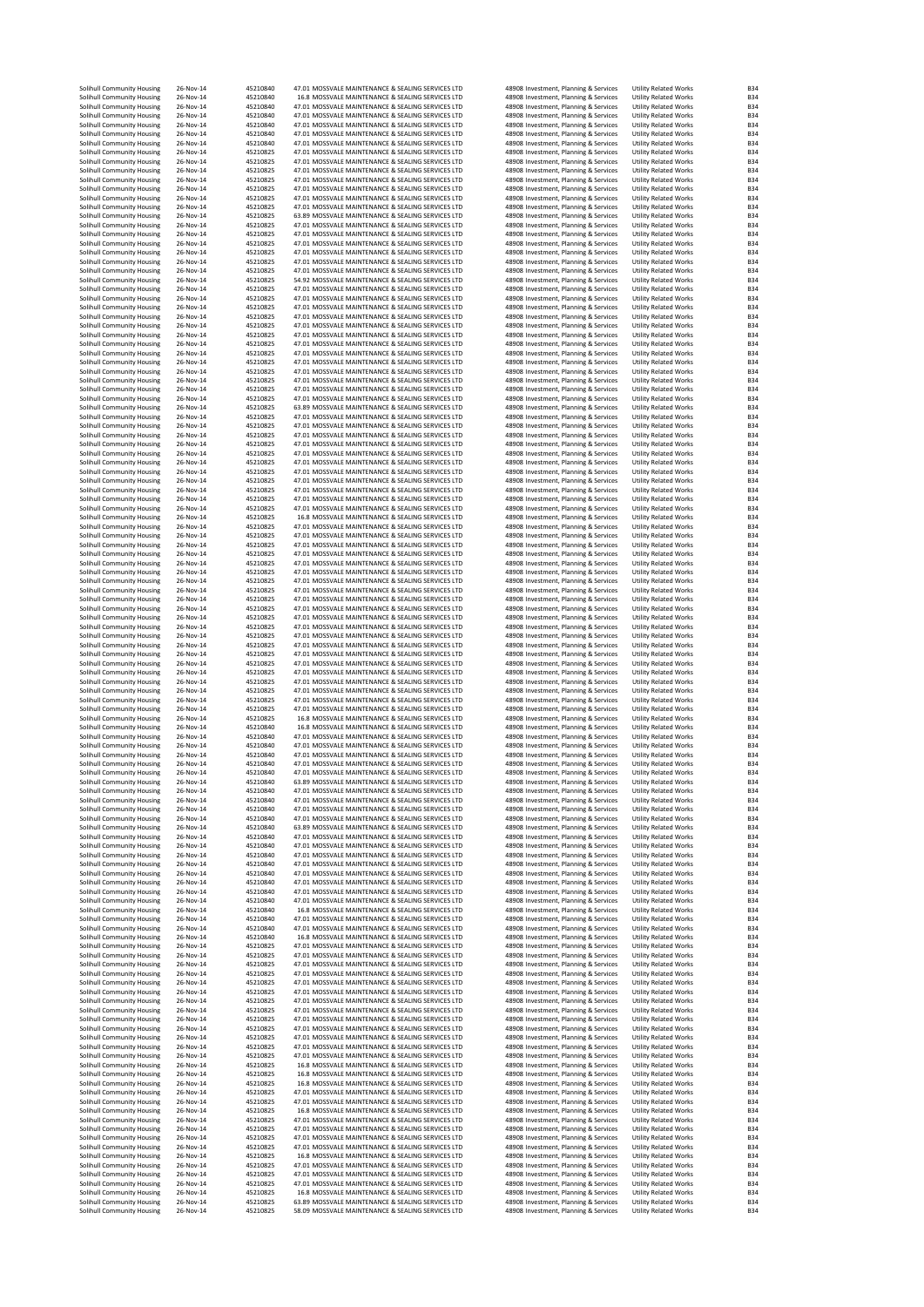| Solihull Community Housing                               | 26-Nov-14              | 45210825             | 58.09 MOSSVALE MAINTENANCE & SEALING SERVICES LTD                                                        |                                                 | 48908 Investment, Planning & Services                                          | <b>Utility Related Works</b>                                 | <b>B34</b>               |
|----------------------------------------------------------|------------------------|----------------------|----------------------------------------------------------------------------------------------------------|-------------------------------------------------|--------------------------------------------------------------------------------|--------------------------------------------------------------|--------------------------|
| Solihull Community Housing                               | 26-Nov-14              | 45210825             | 47.01 MOSSVALE MAINTENANCE & SEALING SERVICES LTD                                                        |                                                 | 48908 Investment, Planning & Services                                          | <b>Utility Related Works</b>                                 | <b>B34</b>               |
| Solihull Community Housing                               | 21-Nov-14              | 44800620             | 427.45 MOSSVALE MAINTENANCE & SEALING SERVICES LTD                                                       |                                                 | 48908 Investment, Planning & Services                                          | <b>Utility Related Works</b>                                 | <b>B34</b>               |
| Solihull Community Housing                               | 21-Nov-14              | 44800612             | 224.34 MOSSVALE MAINTENANCE & SEALING SERVICES LTD                                                       |                                                 | 48908 Investment, Planning & Services                                          | <b>Utility Related Works</b>                                 | <b>B34</b>               |
| Solihull Community Housing                               | 21-Nov-14              | 44800611             | 427.45 MOSSVALE MAINTENANCE & SEALING SERVICES LTD                                                       |                                                 | 48908 Investment, Planning & Services                                          | <b>Utility Related Works</b>                                 | <b>B34</b>               |
| Solihull Community Housing<br>Solihull Community Housing | 21-Nov-14<br>21-Nov-14 | 44800605<br>44800602 | 279.52 MOSSVALE MAINTENANCE & SEALING SERVICES LTD<br>219.16 MOSSVALE MAINTENANCE & SEALING SERVICES LTD |                                                 | 48908 Investment, Planning & Services<br>48908 Investment, Planning & Services | <b>Utility Related Works</b><br><b>Utility Related Works</b> | <b>B34</b><br><b>B34</b> |
| Solihull Community Housing                               | 21-Nov-14              | 44800600             | 219.16 MOSSVALE MAINTENANCE & SEALING SERVICES LTD                                                       |                                                 | 48908 Investment, Planning & Services                                          | <b>Utility Related Works</b>                                 | <b>B34</b>               |
| Solihull Community Housing                               | 21-Nov-14              | 44800598             | 219.16 MOSSVALE MAINTENANCE & SEALING SERVICES LTD                                                       |                                                 | 48908 Investment, Planning & Services                                          | <b>Utility Related Works</b>                                 | <b>B34</b>               |
| Solihull Community Housing                               | 21-Nov-14              | 44800592             | 219.16 MOSSVALE MAINTENANCE & SEALING SERVICES LTD                                                       |                                                 | 48908 Investment, Planning & Services                                          | <b>Utility Related Works</b>                                 | <b>B34</b>               |
| Solihull Community Housing                               | 21-Nov-14              | 44800584             | 465.42 MOSSVALE MAINTENANCE & SEALING SERVICES LTD                                                       |                                                 | 48908 Investment, Planning & Services                                          | <b>Utility Related Works</b>                                 | <b>B34</b>               |
| Solihull Community Housing                               | 21-Nov-14              | 44800583             | 233.54 MOSSVALE MAINTENANCE & SEALING SERVICES LTD                                                       |                                                 | 48908 Investment, Planning & Services                                          | <b>Utility Related Works</b>                                 | <b>B34</b>               |
| Solihull Community Housing<br>Solihull Community Housing | 21-Nov-14<br>21-Nov-14 | 44800579<br>44800577 | 252.54 MOSSVALE MAINTENANCE & SEALING SERVICES LTD<br>47.01 MOSSVALE MAINTENANCE & SEALING SERVICES LTD  |                                                 | 48908 Investment, Planning & Services<br>48908 Investment, Planning & Services | <b>Utility Related Works</b><br><b>Utility Related Works</b> | <b>B34</b><br><b>B34</b> |
| Solihull Community Housing                               | 21-Nov-14              | 44800577             | 47.01 MOSSVALE MAINTENANCE & SEALING SERVICES LTD                                                        |                                                 | 48908 Investment, Planning & Services                                          | <b>Utility Related Works</b>                                 | <b>B34</b>               |
| Solihull Community Housing                               | 21-Nov-14              | 44800577             | 16.8 MOSSVALE MAINTENANCE & SEALING SERVICES LTD                                                         |                                                 | 48908 Investment, Planning & Services                                          | <b>Utility Related Works</b>                                 | <b>B34</b>               |
| Solihull Community Housing                               | 21-Nov-14              | 44800577             | 47.01 MOSSVALE MAINTENANCE & SEALING SERVICES LTD                                                        |                                                 | 48908 Investment, Planning & Services                                          | <b>Utility Related Works</b>                                 | <b>B34</b>               |
| Solihull Community Housing                               | 21-Nov-14              | 44800577             | 47.01 MOSSVALE MAINTENANCE & SEALING SERVICES LTD                                                        |                                                 | 48908 Investment, Planning & Services                                          | <b>Utility Related Works</b>                                 | <b>B34</b>               |
| Solihull Community Housing                               | 21-Nov-14              | 44800577             | 47.01 MOSSVALE MAINTENANCE & SEALING SERVICES LTD                                                        |                                                 | 48908 Investment, Planning & Services                                          | <b>Utility Related Works</b>                                 | <b>B34</b>               |
| Solihull Community Housing<br>Solihull Community Housing | 21-Nov-14<br>21-Nov-14 | 44800577<br>44800577 | 47.01 MOSSVALE MAINTENANCE & SEALING SERVICES LTD<br>47.01 MOSSVALE MAINTENANCE & SEALING SERVICES LTD   |                                                 | 48908 Investment, Planning & Services<br>48908 Investment, Planning & Services | <b>Utility Related Works</b><br><b>Utility Related Works</b> | <b>B34</b><br><b>B34</b> |
| Solihull Community Housing                               | 21-Nov-14              | 44800577             | 47.01 MOSSVALE MAINTENANCE & SEALING SERVICES LTD                                                        |                                                 | 48908 Investment, Planning & Services                                          | <b>Utility Related Works</b>                                 | <b>B34</b>               |
| Solihull Community Housing                               | 21-Nov-14              | 44800577             | 47.01 MOSSVALE MAINTENANCE & SEALING SERVICES LTD                                                        |                                                 | 48908 Investment, Planning & Services                                          | <b>Utility Related Works</b>                                 | <b>B34</b>               |
| Solihull Community Housing                               | 21-Nov-14              | 44800577             | 47.01 MOSSVALE MAINTENANCE & SEALING SERVICES LTD                                                        |                                                 | 48908 Investment, Planning & Services                                          | <b>Utility Related Works</b>                                 | <b>B34</b>               |
| Solihull Community Housing                               | 21-Nov-14              | 44800577             | 47.01 MOSSVALE MAINTENANCE & SEALING SERVICES LTD                                                        |                                                 | 48908 Investment, Planning & Services                                          | <b>Utility Related Works</b>                                 | <b>B34</b>               |
| Solihull Community Housing                               | 21-Nov-14<br>21-Nov-14 | 44800577<br>44800577 | 47.01 MOSSVALE MAINTENANCE & SEALING SERVICES LTD<br>47.01 MOSSVALE MAINTENANCE & SEALING SERVICES LTD   |                                                 | 48908 Investment, Planning & Services                                          | <b>Utility Related Works</b>                                 | <b>B34</b><br><b>B34</b> |
| Solihull Community Housing<br>Solihull Community Housing | 21-Nov-14              | 44800577             | 47.01 MOSSVALE MAINTENANCE & SEALING SERVICES LTD                                                        |                                                 | 48908 Investment, Planning & Services<br>48908 Investment, Planning & Services | <b>Utility Related Works</b><br><b>Utility Related Works</b> | <b>B34</b>               |
| Solihull Community Housing                               | 21-Nov-14              | 44800577             | 47.01 MOSSVALE MAINTENANCE & SEALING SERVICES LTD                                                        |                                                 | 48908 Investment, Planning & Services                                          | <b>Utility Related Works</b>                                 | <b>B34</b>               |
| Solihull Community Housing                               | 21-Nov-14              | 44800577             | 47.01 MOSSVALE MAINTENANCE & SEALING SERVICES LTD                                                        |                                                 | 48908 Investment, Planning & Services                                          | <b>Utility Related Works</b>                                 | <b>B34</b>               |
| Solihull Community Housing                               | 21-Nov-14              | 44800577             | 47.01 MOSSVALE MAINTENANCE & SEALING SERVICES LTD                                                        |                                                 | 48908 Investment, Planning & Services                                          | <b>Utility Related Works</b>                                 | <b>B34</b>               |
| Solihull Community Housing                               | 21-Nov-14              | 44800577             | 47.01 MOSSVALE MAINTENANCE & SEALING SERVICES LTD                                                        |                                                 | 48908 Investment, Planning & Services                                          | <b>Utility Related Works</b>                                 | <b>B34</b><br><b>B34</b> |
| Solihull Community Housing<br>Solihull Community Housing | 21-Nov-14<br>21-Nov-14 | 44800577<br>44800577 | 47.01 MOSSVALE MAINTENANCE & SEALING SERVICES LTD<br>47.01 MOSSVALE MAINTENANCE & SEALING SERVICES LTD   |                                                 | 48908 Investment, Planning & Services<br>48908 Investment, Planning & Services | <b>Utility Related Works</b><br><b>Utility Related Works</b> | <b>B34</b>               |
| Solihull Community Housing                               | 21-Nov-14              | 44800577             | 47.01 MOSSVALE MAINTENANCE & SEALING SERVICES LTD                                                        |                                                 | 48908 Investment, Planning & Services                                          | <b>Utility Related Works</b>                                 | <b>B34</b>               |
| Solihull Community Housing                               | 21-Nov-14              | 44800577             | 47.01 MOSSVALE MAINTENANCE & SEALING SERVICES LTD                                                        |                                                 | 48908 Investment, Planning & Services                                          | <b>Utility Related Works</b>                                 | <b>B34</b>               |
| Solihull Community Housing                               | 21-Nov-14              | 44800577             | 47.01 MOSSVALE MAINTENANCE & SEALING SERVICES LTD                                                        |                                                 | 48908 Investment, Planning & Services                                          | <b>Utility Related Works</b>                                 | <b>B34</b>               |
| Solihull Community Housing                               | 21-Nov-14              | 44800577             | 47.01 MOSSVALE MAINTENANCE & SEALING SERVICES LTD                                                        |                                                 | 48908 Investment, Planning & Services                                          | <b>Utility Related Works</b>                                 | <b>B34</b>               |
| Solihull Community Housing<br>Solihull Community Housing | 21-Nov-14<br>21-Nov-14 | 44800577<br>44800577 | 16.8 MOSSVALE MAINTENANCE & SEALING SERVICES LTD<br>219.16 MOSSVALE MAINTENANCE & SEALING SERVICES LTD   |                                                 | 48908 Investment, Planning & Services<br>48908 Investment, Planning & Services | <b>Utility Related Works</b><br><b>Utility Related Works</b> | <b>B34</b><br><b>B34</b> |
| Solihull Community Housing                               | 21-Nov-14              | 44800577             | 47.01 MOSSVALE MAINTENANCE & SEALING SERVICES LTD                                                        |                                                 | 48908 Investment, Planning & Services                                          | <b>Utility Related Works</b>                                 | <b>B34</b>               |
| Solihull Community Housing                               | 21-Nov-14              | 44800577             | 47.01 MOSSVALE MAINTENANCE & SEALING SERVICES LTD                                                        |                                                 | 48908 Investment, Planning & Services                                          | <b>Utility Related Works</b>                                 | <b>B34</b>               |
| Solihull Community Housing                               | 21-Nov-14              | 44800577             | 47.01 MOSSVALE MAINTENANCE & SEALING SERVICES LTD                                                        |                                                 | 48908 Investment, Planning & Services                                          | <b>Utility Related Works</b>                                 | <b>B34</b>               |
| Solihull Community Housing                               | 21-Nov-14              | 44800577             | 47.01 MOSSVALE MAINTENANCE & SEALING SERVICES LTD                                                        |                                                 | 48908 Investment, Planning & Services                                          | <b>Utility Related Works</b>                                 | <b>B34</b>               |
| Solihull Community Housing                               | 21-Nov-14              | 44800577             | 47.01 MOSSVALE MAINTENANCE & SEALING SERVICES LTD                                                        |                                                 | 48908 Investment, Planning & Services                                          | <b>Utility Related Works</b>                                 | <b>B34</b>               |
| Solihull Community Housing                               | 21-Nov-14<br>21-Nov-14 | 44800577<br>44800577 | 47.01 MOSSVALE MAINTENANCE & SEALING SERVICES LTD<br>47.01 MOSSVALE MAINTENANCE & SEALING SERVICES LTD   |                                                 | 48908 Investment, Planning & Services                                          | <b>Utility Related Works</b><br><b>Utility Related Works</b> | <b>B34</b><br><b>B34</b> |
| Solihull Community Housing<br>Solihull Community Housing | 21-Nov-14              | 44800577             | 47.01 MOSSVALE MAINTENANCE & SEALING SERVICES LTD                                                        |                                                 | 48908 Investment, Planning & Services<br>48908 Investment, Planning & Services | <b>Utility Related Works</b>                                 | <b>B34</b>               |
| Solihull Community Housing                               | 21-Nov-14              | 44800577             | 47.01 MOSSVALE MAINTENANCE & SEALING SERVICES LTD                                                        |                                                 | 48908 Investment, Planning & Services                                          | <b>Utility Related Works</b>                                 | <b>B34</b>               |
| Solihull Community Housing                               | 21-Nov-14              | 44800577             | 47.01 MOSSVALE MAINTENANCE & SEALING SERVICES LTD                                                        |                                                 | 48908 Investment, Planning & Services                                          | <b>Utility Related Works</b>                                 | <b>B34</b>               |
| Solihull Community Housing                               | 21-Nov-14              | 44800577             | 47.01 MOSSVALE MAINTENANCE & SEALING SERVICES LTD                                                        |                                                 | 48908 Investment, Planning & Services                                          | <b>Utility Related Works</b>                                 | <b>B34</b>               |
| Solihull Community Housing                               | 21-Nov-14              | 44800577             | 47.01 MOSSVALE MAINTENANCE & SEALING SERVICES LTD                                                        |                                                 | 48908 Investment, Planning & Services                                          | <b>Utility Related Works</b>                                 | <b>B34</b>               |
| Solihull Community Housing<br>Solihull Community Housing | 21-Nov-14<br>21-Nov-14 | 44800577<br>44800577 | 47.01 MOSSVALE MAINTENANCE & SEALING SERVICES LTD<br>47.01 MOSSVALE MAINTENANCE & SEALING SERVICES LTD   |                                                 | 48908 Investment, Planning & Services<br>48908 Investment, Planning & Services | <b>Utility Related Works</b><br><b>Utility Related Works</b> | <b>B34</b><br><b>B34</b> |
| Solihull Community Housing                               | 21-Nov-14              | 44800577             | 47.01 MOSSVALE MAINTENANCE & SEALING SERVICES LTD                                                        |                                                 | 48908 Investment, Planning & Services                                          | <b>Utility Related Works</b>                                 | <b>B34</b>               |
| Solihull Community Housing                               | 21-Nov-14              | 44800577             | 47.01 MOSSVALE MAINTENANCE & SEALING SERVICES LTD                                                        |                                                 | 48908 Investment, Planning & Services                                          | <b>Utility Related Works</b>                                 | <b>B34</b>               |
| Solihull Community Housing                               | 21-Nov-14              | 44800577             | 47.01 MOSSVALE MAINTENANCE & SEALING SERVICES LTD                                                        |                                                 | 48908 Investment, Planning & Services                                          | <b>Utility Related Works</b>                                 | <b>B34</b>               |
| Solihull Community Housing                               | 21-Nov-14              | 44800577             | 47.01 MOSSVALE MAINTENANCE & SEALING SERVICES LTD                                                        |                                                 | 48908 Investment, Planning & Services                                          | <b>Utility Related Works</b>                                 | <b>B34</b>               |
| Solihull Community Housing                               | 21-Nov-14              | 44800577             | 47.01 MOSSVALE MAINTENANCE & SEALING SERVICES LTD                                                        |                                                 | 48908 Investment, Planning & Services                                          | <b>Utility Related Works</b>                                 | <b>B34</b><br><b>B34</b> |
| Solihull Community Housing<br>Solihull Community Housing | 21-Nov-14<br>21-Nov-14 | 44800577<br>44800577 | 47.01 MOSSVALE MAINTENANCE & SEALING SERVICES LTD<br>47.01 MOSSVALE MAINTENANCE & SEALING SERVICES LTD   |                                                 | 48908 Investment, Planning & Services<br>48908 Investment, Planning & Services | <b>Utility Related Works</b><br><b>Utility Related Works</b> | <b>B34</b>               |
| Solihull Community Housing                               | 21-Nov-14              | 44800577             | 47.01 MOSSVALE MAINTENANCE & SEALING SERVICES LTD                                                        |                                                 | 48908 Investment, Planning & Services                                          | <b>Utility Related Works</b>                                 | <b>B34</b>               |
| Solihull Community Housing                               | 21-Nov-14              | 44800577             | 47.01 MOSSVALE MAINTENANCE & SEALING SERVICES LTD                                                        |                                                 | 48908 Investment, Planning & Services                                          | <b>Utility Related Works</b>                                 | <b>B34</b>               |
| Solihull Community Housing                               | 21-Nov-14              | 44800577             | 47.01 MOSSVALE MAINTENANCE & SEALING SERVICES LTD                                                        |                                                 | 48908 Investment, Planning & Services                                          | <b>Utility Related Works</b>                                 | <b>B34</b>               |
| Solihull Community Housing                               | 21-Nov-14              | 44800577             | 47.01 MOSSVALE MAINTENANCE & SEALING SERVICES LTD                                                        |                                                 | 48908 Investment, Planning & Services                                          | <b>Utility Related Works</b>                                 | <b>B34</b>               |
| Solihull Community Housing<br>Solihull Community Housing | 21-Nov-14<br>21-Nov-14 | 44800577<br>44800577 | 47.01 MOSSVALE MAINTENANCE & SEALING SERVICES LTD<br>47.01 MOSSVALE MAINTENANCE & SEALING SERVICES LTD   |                                                 | 48908 Investment, Planning & Services<br>48908 Investment, Planning & Services | <b>Utility Related Works</b><br><b>Utility Related Works</b> | <b>B34</b><br><b>B34</b> |
| Solihull Community Housing                               | 21-Nov-14              | 44800577             | 47.01 MOSSVALE MAINTENANCE & SEALING SERVICES LTD                                                        |                                                 | 48908 Investment, Planning & Services                                          | <b>Utility Related Works</b>                                 | <b>B34</b>               |
| Solihull Community Housing                               | 21-Nov-14              | 44800577             | 47.01 MOSSVALE MAINTENANCE & SEALING SERVICES LTD                                                        |                                                 | 48908 Investment, Planning & Services                                          | <b>Utility Related Works</b>                                 | <b>B34</b>               |
| Solihull Community Housing                               | 21-Nov-14              | 44800577             | 47.01 MOSSVALE MAINTENANCE & SEALING SERVICES LTD                                                        |                                                 | 48908 Investment, Planning & Services                                          | <b>Utility Related Works</b>                                 | <b>B34</b>               |
| Solihull Community Housing                               | 21-Nov-14              | 44800577             | 47.01 MOSSVALE MAINTENANCE & SEALING SERVICES LTD                                                        |                                                 | 48908 Investment, Planning & Services                                          | <b>Utility Related Works</b>                                 | <b>B34</b>               |
| Solihull Community Housing<br>Solihull Community Housing | 21-Nov-14<br>21-Nov-14 | 44800577<br>44800577 | 47.01 MOSSVALE MAINTENANCE & SEALING SERVICES LTD<br>47.01 MOSSVALE MAINTENANCE & SEALING SERVICES LTD   |                                                 | 48908 Investment, Planning & Services<br>48908 Investment, Planning & Services | <b>Utility Related Works</b><br><b>Utility Related Works</b> | <b>B34</b><br><b>B34</b> |
| Solihull Community Housing                               | 21-Nov-14              | 44800577             | 47.01 MOSSVALE MAINTENANCE & SEALING SERVICES LTD                                                        |                                                 | 48908 Investment, Planning & Services                                          | <b>Utility Related Works</b>                                 | <b>B34</b>               |
| Solihull Community Housing                               | 21-Nov-14              | 44800577             | 47.01 MOSSVALE MAINTENANCE & SEALING SERVICES LTD                                                        |                                                 | 48908 Investment, Planning & Services                                          | <b>Utility Related Works</b>                                 | <b>B34</b>               |
| Solihull Community Housing                               | 21-Nov-14              | 44800577             | 47.01 MOSSVALE MAINTENANCE & SEALING SERVICES LTD                                                        |                                                 | 48908 Investment, Planning & Services                                          | <b>Utility Related Works</b>                                 | <b>B34</b>               |
| Solihull Community Housing                               | 21-Nov-14              | 44800577             | 47.01 MOSSVALE MAINTENANCE & SEALING SERVICES LTD                                                        |                                                 | 48908 Investment, Planning & Services                                          | Utility Related Works                                        | B34                      |
| Solihull Community Housing<br>Solihull Community Housing | 21-Nov-14<br>21-Nov-14 | 44800577<br>44800577 | 47.01 MOSSVALE MAINTENANCE & SEALING SERVICES LTD<br>47.01 MOSSVALE MAINTENANCE & SEALING SERVICES LTD   |                                                 | 48908 Investment, Planning & Services<br>48908 Investment, Planning & Services | <b>Utility Related Works</b><br><b>Utility Related Works</b> | <b>B34</b><br><b>B34</b> |
| Solihull Community Housing                               | 21-Nov-14              | 44800577             | 47.01 MOSSVALE MAINTENANCE & SEALING SERVICES LTD                                                        |                                                 | 48908 Investment, Planning & Services                                          | <b>Utility Related Works</b>                                 | <b>B34</b>               |
| Solihull Community Housing                               | 21-Nov-14              | 44800577             | 47.01 MOSSVALE MAINTENANCE & SEALING SERVICES LTD                                                        |                                                 | 48908 Investment, Planning & Services                                          | <b>Utility Related Works</b>                                 | <b>B34</b>               |
| Solihull Community Housing                               | 21-Nov-14              | 44800577             | 47.01 MOSSVALE MAINTENANCE & SEALING SERVICES LTD                                                        |                                                 | 48908 Investment, Planning & Services                                          | <b>Utility Related Works</b>                                 | <b>B34</b>               |
| Solihull Community Housing                               | 21-Nov-14              | 44800577             | 16.8 MOSSVALE MAINTENANCE & SEALING SERVICES LTD                                                         |                                                 | 48908 Investment, Planning & Services                                          | <b>Utility Related Works</b>                                 | <b>B34</b>               |
| Solihull Community Housing<br>Solihull Community Housing | 21-Nov-14<br>21-Nov-14 | 44800577<br>44800577 | 47.01 MOSSVALE MAINTENANCE & SEALING SERVICES LTD<br>47.01 MOSSVALE MAINTENANCE & SEALING SERVICES LTD   |                                                 | 48908 Investment, Planning & Services                                          | <b>Utility Related Works</b><br><b>Utility Related Works</b> | <b>B34</b><br><b>B34</b> |
| Solihull Community Housing                               | 21-Nov-14              | 44800577             | 47.01 MOSSVALE MAINTENANCE & SEALING SERVICES LTD                                                        |                                                 | 48908 Investment, Planning & Services<br>48908 Investment, Planning & Services | <b>Utility Related Works</b>                                 | <b>B34</b>               |
| Solihull Community Housing                               | 21-Nov-14              | 44800577             | 47.01 MOSSVALE MAINTENANCE & SEALING SERVICES LTD                                                        |                                                 | 48908 Investment, Planning & Services                                          | <b>Utility Related Works</b>                                 | <b>B34</b>               |
| Solihull Community Housing                               | 21-Nov-14              | 44800577             | 47.01 MOSSVALE MAINTENANCE & SEALING SERVICES LTD                                                        |                                                 | 48908 Investment, Planning & Services                                          | <b>Utility Related Works</b>                                 | <b>B34</b>               |
| Solihull Community Housing                               | 21-Nov-14<br>21-Nov-14 | 44800577<br>44800577 | 47.01 MOSSVALE MAINTENANCE & SEALING SERVICES LTD<br>47.01 MOSSVALE MAINTENANCE & SEALING SERVICES LTD   |                                                 | 48908 Investment, Planning & Services                                          | <b>Utility Related Works</b>                                 | <b>B34</b><br><b>B34</b> |
| Solihull Community Housing<br>Solihull Community Housing | 21-Nov-14              | 44800577             | 47.01 MOSSVALE MAINTENANCE & SEALING SERVICES LTD                                                        |                                                 | 48908 Investment, Planning & Services<br>48908 Investment, Planning & Services | <b>Utility Related Works</b><br><b>Utility Related Works</b> | <b>B34</b>               |
| Solihull Community Housing                               | 21-Nov-14              | 44800577             | 47.01 MOSSVALE MAINTENANCE & SEALING SERVICES LTD                                                        |                                                 | 48908 Investment, Planning & Services                                          | <b>Utility Related Works</b>                                 | <b>B34</b>               |
| Solihull Community Housing                               | 21-Nov-14              | 44800577             | 47.01 MOSSVALE MAINTENANCE & SEALING SERVICES LTD                                                        |                                                 | 48908 Investment, Planning & Services                                          | <b>Utility Related Works</b>                                 | <b>B34</b>               |
| Solihull Community Housing                               | 21-Nov-14              | 44800577             | 47.01 MOSSVALE MAINTENANCE & SEALING SERVICES LTD                                                        |                                                 | 48908 Investment, Planning & Services                                          | <b>Utility Related Works</b>                                 | <b>B34</b>               |
| Solihull Community Housing                               | 21-Nov-14<br>21-Nov-14 | 44800577             | 47.01 MOSSVALE MAINTENANCE & SEALING SERVICES LTD                                                        |                                                 | 48908 Investment, Planning & Services                                          | <b>Utility Related Works</b>                                 | <b>B34</b>               |
| Solihull Community Housing<br>Solihull Community Housing | 21-Nov-14              | 44800577<br>44800577 | 47.01 MOSSVALE MAINTENANCE & SEALING SERVICES LTD<br>63.89 MOSSVALE MAINTENANCE & SEALING SERVICES LTD   |                                                 | 48908 Investment, Planning & Services<br>48908 Investment, Planning & Services | <b>Utility Related Works</b><br><b>Utility Related Works</b> | <b>B34</b><br><b>B34</b> |
| Solihull Community Housing                               | 21-Nov-14              | 44800577             | 47.01 MOSSVALE MAINTENANCE & SEALING SERVICES LTD                                                        |                                                 | 48908 Investment, Planning & Services                                          | <b>Utility Related Works</b>                                 | <b>B34</b>               |
| Solihull Community Housing                               | 21-Nov-14              | 44800577             | 47.01 MOSSVALE MAINTENANCE & SEALING SERVICES LTD                                                        |                                                 | 48908 Investment, Planning & Services                                          | <b>Utility Related Works</b>                                 | <b>B34</b>               |
| Solihull Community Housing                               | 21-Nov-14              | 44800577             | 47.01 MOSSVALE MAINTENANCE & SEALING SERVICES LTD                                                        |                                                 | 48908 Investment, Planning & Services                                          | <b>Utility Related Works</b>                                 | <b>B34</b>               |
| Solihull Community Housing                               | 21-Nov-14              | 44800577             | 47.01 MOSSVALE MAINTENANCE & SEALING SERVICES LTD                                                        |                                                 | 48908 Investment, Planning & Services                                          | <b>Utility Related Works</b>                                 | <b>B34</b>               |
| Solihull Community Housing<br>Solihull Community Housing | 21-Nov-14<br>21-Nov-14 | 44800577<br>44800577 | 63.89 MOSSVALE MAINTENANCE & SEALING SERVICES LTD<br>63.89 MOSSVALE MAINTENANCE & SEALING SERVICES LTD   |                                                 | 48908 Investment, Planning & Services<br>48908 Investment, Planning & Services | <b>Utility Related Works</b><br><b>Utility Related Works</b> | <b>B34</b><br><b>B34</b> |
| Solihull Community Housing                               | 21-Nov-14              | 44800577             | 47.01 MOSSVALE MAINTENANCE & SEALING SERVICES LTD                                                        |                                                 | 48908 Investment, Planning & Services                                          | <b>Utility Related Works</b>                                 | <b>B34</b>               |
| Solihull Community Housing                               | 21-Nov-14              | 44800577             | 47.01 MOSSVALE MAINTENANCE & SEALING SERVICES LTD                                                        |                                                 | 48908 Investment, Planning & Services                                          | <b>Utility Related Works</b>                                 | <b>B34</b>               |
| Solihull Community Housing                               | 21-Nov-14              | 44800577             | 47.01 MOSSVALE MAINTENANCE & SEALING SERVICES LTD                                                        |                                                 | 48908 Investment, Planning & Services                                          | <b>Utility Related Works</b>                                 | <b>B34</b>               |
| Solihull Community Housing                               | 21-Nov-14              | 44800577             | 47.01 MOSSVALE MAINTENANCE & SEALING SERVICES LTD                                                        |                                                 | 48908 Investment, Planning & Services                                          | <b>Utility Related Works</b>                                 | <b>B34</b>               |
| Solihull Community Housing<br>Solihull Community Housing | 21-Nov-14<br>21-Nov-14 | 44800577<br>44800577 | 47.01 MOSSVALE MAINTENANCE & SEALING SERVICES LTD<br>47.01 MOSSVALE MAINTENANCE & SEALING SERVICES LTD   |                                                 | 48908 Investment, Planning & Services<br>48908 Investment, Planning & Services | <b>Utility Related Works</b><br><b>Utility Related Works</b> | <b>B34</b><br><b>B34</b> |
| Solihull Community Housing                               | 21-Nov-14              | 44800577             | 47.01 MOSSVALE MAINTENANCE & SEALING SERVICES LTD                                                        |                                                 | 48908 Investment, Planning & Services                                          | <b>Utility Related Works</b>                                 | <b>B34</b>               |
| Solihull Community Housing                               | 21-Nov-14              | 44800586             | 427.45 MOSSVALE MAINTENANCE & SEALING SERVICES LTD                                                       |                                                 | 48908 Investment, Planning & Services                                          | <b>Utility Related Works</b>                                 | <b>B34</b>               |
| Solihull Community Housing                               | 18-Nov-14              | 44440663             | 219.16 MOSSVALE MAINTENANCE & SEALING SERVICES LTD                                                       |                                                 | 48908 Investment, Planning & Services                                          | <b>Utility Related Works</b>                                 | <b>B34</b>               |
| Solihull Community Housing                               | 18-Nov-14              | 44440675             | 302.25 MOSSVALE MAINTENANCE & SEALING SERVICES LTD                                                       |                                                 | 48908 Investment, Planning & Services                                          | <b>Utility Related Works</b>                                 | <b>B34</b>               |
| Solihull Community Housing<br>Solihull Community Housing | 14-Nov-14<br>14-Nov-14 | 44147669<br>44147668 | 219.16 MOSSVALE MAINTENANCE & SEALING SERVICES LTD<br>219.16 MOSSVALE MAINTENANCE & SEALING SERVICES LTD |                                                 | 48908 Investment, Planning & Services<br>48908 Investment, Planning & Services | <b>Utility Related Works</b><br><b>Utility Related Works</b> | <b>B34</b><br><b>B34</b> |
| Solihull Community Housing                               | 14-Nov-14              | 44147665             | 213.33 MOSSVALE MAINTENANCE & SEALING SERVICES LTD                                                       |                                                 | 48908 Investment, Planning & Services                                          | <b>Utility Related Works</b>                                 | <b>B34</b>               |
| Solihull Community Housing                               | 14-Nov-14              | 44147654             | 219.16 MOSSVALE MAINTENANCE & SEALING SERVICES LTD                                                       |                                                 | 48908 Investment, Planning & Services                                          | <b>Utility Related Works</b>                                 | <b>B34</b>               |
| Solihull Community Housing                               | 14-Nov-14              | 44147652             | 219.16 MOSSVALE MAINTENANCE & SEALING SERVICES LTD                                                       |                                                 | 48908 Investment, Planning & Services                                          | <b>Utility Related Works</b>                                 | <b>B34</b>               |
| Solihull Community Housing                               | 14-Nov-14              | 44147650             | 219.16 MOSSVALE MAINTENANCE & SEALING SERVICES LTD                                                       |                                                 | 48908 Investment, Planning & Services                                          | <b>Utility Related Works</b>                                 | <b>B34</b>               |
| Solihull Community Housing<br>Solihull Community Housing | 14-Nov-14<br>14-Nov-14 | 44147677<br>44147673 | 213.33 MOSSVALE MAINTENANCE & SEALING SERVICES LTD<br>219.16 MOSSVALE MAINTENANCE & SEALING SERVICES LTD |                                                 | 48908 Investment, Planning & Services<br>48908 Investment, Planning & Services | <b>Utility Related Works</b><br><b>Utility Related Works</b> | <b>B34</b><br><b>B34</b> |
| Solihull Community Housing                               | 14-Nov-14              | 44147676             | 320.22 MOSSVALE MAINTENANCE & SEALING SERVICES LTD                                                       |                                                 | 48908 Investment, Planning & Services                                          | <b>Utility Related Works</b>                                 | <b>B34</b>               |
| Solihull Community Housing                               | 11-Nov-14              | 43854570             | 47.01 MOSSVALE MAINTENANCE & SEALING SERVICES LTD                                                        |                                                 | 48908 Investment, Planning & Services                                          | <b>Utility Related Works</b>                                 | <b>B34</b>               |
| Solihull Community Housing                               | 11-Nov-14              | 43854570             |                                                                                                          | 5.1 MOSSVALE MAINTENANCE & SEALING SERVICES LTD | 48908 Investment, Planning & Services                                          | <b>Utility Related Works</b>                                 | <b>B34</b>               |
|                                                          |                        |                      |                                                                                                          |                                                 |                                                                                |                                                              |                          |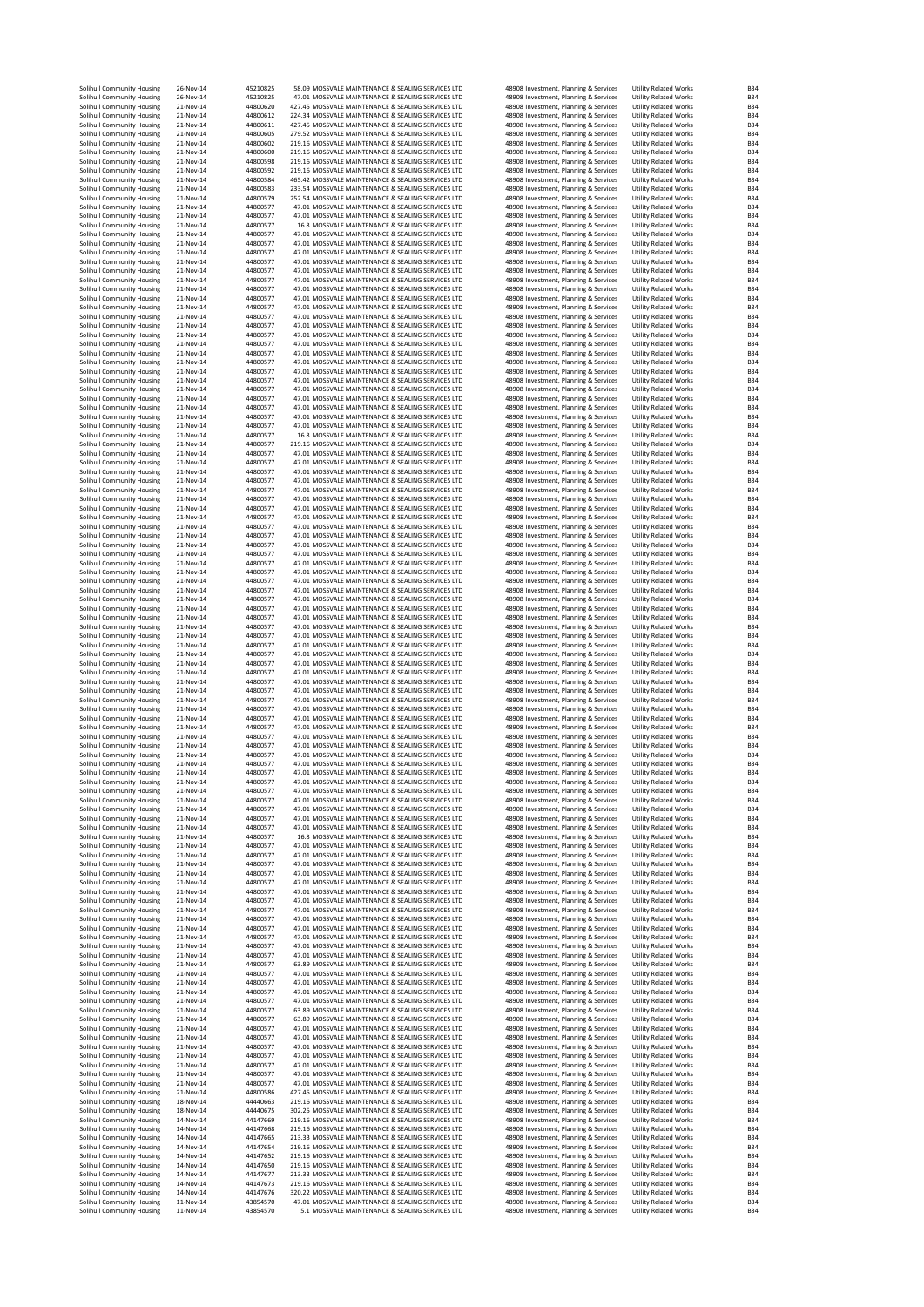| Solihull Community Housing<br>Solihull Community Housing | 11-Nov-14<br>11-Nov-14 | 43854570<br>43854570 | 47.01 MOSSVALE MAINTENANCE & SEALING SERVICES LTD<br>47.01 MOSSVALE MAINTENANCE & SEALING SERVICES LTD | 48908 Investment, Planning & Services<br>48908 Investment, Planning & Services                                          | <b>Utility Related Works</b><br><b>Utility Related Works</b> | <b>B34</b><br><b>B34</b>                             |
|----------------------------------------------------------|------------------------|----------------------|--------------------------------------------------------------------------------------------------------|-------------------------------------------------------------------------------------------------------------------------|--------------------------------------------------------------|------------------------------------------------------|
| Solihull Community Housing                               | 11-Nov-14              | 43854570             | 47.01 MOSSVALE MAINTENANCE & SEALING SERVICES LTD                                                      | 48908 Investment, Planning & Services                                                                                   | <b>Utility Related Works</b>                                 | <b>B34</b>                                           |
| Solihull Community Housing                               | 11-Nov-14              | 43854570             | 47.01 MOSSVALE MAINTENANCE & SEALING SERVICES LTD                                                      | 48908 Investment, Planning & Services                                                                                   | <b>Utility Related Works</b>                                 | <b>B34</b>                                           |
| Solihull Community Housing                               | 11-Nov-14              | 43854570             | 47.01 MOSSVALE MAINTENANCE & SEALING SERVICES LTD<br>47.01 MOSSVALE MAINTENANCE & SEALING SERVICES LTD | 48908 Investment, Planning & Services                                                                                   | <b>Utility Related Works</b>                                 | <b>B34</b>                                           |
| Solihull Community Housing<br>Solihull Community Housing | 11-Nov-14<br>11-Nov-14 | 43854570<br>43854570 | 47.01 MOSSVALE MAINTENANCE & SEALING SERVICES LTD                                                      | 48908 Investment, Planning & Services<br>48908 Investment, Planning & Services                                          | <b>Utility Related Works</b><br><b>Utility Related Works</b> | <b>B34</b><br><b>B34</b>                             |
| Solihull Community Housing                               | 11-Nov-14              | 43854570             | 47.01 MOSSVALE MAINTENANCE & SEALING SERVICES LTD                                                      | 48908 Investment, Planning & Services                                                                                   | <b>Utility Related Works</b>                                 | <b>B34</b>                                           |
| Solihull Community Housing                               | 11-Nov-14              | 43854570             | 47.01 MOSSVALE MAINTENANCE & SEALING SERVICES LTD                                                      | 48908 Investment, Planning & Services                                                                                   | <b>Utility Related Works</b>                                 | <b>B34</b>                                           |
| Solihull Community Housing                               | 11-Nov-14              | 43854570             | 47.01 MOSSVALE MAINTENANCE & SEALING SERVICES LTD                                                      | 48908 Investment, Planning & Services                                                                                   | <b>Utility Related Works</b>                                 | <b>B34</b>                                           |
| Solihull Community Housing<br>Solihull Community Housing | 11-Nov-14<br>11-Nov-14 | 43854570<br>43854570 | 47.01 MOSSVALE MAINTENANCE & SEALING SERVICES LTD<br>47.01 MOSSVALE MAINTENANCE & SEALING SERVICES LTD | 48908 Investment, Planning & Services<br>48908 Investment, Planning & Services                                          | <b>Utility Related Works</b><br><b>Utility Related Works</b> | <b>B34</b><br><b>B34</b>                             |
| Solihull Community Housing                               | 11-Nov-14              | 43854570             | 47.01 MOSSVALE MAINTENANCE & SEALING SERVICES LTD                                                      | 48908 Investment, Planning & Services                                                                                   | Utility Related Works                                        | <b>B34</b>                                           |
| Solihull Community Housing                               | 11-Nov-14              | 43854570             | 47.01 MOSSVALE MAINTENANCE & SEALING SERVICES LTD                                                      | 48908 Investment, Planning & Services                                                                                   | <b>Utility Related Works</b>                                 | <b>B34</b>                                           |
| Solihull Community Housing                               | 11-Nov-14              | 43854570             | 47.01 MOSSVALE MAINTENANCE & SEALING SERVICES LTD                                                      | 48908 Investment, Planning & Services                                                                                   | <b>Utility Related Works</b>                                 | <b>B34</b>                                           |
| Solihull Community Housing<br>Solihull Community Housing | 11-Nov-14<br>11-Nov-14 | 43854570<br>43854570 | 47.01 MOSSVALE MAINTENANCE & SEALING SERVICES LTD<br>47.01 MOSSVALE MAINTENANCE & SEALING SERVICES LTD | 48908 Investment, Planning & Services<br>48908 Investment, Planning & Services                                          | Utility Related Works<br>Utility Related Works               | <b>B34</b><br><b>B34</b>                             |
| Solihull Community Housing                               | 11-Nov-14              | 43854570             | 47.01 MOSSVALE MAINTENANCE & SEALING SERVICES LTD                                                      | 48908 Investment, Planning & Services                                                                                   | <b>Utility Related Works</b>                                 | <b>B34</b>                                           |
| Solihull Community Housing                               | 11-Nov-14              | 43854570             | 47.01 MOSSVALE MAINTENANCE & SEALING SERVICES LTD                                                      | 48908 Investment, Planning & Services                                                                                   | <b>Utility Related Works</b>                                 | <b>B34</b>                                           |
| Solihull Community Housing                               | 11-Nov-14              | 43854570             | 47.01 MOSSVALE MAINTENANCE & SEALING SERVICES LTD                                                      | 48908 Investment, Planning & Services                                                                                   | <b>Utility Related Works</b>                                 | <b>B34</b>                                           |
| Solihull Community Housing                               | 11-Nov-14<br>11-Nov-14 | 43854570<br>43854570 | 47.01 MOSSVALE MAINTENANCE & SEALING SERVICES LTD<br>47.01 MOSSVALE MAINTENANCE & SEALING SERVICES LTD | 48908 Investment, Planning & Services<br>48908 Investment, Planning & Services                                          | <b>Utility Related Works</b><br><b>Utility Related Works</b> | <b>B34</b><br><b>B34</b>                             |
| Solihull Community Housing<br>Solihull Community Housing | 11-Nov-14              | 43854570             | 47.01 MOSSVALE MAINTENANCE & SEALING SERVICES LTD                                                      | 48908 Investment, Planning & Services                                                                                   | <b>Utility Related Works</b>                                 | <b>B34</b>                                           |
| Solihull Community Housing                               | 11-Nov-14              | 43854570             | 47.01 MOSSVALE MAINTENANCE & SEALING SERVICES LTD                                                      | 48908 Investment, Planning & Services                                                                                   | <b>Utility Related Works</b>                                 | <b>B34</b>                                           |
| Solihull Community Housing                               | 11-Nov-14              | 43854570             | 47.01 MOSSVALE MAINTENANCE & SEALING SERVICES LTD                                                      | 48908 Investment, Planning & Services                                                                                   | <b>Utility Related Works</b>                                 | <b>B34</b>                                           |
| Solihull Community Housing                               | 11-Nov-14<br>11-Nov-14 | 43854570<br>43854570 | 47.01 MOSSVALE MAINTENANCE & SEALING SERVICES LTD<br>47.01 MOSSVALE MAINTENANCE & SEALING SERVICES LTD | 48908 Investment, Planning & Services<br>48908 Investment, Planning & Services                                          | <b>Utility Related Works</b><br><b>Utility Related Works</b> | <b>B34</b><br><b>B34</b>                             |
| Solihull Community Housing<br>Solihull Community Housing | 11-Nov-14              | 43854570             | 47.01 MOSSVALE MAINTENANCE & SEALING SERVICES LTD                                                      | 48908 Investment, Planning & Services                                                                                   | <b>Utility Related Works</b>                                 | <b>B34</b>                                           |
| Solihull Community Housing                               | 11-Nov-14              | 43854570             | 47.01 MOSSVALE MAINTENANCE & SEALING SERVICES LTD                                                      | 48908 Investment, Planning & Services                                                                                   | <b>Utility Related Works</b>                                 | <b>B34</b>                                           |
| Solihull Community Housing                               | 11-Nov-14              | 43854570             | 47.01 MOSSVALE MAINTENANCE & SEALING SERVICES LTD                                                      | 48908 Investment, Planning & Services                                                                                   | <b>Utility Related Works</b>                                 | <b>B34</b>                                           |
| Solihull Community Housing<br>Solihull Community Housing | 11-Nov-14<br>11-Nov-14 | 43854570<br>43854570 | 16.8 MOSSVALE MAINTENANCE & SEALING SERVICES LTD<br>16.8 MOSSVALE MAINTENANCE & SEALING SERVICES LTD   | 48908 Investment, Planning & Services<br>48908 Investment, Planning & Services                                          | <b>Utility Related Works</b><br><b>Utility Related Works</b> | <b>B34</b><br><b>B34</b>                             |
| Solihull Community Housing                               | 11-Nov-14              | 43854570             | 16.8 MOSSVALE MAINTENANCE & SEALING SERVICES LTD                                                       | 48908 Investment, Planning & Services                                                                                   | <b>Utility Related Works</b>                                 | <b>B34</b>                                           |
| Solihull Community Housing                               | 11-Nov-14              | 43854570             | 47.01 MOSSVALE MAINTENANCE & SEALING SERVICES LTD                                                      | 48908 Investment, Planning & Services                                                                                   | <b>Utility Related Works</b>                                 | <b>B34</b>                                           |
| Solihull Community Housing                               | 11-Nov-14              | 43854570             | 47.01 MOSSVALE MAINTENANCE & SEALING SERVICES LTD                                                      | 48908 Investment, Planning & Services                                                                                   | <b>Utility Related Works</b>                                 | <b>B34</b>                                           |
| Solihull Community Housing<br>Solihull Community Housing | 11-Nov-14<br>11-Nov-14 | 43854570<br>43854570 | 47.01 MOSSVALE MAINTENANCE & SEALING SERVICES LTD<br>47.01 MOSSVALE MAINTENANCE & SEALING SERVICES LTD | 48908 Investment, Planning & Services<br>48908 Investment, Planning & Services                                          | <b>Utility Related Works</b><br><b>Utility Related Works</b> | <b>B34</b><br><b>B34</b>                             |
| Solihull Community Housing                               | 11-Nov-14              | 43854570             | 47.01 MOSSVALE MAINTENANCE & SEALING SERVICES LTD                                                      | 48908 Investment, Planning & Services                                                                                   | <b>Utility Related Works</b>                                 | <b>B34</b>                                           |
| Solihull Community Housing                               | 11-Nov-14              | 43854570             | 16.8 MOSSVALE MAINTENANCE & SEALING SERVICES LTD                                                       | 48908 Investment, Planning & Services                                                                                   | <b>Utility Related Works</b>                                 | <b>B34</b>                                           |
| Solihull Community Housing                               | 11-Nov-14              | 43854570             | 47.01 MOSSVALE MAINTENANCE & SEALING SERVICES LTD                                                      | 48908 Investment, Planning & Services                                                                                   | <b>Utility Related Works</b>                                 | <b>B34</b>                                           |
| Solihull Community Housing<br>Solihull Community Housing | 11-Nov-14<br>11-Nov-14 | 43854570<br>43854570 | 47.01 MOSSVALE MAINTENANCE & SEALING SERVICES LTD<br>47.01 MOSSVALE MAINTENANCE & SEALING SERVICES LTD | 48908 Investment, Planning & Services<br>48908 Investment, Planning & Services                                          | <b>Utility Related Works</b><br>Utility Related Works        | <b>B34</b><br><b>B34</b>                             |
| Solihull Community Housing                               | 11-Nov-14              | 43854570             | 47.01 MOSSVALE MAINTENANCE & SEALING SERVICES LTD                                                      | 48908 Investment, Planning & Services                                                                                   | <b>Utility Related Works</b>                                 | <b>B34</b>                                           |
| Solihull Community Housing                               | 11-Nov-14              | 43854570             | 47.01 MOSSVALE MAINTENANCE & SEALING SERVICES LTD                                                      | 48908 Investment, Planning & Services                                                                                   | <b>Utility Related Works</b>                                 | <b>B34</b>                                           |
| Solihull Community Housing                               | 11-Nov-14              | 43854570             | 47.01 MOSSVALE MAINTENANCE & SEALING SERVICES LTD                                                      | 48908 Investment, Planning & Services                                                                                   | <b>Utility Related Works</b>                                 | <b>B34</b>                                           |
| Solihull Community Housing                               | 11-Nov-14              | 43854570             | 47.01 MOSSVALE MAINTENANCE & SEALING SERVICES LTD                                                      | 48908 Investment, Planning & Services<br>48908 Investment, Planning & Services                                          | <b>Utility Related Works</b>                                 | <b>B34</b>                                           |
| Solihull Community Housing<br>Solihull Community Housing | 11-Nov-14<br>11-Nov-14 | 43854570<br>43854570 | 47.01 MOSSVALE MAINTENANCE & SEALING SERVICES LTD<br>47.01 MOSSVALE MAINTENANCE & SEALING SERVICES LTD | 48908 Investment, Planning & Services                                                                                   | <b>Utility Related Works</b><br><b>Utility Related Works</b> | <b>B34</b><br><b>B34</b>                             |
| Solihull Community Housing                               | 11-Nov-14              | 43854570             | 47.01 MOSSVALE MAINTENANCE & SEALING SERVICES LTD                                                      | 48908 Investment, Planning & Services                                                                                   | <b>Utility Related Works</b>                                 | <b>B34</b>                                           |
| Solihull Community Housing                               | 11-Nov-14              | 43854570             | 47.01 MOSSVALE MAINTENANCE & SEALING SERVICES LTD                                                      | 48908 Investment, Planning & Services                                                                                   | <b>Utility Related Works</b>                                 | <b>B34</b>                                           |
| Solihull Community Housing                               | 11-Nov-14              | 43854570             | 47.01 MOSSVALE MAINTENANCE & SEALING SERVICES LTD                                                      | 48908 Investment, Planning & Services                                                                                   | <b>Utility Related Works</b>                                 | <b>B34</b>                                           |
| Solihull Community Housing<br>Solihull Community Housing | 11-Nov-14<br>11-Nov-14 | 43854570<br>43854570 | 47.01 MOSSVALE MAINTENANCE & SEALING SERVICES LTD<br>47.01 MOSSVALE MAINTENANCE & SEALING SERVICES LTD | 48908 Investment, Planning & Services<br>48908 Investment, Planning & Services                                          | <b>Utility Related Works</b><br><b>Utility Related Works</b> | <b>B34</b><br><b>B34</b>                             |
| Solihull Community Housing                               | 11-Nov-14              | 43854570             | 7.65 MOSSVALE MAINTENANCE & SEALING SERVICES LTD                                                       | 48908 Investment, Planning & Services                                                                                   | <b>Utility Related Works</b>                                 | <b>B34</b>                                           |
| Solihull Community Housing                               | 11-Nov-14              | 43854570             | 47.01 MOSSVALE MAINTENANCE & SEALING SERVICES LTD                                                      | 48908 Investment, Planning & Services                                                                                   | <b>Utility Related Works</b>                                 | <b>B34</b>                                           |
| Solihull Community Housing                               | 11-Nov-14              | 43854570             | 47.01 MOSSVALE MAINTENANCE & SEALING SERVICES LTD                                                      | 48908 Investment, Planning & Services                                                                                   | <b>Utility Related Works</b>                                 | <b>B34</b>                                           |
| Solihull Community Housing<br>Solihull Community Housing | 11-Nov-14<br>11-Nov-14 | 43854570<br>43854570 | 47.01 MOSSVALE MAINTENANCE & SEALING SERVICES LTD<br>47.01 MOSSVALE MAINTENANCE & SEALING SERVICES LTD | 48908 Investment, Planning & Services<br>48908 Investment, Planning & Services                                          | <b>Utility Related Works</b><br><b>Utility Related Works</b> | <b>B34</b><br><b>B34</b>                             |
| Solihull Community Housing                               | 11-Nov-14              | 43854570             | 47.01 MOSSVALE MAINTENANCE & SEALING SERVICES LTD                                                      | 48908 Investment, Planning & Services                                                                                   | <b>Utility Related Works</b>                                 | <b>B34</b>                                           |
| Solihull Community Housing                               | 11-Nov-14              | 43854570             | 47.01 MOSSVALE MAINTENANCE & SEALING SERVICES LTD                                                      | 48908 Investment, Planning & Services                                                                                   | <b>Utility Related Works</b>                                 | <b>B34</b>                                           |
| Solihull Community Housing                               |                        | 43854570             | 47.01 MOSSVALE MAINTENANCE & SEALING SERVICES LTD                                                      | 48908 Investment, Planning & Services                                                                                   | <b>Utility Related Works</b>                                 | <b>B34</b>                                           |
|                                                          | 11-Nov-14              |                      |                                                                                                        |                                                                                                                         |                                                              |                                                      |
| Solihull Community Housing                               | 11-Nov-14              | 43854570             | 47.01 MOSSVALE MAINTENANCE & SEALING SERVICES LTD                                                      | 48908 Investment, Planning & Services                                                                                   | <b>Utility Related Works</b>                                 | <b>B34</b>                                           |
| Solihull Community Housing                               | 11-Nov-14<br>11-Nov-14 | 43854570<br>43854570 | 47.01 MOSSVALE MAINTENANCE & SEALING SERVICES LTD<br>47.01 MOSSVALE MAINTENANCE & SEALING SERVICES LTD | 48908 Investment, Planning & Services                                                                                   | <b>Utility Related Works</b>                                 | <b>B34</b><br><b>B34</b>                             |
| Solihull Community Housing<br>Solihull Community Housing | 11-Nov-14              | 43854570             | 47.01 MOSSVALE MAINTENANCE & SEALING SERVICES LTD                                                      | 48908 Investment, Planning & Services<br>48908 Investment, Planning & Services                                          | <b>Utility Related Works</b><br><b>Utility Related Works</b> | <b>B34</b>                                           |
| Solihull Community Housing                               | 11-Nov-14              | 43854570             | 47.01 MOSSVALE MAINTENANCE & SEALING SERVICES LTD                                                      | 48908 Investment, Planning & Services                                                                                   | <b>Utility Related Works</b>                                 |                                                      |
| Solihull Community Housing                               | 11-Nov-14              | 43854570             | 47.01 MOSSVALE MAINTENANCE & SEALING SERVICES LTD                                                      | 48908 Investment, Planning & Services                                                                                   | Utility Related Works                                        | <b>B34</b><br><b>B34</b>                             |
| Solihull Community Housing                               | 11-Nov-14              | 43854570<br>43854570 | 47.01 MOSSVALE MAINTENANCE & SEALING SERVICES LTD<br>47.01 MOSSVALE MAINTENANCE & SEALING SERVICES LTD | 48908 Investment, Planning & Services<br>48908 Investment, Planning & Services                                          | Utility Related Works                                        | <b>B34</b><br><b>B34</b>                             |
| Solihull Community Housing<br>Solihull Community Housing | 11-Nov-14<br>11-Nov-14 | 43854570             | 47.01 MOSSVALE MAINTENANCE & SEALING SERVICES LTD                                                      | 48908 Investment, Planning & Services                                                                                   | <b>Utility Related Works</b><br><b>Utility Related Works</b> | <b>B34</b>                                           |
| Solihull Community Housing                               | 11-Nov-14              | 43854570             | 47.01 MOSSVALE MAINTENANCE & SEALING SERVICES LTD                                                      | 48908 Investment, Planning & Services                                                                                   | <b>Utility Related Works</b>                                 | <b>B34</b>                                           |
| Solihull Community Housing                               | 11-Nov-14              | 43854570             | 47.01 MOSSVALE MAINTENANCE & SEALING SERVICES LTD                                                      | 48908 Investment, Planning & Services                                                                                   | <b>Utility Related Works</b>                                 |                                                      |
| Solihull Community Housing<br>Solihull Community Housing | 11-Nov-14<br>11-Nov-14 | 43854570<br>43854570 | 63.89 MOSSVALE MAINTENANCE & SEALING SERVICES LTD<br>63.89 MOSSVALE MAINTENANCE & SEALING SERVICES LTD | 48908 Investment, Planning & Services<br>48908 Investment, Planning & Services                                          | <b>Utility Related Works</b><br><b>Utility Related Works</b> |                                                      |
| Solihull Community Housing                               | 11-Nov-14              | 43854570             | 63.89 MOSSVALE MAINTENANCE & SEALING SERVICES LTD                                                      | 48908 Investment, Planning & Services                                                                                   | <b>Utility Related Works</b>                                 | <b>B34</b><br><b>B34</b><br><b>B34</b><br><b>B34</b> |
| Solihull Community Housing                               | 11-Nov-14              | 43854570             | 47.01 MOSSVALE MAINTENANCE & SEALING SERVICES LTD                                                      | 48908 Investment, Planning & Services                                                                                   | <b>Utility Related Works</b>                                 | <b>B34</b>                                           |
| Solihull Community Housing                               | 11-Nov-14              | 43854570             | 58.09 MOSSVALE MAINTENANCE & SEALING SERVICES LTD                                                      | 48908 Investment, Planning & Services                                                                                   | <b>Utility Related Works</b>                                 | <b>B34</b>                                           |
| Solihull Community Housing                               | 11-Nov-14<br>11-Nov-14 | 43854570<br>43854570 | 16.8 MOSSVALE MAINTENANCE & SEALING SERVICES LTD<br>47.01 MOSSVALE MAINTENANCE & SEALING SERVICES LTD  | 48908 Investment, Planning & Services                                                                                   | <b>Utility Related Works</b><br><b>Utility Related Works</b> | B34<br><b>B34</b>                                    |
| Solihull Community Housing<br>Solihull Community Housing | 11-Nov-14              | 43854570             | 16.8 MOSSVALE MAINTENANCE & SEALING SERVICES LTD                                                       | 48908 Investment, Planning & Services<br>48908 Investment, Planning & Services                                          | Utility Related Works                                        | <b>B34</b>                                           |
| Solihull Community Housing                               | 11-Nov-14              | 43854567             | 47.01 MOSSVALE MAINTENANCE & SEALING SERVICES LTD                                                      | 48908 Investment, Planning & Services                                                                                   | Utility Related Works                                        | <b>B34</b>                                           |
| Solihull Community Housing                               | 11-Nov-14              | 43854567             | 47.01 MOSSVALE MAINTENANCE & SEALING SERVICES LTD                                                      | 48908 Investment, Planning & Services                                                                                   | <b>Utility Related Works</b>                                 | <b>B34</b>                                           |
| Solihull Community Housing<br>Solihull Community Housing | 11-Nov-14<br>11-Nov-14 | 43854567<br>43854567 | 47.01 MOSSVALE MAINTENANCE & SEALING SERVICES LTD<br>47.01 MOSSVALE MAINTENANCE & SEALING SERVICES LTD | 48908 Investment, Planning & Services<br>48908 Investment, Planning & Services                                          | <b>Utility Related Works</b><br><b>Utility Related Works</b> | <b>B34</b><br><b>B34</b>                             |
| Solihull Community Housing                               | 11-Nov-14              | 43854567             | 47.01 MOSSVALE MAINTENANCE & SEALING SERVICES LTD                                                      | 48908 Investment, Planning & Services                                                                                   | <b>Utility Related Works</b>                                 | <b>B34</b>                                           |
| Solihull Community Housing                               | 11-Nov-14              | 43854567             | 47.01 MOSSVALE MAINTENANCE & SEALING SERVICES LTD                                                      | 48908 Investment, Planning & Services                                                                                   | <b>Utility Related Works</b>                                 | <b>B34</b>                                           |
| Solihull Community Housing<br>Solihull Community Housing | 11-Nov-14              | 43854567             | 47.01 MOSSVALE MAINTENANCE & SEALING SERVICES LTD<br>47.01 MOSSVALE MAINTENANCE & SEALING SERVICES LTD | 48908 Investment, Planning & Services                                                                                   | <b>Utility Related Works</b><br><b>Utility Related Works</b> | <b>B34</b><br><b>B34</b>                             |
| Solihull Community Housing                               | 11-Nov-14<br>11-Nov-14 | 43854567<br>43854567 | 47.01 MOSSVALE MAINTENANCE & SEALING SERVICES LTD                                                      | 48908 Investment, Planning & Services<br>48908 Investment, Planning & Services                                          | <b>Utility Related Works</b>                                 | <b>B34</b>                                           |
| Solihull Community Housing                               | 11-Nov-14              | 43854567             | 47.01 MOSSVALE MAINTENANCE & SEALING SERVICES LTD                                                      | 48908 Investment, Planning & Services                                                                                   | <b>Utility Related Works</b>                                 | <b>B34</b>                                           |
| Solihull Community Housing                               | 11-Nov-14              | 43854567             | 47.01 MOSSVALE MAINTENANCE & SEALING SERVICES LTD                                                      | 48908 Investment, Planning & Services                                                                                   | <b>Utility Related Works</b>                                 | <b>B34</b>                                           |
| Solihull Community Housing<br>Solihull Community Housing | 11-Nov-14<br>11-Nov-14 | 43854567<br>43854567 | 47.01 MOSSVALE MAINTENANCE & SEALING SERVICES LTD<br>47.01 MOSSVALE MAINTENANCE & SEALING SERVICES LTD | 48908 Investment, Planning & Services<br>48908 Investment, Planning & Services                                          | <b>Utility Related Works</b><br><b>Utility Related Works</b> | <b>B34</b><br><b>B34</b>                             |
| Solihull Community Housing                               | 11-Nov-14              | 43854567             | 47.01 MOSSVALE MAINTENANCE & SEALING SERVICES LTD                                                      | 48908 Investment, Planning & Services                                                                                   | <b>Utility Related Works</b>                                 | <b>B34</b>                                           |
| Solihull Community Housing                               | 11-Nov-14              | 43854567             | 47.01 MOSSVALE MAINTENANCE & SEALING SERVICES LTD                                                      | 48908 Investment, Planning & Services                                                                                   | <b>Utility Related Works</b>                                 | <b>B34</b>                                           |
| Solihull Community Housing                               | 11-Nov-14              | 43854567             | 47.01 MOSSVALE MAINTENANCE & SEALING SERVICES LTD                                                      | 48908 Investment, Planning & Services                                                                                   | <b>Utility Related Works</b>                                 | <b>B34</b>                                           |
| Solihull Community Housing<br>Solihull Community Housing | 11-Nov-14<br>11-Nov-14 | 43854567<br>43854567 | 47.01 MOSSVALE MAINTENANCE & SEALING SERVICES LTD<br>47.01 MOSSVALE MAINTENANCE & SEALING SERVICES LTD | 48908 Investment, Planning & Services<br>48908 Investment, Planning & Services                                          | <b>Utility Related Works</b><br><b>Utility Related Works</b> | <b>B34</b><br><b>B34</b>                             |
| Solihull Community Housing                               | 11-Nov-14              | 43854567             | 47.01 MOSSVALE MAINTENANCE & SEALING SERVICES LTD                                                      | 48908 Investment, Planning & Services                                                                                   | <b>Utility Related Works</b>                                 | <b>B34</b>                                           |
| Solihull Community Housing                               | 11-Nov-14              | 43854567             | 47.01 MOSSVALE MAINTENANCE & SEALING SERVICES LTD                                                      | 48908 Investment, Planning & Services                                                                                   | <b>Utility Related Works</b>                                 | <b>B34</b>                                           |
| Solihull Community Housing<br>Solihull Community Housing | 11-Nov-14<br>11-Nov-14 | 43854567<br>43854567 | 47.01 MOSSVALE MAINTENANCE & SEALING SERVICES LTD<br>47.01 MOSSVALE MAINTENANCE & SEALING SERVICES LTD | 48908 Investment, Planning & Services<br>48908 Investment, Planning & Services                                          | <b>Utility Related Works</b><br><b>Utility Related Works</b> | <b>B34</b><br><b>B34</b>                             |
| Solihull Community Housing                               | 11-Nov-14              | 43854567             | 47.01 MOSSVALE MAINTENANCE & SEALING SERVICES LTD                                                      | 48908 Investment, Planning & Services                                                                                   | <b>Utility Related Works</b>                                 | <b>B34</b>                                           |
| Solihull Community Housing                               | 11-Nov-14              | 43854567             | 47.01 MOSSVALE MAINTENANCE & SEALING SERVICES LTD                                                      | 48908 Investment, Planning & Services                                                                                   | <b>Utility Related Works</b>                                 | <b>B34</b>                                           |
| Solihull Community Housing                               | 11-Nov-14              | 43854567             | 47.01 MOSSVALE MAINTENANCE & SEALING SERVICES LTD                                                      | 48908 Investment, Planning & Services                                                                                   | <b>Utility Related Works</b>                                 | <b>B34</b>                                           |
| Solihull Community Housing<br>Solihull Community Housing | 11-Nov-14<br>11-Nov-14 | 43854567<br>43854567 | 47.01 MOSSVALE MAINTENANCE & SEALING SERVICES LTD<br>47.01 MOSSVALE MAINTENANCE & SEALING SERVICES LTD | 48908 Investment, Planning & Services<br>48908 Investment, Planning & Services                                          | <b>Utility Related Works</b><br><b>Utility Related Works</b> | <b>B34</b><br><b>B34</b>                             |
| Solihull Community Housing                               | 11-Nov-14              | 43854567             | 47.01 MOSSVALE MAINTENANCE & SEALING SERVICES LTD                                                      | 48908 Investment, Planning & Services                                                                                   | Utility Related Works                                        | <b>B34</b>                                           |
| Solihull Community Housing                               | 11-Nov-14              | 43854567             | 47.01 MOSSVALE MAINTENANCE & SEALING SERVICES LTD                                                      | 48908 Investment, Planning & Services                                                                                   | <b>Utility Related Works</b>                                 | <b>B34</b>                                           |
| Solihull Community Housing                               | 11-Nov-14              | 43854567             | 47.01 MOSSVALE MAINTENANCE & SEALING SERVICES LTD                                                      | 48908 Investment, Planning & Services                                                                                   | <b>Utility Related Works</b>                                 | <b>B34</b>                                           |
| Solihull Community Housing<br>Solihull Community Housing | 11-Nov-14<br>11-Nov-14 | 43854567<br>43854567 | 47.01 MOSSVALE MAINTENANCE & SEALING SERVICES LTD<br>47.01 MOSSVALE MAINTENANCE & SEALING SERVICES LTD | 48908 Investment, Planning & Services<br>48908 Investment, Planning & Services                                          | <b>Utility Related Works</b><br><b>Utility Related Works</b> | <b>B34</b><br><b>B34</b>                             |
| Solihull Community Housing                               | 11-Nov-14              | 43854567             | 47.01 MOSSVALE MAINTENANCE & SEALING SERVICES LTD                                                      | 48908 Investment, Planning & Services                                                                                   | <b>Utility Related Works</b>                                 | <b>B34</b>                                           |
| Solihull Community Housing                               | 11-Nov-14              | 43854567             | 47.01 MOSSVALE MAINTENANCE & SEALING SERVICES LTD                                                      | 48908 Investment, Planning & Services                                                                                   | <b>Utility Related Works</b>                                 | <b>B34</b>                                           |
| Solihull Community Housing                               | 11-Nov-14              | 43854567             | 47.01 MOSSVALE MAINTENANCE & SEALING SERVICES LTD                                                      | 48908 Investment, Planning & Services                                                                                   | <b>Utility Related Works</b>                                 | <b>B34</b>                                           |
| Solihull Community Housing<br>Solihull Community Housing | 11-Nov-14<br>11-Nov-14 | 43854567<br>43854567 | 47.01 MOSSVALE MAINTENANCE & SEALING SERVICES LTD<br>47.01 MOSSVALE MAINTENANCE & SEALING SERVICES LTD | 48908 Investment, Planning & Services<br>48908 Investment, Planning & Services                                          | <b>Utility Related Works</b><br><b>Utility Related Works</b> | <b>B34</b><br><b>B34</b>                             |
| Solihull Community Housing                               | 11-Nov-14              | 43854567             | 47.01 MOSSVALE MAINTENANCE & SEALING SERVICES LTD                                                      | 48908 Investment, Planning & Services                                                                                   | <b>Utility Related Works</b>                                 |                                                      |
| Solihull Community Housing                               | 11-Nov-14              | 43854567             | 219.16 MOSSVALE MAINTENANCE & SEALING SERVICES LTD                                                     | 48908 Investment, Planning & Services                                                                                   | Utility Related Works                                        | <b>B34</b><br><b>B34</b>                             |
| Solihull Community Housing                               | 11-Nov-14              | 43854567             | 47.01 MOSSVALE MAINTENANCE & SEALING SERVICES LTD                                                      | 48908 Investment, Planning & Services                                                                                   | Utility Related Works                                        | <b>B34</b><br><b>B34</b>                             |
| Solihull Community Housing<br>Solihull Community Housing | 11-Nov-14<br>11-Nov-14 | 43854567<br>43854567 | 47.01 MOSSVALE MAINTENANCE & SEALING SERVICES LTD<br>60.36 MOSSVALE MAINTENANCE & SEALING SERVICES LTD | 48908 Investment, Planning & Services                                                                                   | <b>Utility Related Works</b><br><b>Utility Related Works</b> |                                                      |
| Solihull Community Housing<br>Solihull Community Housing | 11-Nov-14<br>11-Nov-14 | 43854567<br>43854567 | 16.8 MOSSVALE MAINTENANCE & SEALING SERVICES LTD<br>47.01 MOSSVALE MAINTENANCE & SEALING SERVICES LTD  | 48908 Investment, Planning & Services<br>48908 Investment, Planning & Services<br>48908 Investment, Planning & Services | <b>Utility Related Works</b><br><b>Utility Related Works</b> | <b>B34</b><br><b>B34</b><br><b>B34</b>               |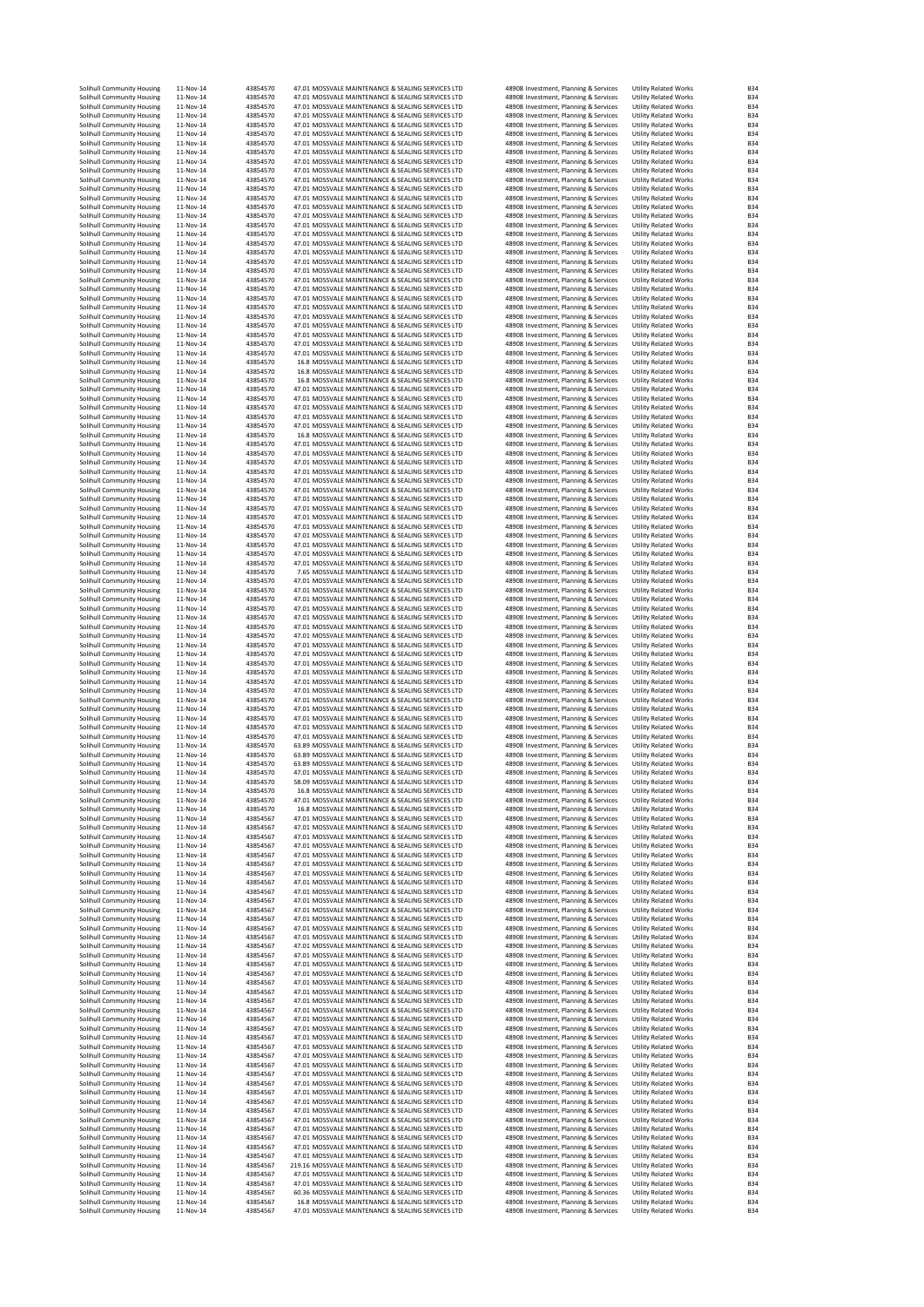| Solihull Community Housing                               | 11-Nov-14              | 43854567             |                                                                                                           |                        |                                                                                | <b>Utility Related Works</b>                                 |                          |
|----------------------------------------------------------|------------------------|----------------------|-----------------------------------------------------------------------------------------------------------|------------------------|--------------------------------------------------------------------------------|--------------------------------------------------------------|--------------------------|
| Solihull Community Housing                               | $11 - Nov-14$          | 43854567             | 47.01 MOSSVALE MAINTENANCE & SEALING SERVICES LTD<br>47.01 MOSSVALE MAINTENANCE & SEALING SERVICES LTD    |                        | 48908 Investment, Planning & Services<br>48908 Investment, Planning & Services | <b>Utility Related Works</b>                                 | <b>B34</b><br><b>B34</b> |
| Solihull Community Housing                               | 11-Nov-14              | 43854567             | 47.01 MOSSVALE MAINTENANCE & SEALING SERVICES LTD                                                         |                        | 48908 Investment, Planning & Services                                          | <b>Utility Related Works</b>                                 | <b>B34</b>               |
| Solihull Community Housing                               | 11-Nov-14              | 43854567             | 47.01 MOSSVALE MAINTENANCE & SEALING SERVICES LTD                                                         |                        | 48908 Investment, Planning & Services                                          | <b>Utility Related Works</b>                                 | <b>B34</b>               |
| Solihull Community Housing                               | 11-Nov-14              | 43854567             | 47.01 MOSSVALE MAINTENANCE & SEALING SERVICES LTD                                                         |                        | 48908 Investment, Planning & Services                                          | <b>Utility Related Works</b>                                 | <b>B34</b>               |
| Solihull Community Housing                               | 11-Nov-14<br>11-Nov-14 | 43854567<br>43854567 | 47.01 MOSSVALE MAINTENANCE & SEALING SERVICES LTD<br>47.01 MOSSVALE MAINTENANCE & SEALING SERVICES LTD    |                        | 48908 Investment, Planning & Services                                          | <b>Utility Related Works</b>                                 | <b>B34</b><br><b>B34</b> |
| Solihull Community Housing<br>Solihull Community Housing | 11-Nov-14              | 43854567             | 47.01 MOSSVALE MAINTENANCE & SEALING SERVICES LTD                                                         |                        | 48908 Investment, Planning & Services<br>48908 Investment, Planning & Services | <b>Utility Related Works</b><br><b>Utility Related Works</b> | <b>B34</b>               |
| Solihull Community Housing                               | 11-Nov-14              | 43854567             | 47.01 MOSSVALE MAINTENANCE & SEALING SERVICES LTD                                                         |                        | 48908 Investment, Planning & Services                                          | <b>Utility Related Works</b>                                 | <b>B34</b>               |
| Solihull Community Housing                               | 11-Nov-14              | 43854567             | 47.01 MOSSVALE MAINTENANCE & SEALING SERVICES LTD                                                         |                        | 48908 Investment, Planning & Services                                          | <b>Utility Related Works</b>                                 | <b>B34</b>               |
| Solihull Community Housing                               | 11-Nov-14              | 43854567             | 47.01 MOSSVALE MAINTENANCE & SEALING SERVICES LTD                                                         |                        | 48908 Investment, Planning & Services                                          | <b>Utility Related Works</b>                                 | <b>B34</b>               |
| Solihull Community Housing                               | 11-Nov-14              | 43854567             | 47.01 MOSSVALE MAINTENANCE & SEALING SERVICES LTD                                                         |                        | 48908 Investment, Planning & Services                                          | <b>Utility Related Works</b>                                 | <b>B34</b>               |
| Solihull Community Housing<br>Solihull Community Housing | 11-Nov-14<br>11-Nov-14 | 43854567<br>43854567 | 16.8 MOSSVALE MAINTENANCE & SEALING SERVICES LTD<br>47.01 MOSSVALE MAINTENANCE & SEALING SERVICES LTD     |                        | 48908 Investment, Planning & Services<br>48908 Investment, Planning & Services | <b>Utility Related Works</b><br><b>Utility Related Works</b> | <b>B34</b><br><b>B34</b> |
| Solihull Community Housing                               | 11-Nov-14              | 43854567             | 47.01 MOSSVALE MAINTENANCE & SEALING SERVICES LTD                                                         |                        | 48908 Investment, Planning & Services                                          | <b>Utility Related Works</b>                                 | <b>B34</b>               |
| Solihull Community Housing                               | 11-Nov-14              | 43854567             | 47.01 MOSSVALE MAINTENANCE & SEALING SERVICES LTD                                                         |                        | 48908 Investment, Planning & Services                                          | <b>Utility Related Works</b>                                 | <b>B34</b>               |
| Solihull Community Housing                               | 11-Nov-14              | 43854567             | 47.01 MOSSVALE MAINTENANCE & SEALING SERVICES LTD                                                         |                        | 48908 Investment, Planning & Services                                          | <b>Utility Related Works</b>                                 | <b>B34</b>               |
| Solihull Community Housing                               | 11-Nov-14              | 43854567             | 47.01 MOSSVALE MAINTENANCE & SEALING SERVICES LTD                                                         |                        | 48908 Investment, Planning & Services                                          | <b>Utility Related Works</b>                                 | <b>B34</b>               |
| Solihull Community Housing                               | 11-Nov-14<br>11-Nov-14 | 43854567             | 16.8 MOSSVALE MAINTENANCE & SEALING SERVICES LTD<br>47.01 MOSSVALE MAINTENANCE & SEALING SERVICES LTD     |                        | 48908 Investment, Planning & Services                                          | <b>Utility Related Works</b>                                 | <b>B34</b>               |
| Solihull Community Housing<br>Solihull Community Housing | 11-Nov-14              | 43854567<br>43854567 | 47.01 MOSSVALE MAINTENANCE & SEALING SERVICES LTD                                                         |                        | 48908 Investment, Planning & Services<br>48908 Investment, Planning & Services | <b>Utility Related Works</b><br><b>Utility Related Works</b> | <b>B34</b><br><b>B34</b> |
| Solihull Community Housing                               | 11-Nov-14              | 43854567             | 47.01 MOSSVALE MAINTENANCE & SEALING SERVICES LTD                                                         |                        | 48908 Investment, Planning & Services                                          | <b>Utility Related Works</b>                                 | <b>B34</b>               |
| Solihull Community Housing                               | 11-Nov-14              | 43854567             | 47.01 MOSSVALE MAINTENANCE & SEALING SERVICES LTD                                                         |                        | 48908 Investment, Planning & Services                                          | <b>Utility Related Works</b>                                 | <b>B34</b>               |
| Solihull Community Housing                               | 11-Nov-14              | 43854567             | 47.01 MOSSVALE MAINTENANCE & SEALING SERVICES LTD                                                         |                        | 48908 Investment, Planning & Services                                          | <b>Utility Related Works</b>                                 | <b>B34</b>               |
| Solihull Community Housing                               | 11-Nov-14              | 43854567             | 47.01 MOSSVALE MAINTENANCE & SEALING SERVICES LTD                                                         |                        | 48908 Investment, Planning & Services                                          | <b>Utility Related Works</b>                                 | <b>B34</b>               |
| Solihull Community Housing<br>Solihull Community Housing | 11-Nov-14<br>11-Nov-14 | 43854567<br>43854567 | 47.01 MOSSVALE MAINTENANCE & SEALING SERVICES LTD<br>47.01 MOSSVALE MAINTENANCE & SEALING SERVICES LTD    |                        | 48908 Investment, Planning & Services<br>48908 Investment, Planning & Services | <b>Utility Related Works</b><br><b>Utility Related Works</b> | <b>B34</b><br><b>B34</b> |
| Solihull Community Housing                               | 11-Nov-14              | 43854567             | 47.01 MOSSVALE MAINTENANCE & SEALING SERVICES LTD                                                         |                        | 48908 Investment, Planning & Services                                          | <b>Utility Related Works</b>                                 | <b>B34</b>               |
| Solihull Community Housing                               | 11-Nov-14              | 43854567             | 47.01 MOSSVALE MAINTENANCE & SEALING SERVICES LTD                                                         |                        | 48908 Investment, Planning & Services                                          | <b>Utility Related Works</b>                                 | <b>B34</b>               |
| Solihull Community Housing                               | 11-Nov-14              | 43854567             | 47.01 MOSSVALE MAINTENANCE & SEALING SERVICES LTD                                                         |                        | 48908 Investment, Planning & Services                                          | <b>Utility Related Works</b>                                 | <b>B34</b>               |
| Solihull Community Housing                               | 11-Nov-14              | 43854567             | 47.01 MOSSVALE MAINTENANCE & SEALING SERVICES LTD                                                         |                        | 48908 Investment, Planning & Services                                          | <b>Utility Related Works</b>                                 | <b>B34</b>               |
| Solihull Community Housing                               | 11-Nov-14              | 43854567             | 47.01 MOSSVALE MAINTENANCE & SEALING SERVICES LTD                                                         |                        | 48908 Investment, Planning & Services                                          | <b>Utility Related Works</b>                                 | <b>B34</b><br><b>B34</b> |
| Solihull Community Housing<br>Solihull Community Housing | 11-Nov-14<br>11-Nov-14 | 43854567<br>43854567 | 47.01 MOSSVALE MAINTENANCE & SEALING SERVICES LTD<br>63.89 MOSSVALE MAINTENANCE & SEALING SERVICES LTD    |                        | 48908 Investment, Planning & Services<br>48908 Investment, Planning & Services | <b>Utility Related Works</b><br><b>Utility Related Works</b> | <b>B34</b>               |
| Solihull Community Housing                               | 11-Nov-14              | 43854567             | 47.01 MOSSVALE MAINTENANCE & SEALING SERVICES LTD                                                         |                        | 48908 Investment, Planning & Services                                          | <b>Utility Related Works</b>                                 | <b>B34</b>               |
| Solihull Community Housing                               | 11-Nov-14              | 43854567             | 47.01 MOSSVALE MAINTENANCE & SEALING SERVICES LTD                                                         |                        | 48908 Investment, Planning & Services                                          | <b>Utility Related Works</b>                                 | <b>B34</b>               |
| Solihull Community Housing                               | 11-Nov-14              | 43854567             | 16.8 MOSSVALE MAINTENANCE & SEALING SERVICES LTD                                                          |                        | 48908 Investment, Planning & Services                                          | <b>Utility Related Works</b>                                 | <b>B34</b>               |
| Solihull Community Housing<br>Solihull Community Housing | 11-Nov-14<br>11-Nov-14 | 43854567<br>43854567 | 63.89 MOSSVALE MAINTENANCE & SEALING SERVICES LTD<br>47.01 MOSSVALE MAINTENANCE & SEALING SERVICES LTD    |                        | 48908 Investment, Planning & Services<br>48908 Investment, Planning & Services | <b>Utility Related Works</b><br><b>Utility Related Works</b> | <b>B34</b><br><b>B34</b> |
| Solihull Community Housing                               | 11-Nov-14              | 43854567             | 47.01 MOSSVALE MAINTENANCE & SEALING SERVICES LTD                                                         |                        | 48908 Investment, Planning & Services                                          | <b>Utility Related Works</b>                                 | <b>B34</b>               |
| Solihull Community Housing                               | 11-Nov-14              | 43854567             | 47.01 MOSSVALE MAINTENANCE & SEALING SERVICES LTD                                                         |                        | 48908 Investment, Planning & Services                                          | <b>Utility Related Works</b>                                 | <b>B34</b>               |
| Solihull Community Housing                               | 11-Nov-14              | 43854567             | 47.01 MOSSVALE MAINTENANCE & SEALING SERVICES LTD                                                         |                        | 48908 Investment, Planning & Services                                          | <b>Utility Related Works</b>                                 | <b>B34</b>               |
| Solihull Community Housing                               | 11-Nov-14              | 43854567             | 47.01 MOSSVALE MAINTENANCE & SEALING SERVICES LTD                                                         |                        | 48908 Investment, Planning & Services                                          | <b>Utility Related Works</b>                                 | <b>B34</b>               |
| Solihull Community Housing                               | 06-Nov-14              | 43334711             | 302.25 MOSSVALE MAINTENANCE & SEALING SERVICES LTD<br>251.5 MOSSVALE MAINTENANCE & SEALING SERVICES LTD   |                        | 48908 Investment, Planning & Services                                          | <b>Utility Related Works</b><br><b>Utility Related Works</b> | <b>B34</b>               |
| Solihull Community Housing<br>Solihull Community Housing | 06-Nov-14<br>06-Nov-14 | 43334708<br>43334706 | 249.77 MOSSVALE MAINTENANCE & SEALING SERVICES LTD                                                        |                        | 48908 Investment, Planning & Services<br>48908 Investment, Planning & Services | <b>Utility Related Works</b>                                 | <b>B34</b><br><b>B34</b> |
| Solihull Community Housing                               | 06-Nov-14              | 43334698             | 416.34 MOSSVALE MAINTENANCE & SEALING SERVICES LTD                                                        |                        | 48908 Investment, Planning & Services                                          | <b>Utility Related Works</b>                                 | <b>B34</b>               |
| Solihull Community Housing                               | 06-Nov-14              | 43334701             | 219.16 MOSSVALE MAINTENANCE & SEALING SERVICES LTD                                                        |                        | 48908 Investment, Planning & Services                                          | <b>Utility Related Works</b>                                 | <b>B34</b>               |
| Solihull Community Housing                               | 06-Nov-14              | 43334695             | 62.2 MOSSVALE MAINTENANCE & SEALING SERVICES LTD                                                          |                        | 48908 Investment, Planning & Services                                          | <b>Utility Related Works</b>                                 | <b>B34</b>               |
| Solihull Community Housing                               | 06-Nov-14              | 43334695             | 62.2 MOSSVALE MAINTENANCE & SEALING SERVICES LTD                                                          |                        | 48908 Investment, Planning & Services                                          | <b>Utility Related Works</b>                                 | <b>B34</b>               |
| Solihull Community Housing<br>Solihull Community Housing | 06-Nov-14<br>06-Nov-14 | 43334695<br>43334695 | 62.2 MOSSVALE MAINTENANCE & SEALING SERVICES LTD<br>62.2 MOSSVALE MAINTENANCE & SEALING SERVICES LTD      |                        | 48908 Investment, Planning & Services<br>48908 Investment, Planning & Services | <b>Utility Related Works</b><br><b>Utility Related Works</b> | <b>B34</b><br><b>B34</b> |
| Solihull Community Housing                               | 06-Nov-14              | 43334695             | 62.2 MOSSVALE MAINTENANCE & SEALING SERVICES LTD                                                          |                        | 48908 Investment, Planning & Services                                          | <b>Utility Related Works</b>                                 | <b>B34</b>               |
| Solihull Community Housing                               | 06-Nov-14              | 43334692             | 62.2 MOSSVALE MAINTENANCE & SEALING SERVICES LTD                                                          |                        | 48908 Investment, Planning & Services                                          | <b>Utility Related Works</b>                                 | <b>B34</b>               |
| Solihull Community Housing                               | 06-Nov-14              | 43334692             | 62.2 MOSSVALE MAINTENANCE & SEALING SERVICES LTD                                                          |                        | 48908 Investment, Planning & Services                                          | <b>Utility Related Works</b>                                 | <b>B34</b>               |
| Solihull Community Housing                               | 06-Nov-14              | 43334692             | 62.2 MOSSVALE MAINTENANCE & SEALING SERVICES LTD                                                          |                        | 48908 Investment, Planning & Services                                          | <b>Utility Related Works</b>                                 | <b>B34</b>               |
| Solihull Community Housing<br>Solihull Community Housing | 06-Nov-14<br>06-Nov-14 | 43334692<br>43334692 | 62.2 MOSSVALE MAINTENANCE & SEALING SERVICES LTD<br>62.2 MOSSVALE MAINTENANCE & SEALING SERVICES LTD      |                        | 48908 Investment, Planning & Services<br>48908 Investment, Planning & Services | <b>Utility Related Works</b><br><b>Utility Related Works</b> | <b>B34</b><br><b>B34</b> |
| Solihull Community Housing                               | 06-Nov-14              | 43334692             | 62.2 MOSSVALE MAINTENANCE & SEALING SERVICES LTD                                                          |                        | 48908 Investment, Planning & Services                                          | <b>Utility Related Works</b>                                 | <b>B34</b>               |
| Solihull Community Housing                               | 06-Nov-14              | 43334692             | 62.2 MOSSVALE MAINTENANCE & SEALING SERVICES LTD                                                          |                        | 48908 Investment, Planning & Services                                          | <b>Utility Related Works</b>                                 | <b>B34</b>               |
| Solihull Community Housing                               | 06-Nov-14              | 43334692             | 62.2 MOSSVALE MAINTENANCE & SEALING SERVICES LTD                                                          |                        | 48908 Investment, Planning & Services                                          | <b>Utility Related Works</b>                                 | <b>B34</b>               |
| Solihull Community Housing                               | 06-Nov-14              | 43334692             | 62.2 MOSSVALE MAINTENANCE & SEALING SERVICES LTD                                                          |                        | 48908 Investment, Planning & Services                                          | <b>Utility Related Works</b>                                 | <b>B34</b>               |
| Solihull Community Housing<br>Solihull Community Housing | 06-Nov-14<br>06-Nov-14 | 43334692<br>43334692 | 62.2 MOSSVALE MAINTENANCE & SEALING SERVICES LTD<br>62.2 MOSSVALE MAINTENANCE & SEALING SERVICES LTD      |                        | 48908 Investment, Planning & Services<br>48908 Investment, Planning & Services | <b>Utility Related Works</b><br><b>Utility Related Works</b> | <b>B34</b><br><b>B34</b> |
| Solihull Community Housing                               | 06-Nov-14              | 43334692             | 62.2 MOSSVALE MAINTENANCE & SEALING SERVICES LTD                                                          |                        | 48908 Investment, Planning & Services                                          | <b>Utility Related Works</b>                                 | <b>B34</b>               |
|                                                          |                        |                      |                                                                                                           |                        |                                                                                |                                                              |                          |
| Solihull Community Housing                               | 06-Nov-14              | 43334692             | 62.2 MOSSVALE MAINTENANCE & SEALING SERVICES LTD                                                          |                        | 48908 Investment, Planning & Services                                          | <b>Utility Related Works</b>                                 | <b>B34</b>               |
| Solihull Community Housing                               | 06-Nov-14              | 43334692             | 62.2 MOSSVALE MAINTENANCE & SEALING SERVICES LTD                                                          |                        | 48908 Investment, Planning & Services                                          | <b>Utility Related Works</b>                                 | <b>B34</b>               |
| Solihull Community Housing                               | 06-Nov-14              | 43334692             | 62.2 MOSSVALE MAINTENANCE & SEALING SERVICES LTD                                                          |                        | 48908 Investment, Planning & Services                                          | <b>Utility Related Works</b>                                 | <b>B34</b>               |
| Solihull Community Housing                               | 06-Nov-14              | 43334692             | 62.2 MOSSVALE MAINTENANCE & SEALING SERVICES LTD                                                          |                        | 48908 Investment, Planning & Services                                          | <b>Utility Related Works</b>                                 | <b>B34</b>               |
| Solihull Community Housing                               | 06-Nov-14              | 43334692             | 62.2 MOSSVALE MAINTENANCE & SEALING SERVICES LTD                                                          |                        | 48908 Investment, Planning & Services                                          | <b>Utility Related Works</b>                                 | <b>B34</b>               |
| Solihull Community Housing<br>Solihull Community Housing | 06-Nov-14<br>06-Nov-14 | 43334692<br>43334692 | 62.2 MOSSVALE MAINTENANCE & SEALING SERVICES LTD<br>62.2 MOSSVALE MAINTENANCE & SEALING SERVICES LTD      |                        | 48908 Investment, Planning & Services<br>48908 Investment, Planning & Services | <b>Utility Related Works</b><br><b>Utility Related Works</b> | <b>B34</b><br><b>B34</b> |
| Solihull Community Housing                               | 06-Nov-14              | 43334692             | 62.2 MOSSVALE MAINTENANCE & SEALING SERVICES LTD                                                          |                        | 48908 Investment, Planning & Services                                          | <b>Utility Related Works</b>                                 | <b>B34</b>               |
| Solihull Community Housing                               | 06-Nov-14              | 43334692             | 62.2 MOSSVALE MAINTENANCE & SEALING SERVICES LTD                                                          |                        | 48908 Investment, Planning & Services                                          | <b>Utility Related Works</b>                                 | <b>B34</b>               |
| Solihull Community Housing                               | 06-Nov-14              | 43334692             | 62.2 MOSSVALE MAINTENANCE & SEALING SERVICES LTD                                                          |                        | 48908 Investment, Planning & Services                                          | <b>Utility Related Works</b>                                 | <b>B34</b>               |
| Solihull Community Housing                               | 06-Nov-14<br>06-Nov-14 | 43334692<br>43334692 | 62.2 MOSSVALE MAINTENANCE & SEALING SERVICES LTD<br>62.2 MOSSVALE MAINTENANCE & SEALING SERVICES LTD      |                        | 48908 Investment, Planning & Services                                          | <b>Utility Related Works</b><br><b>Utility Related Works</b> | <b>B34</b><br>B34        |
| Solihull Community Housing<br>Solihull Community Housing | 06-Nov-14              | 43334692             | 62.2 MOSSVALE MAINTENANCE & SEALING SERVICES LTD                                                          |                        | 48908 Investment, Planning & Services<br>48908 Investment, Planning & Services | <b>Utility Related Works</b>                                 | <b>B34</b>               |
| Solihull Community Housing                               | 06-Nov-14              | 43334692             | 62.2 MOSSVALE MAINTENANCE & SEALING SERVICES LTD                                                          |                        | 48908 Investment, Planning & Services                                          | <b>Utility Related Works</b>                                 | <b>B34</b>               |
| Solihull Community Housing                               | 06-Nov-14              | 43334692             | 62.2 MOSSVALE MAINTENANCE & SEALING SERVICES LTD                                                          |                        | 48908 Investment, Planning & Services                                          | <b>Utility Related Works</b>                                 | <b>B34</b>               |
| Solihull Community Housing                               | 06-Nov-14              | 43334692             | 62.2 MOSSVALE MAINTENANCE & SEALING SERVICES LTD                                                          |                        | 48908 Investment, Planning & Services                                          | <b>Utility Related Works</b>                                 | <b>B34</b>               |
| Solihull Community Housing<br>Solihull Community Housing | 06-Nov-14<br>06-Nov-14 | 43334692<br>43334692 | 62.2 MOSSVALE MAINTENANCE & SEALING SERVICES LTD<br>62.2 MOSSVALE MAINTENANCE & SEALING SERVICES LTD      |                        | 48908 Investment, Planning & Services<br>48908 Investment, Planning & Services | <b>Utility Related Works</b><br><b>Utility Related Works</b> | <b>B34</b><br><b>B34</b> |
| Solihull Community Housing                               | 27-Nov-14              | 45359579             | 608.37 MOSSVALE MAINTENANCE & SEALING SERVICES LTD                                                        | 48908 MST              |                                                                                | Internal Works                                               | <b>B31</b>               |
| Solihull Community Housing                               | 27-Nov-14              | 45359578             | 2762.77 MOSSVALE MAINTENANCE & SEALING SERVICES LTD                                                       | 48908 MST              |                                                                                | <b>Internal Works</b>                                        | <b>B31</b>               |
| Solihull Community Housing                               | 18-Nov-14              | 44440674             | 670.31 MOSSVALE MAINTENANCE & SEALING SERVICES LTD                                                        | 48908 MST              |                                                                                | <b>Internal Works</b>                                        | <b>B31</b>               |
| Solihull Community Housing                               | 14-Nov-14<br>11-Nov-14 | 44147658             | 764.54 MOSSVALE MAINTENANCE & SEALING SERVICES LTD                                                        | 48908 MST<br>48908 MST |                                                                                | <b>Internal Works</b><br>Internal Works                      | <b>B31</b>               |
| Solihull Community Housing<br>Solihull Community Housing | 26-Nov-14              | 43854571<br>45210845 | 2165.27 MOSSVALE MAINTENANCE & SEALING SERVICES LTD<br>400.48 MOSSVALE MAINTENANCE & SEALING SERVICES LTD | 48908 MST              |                                                                                | Internal Works                                               | <b>B31</b><br><b>B31</b> |
| Solihull Community Housing                               | 26-Nov-14              | 45210844             | 390.4 MOSSVALE MAINTENANCE & SEALING SERVICES LTD                                                         | 48908 MST              |                                                                                | Internal Works                                               | <b>B31</b>               |
| Solihull Community Housing                               | 26-Nov-14              | 45210843             | 515.3 MOSSVALE MAINTENANCE & SEALING SERVICES LTD                                                         | 48908 MST              |                                                                                | Internal Works                                               | <b>B31</b>               |
| Solihull Community Housing<br>Solihull Community Housing | 21-Nov-14<br>21-Nov-14 | 44800588<br>44800587 | 400.48 MOSSVALE MAINTENANCE & SEALING SERVICES LTD<br>465.48 MOSSVALE MAINTENANCE & SEALING SERVICES LTD  | 48908 MST<br>48908 MST |                                                                                | Internal Works<br>Internal Works                             | <b>B31</b><br><b>B31</b> |
| Solihull Community Housing                               | 14-Nov-14              | 44147662             | 378.51 MOSSVALE MAINTENANCE & SEALING SERVICES LTD                                                        | 48908 MST              |                                                                                | Internal Works                                               | <b>B31</b>               |
| Solihull Community Housing                               | 14-Nov-14              | 44147661             | 654.04 MOSSVALE MAINTENANCE & SEALING SERVICES LTD                                                        | 48908 MST              |                                                                                | Internal Works                                               | <b>B31</b>               |
| Solihull Community Housing                               | 14-Nov-14              | 44147659             | 418.83 MOSSVALE MAINTENANCE & SEALING SERVICES LTD                                                        | 48908 MST              |                                                                                | Internal Works                                               | <b>B31</b>               |
| Solihull Community Housing                               | 06-Nov-14              | 43334713             | 510.32 MOSSVALE MAINTENANCE & SEALING SERVICES LTD                                                        | 48908 MST              |                                                                                | <b>Internal Works</b>                                        | <b>B31</b>               |
| Solihull Community Housing                               | 11-Nov-14              | 43854570             | 54.92 MOSSVALE MAINTENANCE & SEALING SERVICES LTD                                                         | 48908 MST              |                                                                                | <b>Internal Works</b>                                        | <b>B31</b>               |
| Solihull Community Housing<br>Solihull Community Housing | 06-Nov-14<br>26-Nov-14 | 43334696<br>45210832 | 408.96 MOSSVALE MAINTENANCE & SEALING SERVICES LTD<br>67.25 MOSSVALE MAINTENANCE & SEALING SERVICES LTD   | 48908 MST<br>48908 MST |                                                                                | Internal Works<br>Other Building costs                       | <b>B31</b><br><b>B39</b> |
| Solihull Community Housing                               | 26-Nov-14              | 45210832             | 67.25 MOSSVALE MAINTENANCE & SEALING SERVICES LTD                                                         | 48908 MST              |                                                                                | Other Building costs                                         | <b>B39</b>               |
| Solihull Community Housing                               | 26-Nov-14              | 45210832             | 67.25 MOSSVALE MAINTENANCE & SEALING SERVICES LTD                                                         | 48908 MST              |                                                                                | Other Building costs                                         | <b>B39</b>               |
| Solihull Community Housing                               | 26-Nov-14              | 45210832             | 67.25 MOSSVALE MAINTENANCE & SEALING SERVICES LTD<br>67.25 MOSSVALE MAINTENANCE & SEALING SERVICES LTD    | 48908 MST<br>48908 MST |                                                                                | Other Building costs                                         | <b>B39</b><br><b>B39</b> |
| Solihull Community Housing<br>Solihull Community Housing | 26-Nov-14<br>26-Nov-14 | 45210832<br>45210832 | 67.25 MOSSVALE MAINTENANCE & SEALING SERVICES LTD                                                         | 48908 MST              |                                                                                | Other Building costs<br>Other Building costs                 | <b>B39</b>               |
| Solihull Community Housing                               | 26-Nov-14              | 45210832             | 67.25 MOSSVALE MAINTENANCE & SEALING SERVICES LTD                                                         | 48908 MST              |                                                                                | Other Building costs                                         | <b>B39</b>               |
| Solihull Community Housing                               | 26-Nov-14              | 45210832             | 67.25 MOSSVALE MAINTENANCE & SEALING SERVICES LTD                                                         | 48908 MST              |                                                                                | Other Building costs                                         | <b>B39</b>               |
| Solihull Community Housing                               | 26-Nov-14              | 45210832             | 67.25 MOSSVALE MAINTENANCE & SEALING SERVICES LTD                                                         | 48908 MST              |                                                                                | Other Building costs                                         | <b>B39</b>               |
| Solihull Community Housing                               | 26-Nov-14              | 45210832             | 67.25 MOSSVALE MAINTENANCE & SEALING SERVICES LTD                                                         | 48908 MST              |                                                                                | Other Building costs                                         | <b>B39</b>               |
| Solihull Community Housing<br>Solihull Community Housing | 26-Nov-14<br>26-Nov-14 | 45210832<br>45210832 | 67.25 MOSSVALE MAINTENANCE & SEALING SERVICES LTD<br>67.25 MOSSVALE MAINTENANCE & SEALING SERVICES LTD    | 48908 MST<br>48908 MST |                                                                                | Other Building costs<br>Other Building costs                 | <b>B39</b><br><b>B39</b> |
| Solihull Community Housing                               | 26-Nov-14              | 45210832             | 67.25 MOSSVALE MAINTENANCE & SEALING SERVICES LTD                                                         | 48908 MST              |                                                                                | Other Building costs                                         | <b>B39</b>               |
| Solihull Community Housing                               | 26-Nov-14              | 45210832             | 67.25 MOSSVALE MAINTENANCE & SEALING SERVICES LTD                                                         | 48908 MST              |                                                                                | Other Building costs                                         | <b>B39</b>               |
| Solihull Community Housing                               | 26-Nov-14              | 45210832             | 67.25 MOSSVALE MAINTENANCE & SEALING SERVICES LTD                                                         | 48908 MST              |                                                                                | Other Building costs                                         | <b>B39</b>               |
| Solihull Community Housing                               | 26-Nov-14              | 45210832             | 67.25 MOSSVALE MAINTENANCE & SEALING SERVICES LTD<br>67.25 MOSSVALE MAINTENANCE & SEALING SERVICES LTD    | 48908 MST              |                                                                                | Other Building costs                                         | <b>B39</b><br><b>B39</b> |
| Solihull Community Housing<br>Solihull Community Housing | 26-Nov-14<br>26-Nov-14 | 45210832<br>45210832 | 67.25 MOSSVALE MAINTENANCE & SEALING SERVICES LTD                                                         | 48908 MST<br>48908 MST |                                                                                | Other Building costs<br>Other Building costs                 | <b>B39</b>               |
| Solihull Community Housing                               | 26-Nov-14              | 45210832             | 67.25 MOSSVALE MAINTENANCE & SEALING SERVICES LTD                                                         | 48908 MST              |                                                                                | Other Building costs                                         | <b>B39</b>               |
| Solihull Community Housing                               | 26-Nov-14              | 45210832             | 67.25 MOSSVALE MAINTENANCE & SEALING SERVICES LTD                                                         | 48908 MST              |                                                                                | Other Building costs                                         | <b>B39</b>               |
| Solihull Community Housing                               | 26-Nov-14              | 45210832             | 67.25 MOSSVALE MAINTENANCE & SEALING SERVICES LTD                                                         | 48908 MST              |                                                                                | Other Building costs                                         | <b>B39</b>               |
| Solihull Community Housing<br>Solihull Community Housing | 21-Nov-14<br>21-Nov-14 | 44800576<br>44800576 | 67.25 MOSSVALE MAINTENANCE & SEALING SERVICES LTD<br>67.25 MOSSVALE MAINTENANCE & SEALING SERVICES LTD    | 48908 MST<br>48908 MST |                                                                                | Other Building costs<br>Other Building costs                 | <b>B39</b><br><b>B39</b> |
| Solihull Community Housing<br>Solihull Community Housing | 21-Nov-14<br>21-Nov-14 | 44800576<br>44800576 | 67.25 MOSSVALE MAINTENANCE & SEALING SERVICES LTD<br>67.25 MOSSVALE MAINTENANCE & SEALING SERVICES LTD    | 48908 MST<br>48908 MST |                                                                                | Other Building costs<br>Other Building costs                 | <b>B39</b><br><b>B39</b> |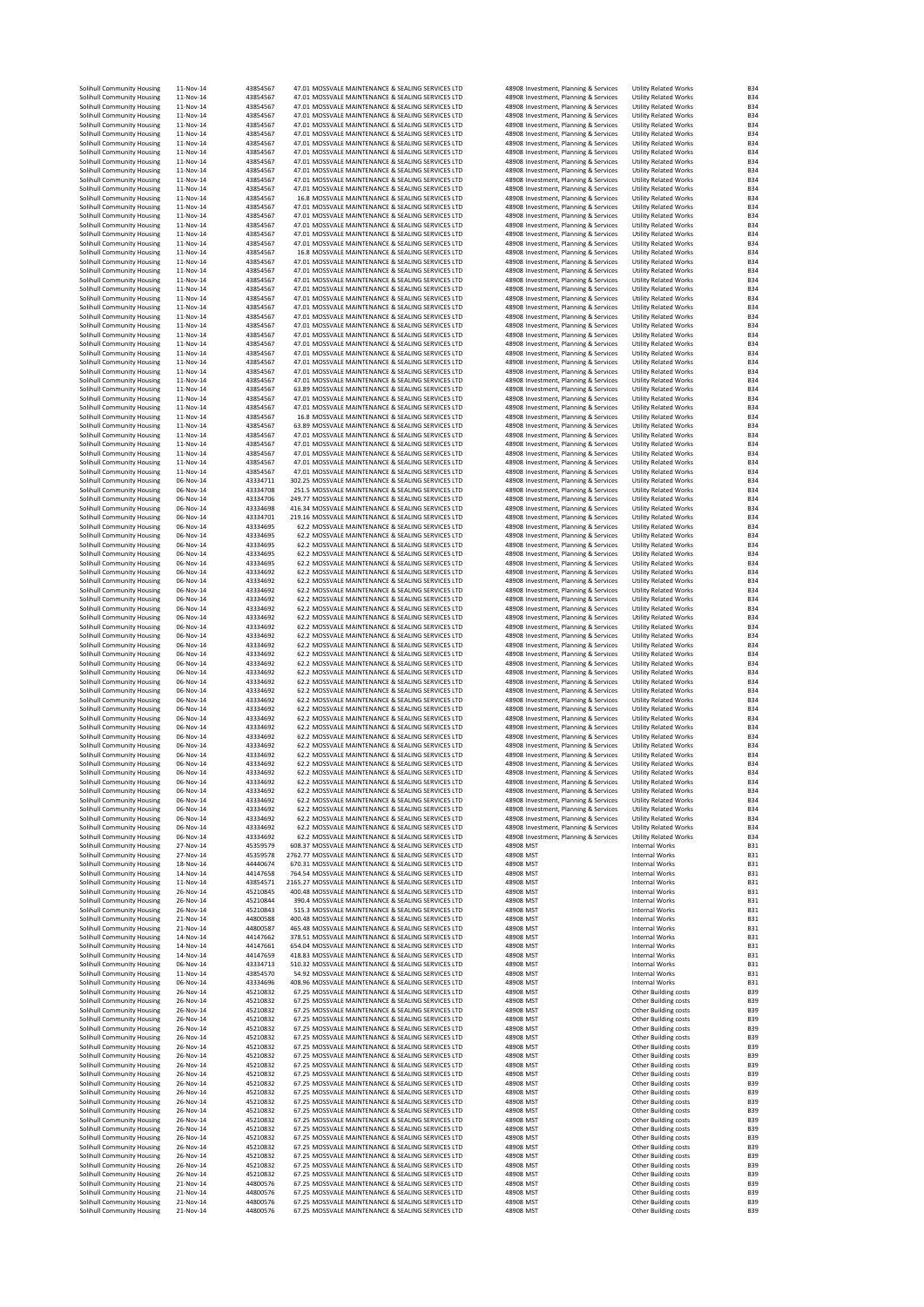| Solihull Community Housing                               | 21-Nov-14              | 44800576             | 67.25 MOSSVALE MAINTENANCE & SEALING SERVICES LTD                                                       | 48908 MST                      | Other Building costs                                     | <b>B39</b>                         |
|----------------------------------------------------------|------------------------|----------------------|---------------------------------------------------------------------------------------------------------|--------------------------------|----------------------------------------------------------|------------------------------------|
| Solihull Community Housing                               | 21-Nov-14              | 44800576             | 67.25 MOSSVALE MAINTENANCE & SEALING SERVICES LTD                                                       | 48908 MST                      | Other Building costs                                     | <b>B39</b>                         |
| Solihull Community Housing                               | 21-Nov-14              | 44800576             | 67.25 MOSSVALE MAINTENANCE & SEALING SERVICES LTD                                                       | 48908 MST                      | Other Building costs                                     | <b>B39</b>                         |
| Solihull Community Housing                               | 21-Nov-14              | 44800576             | 67.25 MOSSVALE MAINTENANCE & SEALING SERVICES LTD                                                       | 48908 MST                      | Other Building costs                                     | <b>B39</b>                         |
| Solihull Community Housing<br>Solihull Community Housing | 21-Nov-14<br>21-Nov-14 | 44800576<br>44800576 | 67.25 MOSSVALE MAINTENANCE & SEALING SERVICES LTD<br>67.25 MOSSVALE MAINTENANCE & SEALING SERVICES LTD  | 48908 MST<br>48908 MST         | Other Building costs<br>Other Building costs             | <b>B39</b><br><b>B39</b>           |
| Solihull Community Housing                               | 21-Nov-14              | 44800576             | 67.25 MOSSVALE MAINTENANCE & SEALING SERVICES LTD                                                       | 48908 MST                      | Other Building costs                                     | <b>B39</b>                         |
| Solihull Community Housing                               | 21-Nov-14              | 44800576             | 67.25 MOSSVALE MAINTENANCE & SEALING SERVICES LTD                                                       | 48908 MST                      | Other Building costs                                     | <b>B39</b>                         |
| Solihull Community Housing                               | 21-Nov-14              | 44800576             | 67.25 MOSSVALE MAINTENANCE & SEALING SERVICES LTD                                                       | 48908 MST                      | Other Building costs                                     | <b>B39</b>                         |
| Solihull Community Housing                               | 21-Nov-14              | 44800576             | 67.25 MOSSVALE MAINTENANCE & SEALING SERVICES LTD                                                       | 48908 MST                      | Other Building costs                                     | <b>B39</b>                         |
| Solihull Community Housing                               | 21-Nov-14              | 44800576             | 67.25 MOSSVALE MAINTENANCE & SEALING SERVICES LTD<br>67.25 MOSSVALE MAINTENANCE & SEALING SERVICES LTD  | 48908 MST                      | Other Building costs                                     | <b>B39</b>                         |
| Solihull Community Housing<br>Solihull Community Housing | 21-Nov-14<br>21-Nov-14 | 44800576<br>44800576 | 67.25 MOSSVALE MAINTENANCE & SEALING SERVICES LTD                                                       | 48908 MST<br>48908 MST         | Other Building costs<br>Other Building costs             | <b>B39</b><br><b>B39</b>           |
| Solihull Community Housing                               | 21-Nov-14              | 44800567             | 67.25 MOSSVALE MAINTENANCE & SEALING SERVICES LTD                                                       | 48908 MST                      | Other Building costs                                     | <b>B39</b>                         |
| Solihull Community Housing                               | 21-Nov-14              | 44800567             | 67.25 MOSSVALE MAINTENANCE & SEALING SERVICES LTD                                                       | 48908 MST                      | Other Building costs                                     | <b>B39</b>                         |
| Solihull Community Housing                               | 21-Nov-14              | 44800567             | 67.25 MOSSVALE MAINTENANCE & SEALING SERVICES LTD                                                       | 48908 MST                      | Other Building costs                                     | <b>B39</b>                         |
| Solihull Community Housing                               | 21-Nov-14              | 44800567             | 67.25 MOSSVALE MAINTENANCE & SEALING SERVICES LTD                                                       | 48908 MST                      | Other Building costs                                     | <b>B39</b>                         |
| Solihull Community Housing                               | 21-Nov-14              | 44800567             | 67.25 MOSSVALE MAINTENANCE & SEALING SERVICES LTD                                                       | 48908 MST                      | Other Building costs                                     | <b>B39</b>                         |
| Solihull Community Housing                               | 21-Nov-14              | 44800567             | 67.25 MOSSVALE MAINTENANCE & SEALING SERVICES LTD<br>67.25 MOSSVALE MAINTENANCE & SEALING SERVICES LTD  | 48908 MST                      | Other Building costs                                     | <b>B39</b>                         |
| Solihull Community Housing<br>Solihull Community Housing | 21-Nov-14<br>21-Nov-14 | 44800567<br>44800567 | 67.25 MOSSVALE MAINTENANCE & SEALING SERVICES LTD                                                       | 48908 MST<br>48908 MST         | Other Building costs<br>Other Building costs             | <b>B39</b><br><b>B39</b>           |
| Solihull Community Housing                               | 21-Nov-14              | 44800567             | 67.25 MOSSVALE MAINTENANCE & SEALING SERVICES LTD                                                       | 48908 MST                      | Other Building costs                                     | <b>B39</b>                         |
| Solihull Community Housing                               | 21-Nov-14              | 44800567             | 67.25 MOSSVALE MAINTENANCE & SEALING SERVICES LTD                                                       | 48908 MST                      | Other Building costs                                     | <b>B39</b>                         |
| Solihull Community Housing                               | 21-Nov-14              | 44800567             | 67.25 MOSSVALE MAINTENANCE & SEALING SERVICES LTD                                                       | 48908 MST                      | Other Building costs                                     | <b>B39</b>                         |
| Solihull Community Housing                               | 21-Nov-14              | 44800567             | 67.25 MOSSVALE MAINTENANCE & SEALING SERVICES LTD                                                       | 48908 MST                      | Other Building costs                                     | <b>B39</b>                         |
| Solihull Community Housing                               | 21-Nov-14<br>21-Nov-14 | 44800567             | 67.25 MOSSVALE MAINTENANCE & SEALING SERVICES LTD<br>67.25 MOSSVALE MAINTENANCE & SEALING SERVICES LTD  | 48908 MST<br>48908 MST         | Other Building costs                                     | <b>B39</b><br><b>B39</b>           |
| Solihull Community Housing<br>Solihull Community Housing | 21-Nov-14              | 44800567<br>44800567 | 67.25 MOSSVALE MAINTENANCE & SEALING SERVICES LTD                                                       | 48908 MST                      | Other Building costs<br>Other Building costs             | <b>B39</b>                         |
| Solihull Community Housing                               | 21-Nov-14              | 44800567             | 67.25 MOSSVALE MAINTENANCE & SEALING SERVICES LTD                                                       | 48908 MST                      | Other Building costs                                     | <b>B39</b>                         |
| Solihull Community Housing                               | 21-Nov-14              | 44800567             | 67.25 MOSSVALE MAINTENANCE & SEALING SERVICES LTD                                                       | 48908 MST                      | Other Building costs                                     | <b>B39</b>                         |
| Solihull Community Housing                               | 21-Nov-14              | 44800567             | 67.25 MOSSVALE MAINTENANCE & SEALING SERVICES LTD                                                       | 48908 MST                      | Other Building costs                                     | <b>B39</b>                         |
| Solihull Community Housing                               | 21-Nov-14              | 44800567             | 67.25 MOSSVALE MAINTENANCE & SEALING SERVICES LTD                                                       | 48908 MST                      | Other Building costs                                     | <b>B39</b>                         |
| Solihull Community Housing                               | 21-Nov-14              | 44800567             | 67.25 MOSSVALE MAINTENANCE & SEALING SERVICES LTD<br>67.25 MOSSVALE MAINTENANCE & SEALING SERVICES LTD  | 48908 MST                      | Other Building costs                                     | <b>B39</b>                         |
| Solihull Community Housing<br>Solihull Community Housing | 11-Nov-14<br>11-Nov-14 | 43854568<br>43854568 | 67.25 MOSSVALE MAINTENANCE & SEALING SERVICES LTD                                                       | 48908 MST<br>48908 MST         | Other Building costs<br>Other Building costs             | <b>B39</b><br><b>B39</b>           |
| Solihull Community Housing                               | 11-Nov-14              | 43854568             | 67.25 MOSSVALE MAINTENANCE & SEALING SERVICES LTD                                                       | 48908 MST                      | Other Building costs                                     | <b>B39</b>                         |
| Solihull Community Housing                               | 11-Nov-14              | 43854568             | 67.25 MOSSVALE MAINTENANCE & SEALING SERVICES LTD                                                       | 48908 MST                      | Other Building costs                                     | <b>B39</b>                         |
| Solihull Community Housing                               | 11-Nov-14              | 43854568             | 67.25 MOSSVALE MAINTENANCE & SEALING SERVICES LTD                                                       | 48908 MST                      | Other Building costs                                     | <b>B39</b>                         |
| Solihull Community Housing                               | 11-Nov-14              | 43854568             | 67.25 MOSSVALE MAINTENANCE & SEALING SERVICES LTD                                                       | 48908 MST                      | Other Building costs                                     | <b>B39</b>                         |
| Solihull Community Housing                               | 11-Nov-14<br>11-Nov-14 | 43854568<br>43854568 | 67.25 MOSSVALE MAINTENANCE & SEALING SERVICES LTD<br>67.25 MOSSVALE MAINTENANCE & SEALING SERVICES LTD  | 48908 MST<br>48908 MST         | Other Building costs                                     | <b>B39</b><br><b>B39</b>           |
| Solihull Community Housing<br>Solihull Community Housing | 11-Nov-14              | 43854568             | 67.25 MOSSVALE MAINTENANCE & SEALING SERVICES LTD                                                       | 48908 MST                      | Other Building costs<br>Other Building costs             | <b>B39</b>                         |
| Solihull Community Housing                               | 11-Nov-14              | 43854568             | 67.25 MOSSVALE MAINTENANCE & SEALING SERVICES LTD                                                       | 48908 MST                      | Other Building costs                                     | <b>B39</b>                         |
| Solihull Community Housing                               | 11-Nov-14              | 43854568             | 67.25 MOSSVALE MAINTENANCE & SEALING SERVICES LTD                                                       | 48908 MST                      | Other Building costs                                     | <b>B39</b>                         |
| Solihull Community Housing                               | 11-Nov-14              | 43854568             | 67.25 MOSSVALE MAINTENANCE & SEALING SERVICES LTD                                                       | 48908 MST                      | Other Building costs                                     | <b>B39</b>                         |
| Solihull Community Housing                               | 11-Nov-14              | 43854568             | 67.25 MOSSVALE MAINTENANCE & SEALING SERVICES LTD                                                       | 48908 MST                      | Other Building costs                                     | <b>B39</b>                         |
| Solihull Community Housing                               | 11-Nov-14              | 43854568             | 67.25 MOSSVALE MAINTENANCE & SEALING SERVICES LTD                                                       | 48908 MST                      | Other Building costs                                     | <b>B39</b>                         |
| Solihull Community Housing<br>Solihull Community Housing | 11-Nov-14              | 43854568<br>43854568 | 67.25 MOSSVALE MAINTENANCE & SEALING SERVICES LTD<br>67.25 MOSSVALE MAINTENANCE & SEALING SERVICES LTD  | 48908 MST<br>48908 MST         | Other Building costs<br>Other Building costs             | <b>B39</b><br><b>B39</b>           |
| Solihull Community Housing                               | 11-Nov-14<br>11-Nov-14 | 43854568             | 67.25 MOSSVALE MAINTENANCE & SEALING SERVICES LTD                                                       | 48908 MST                      | Other Building costs                                     | <b>B39</b>                         |
| Solihull Community Housing                               | 11-Nov-14              | 43854568             | 67.25 MOSSVALE MAINTENANCE & SEALING SERVICES LTD                                                       | 48908 MST                      | Other Building costs                                     | <b>B39</b>                         |
| Solihull Community Housing                               | 06-Nov-14              | 43334693             | 67.25 MOSSVALE MAINTENANCE & SEALING SERVICES LTD                                                       | 48908 MST                      | Other Building costs                                     | <b>B39</b>                         |
| Solihull Community Housing                               | 06-Nov-14              | 43334693             | 67.25 MOSSVALE MAINTENANCE & SEALING SERVICES LTD                                                       | 48908 MST                      | Other Building costs                                     | <b>B39</b>                         |
| Solihull Community Housing                               | 06-Nov-14              | 43334693             | 67.25 MOSSVALE MAINTENANCE & SEALING SERVICES LTD                                                       | 48908 MST                      | Other Building costs                                     | <b>B39</b>                         |
| Solihull Community Housing<br>Solihull Community Housing | 06-Nov-14<br>06-Nov-14 | 43334693<br>43334693 | 67.25 MOSSVALE MAINTENANCE & SEALING SERVICES LTD<br>67.25 MOSSVALE MAINTENANCE & SEALING SERVICES LTD  | 48908 MST<br>48908 MST         | Other Building costs<br>Other Building costs             | <b>B39</b><br><b>B39</b>           |
| Solihull Community Housing                               | 06-Nov-14              | 43334693             | 67.25 MOSSVALE MAINTENANCE & SEALING SERVICES LTD                                                       | 48908 MST                      | Other Building costs                                     | <b>B39</b>                         |
| Solihull Community Housing                               | 06-Nov-14              | 43334693             | 67.25 MOSSVALE MAINTENANCE & SEALING SERVICES LTD                                                       | 48908 MST                      | Other Building costs                                     | <b>B39</b>                         |
| Solihull Community Housing                               | 06-Nov-14              | 43334693             | 67.25 MOSSVALE MAINTENANCE & SEALING SERVICES LTD                                                       | 48908 MST                      | Other Building costs                                     | <b>B39</b>                         |
| Solihull Community Housing                               | 06-Nov-14              | 43334693             | 67.25 MOSSVALE MAINTENANCE & SEALING SERVICES LTD                                                       | 48908 MST                      | Other Building costs                                     | <b>B39</b>                         |
|                                                          |                        |                      |                                                                                                         |                                |                                                          | <b>B39</b>                         |
| Solihull Community Housing                               | 06-Nov-14              | 43334693             | 67.25 MOSSVALE MAINTENANCE & SEALING SERVICES LTD                                                       | 48908 MST                      | Other Building costs                                     |                                    |
| Solihull Community Housing                               | 06-Nov-14              | 43334693             | 67.25 MOSSVALE MAINTENANCE & SEALING SERVICES LTD                                                       | 48908 MST                      | Other Building costs                                     | <b>B39</b>                         |
| Solihull Community Housing                               | 06-Nov-14              | 43334693             | 67.25 MOSSVALE MAINTENANCE & SEALING SERVICES LTD                                                       | 48908 MST                      | Other Building costs                                     | <b>B39</b>                         |
| Solihull Community Housing                               | 06-Nov-14<br>06-Nov-14 | 43334693<br>43334693 | 67.25 MOSSVALE MAINTENANCE & SEALING SERVICES LTD                                                       | 48908 MST<br>48908 MST         | Other Building costs                                     | <b>B39</b><br><b>B39</b>           |
| Solihull Community Housing<br>Solihull Community Housing | 06-Nov-14              | 43334693             | 67.25 MOSSVALE MAINTENANCE & SEALING SERVICES LTD<br>67.25 MOSSVALE MAINTENANCE & SEALING SERVICES LTD  | 48908 MST                      | Other Building costs<br>Other Building costs             | <b>B39</b>                         |
| Solihull Community Housing                               | 06-Nov-14              | 43334693             | 67.25 MOSSVALE MAINTENANCE & SEALING SERVICES LTD                                                       | 48908 MST                      | Other Building costs                                     | <b>B39</b>                         |
| Solihull Community Housing                               | 06-Nov-14              | 43334693             | 67.25 MOSSVALE MAINTENANCE & SEALING SERVICES LTD                                                       | 48908 MST                      | Other Building costs                                     | <b>B39</b>                         |
| Solihull Community Housing                               | 06-Nov-14              | 43334693             | 67.25 MOSSVALE MAINTENANCE & SEALING SERVICES LTD                                                       | 48908 MST                      | Other Building costs                                     | <b>B39</b>                         |
| Solihull Community Housing                               | 06-Nov-14              | 43334694             | 143.51 MOSSVALE MAINTENANCE & SEALING SERVICES LTD                                                      | 48908 MST                      | Voids                                                    | <b>B38</b>                         |
| Solihull Community Housing<br>Solihull Community Housing | 06-Nov-14<br>14-Nov-14 | 43334694<br>44147657 | 93.11 MOSSVALE MAINTENANCE & SEALING SERVICES LTD<br>638.63 MOSSVALE MAINTENANCE & SEALING SERVICES LTD | 48908 MST<br>48908 MST         | Voids<br>Internal Works                                  | <b>B38</b><br><b>B31</b>           |
| Solihull Community Housing                               | 14-Nov-14              | 44147640             | 654.61 MOSSVALE MAINTENANCE & SEALING SERVICES LTD                                                      | 48908 MST                      | Internal Works                                           | <b>B31</b>                         |
| Solihull Community Housing                               | 06-Nov-14              | 43334705             | 2729.66 MOSSVALE MAINTENANCE & SEALING SERVICES LTD                                                     | 48908 MST                      | Internal Works                                           | <b>B31</b>                         |
| Solihull Community Housing                               | 27-Nov-14              | 45359567             | 451.99 MTD SCAFFOLDING LTD                                                                              | 233945 MST                     | <b>External Structures</b>                               | <b>B33</b>                         |
| Solihull Community Housing                               | 27-Nov-14              | 45359565             | 374.12 MTD SCAFFOLDING LTD                                                                              | 233945 MST                     | <b>External Structures</b>                               | <b>B33</b>                         |
| Solihull Community Housing                               | 27-Nov-14<br>27-Nov-14 | 45359564<br>45359563 | 404.07 MTD SCAFFOLDING LTD<br>995.56 MTD SCAFFOLDING LTD                                                | 233945 MST<br>233945 MST       | <b>External Structures</b><br><b>External Structures</b> | <b>B33</b>                         |
| Solihull Community Housing<br>Solihull Community Housing | 27-Nov-14              | 45359561             | 374.12 MTD SCAFFOLDING LTD                                                                              | 233945 MST                     | <b>External Structures</b>                               | <b>B33</b><br><b>B33</b>           |
| Solihull Community Housing                               | 27-Nov-14              | 45359560             | 249.41 MTD SCAFFOLDING LTD                                                                              | 233945 MST                     | <b>External Structures</b>                               | <b>B33</b>                         |
| Solihull Community Housing                               | 27-Nov-14              | 45359562             | 560.65 MTD SCAFFOLDING LTD                                                                              | 233945 MST                     | <b>External Structures</b>                               | <b>B33</b>                         |
| Solihull Community Housing                               | 27-Nov-14              | 45359559             | 374.12 MTD SCAFFOLDING LTD                                                                              | 233945 MST                     | <b>External Structures</b>                               | <b>B33</b>                         |
| Solihull Community Housing                               | 27-Nov-14              | 45359558             | 374.12 MTD SCAFFOLDING LTD                                                                              | 233945 MST                     | <b>External Structures</b>                               | <b>B33</b>                         |
| Solihull Community Housing<br>Solihull Community Housing | 27-Nov-14<br>27-Nov-14 | 45359557<br>45359556 | 380.11 MTD SCAFFOLDING LTD<br>748.24 MTD SCAFFOLDING LTD                                                | 233945 MST<br>233945 MST       | <b>External Structures</b><br><b>External Structures</b> | <b>B33</b><br><b>B33</b>           |
| Solihull Community Housing                               | 14-Nov-14              | 44147604             | 374.12 MTD SCAFFOLDING LTD                                                                              | 233945 MST                     | <b>External Structures</b>                               | <b>B33</b>                         |
| Solihull Community Housing                               | 14-Nov-14              | 44147603             | 374.12 MTD SCAFFOLDING LTD                                                                              | 233945 MST                     | <b>External Structures</b>                               | <b>B33</b>                         |
| Solihull Community Housing                               | 14-Nov-14              | 44147602             | 374.12 MTD SCAFFOLDING LTD                                                                              | 233945 MST<br>233945 MST       | <b>External Structures</b>                               | <b>B33</b>                         |
| Solihull Community Housing                               | 14-Nov-14<br>14-Nov-14 | 44147599<br>44147598 | 374.12 MTD SCAFFOLDING LTD<br>374.12 MTD SCAFFOLDING LTD                                                | 233945 MST                     | <b>External Structures</b><br><b>External Structures</b> | <b>B33</b><br><b>B33</b>           |
| Solihull Community Housing<br>Solihull Community Housing | 14-Nov-14              | 44147597             | 419.18 MTD SCAFFOLDING LTD                                                                              | 233945 MST                     | <b>External Structures</b>                               | <b>B33</b>                         |
| Solihull Community Housing                               | 14-Nov-14              | 44147596             | 419.18 MTD SCAFFOLDING LTD                                                                              | 233945 MST                     | <b>External Structures</b>                               | <b>B33</b>                         |
| Solihull Community Housing                               | 14-Nov-14              | 44147595             | 374.12 MTD SCAFFOLDING LTD                                                                              | 233945 MST                     | <b>External Structures</b>                               | <b>B33</b>                         |
| Solihull Community Housing                               | 03-Nov-14              | 42993572             | 419.18 MTD SCAFFOLDING LTD                                                                              | 233945 MST                     | <b>External Structures</b>                               | <b>B33</b>                         |
| Solihull Community Housing                               | 17-Nov-14<br>17-Nov-14 | 44254594<br>44254593 | 308 NATIONAL PLASTICS<br>12.2 NATIONAL PLASTICS                                                         | 206818 MST<br>206818 MST       | Stocks<br>Stocks                                         | R <sub>10</sub><br>R <sub>10</sub> |
| Solihull Community Housing<br>Solihull Community Housing | 17-Nov-14              | 44254593             | 308 NATIONAL PLASTICS                                                                                   | 206818 MST                     | Stocks                                                   | R <sub>10</sub>                    |
| Solihull Community Housing                               | 17-Nov-14              | 44254593             | 7.94 NATIONAL PLASTICS                                                                                  | 206818 MST                     | Stocks                                                   | R <sub>10</sub>                    |
| Solihull Community Housing                               | 17-Nov-14              | 44254593             | 167.4 NATIONAL PLASTICS                                                                                 | 206818 MST                     | Stocks                                                   | R <sub>10</sub>                    |
| Solihull Community Housing                               | 17-Nov-14              | 44254592             | 12.2 NATIONAL PLASTICS                                                                                  | 206818 MST                     | Stocks                                                   | R <sub>10</sub>                    |
| Solihull Community Housing                               | 17-Nov-14              | 44254592             | 308 NATIONAL PLASTICS<br>37.6 NATIONAL PLASTICS                                                         | 206818 MST                     | Stocks                                                   | R <sub>10</sub><br>R10             |
| Solihull Community Housing<br>Solihull Community Housing | 17-Nov-14<br>17-Nov-14 | 44254592<br>44254591 | <b>308 NATIONAL PLASTICS</b>                                                                            | 206818 MST<br>206818 MST       | Stocks<br>Stocks                                         | R10                                |
| Solihull Community Housing                               | 17-Nov-14              | 44254590             | 184.8 NATIONAL PLASTICS                                                                                 | 206818 MST                     | Stocks                                                   | R <sub>10</sub>                    |
| Solihull Community Housing                               | 17-Nov-14              | 44254590             | 167.4 NATIONAL PLASTICS                                                                                 | 206818 MST                     | Stocks                                                   | R <sub>10</sub>                    |
| Solihull Community Housing                               | 17-Nov-14              | 44254590             | 37.6 NATIONAL PLASTICS                                                                                  | 206818 MST                     | Stocks                                                   | R <sub>10</sub>                    |
| Solihull Community Housing                               | 10-Nov-14              | 43565560             | 463.22 NEOPOST FINANCE LTD                                                                              | 115406 Finance                 | Postages                                                 | D <sub>21</sub>                    |
| Solihull Community Housing                               | 04-Nov-14<br>04-Nov-14 | 43116551             | 855.53 NEOPOST FINANCE LTD                                                                              | 115406 Finance                 | Postages                                                 | D <sub>21</sub>                    |
| Solihull Community Housing<br>Solihull Community Housing | 19-Nov-14              | 43116550<br>44492636 | 320 NEOPOST FINANCE LTD<br>3400 NEOPOST LTD                                                             | 115406 Finance<br>6967 Finance | Postages<br>Postages                                     | D <sub>21</sub><br>D <sub>21</sub> |
| Solihull Community Housing                               | 19-Nov-14              | 44492636             | 15 NEOPOST LTD                                                                                          | 6967 Finance                   | Postages                                                 | D <sub>21</sub>                    |
| Solihull Community Housing                               | 19-Nov-14              | 44504547             | 27.17 NICHOLLS & CLARKE BUILDING PRODUCTS LTD                                                           | 176278 MST                     | Stocks                                                   | R <sub>10</sub>                    |
| Solihull Community Housing                               | 19-Nov-14              | 44504547             | 222.79 NICHOLLS & CLARKE BUILDING PRODUCTS LTD                                                          | 176278 MST                     | Stocks                                                   | R <sub>10</sub>                    |
| Solihull Community Housing                               | 17-Nov-14              | 44254564             | 27.17 NICHOLLS & CLARKE BUILDING PRODUCTS LTD                                                           | 176278 MST                     | Stocks                                                   | R <sub>10</sub>                    |
| Solihull Community Housing                               | 17-Nov-14<br>17-Nov-14 | 44254564             | 222.79 NICHOLLS & CLARKE BUILDING PRODUCTS LTD                                                          | 176278 MST                     | Stocks<br>Stocks                                         | R <sub>10</sub><br>R10             |
| Solihull Community Housing<br>Solihull Community Housing | 17-Nov-14              | 44254564<br>44254564 | 210 NICHOLLS & CLARKE BUILDING PRODUCTS LTD<br>4.73 NICHOLLS & CLARKE BUILDING PRODUCTS LTD             | 176278 MST<br>176278 MST       | Stocks                                                   | R <sub>10</sub>                    |
| Solihull Community Housing                               | 17-Nov-14              | 44254564             | 9.05 NICHOLLS & CLARKE BUILDING PRODUCTS LTD                                                            | 176278 MST                     | Stocks                                                   | R <sub>10</sub>                    |
| Solihull Community Housing                               | 17-Nov-14              | 44254564             | 60.68 NICHOLLS & CLARKE BUILDING PRODUCTS LTD                                                           | 176278 MST                     | Stocks                                                   | R <sub>10</sub>                    |
| Solihull Community Housing                               | 17-Nov-14              | 44254564             | 117.04 NICHOLLS & CLARKE BUILDING PRODUCTS LTD                                                          | 176278 MST                     | Stocks                                                   | R <sub>10</sub>                    |
| Solihull Community Housing                               | 17-Nov-14              | 44254564             | 412.96 NICHOLLS & CLARKE BUILDING PRODUCTS LTD                                                          | 176278 MST                     | Stocks                                                   | R <sub>10</sub>                    |
| Solihull Community Housing<br>Solihull Community Housing | 17-Nov-14<br>17-Nov-14 | 44254562<br>44254562 | 58.52 NICHOLLS & CLARKE BUILDING PRODUCTS LTD<br>206.48 NICHOLLS & CLARKE BUILDING PRODUCTS LTD         | 176278 MST<br>176278 MST       | Stocks<br>Stocks                                         | R <sub>10</sub><br>R <sub>10</sub> |
| Solihull Community Housing                               | 17-Nov-14              | 44254562             | 26.34 NICHOLLS & CLARKE BUILDING PRODUCTS LTD                                                           | 176278 MST                     | Stocks                                                   | R <sub>10</sub>                    |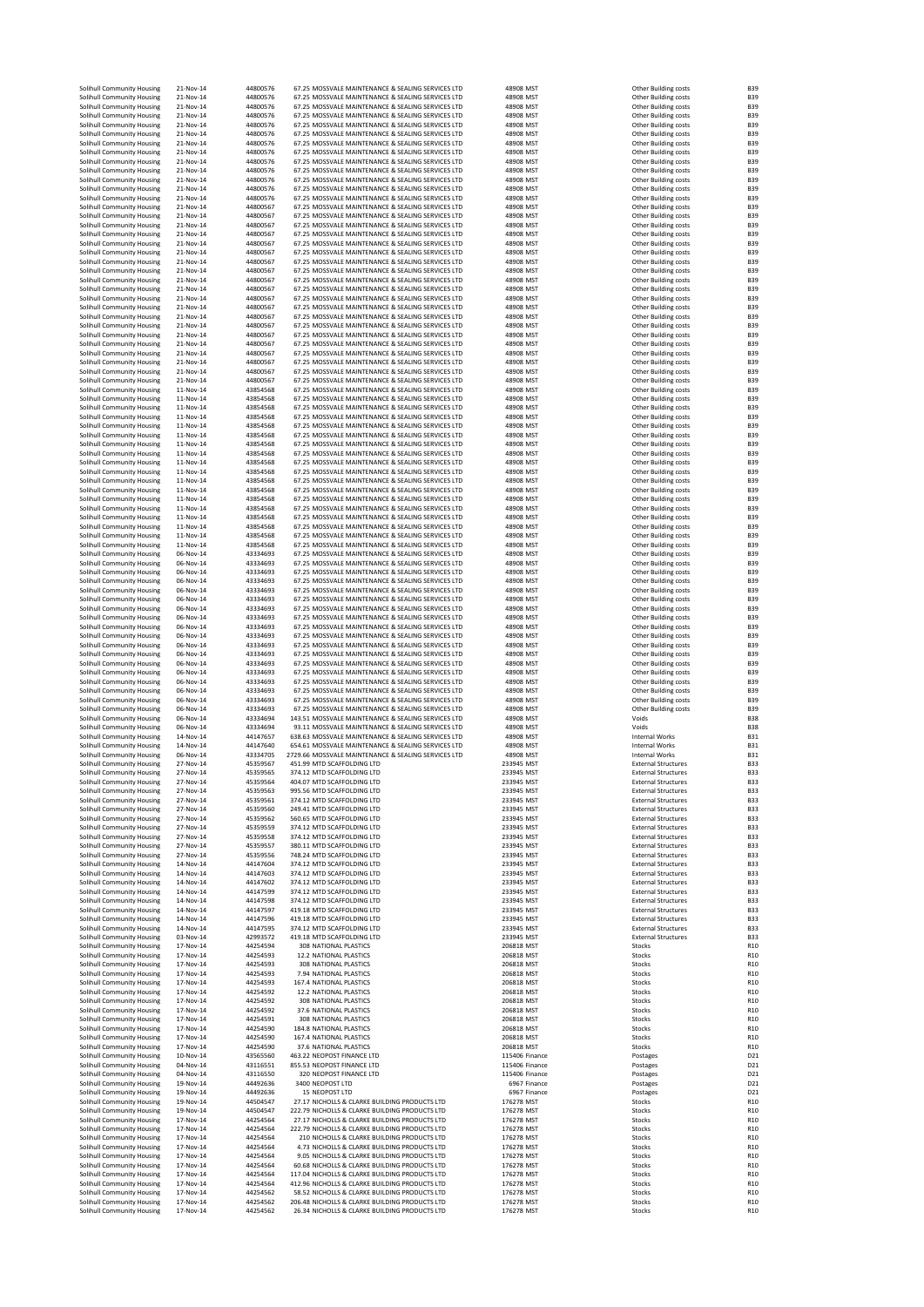| Solihull Community Housing                               |                        |                      |                                                                                                 | 176278 MST                                                                         | Stocks                                     |                                    |
|----------------------------------------------------------|------------------------|----------------------|-------------------------------------------------------------------------------------------------|------------------------------------------------------------------------------------|--------------------------------------------|------------------------------------|
| Solihull Community Housing                               | 17-Nov-14<br>17-Nov-14 | 44254565<br>44254565 | 25.81 NICHOLLS & CLARKE BUILDING PRODUCTS LTD<br>206.48 NICHOLLS & CLARKE BUILDING PRODUCTS LTD | 176278 MST                                                                         | Stocks                                     | R <sub>10</sub><br>R <sub>10</sub> |
| Solihull Community Housing                               | 17-Nov-14              | 44254565             | 210 NICHOLLS & CLARKE BUILDING PRODUCTS LTD                                                     | 176278 MST                                                                         | Stocks                                     | R <sub>10</sub>                    |
| Solihull Community Housing                               | 17-Nov-14              | 44254565             | 26.34 NICHOLLS & CLARKE BUILDING PRODUCTS LTD                                                   | 176278 MST                                                                         | Stocks                                     | R <sub>10</sub>                    |
| Solihull Community Housing                               | 05-Nov-14              | 43194547             | 54.34 NICHOLLS & CLARKE BUILDING PRODUCTS LTD                                                   | 176278 MST                                                                         | Stocks                                     | R <sub>10</sub>                    |
| Solihull Community Housing                               | 05-Nov-14              | 43194547             | 445.58 NICHOLLS & CLARKE BUILDING PRODUCTS LTD                                                  | 176278 MST                                                                         | Stocks                                     | R <sub>10</sub>                    |
| Solihull Community Housing                               | 05-Nov-14              | 43194547             | 58.52 NICHOLLS & CLARKE BUILDING PRODUCTS LTD                                                   | 176278 MST                                                                         | Stocks                                     | R <sub>10</sub>                    |
| Solihull Community Housing                               | 18-Nov-14              | 44362865             | 153.05 NIYAA PEOPLE<br>518 NIYAA PEOPLE                                                         | 1651616 MST                                                                        | <b>Agency Staff</b>                        | A60                                |
| Solihull Community Housing<br>Solihull Community Housing | 18-Nov-14<br>07-Nov-14 | 44362862<br>43481547 | 518 NIYAA PEOPLE                                                                                | 1651616 MST<br>1651616 MST                                                         | <b>Agency Staff</b><br><b>Agency Staff</b> | A60<br>A60                         |
| Solihull Community Housing                               | 07-Nov-14              | 43475548             | 125.43 NIYAA PEOPLE                                                                             | 1651616 MST                                                                        | <b>Agency Staff</b>                        | A60                                |
| Solihull Community Housing                               | 07-Nov-14              | 43460547             | 518 NIYAA PEOPLE                                                                                | 1651616 MST                                                                        | <b>Agency Staff</b>                        | A60                                |
| Solihull Community Housing                               | 06-Nov-14              | 43298560             | 518 NIYAA PEOPLE                                                                                | 1651616 MST                                                                        | <b>Agency Staff</b>                        | A60                                |
| Solihull Community Housing                               | 04-Nov-14              | 43116549             | 125.43 NIYAA PEOPLE                                                                             | 1651616 MST                                                                        | <b>Agency Staff</b>                        | A60                                |
| Solihull Community Housing<br>Solihull Community Housing | 03-Nov-14<br>18-Nov-14 | 42998726<br>44362865 | 125.43 NIYAA PEOPLE<br>153.05 NIYAA PEOPLE                                                      | 1651616 MST<br>1651616 MST                                                         | <b>Agency Staff</b><br><b>Agency Staff</b> | A60<br>A60                         |
| Solihull Community Housing                               | 07-Nov-14              | 43475548             | 125.43 NIYAA PEOPLE                                                                             | 1651616 MST                                                                        | <b>Agency Staff</b>                        | A60                                |
| Solihull Community Housing                               | 04-Nov-14              | 43116549             | 125.43 NIYAA PEOPLE                                                                             | 1651616 MST                                                                        | <b>Agency Staff</b>                        | A60                                |
| Solihull Community Housing                               | 03-Nov-14              | 42998726             | 125.43 NIYAA PEOPLE                                                                             | 1651616 MST                                                                        | <b>Agency Staff</b>                        | A60                                |
| Solihull Community Housing                               | 07-Nov-14              | 43491547             | 518 NIYAA PEOPLE                                                                                | 1651616 MST                                                                        | <b>Agency Staff</b>                        | A60                                |
| Solihull Community Housing                               | 06-Nov-14<br>21-Nov-14 | 43298558             | 518 NIYAA PEOPLE<br>983.82 NIYAA PEOPLE                                                         | 1651616 MST                                                                        | <b>Agency Staff</b>                        | A60                                |
| Solihull Community Housing<br>Solihull Community Housing | 14-Nov-14              | 44805547<br>44147717 | 942.3 NIYAA PEOPLE                                                                              | 1651616 Investment, Planning & Services<br>1651616 Investment, Planning & Services | <b>Agency Staff</b><br>Agency Staff        | A60<br>A <sub>60</sub>             |
| Solihull Community Housing                               | 07-Nov-14              | 43492547             | 997.65 NIYAA PEOPLE                                                                             | 1651616 Investment, Planning & Services                                            | <b>Agency Staff</b>                        | A60                                |
| Solihull Community Housing                               | 03-Nov-14              | 42998731             | 700.05 NIYAA PEOPLE                                                                             | 1651616 Investment, Planning & Services                                            | <b>Agency Staff</b>                        | A60                                |
| Solihull Community Housing                               | 03-Nov-14              | 42998728             | 962.1 NIYAA PEOPLE                                                                              | 1651616 Investment, Planning & Services                                            | <b>Agency Staff</b>                        | A60                                |
| Solihull Community Housing                               | 03-Nov-14              | 42998734             | 924 NIYAA PEOPLE                                                                                | 1651616 Investment, Planning & Services                                            | <b>Agency Staff</b>                        | A60                                |
| Solihull Community Housing<br>Solihull Community Housing | 18-Nov-14<br>18-Nov-14 | 44362865<br>44362865 | 267.84 NIYAA PEOPLE<br>191.31 NIYAA PEOPLE                                                      | 1651616 MST<br>1651616 MST                                                         | <b>Agency Staff</b><br><b>Agency Staff</b> | A60<br>A60                         |
| Solihull Community Housing                               | 07-Nov-14              | 43475548             | 219.5 NIYAA PEOPLE                                                                              | 1651616 MST                                                                        | <b>Agency Staff</b>                        | A60                                |
| Solihull Community Housing                               | 07-Nov-14              | 43475548             | 156.79 NIYAA PEOPLE                                                                             | 1651616 MST                                                                        | Agency Staff                               | A60                                |
| Solihull Community Housing                               | 04-Nov-14              | 43116549             | 219.5 NIYAA PEOPLE                                                                              | 1651616 MST                                                                        | <b>Agency Staff</b>                        | A60                                |
| Solihull Community Housing                               | 04-Nov-14              | 43116549             | 156.79 NIYAA PEOPLE                                                                             | 1651616 MST                                                                        | <b>Agency Staff</b>                        | A60                                |
| Solihull Community Housing<br>Solihull Community Housing | 03-Nov-14<br>03-Nov-14 | 42998726<br>42998726 | 219.5 NIYAA PEOPLE<br>156.79 NIYAA PEOPLE                                                       | 1651616 MST<br>1651616 MST                                                         | <b>Agency Staff</b>                        | A60<br>A60                         |
| Solihull Community Housing                               | 25-Nov-14              | 45008547             | 518 NIYAA PEOPLE                                                                                | 1651616 MST                                                                        | <b>Agency Staff</b><br><b>Agency Staff</b> | A60                                |
| Solihull Community Housing                               | 19-Nov-14              | 44492659             | 425.5 NIYAA PEOPLE                                                                              | 1651616 MST                                                                        | <b>Agency Staff</b>                        | A60                                |
| Solihull Community Housing                               | 19-Nov-14              | 44492658             | 518 NIYAA PEOPLE                                                                                | 1651616 MST                                                                        | <b>Agency Staff</b>                        | A60                                |
| Solihull Community Housing                               | 19-Nov-14              | 44492656             | 518 NIYAA PEOPLE                                                                                | 1651616 MST                                                                        | <b>Agency Staff</b>                        | A60                                |
| Solihull Community Housing                               | 19-Nov-14              | 44492655             | 483 NIYAA PEOPLE                                                                                | 1651616 MST                                                                        | <b>Agency Staff</b>                        | A60                                |
| Solihull Community Housing<br>Solihull Community Housing | 19-Nov-14<br>19-Nov-14 | 44492653<br>44492652 | 518 NIYAA PEOPLE<br>345 NIYAA PEOPLE                                                            | 1651616 MST<br>1651616 MST                                                         | <b>Agency Staff</b><br><b>Agency Staff</b> | A60<br>A60                         |
| Solihull Community Housing                               | 19-Nov-14              | 44492651             | 425.5 NIYAA PEOPLE                                                                              | 1651616 MST                                                                        | <b>Agency Staff</b>                        | A60                                |
| Solihull Community Housing                               | 19-Nov-14              | 44492650             | 413 NIYAA PEOPLE                                                                                | 1651616 MST                                                                        | Agency Staff                               | A60                                |
| Solihull Community Housing                               | 19-Nov-14              | 44492648             | 425.5 NIYAA PEOPLE                                                                              | 1651616 MST                                                                        | <b>Agency Staff</b>                        | A60                                |
| Solihull Community Housing                               | 12-Nov-14              | 43887550             | 518 NIYAA PEOPLE                                                                                | 1651616 MST                                                                        | <b>Agency Staff</b>                        | A60                                |
| Solihull Community Housing                               | 07-Nov-14              | 43489547             | 315 NIYAA PEOPLE                                                                                | 1651616 MST                                                                        | <b>Agency Staff</b>                        | A60                                |
| Solihull Community Housing<br>Solihull Community Housing | 07-Nov-14<br>07-Nov-14 | 43490547<br>43487547 | 425.5 NIYAA PEOPLE<br>518 NIYAA PEOPLE                                                          | 1651616 MST<br>1651616 MST                                                         | <b>Agency Staff</b><br><b>Agency Staff</b> | A <sub>60</sub><br>A60             |
| Solihull Community Housing                               | 07-Nov-14              | 43486547             | 425.5 NIYAA PEOPLE                                                                              | 1651616 MST                                                                        | <b>Agency Staff</b>                        | A60                                |
| Solihull Community Housing                               | 07-Nov-14              | 43485547             | 425.5 NIYAA PEOPLE                                                                              | 1651616 MST                                                                        | <b>Agency Staff</b>                        | A60                                |
| Solihull Community Housing                               | 07-Nov-14              | 43483547             | 425.5 NIYAA PEOPLE                                                                              | 1651616 MST                                                                        | <b>Agency Staff</b>                        | A60                                |
| Solihull Community Housing                               | 07-Nov-14              | 43482548             | 518 NIYAA PEOPLE                                                                                | 1651616 MST                                                                        | <b>Agency Staff</b>                        | A60                                |
| Solihull Community Housing                               | 07-Nov-14              | 43478547             | 518 NIYAA PEOPLE                                                                                | 1651616 MST                                                                        | <b>Agency Staff</b>                        | A60                                |
| Solihull Community Housing<br>Solihull Community Housing | 07-Nov-14<br>07-Nov-14 | 43477547<br>43471547 | 518 NIYAA PEOPLE<br>518 NIYAA PEOPLE                                                            | 1651616 MST<br>1651616 MST                                                         | <b>Agency Staff</b><br><b>Agency Staff</b> | A60<br>A60                         |
| Solihull Community Housing                               | 07-Nov-14              | 43470547             | 518 NIYAA PEOPLE                                                                                | 1651616 MST                                                                        | <b>Agency Staff</b>                        | A60                                |
| Solihull Community Housing                               | 07-Nov-14              | 43469547             | 518 NIYAA PEOPLE                                                                                | 1651616 MST                                                                        | <b>Agency Staff</b>                        | A60                                |
| Solihull Community Housing                               | 07-Nov-14              | 43457547             | 425.5 NIYAA PEOPLE                                                                              | 1651616 MST                                                                        | <b>Agency Staff</b>                        | A60                                |
| Solihull Community Housing                               | 07-Nov-14              | 43454547             | 315 NIYAA PEOPLE                                                                                | 1651616 MST                                                                        | <b>Agency Staff</b>                        | A60                                |
| Solihull Community Housing                               | 07-Nov-14<br>07-Nov-14 | 43453547<br>43458547 | 425.5 NIYAA PEOPLE<br>425.5 NIYAA PEOPLE                                                        | 1651616 MST                                                                        | <b>Agency Staff</b>                        | A60<br>A60                         |
| Solihull Community Housing<br>Solihull Community Housing | 07-Nov-14              | 43450547             | 518 NIYAA PEOPLE                                                                                | 1651616 MST<br>1651616 MST                                                         | <b>Agency Staff</b><br><b>Agency Staff</b> | A60                                |
| Solihull Community Housing                               | 06-Nov-14              | 43298567             | 518 NIYAA PEOPLE                                                                                | 1651616 MST                                                                        | <b>Agency Staff</b>                        | A60                                |
|                                                          |                        |                      |                                                                                                 |                                                                                    |                                            |                                    |
| Solihull Community Housing                               | 06-Nov-14              | 43298566             | 518 NIYAA PEOPLE                                                                                | 1651616 MST                                                                        | <b>Agency Staff</b>                        | A60                                |
| Solihull Community Housing                               | 06-Nov-14              | 43298565             | 518 NIYAA PEOPLE                                                                                | 1651616 MST                                                                        | <b>Agency Staff</b>                        | A60                                |
| Solihull Community Housing                               | 06-Nov-14              | 43298564             | 425.5 NIYAA PEOPLE                                                                              | 1651616 MST                                                                        | <b>Agency Staff</b>                        | A60                                |
| Solihull Community Housing                               | 06-Nov-14              | 43298563             | 425.5 NIYAA PEOPLE                                                                              | 1651616 MST                                                                        | <b>Agency Staff</b>                        | A60                                |
| Solihull Community Housing                               | 06-Nov-14              | 43298562             | 425.5 NIYAA PEOPLE                                                                              | 1651616 MST                                                                        | Agency Staff                               | A60                                |
| Solihull Community Housing                               | 06-Nov-14<br>06-Nov-14 | 43298561<br>43298559 | 518 NIYAA PEOPLE<br>425.5 NIYAA PEOPLE                                                          | 1651616 MST                                                                        | <b>Agency Staff</b>                        | A60<br>A60                         |
| Solihull Community Housing<br>Solihull Community Housing | 04-Nov-14              | 43116548             | 518 NIYAA PEOPLE                                                                                | 1651616 MST<br>1651616 MST                                                         | <b>Agency Staff</b><br><b>Agency Staff</b> | A60                                |
| Solihull Community Housing                               | 12-Nov-14              | 43889589             | 2906.03 NORTH SOLIHULL PARTNERSHIP                                                              | 149149 Capital                                                                     | <b>Contractor Payments</b>                 | <b>B70</b>                         |
| Solihull Community Housing                               | 27-Nov-14              | 45359587             | 1158.3 NOVUS PROPERTY SOLUTIONS                                                                 | 3522686 MST                                                                        | Voids                                      | <b>B38</b>                         |
| Solihull Community Housing                               | 21-Nov-14              | 44800624             | 731.78 NOVUS PROPERTY SOLUTIONS                                                                 | 3522686 MST                                                                        | Voids                                      | <b>B38</b>                         |
| Solihull Community Housing<br>Solihull Community Housing | 21-Nov-14<br>21-NOV-14 | 44800623             | 962.3 NOVUS PROPERTY SOLUTIONS                                                                  | 3522686 MST<br>3522686 MST                                                         | Voids<br>voias                             | <b>B38</b><br>B38                  |
| Solihull Community Housing                               | 21-Nov-14              | 448UUbZ1<br>44800622 | 545.16 NOVUS PROPERTY SOLUTIONS<br>1203.08 NOVUS PROPERTY SOLUTIONS                             | 3522686 MST                                                                        | Voids                                      | <b>B38</b>                         |
| Solihull Community Housing                               | 21-Nov-14              | 44800631             | 381.57 NOVUS PROPERTY SOLUTIONS                                                                 | 3522686 MST                                                                        | Internal Works                             | <b>B31</b>                         |
| Solihull Community Housing                               | 21-Nov-14              | 44800630             | 1236.32 NOVUS PROPERTY SOLUTIONS                                                                | 3522686 MST                                                                        | Internal Works                             | <b>B31</b>                         |
| Solihull Community Housing                               | 21-Nov-14              | 44800629             | 313.5 NOVUS PROPERTY SOLUTIONS                                                                  | 3522686 MST                                                                        | Internal Works                             | <b>B31</b>                         |
| Solihull Community Housing                               | 18-Nov-14              | 44440701<br>44440700 | 332 NOVUS PROPERTY SOLUTIONS<br>348.6 NOVUS PROPERTY SOLUTIONS                                  | 3522686 MST                                                                        | Internal Works<br>Internal Works           | <b>B31</b><br><b>B31</b>           |
| Solihull Community Housing<br>Solihull Community Housing | 18-Nov-14<br>06-Nov-14 | 43334719             | 298.8 NOVUS PROPERTY SOLUTIONS                                                                  | 3522686 MST<br>3522686 MST                                                         | Internal Works                             | <b>B31</b>                         |
| Solihull Community Housing                               | 26-Nov-14              | 45210859             | 497.54 NOVUS PROPERTY SOLUTIONS                                                                 | 3522686 MST                                                                        | Internal Works                             | <b>B31</b>                         |
| Solihull Community Housing                               | 18-Nov-14              | 44440705             | 1117.32 NOVUS PROPERTY SOLUTIONS                                                                | 3522686 MST                                                                        | Internal Works                             | <b>B31</b>                         |
| Solihull Community Housing                               | 18-Nov-14              | 44440707             | 309.44 NOVUS PROPERTY SOLUTIONS                                                                 | 3522686 MST                                                                        | <b>Internal Works</b>                      | <b>B31</b>                         |
| Solihull Community Housing<br>Solihull Community Housing | 18-Nov-14<br>18-Nov-14 | 44440706<br>44440708 | 1367.34 NOVUS PROPERTY SOLUTIONS<br>821.38 NOVUS PROPERTY SOLUTIONS                             | 3522686 MST<br>3522686 MST                                                         | <b>Internal Works</b><br>Internal Works    | <b>B31</b><br><b>B31</b>           |
| Solihull Community Housing                               | 06-Nov-14              | 43334716             | 738.79 NOVUS PROPERTY SOLUTIONS                                                                 | 3522686 MST                                                                        | Internal Works                             | <b>B31</b>                         |
| Solihull Community Housing                               | 21-Nov-14              | 44766548             | 275 NOWMEDICAL                                                                                  | 123622 Housing Management                                                          | <b>Tenant Medicals</b>                     | D63                                |
| Solihull Community Housing                               | 03-Nov-14              | 42998616             | 322.81 NPOWER                                                                                   | 40119 Housing Management                                                           | Electricity                                | <b>B11</b>                         |
| Solihull Community Housing                               | 27-Nov-14              | 45359583             | 349.97 NPOWER BUSINESS & SOCIAL HOUSING LTD                                                     | 2846690 MST                                                                        | Voids                                      | <b>B38</b>                         |
| Solihull Community Housing<br>Solihull Community Housing | 26-Nov-14<br>26-Nov-14 | 45210854<br>45210854 | 33.17 NPOWER BUSINESS & SOCIAL HOUSING LTD<br>33.17 NPOWER BUSINESS & SOCIAL HOUSING LTD        | 2846690 MST<br>2846690 MST                                                         | Voids<br>Voids                             | <b>B38</b><br><b>B38</b>           |
| Solihull Community Housing                               | 26-Nov-14              | 45210854             | 33.17 NPOWER BUSINESS & SOCIAL HOUSING LTD                                                      | 2846690 MST                                                                        | Voids                                      | <b>B38</b>                         |
| Solihull Community Housing                               | 26-Nov-14              | 45210854             | 33.17 NPOWER BUSINESS & SOCIAL HOUSING LTD                                                      | 2846690 MST                                                                        | Voids                                      | <b>B38</b>                         |
| Solihull Community Housing                               | 26-Nov-14              | 45210854             | 33.17 NPOWER BUSINESS & SOCIAL HOUSING LTD                                                      | 2846690 MST                                                                        | Voids                                      | <b>B38</b>                         |
| Solihull Community Housing                               | 26-Nov-14              | 45210854             | 33.17 NPOWER BUSINESS & SOCIAL HOUSING LTD                                                      | 2846690 MST                                                                        | Voids                                      | <b>B38</b>                         |
| Solihull Community Housing<br>Solihull Community Housing | 26-Nov-14<br>26-Nov-14 | 45210854<br>45210852 | 33.17 NPOWER BUSINESS & SOCIAL HOUSING LTD<br>29.18 NPOWER BUSINESS & SOCIAL HOUSING LTD        | 2846690 MST<br>2846690 MST                                                         | Voids<br>Voids                             | <b>B38</b><br><b>B38</b>           |
| Solihull Community Housing                               | 26-Nov-14              | 45210852             | 29.18 NPOWER BUSINESS & SOCIAL HOUSING LTD                                                      | 2846690 MST                                                                        | Voids                                      | <b>B38</b>                         |
| Solihull Community Housing                               | 26-Nov-14              | 45210852             | 157.48 NPOWER BUSINESS & SOCIAL HOUSING LTD                                                     | 2846690 MST                                                                        | Voids                                      | <b>B38</b>                         |
| Solihull Community Housing                               | 26-Nov-14              | 45210851             | 33.17 NPOWER BUSINESS & SOCIAL HOUSING LTD                                                      | 2846690 MST                                                                        | Voids                                      | <b>B38</b>                         |
| Solihull Community Housing                               | 26-Nov-14              | 45210851             | 33.17 NPOWER BUSINESS & SOCIAL HOUSING LTD                                                      | 2846690 MST                                                                        | Voids                                      | <b>B38</b>                         |
| Solihull Community Housing                               | 26-Nov-14              | 45210851             | 33.17 NPOWER BUSINESS & SOCIAL HOUSING LTD                                                      | 2846690 MST                                                                        | Voids                                      | <b>B38</b>                         |
| Solihull Community Housing<br>Solihull Community Housing | 26-Nov-14<br>26-Nov-14 | 45210851<br>45210851 | 33.17 NPOWER BUSINESS & SOCIAL HOUSING LTD<br>33.17 NPOWER BUSINESS & SOCIAL HOUSING LTD        | 2846690 MST<br>2846690 MST                                                         | Voids<br>Voids                             | <b>B38</b><br><b>B38</b>           |
| Solihull Community Housing                               | 26-Nov-14              | 45210851             | 33.17 NPOWER BUSINESS & SOCIAL HOUSING LTD                                                      | 2846690 MST                                                                        | Voids                                      | <b>B38</b>                         |
| Solihull Community Housing                               | 26-Nov-14              | 45210851             | 33.17 NPOWER BUSINESS & SOCIAL HOUSING LTD                                                      | 2846690 MST                                                                        | Voids                                      | <b>B38</b>                         |
| Solihull Community Housing                               | 26-Nov-14              | 45210851             | 33.17 NPOWER BUSINESS & SOCIAL HOUSING LTD                                                      | 2846690 MST                                                                        | Voids                                      | <b>B38</b>                         |
| Solihull Community Housing                               | 26-Nov-14<br>26-Nov-14 | 45210851<br>45210851 | 33.17 NPOWER BUSINESS & SOCIAL HOUSING LTD<br>33.17 NPOWER BUSINESS & SOCIAL HOUSING LTD        | 2846690 MST                                                                        | Voids                                      | <b>B38</b><br><b>B38</b>           |
| Solihull Community Housing<br>Solihull Community Housing | 26-Nov-14              | 45210846             | 29.18 NPOWER BUSINESS & SOCIAL HOUSING LTD                                                      | 2846690 MST<br>2846690 MST                                                         | Voids<br>Voids                             | <b>B38</b>                         |
| Solihull Community Housing                               | 26-Nov-14              | 45210846             | 29.18 NPOWER BUSINESS & SOCIAL HOUSING LTD                                                      | 2846690 MST                                                                        | Voids                                      | <b>B38</b>                         |
| Solihull Community Housing                               | 26-Nov-14              | 45210846             | 29.18 NPOWER BUSINESS & SOCIAL HOUSING LTD                                                      | 2846690 MST                                                                        | Voids                                      | <b>B38</b>                         |
| Solihull Community Housing                               | 26-Nov-14              | 45210846             | 29.18 NPOWER BUSINESS & SOCIAL HOUSING LTD                                                      | 2846690 MST                                                                        | Voids                                      | <b>B38</b>                         |
| Solihull Community Housing                               | 26-Nov-14              | 45210846             | 29.18 NPOWER BUSINESS & SOCIAL HOUSING LTD                                                      | 2846690 MST                                                                        | Voids                                      | <b>B38</b>                         |
| Solihull Community Housing<br>Solihull Community Housing | 26-Nov-14<br>26-Nov-14 | 45210846<br>45210846 | 29.18 NPOWER BUSINESS & SOCIAL HOUSING LTD<br>29.18 NPOWER BUSINESS & SOCIAL HOUSING LTD        | 2846690 MST<br>2846690 MST                                                         | Voids<br>Voids                             | <b>B38</b><br><b>B38</b>           |
| Solihull Community Housing                               | 26-Nov-14              | 45210846             | 29.18 NPOWER BUSINESS & SOCIAL HOUSING LTD                                                      | 2846690 MST                                                                        | Voids                                      | <b>B38</b>                         |
| Solihull Community Housing                               | 26-Nov-14              | 45210846             | 29.18 NPOWER BUSINESS & SOCIAL HOUSING LTD                                                      | 2846690 MST                                                                        | Voids                                      | <b>B38</b>                         |
| Solihull Community Housing<br>Solihull Community Housing | 26-Nov-14<br>26-Nov-14 | 45210846<br>45210846 | 29.18 NPOWER BUSINESS & SOCIAL HOUSING LTD<br>29.18 NPOWER BUSINESS & SOCIAL HOUSING LTD        | 2846690 MST<br>2846690 MST                                                         | Voids<br>Voids                             | <b>B38</b><br><b>B38</b>           |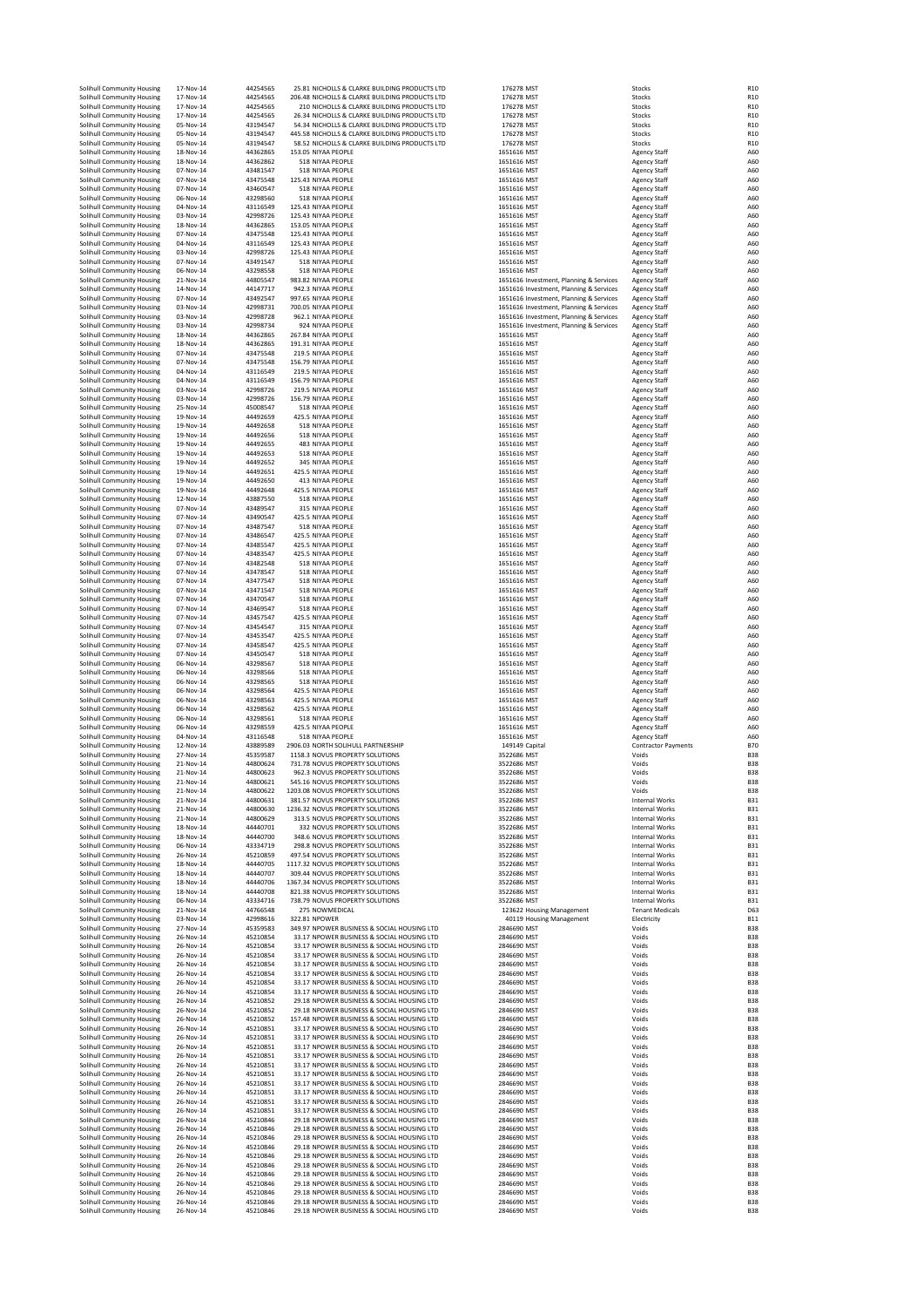|  | Solihull Community Housing                               | 19-Nov-14              | 44517985             | 29.18 NPOWER BUSINESS & SOCIAL HOUSING LTD<br>29.18 NPOWER BUSINESS & SOCIAL HOUSING LTD   | 2846690 MST                                                                        | Voids                                                        | <b>B38</b><br><b>B38</b>                             |
|--|----------------------------------------------------------|------------------------|----------------------|--------------------------------------------------------------------------------------------|------------------------------------------------------------------------------------|--------------------------------------------------------------|------------------------------------------------------|
|  | Solihull Community Housing<br>Solihull Community Housing | 19-Nov-14<br>19-Nov-14 | 44517985<br>44517985 | 29.18 NPOWER BUSINESS & SOCIAL HOUSING LTD                                                 | 2846690 MST<br>2846690 MST                                                         | Voids<br>Voids                                               | <b>B38</b>                                           |
|  | Solihull Community Housing                               | 19-Nov-14              | 44517985             | 29.18 NPOWER BUSINESS & SOCIAL HOUSING LTD                                                 | 2846690 MST                                                                        | Voids                                                        | <b>B38</b>                                           |
|  | Solihull Community Housing                               | 19-Nov-14              | 44517985             | 29.18 NPOWER BUSINESS & SOCIAL HOUSING LTD                                                 | 2846690 MST                                                                        | Voids                                                        | <b>B38</b>                                           |
|  | Solihull Community Housing                               | 19-Nov-14              | 44517985             | 29.18 NPOWER BUSINESS & SOCIAL HOUSING LTD                                                 | 2846690 MST                                                                        | Voids                                                        | <b>B38</b>                                           |
|  | Solihull Community Housing<br>Solihull Community Housing | 19-Nov-14<br>19-Nov-14 | 44517985<br>44517985 | 29.18 NPOWER BUSINESS & SOCIAL HOUSING LTD<br>29.18 NPOWER BUSINESS & SOCIAL HOUSING LTD   | 2846690 MST<br>2846690 MST                                                         | Voids<br>Voids                                               | <b>B38</b><br><b>B38</b>                             |
|  | Solihull Community Housing                               | 19-Nov-14              | 44517985             | 29.18 NPOWER BUSINESS & SOCIAL HOUSING LTD                                                 | 2846690 MST                                                                        | Voids                                                        | <b>B38</b>                                           |
|  | Solihull Community Housing                               | 19-Nov-14              | 44517985             | 29.18 NPOWER BUSINESS & SOCIAL HOUSING LTD                                                 | 2846690 MST                                                                        | Voids                                                        | <b>B38</b>                                           |
|  | Solihull Community Housing<br>Solihull Community Housing | 19-Nov-14              | 44517985<br>44517985 | 29.18 NPOWER BUSINESS & SOCIAL HOUSING LTD<br>29.18 NPOWER BUSINESS & SOCIAL HOUSING LTD   | 2846690 MST<br>2846690 MST                                                         | Voids                                                        | <b>B38</b><br><b>B38</b>                             |
|  | Solihull Community Housing                               | 19-Nov-14<br>19-Nov-14 | 44517985             | 29.18 NPOWER BUSINESS & SOCIAL HOUSING LTD                                                 | 2846690 MST                                                                        | Voids<br>Voids                                               | <b>B38</b>                                           |
|  | Solihull Community Housing                               | 19-Nov-14              | 44517980             | 33.17 NPOWER BUSINESS & SOCIAL HOUSING LTD                                                 | 2846690 MST                                                                        | Voids                                                        | <b>B38</b>                                           |
|  | Solihull Community Housing                               | 19-Nov-14              | 44517980             | 33.17 NPOWER BUSINESS & SOCIAL HOUSING LTD                                                 | 2846690 MST                                                                        | Voids                                                        | <b>B38</b>                                           |
|  | Solihull Community Housing<br>Solihull Community Housing | 19-Nov-14<br>19-Nov-14 | 44517980<br>44517980 | 33.17 NPOWER BUSINESS & SOCIAL HOUSING LTD<br>33.17 NPOWER BUSINESS & SOCIAL HOUSING LTD   | 2846690 MST<br>2846690 MST                                                         | Voids<br>Voids                                               | <b>B38</b><br><b>B38</b>                             |
|  | Solihull Community Housing                               | 19-Nov-14              | 44517980             | 33.17 NPOWER BUSINESS & SOCIAL HOUSING LTD                                                 | 2846690 MST                                                                        | Voids                                                        | <b>B38</b>                                           |
|  | Solihull Community Housing                               | 19-Nov-14              | 44517980             | 33.17 NPOWER BUSINESS & SOCIAL HOUSING LTD                                                 | 2846690 MST                                                                        | Voids                                                        | <b>B38</b>                                           |
|  | Solihull Community Housing                               | 19-Nov-14              | 44517979             | 82.3 NPOWER BUSINESS & SOCIAL HOUSING LTD                                                  | 2846690 MST                                                                        | Voids                                                        | <b>B38</b>                                           |
|  | Solihull Community Housing<br>Solihull Community Housing | 19-Nov-14<br>19-Nov-14 | 44517979<br>44517979 | 29.18 NPOWER BUSINESS & SOCIAL HOUSING LTD<br>29.18 NPOWER BUSINESS & SOCIAL HOUSING LTD   | 2846690 MST<br>2846690 MST                                                         | Voids<br>Voids                                               | <b>B38</b><br><b>B38</b>                             |
|  | Solihull Community Housing                               | 19-Nov-14              | 44517979             | 29.18 NPOWER BUSINESS & SOCIAL HOUSING LTD                                                 | 2846690 MST                                                                        | Voids                                                        | <b>B38</b>                                           |
|  | Solihull Community Housing                               | 19-Nov-14              | 44517979             | 29.18 NPOWER BUSINESS & SOCIAL HOUSING LTD                                                 | 2846690 MST                                                                        | Voids                                                        | <b>B38</b>                                           |
|  | Solihull Community Housing                               | 19-Nov-14              | 44517979             | 29.18 NPOWER BUSINESS & SOCIAL HOUSING LTD                                                 | 2846690 MST                                                                        | Voids                                                        | <b>B38</b>                                           |
|  | Solihull Community Housing<br>Solihull Community Housing | 19-Nov-14<br>19-Nov-14 | 44517978<br>44517958 | 1421.88 NPOWER BUSINESS & SOCIAL HOUSING LTD<br>29.18 NPOWER BUSINESS & SOCIAL HOUSING LTD | 2846690 MST<br>2846690 MST                                                         | Voids<br>Voids                                               | <b>B38</b><br><b>B38</b>                             |
|  | Solihull Community Housing                               | 19-Nov-14              | 44517958             | 29.18 NPOWER BUSINESS & SOCIAL HOUSING LTD                                                 | 2846690 MST                                                                        | Voids                                                        | <b>B38</b>                                           |
|  | Solihull Community Housing                               | 19-Nov-14              | 44517958             | 29.18 NPOWER BUSINESS & SOCIAL HOUSING LTD                                                 | 2846690 MST                                                                        | Voids                                                        | <b>B38</b>                                           |
|  | Solihull Community Housing                               | 19-Nov-14              | 44517958             | 29.18 NPOWER BUSINESS & SOCIAL HOUSING LTD                                                 | 2846690 MST                                                                        | Voids                                                        | <b>B38</b><br><b>B38</b>                             |
|  | Solihull Community Housing<br>Solihull Community Housing | 19-Nov-14<br>19-Nov-14 | 44517958<br>44517958 | 29.18 NPOWER BUSINESS & SOCIAL HOUSING LTD<br>29.18 NPOWER BUSINESS & SOCIAL HOUSING LTD   | 2846690 MST<br>2846690 MST                                                         | Voids<br>Voids                                               | <b>B38</b>                                           |
|  | Solihull Community Housing                               | 19-Nov-14              | 44517958             | 29.18 NPOWER BUSINESS & SOCIAL HOUSING LTD                                                 | 2846690 MST                                                                        | Voids                                                        | <b>B38</b>                                           |
|  | Solihull Community Housing                               | 19-Nov-14              | 44517958             | 29.18 NPOWER BUSINESS & SOCIAL HOUSING LTD                                                 | 2846690 MST                                                                        | Voids                                                        | <b>B38</b>                                           |
|  | Solihull Community Housing<br>Solihull Community Housing | 19-Nov-14<br>19-Nov-14 | 44517958<br>44517958 | 29.18 NPOWER BUSINESS & SOCIAL HOUSING LTD<br>29.18 NPOWER BUSINESS & SOCIAL HOUSING LTD   | 2846690 MST<br>2846690 MST                                                         | Voids<br>Voids                                               | <b>B38</b><br><b>B38</b>                             |
|  | Solihull Community Housing                               | 19-Nov-14              | 44517957             | 33.17 NPOWER BUSINESS & SOCIAL HOUSING LTD                                                 | 2846690 MST                                                                        | Voids                                                        | <b>B38</b>                                           |
|  | Solihull Community Housing                               | 19-Nov-14              | 44517957             | 33.17 NPOWER BUSINESS & SOCIAL HOUSING LTD                                                 | 2846690 MST                                                                        | Voids                                                        | <b>B38</b>                                           |
|  | Solihull Community Housing                               | 19-Nov-14              | 44517957             | 33.17 NPOWER BUSINESS & SOCIAL HOUSING LTD                                                 | 2846690 MST                                                                        | Voids                                                        | <b>B38</b><br><b>B38</b>                             |
|  | Solihull Community Housing<br>Solihull Community Housing | 19-Nov-14<br>19-Nov-14 | 44517957<br>44517957 | 33.17 NPOWER BUSINESS & SOCIAL HOUSING LTD<br>33.17 NPOWER BUSINESS & SOCIAL HOUSING LTD   | 2846690 MST<br>2846690 MST                                                         | Voids<br>Voids                                               | <b>B38</b>                                           |
|  | Solihull Community Housing                               | 19-Nov-14              | 44517957             | 33.17 NPOWER BUSINESS & SOCIAL HOUSING LTD                                                 | 2846690 MST                                                                        | Voids                                                        | <b>B38</b>                                           |
|  | Solihull Community Housing                               | 19-Nov-14              | 44517957             | 33.17 NPOWER BUSINESS & SOCIAL HOUSING LTD                                                 | 2846690 MST                                                                        | Voids                                                        | <b>B38</b>                                           |
|  | Solihull Community Housing                               | 19-Nov-14              | 44517957<br>44440694 | 33.17 NPOWER BUSINESS & SOCIAL HOUSING LTD                                                 | 2846690 MST                                                                        | Voids                                                        | <b>B38</b>                                           |
|  | Solihull Community Housing<br>Solihull Community Housing | 18-Nov-14<br>18-Nov-14 | 44440694             | 108.35 NPOWER BUSINESS & SOCIAL HOUSING LTD<br>33.17 NPOWER BUSINESS & SOCIAL HOUSING LTD  | 2846690 MST<br>2846690 MST                                                         | Voids<br>Voids                                               | <b>B38</b><br><b>B38</b>                             |
|  | Solihull Community Housing                               | 18-Nov-14              | 44440694             | 33.17 NPOWER BUSINESS & SOCIAL HOUSING LTD                                                 | 2846690 MST                                                                        | Voids                                                        | <b>B38</b>                                           |
|  | Solihull Community Housing                               | 18-Nov-14              | 44440694             | 33.17 NPOWER BUSINESS & SOCIAL HOUSING LTD                                                 | 2846690 MST                                                                        | Voids                                                        | <b>B38</b>                                           |
|  | Solihull Community Housing                               | 18-Nov-14              | 44440694             | 33.17 NPOWER BUSINESS & SOCIAL HOUSING LTD                                                 | 2846690 MST                                                                        | Voids                                                        | <b>B38</b><br><b>B38</b>                             |
|  | Solihull Community Housing<br>Solihull Community Housing | 18-Nov-14<br>18-Nov-14 | 44440691<br>44440691 | 33.17 NPOWER BUSINESS & SOCIAL HOUSING LTD<br>33.17 NPOWER BUSINESS & SOCIAL HOUSING LTD   | 2846690 MST<br>2846690 MST                                                         | Voids<br>Voids                                               | <b>B38</b>                                           |
|  | Solihull Community Housing                               | 18-Nov-14              | 44440691             | 33.17 NPOWER BUSINESS & SOCIAL HOUSING LTD                                                 | 2846690 MST                                                                        | Voids                                                        | <b>B38</b>                                           |
|  | Solihull Community Housing                               | 18-Nov-14              | 44440691             | 33.17 NPOWER BUSINESS & SOCIAL HOUSING LTD                                                 | 2846690 MST                                                                        | Voids                                                        | <b>B38</b>                                           |
|  | Solihull Community Housing                               | 18-Nov-14<br>18-Nov-14 | 44440691<br>44440691 | 33.17 NPOWER BUSINESS & SOCIAL HOUSING LTD                                                 | 2846690 MST<br>2846690 MST                                                         | Voids<br>Voids                                               | <b>B38</b><br><b>B38</b>                             |
|  | Solihull Community Housing<br>Solihull Community Housing | 18-Nov-14              | 44440691             | 33.17 NPOWER BUSINESS & SOCIAL HOUSING LTD<br>33.17 NPOWER BUSINESS & SOCIAL HOUSING LTD   | 2846690 MST                                                                        | Voids                                                        | <b>B38</b>                                           |
|  | Solihull Community Housing                               | 18-Nov-14              | 44440691             | 33.17 NPOWER BUSINESS & SOCIAL HOUSING LTD                                                 | 2846690 MST                                                                        | Voids                                                        | <b>B38</b>                                           |
|  | Solihull Community Housing                               | 18-Nov-14              | 44440691             | 33.17 NPOWER BUSINESS & SOCIAL HOUSING LTD                                                 | 2846690 MST                                                                        | Voids                                                        | <b>B38</b>                                           |
|  | Solihull Community Housing<br>Solihull Community Housing | 18-Nov-14<br>18-Nov-14 | 44440691<br>44440691 | 33.17 NPOWER BUSINESS & SOCIAL HOUSING LTD<br>33.17 NPOWER BUSINESS & SOCIAL HOUSING LTD   | 2846690 MST<br>2846690 MST                                                         | Voids<br>Voids                                               | <b>B38</b><br><b>B38</b>                             |
|  | Solihull Community Housing                               | 18-Nov-14              | 44440691             | 33.17 NPOWER BUSINESS & SOCIAL HOUSING LTD                                                 | 2846690 MST                                                                        | Voids                                                        | <b>B38</b>                                           |
|  | Solihull Community Housing                               | 18-Nov-14              | 44440691             | 33.17 NPOWER BUSINESS & SOCIAL HOUSING LTD                                                 | 2846690 MST                                                                        | Voids                                                        | <b>B38</b>                                           |
|  | Solihull Community Housing                               | 18-Nov-14              | 44440691             | 33.17 NPOWER BUSINESS & SOCIAL HOUSING LTD                                                 | 2846690 MST                                                                        | Voids                                                        | <b>B38</b><br><b>B38</b>                             |
|  | Solihull Community Housing<br>Solihull Community Housing | 18-Nov-14<br>18-Nov-14 | 44440689<br>44440689 | 29.18 NPOWER BUSINESS & SOCIAL HOUSING LTD<br>29.18 NPOWER BUSINESS & SOCIAL HOUSING LTD   | 2846690 MST<br>2846690 MST                                                         | Voids<br>Voids                                               | <b>B38</b>                                           |
|  | Solihull Community Housing                               | 18-Nov-14              | 44440689             | 29.18 NPOWER BUSINESS & SOCIAL HOUSING LTD                                                 | 2846690 MST                                                                        | Voids                                                        | <b>B38</b>                                           |
|  | Solihull Community Housing                               | 18-Nov-14              | 44440689             | 29.18 NPOWER BUSINESS & SOCIAL HOUSING LTD                                                 | 2846690 MST                                                                        | Voids                                                        | <b>B38</b>                                           |
|  | Solihull Community Housing                               | 18-Nov-14              | 44440689<br>44440689 | 29.18 NPOWER BUSINESS & SOCIAL HOUSING LTD<br>82.3 NPOWER BUSINESS & SOCIAL HOUSING LTD    | 2846690 MST                                                                        | Voids                                                        | <b>B38</b><br><b>B38</b>                             |
|  | Solihull Community Housing<br>Solihull Community Housing | 18-Nov-14<br>18-Nov-14 | 44440682             | 33.17 NPOWER BUSINESS & SOCIAL HOUSING LTD                                                 | 2846690 MST<br>2846690 MST                                                         | Voids<br>Voids                                               | <b>B38</b>                                           |
|  | Solihull Community Housing                               | 18-Nov-14              | 44440682             | 33.17 NPOWER BUSINESS & SOCIAL HOUSING LTD                                                 | 2846690 MST                                                                        | Voids                                                        | <b>B38</b>                                           |
|  | Solihull Community Housing                               | 18-Nov-14              | 44440682             | 33.17 NPOWER BUSINESS & SOCIAL HOUSING LTD                                                 | 2846690 MST                                                                        | Voids                                                        | <b>B38</b>                                           |
|  | Solihull Community Housing<br>Solihull Community Housing | 18-Nov-14<br>18-Nov-14 | 44440682<br>44440682 | 33.17 NPOWER BUSINESS & SOCIAL HOUSING LTD<br>33.17 NPOWER BUSINESS & SOCIAL HOUSING LTD   | 2846690 MST<br>2846690 MST                                                         | Voids<br>Voids                                               | <b>B38</b><br><b>B38</b>                             |
|  | Solihull Community Housing                               | 18-Nov-14              | 44440682             | 33.17 NPOWER BUSINESS & SOCIAL HOUSING LTD                                                 | 2846690 MST                                                                        | Voids                                                        | <b>B38</b>                                           |
|  | Solihull Community Housing                               | 18-Nov-14              | 44440682             | 33.17 NPOWER BUSINESS & SOCIAL HOUSING LTD                                                 | 2846690 MST                                                                        | Voids                                                        | <b>B38</b>                                           |
|  | Solihull Community Housing                               | 18-Nov-14              | 44440682             | 33.17 NPOWER BUSINESS & SOCIAL HOUSING LTD                                                 | 2846690 MST                                                                        | Voids                                                        | <b>B38</b>                                           |
|  | Solihull Community Housing<br>Solihull Community Housing | 18-Nov-14<br>18-Nov-14 | 44440682<br>44440682 | 33.17 NPOWER BUSINESS & SOCIAL HOUSING LTD<br>33.17 NPOWER BUSINESS & SOCIAL HOUSING LTD   | 2846690 MST<br>2846690 MST                                                         | Voids<br>Voids                                               | <b>B38</b><br><b>B38</b>                             |
|  | Solihull Community Housing                               | 18-Nov-14              | 44440682             | 33.17 NPOWER BUSINESS & SOCIAL HOUSING LTD                                                 | 2846690 MST                                                                        | Voids                                                        | <b>B38</b>                                           |
|  | Solihull Community Housing                               | 18-Nov-14              | 44440680             | 29.18 NPOWER BUSINESS & SOCIAL HOUSING LTD                                                 | 2846690 MST                                                                        | Voids                                                        | <b>B38</b>                                           |
|  | Solihull Community Housing<br>Solihull Community Housing | 18-Nov-14<br>18-Nov-14 | 44440680<br>44440680 | 29.18 NPOWER BUSINESS & SOCIAL HOUSING LTD<br>29.18 NPOWER BUSINESS & SOCIAL HOUSING LTD   | 2846690 MST<br>2846690 MST                                                         | Voids<br>Voids                                               | <b>B38</b><br><b>B38</b>                             |
|  | Solihull Community Housing                               | 18-Nov-14              | 44440680             | 29.18 NPOWER BUSINESS & SOCIAL HOUSING LTD                                                 | 2846690 MST                                                                        | Voids                                                        | <b>B38</b>                                           |
|  | Solihull Community Housing                               | 18-Nov-14              | 44440680             | 29.18 NPOWER BUSINESS & SOCIAL HOUSING LTD                                                 | 2846690 MST                                                                        | Voids                                                        | <b>B38</b>                                           |
|  | Solihull Community Housing                               | 18-Nov-14              | 44440680             | 29.18 NPOWER BUSINESS & SOCIAL HOUSING LTD                                                 | 2846690 MST                                                                        | Voids                                                        | <b>B38</b>                                           |
|  | Solihull Community Housing<br>Solihull Community Housing | 18-Nov-14<br>18-Nov-14 | 44440681<br>44440681 | 29.18 NPOWER BUSINESS & SOCIAL HOUSING LTD<br>29.18 NPOWER BUSINESS & SOCIAL HOUSING LTD   | 2846690 MST<br>2846690 MST                                                         | Voids<br>Voids                                               | <b>B38</b><br><b>B38</b>                             |
|  | Solihull Community Housing                               | 18-Nov-14              | 44440681             | 29.18 NPOWER BUSINESS & SOCIAL HOUSING LTD                                                 | 2846690 MST                                                                        | Voids                                                        | <b>B38</b>                                           |
|  | Solihull Community Housing                               | 18-Nov-14              | 44440681             | 29.18 NPOWER BUSINESS & SOCIAL HOUSING LTD                                                 | 2846690 MST                                                                        | Voids                                                        | <b>B38</b>                                           |
|  | Solihull Community Housing<br>Solihull Community Housing | 18-Nov-14<br>18-Nov-14 | 44440681<br>44440681 | 29.18 NPOWER BUSINESS & SOCIAL HOUSING LTD<br>29.18 NPOWER BUSINESS & SOCIAL HOUSING LTD   | 2846690 MST<br>2846690 MST                                                         | Voids<br>Voids                                               | <b>B38</b><br><b>B38</b>                             |
|  | Solihull Community Housing                               | 18-Nov-14              | 44440681             | 29.18 NPOWER BUSINESS & SOCIAL HOUSING LTD                                                 | 2846690 MST                                                                        | Voids                                                        | <b>B38</b>                                           |
|  | Solihull Community Housing                               | 18-Nov-14              | 44440681             | 29.18 NPOWER BUSINESS & SOCIAL HOUSING LTD                                                 | 2846690 MST                                                                        | Voids                                                        | <b>B38</b>                                           |
|  | Solihull Community Housing<br>Solihull Community Housing | 18-Nov-14              | 44440681             | 29.18 NPOWER BUSINESS & SOCIAL HOUSING LTD<br>549.84 NPOWER BUSINESS & SOCIAL HOUSING LTD  | 2846690 MST                                                                        | Voids<br>Voids                                               | <b>B38</b><br><b>B38</b>                             |
|  | Solihull Community Housing                               | 11-Nov-14<br>11-Nov-14 | 43854573<br>43854572 | 210.46 NPOWER BUSINESS & SOCIAL HOUSING LTD                                                | 2846690 MST<br>2846690 MST                                                         | Voids                                                        | <b>B38</b>                                           |
|  | Solihull Community Housing                               | 18-Nov-14              | 44440685             | 401.81 NPOWER BUSINESS & SOCIAL HOUSING LTD                                                | 2846690 Investment, Planning & Services                                            | <b>Utility Related Works</b>                                 | <b>B34</b>                                           |
|  | Solihull Community Housing                               | 27-Nov-14              | 45359584             | 241.74 NPOWER BUSINESS & SOCIAL HOUSING LTD                                                | 2846690 Investment, Planning & Services                                            | <b>Utility Related Works</b>                                 | <b>B34</b>                                           |
|  | Solihull Community Housing<br>Solihull Community Housing | 26-Nov-14<br>26-Nov-14 | 45210851<br>45210851 | 33.17 NPOWER BUSINESS & SOCIAL HOUSING LTD<br>33.17 NPOWER BUSINESS & SOCIAL HOUSING LTD   | 2846690 Investment, Planning & Services<br>2846690 Investment, Planning & Services | <b>Utility Related Works</b><br><b>Utility Related Works</b> | <b>B34</b><br><b>B34</b>                             |
|  | Solihull Community Housing                               | 26-Nov-14              | 45210851             | 33.17 NPOWER BUSINESS & SOCIAL HOUSING LTD                                                 | 2846690 Investment, Planning & Services                                            | <b>Utility Related Works</b>                                 | <b>B34</b>                                           |
|  | Solihull Community Housing                               | 26-Nov-14              | 45210851             | 33.17 NPOWER BUSINESS & SOCIAL HOUSING LTD                                                 | 2846690 Investment, Planning & Services                                            | <b>Utility Related Works</b>                                 | <b>B34</b>                                           |
|  | Solihull Community Housing<br>Solihull Community Housing | 26-Nov-14<br>19-Nov-14 | 45210846<br>44517985 | 29.18 NPOWER BUSINESS & SOCIAL HOUSING LTD<br>29.18 NPOWER BUSINESS & SOCIAL HOUSING LTD   | 2846690 Investment, Planning & Services<br>2846690 Investment, Planning & Services | <b>Utility Related Works</b><br><b>Utility Related Works</b> | <b>B34</b><br><b>B34</b>                             |
|  | Solihull Community Housing                               | 19-Nov-14              | 44517985             | 29.18 NPOWER BUSINESS & SOCIAL HOUSING LTD                                                 | 2846690 Investment, Planning & Services                                            | <b>Utility Related Works</b>                                 | <b>B34</b>                                           |
|  | Solihull Community Housing                               | 19-Nov-14              | 44517985             | 29.18 NPOWER BUSINESS & SOCIAL HOUSING LTD                                                 | 2846690 Investment, Planning & Services                                            | <b>Utility Related Works</b>                                 | <b>B34</b>                                           |
|  | Solihull Community Housing                               | 19-Nov-14              | 44517985             | 29.18 NPOWER BUSINESS & SOCIAL HOUSING LTD                                                 | 2846690 Investment, Planning & Services                                            | <b>Utility Related Works</b>                                 | <b>B34</b><br><b>B34</b>                             |
|  | Solihull Community Housing<br>Solihull Community Housing | 19-Nov-14<br>19-Nov-14 | 44517985<br>44517980 | 29.18 NPOWER BUSINESS & SOCIAL HOUSING LTD<br>33.17 NPOWER BUSINESS & SOCIAL HOUSING LTD   | 2846690 Investment, Planning & Services<br>2846690 Investment, Planning & Services | <b>Utility Related Works</b><br><b>Utility Related Works</b> | <b>B34</b>                                           |
|  | Solihull Community Housing                               | 19-Nov-14              | 44517979             | 29.18 NPOWER BUSINESS & SOCIAL HOUSING LTD                                                 | 2846690 Investment, Planning & Services                                            | <b>Utility Related Works</b>                                 | <b>B34</b>                                           |
|  | Solihull Community Housing                               | 19-Nov-14              | 44517986             | 459.86 NPOWER BUSINESS & SOCIAL HOUSING LTD                                                | 2846690 Investment, Planning & Services                                            | <b>Utility Related Works</b>                                 | <b>B34</b>                                           |
|  | Solihull Community Housing<br>Solihull Community Housing | 19-Nov-14<br>19-Nov-14 | 44517966<br>44517965 | 280 NPOWER BUSINESS & SOCIAL HOUSING LTD<br>280 NPOWER BUSINESS & SOCIAL HOUSING LTD       | 2846690 Investment, Planning & Services<br>2846690 Investment, Planning & Services | <b>Utility Related Works</b><br><b>Utility Related Works</b> | <b>B34</b><br><b>B34</b>                             |
|  | Solihull Community Housing                               | 19-Nov-14              | 44517964             | 280 NPOWER BUSINESS & SOCIAL HOUSING LTD                                                   | 2846690 Investment, Planning & Services                                            | <b>Utility Related Works</b>                                 | <b>B34</b>                                           |
|  | Solihull Community Housing                               | 19-Nov-14              | 44517963             | 280 NPOWER BUSINESS & SOCIAL HOUSING LTD                                                   | 2846690 Investment, Planning & Services                                            | <b>Utility Related Works</b>                                 | <b>B34</b>                                           |
|  | Solihull Community Housing                               | 19-Nov-14              | 44517962             | 280 NPOWER BUSINESS & SOCIAL HOUSING LTD                                                   | 2846690 Investment, Planning & Services                                            | <b>Utility Related Works</b>                                 | <b>B34</b>                                           |
|  | Solihull Community Housing                               | 19-Nov-14              | 44517960             | 280 NPOWER BUSINESS & SOCIAL HOUSING LTD<br>280 NPOWER BUSINESS & SOCIAL HOUSING LTD       | 2846690 Investment, Planning & Services<br>2846690 Investment, Planning & Services | <b>Utility Related Works</b><br><b>Utility Related Works</b> | <b>B34</b><br><b>B34</b>                             |
|  |                                                          |                        |                      |                                                                                            |                                                                                    |                                                              |                                                      |
|  | Solihull Community Housing<br>Solihull Community Housing | 19-Nov-14<br>18-Nov-14 | 44517961<br>44440694 | 33.17 NPOWER BUSINESS & SOCIAL HOUSING LTD                                                 | 2846690 Investment, Planning & Services                                            | <b>Utility Related Works</b>                                 | <b>B34</b>                                           |
|  | Solihull Community Housing                               | 18-Nov-14              | 44440694             | 33.17 NPOWER BUSINESS & SOCIAL HOUSING LTD                                                 | 2846690 Investment, Planning & Services                                            | <b>Utility Related Works</b>                                 |                                                      |
|  | Solihull Community Housing                               | 18-Nov-14              | 44440691             | 33.17 NPOWER BUSINESS & SOCIAL HOUSING LTD                                                 | 2846690 Investment, Planning & Services                                            | <b>Utility Related Works</b>                                 |                                                      |
|  | Solihull Community Housing<br>Solihull Community Housing | 18-Nov-14<br>18-Nov-14 | 44440691<br>44440689 | 33.17 NPOWER BUSINESS & SOCIAL HOUSING LTD<br>29.18 NPOWER BUSINESS & SOCIAL HOUSING LTD   | 2846690 Investment, Planning & Services<br>2846690 Investment, Planning & Services | <b>Utility Related Works</b><br><b>Utility Related Works</b> | <b>B34</b><br><b>B34</b><br><b>B34</b><br><b>B34</b> |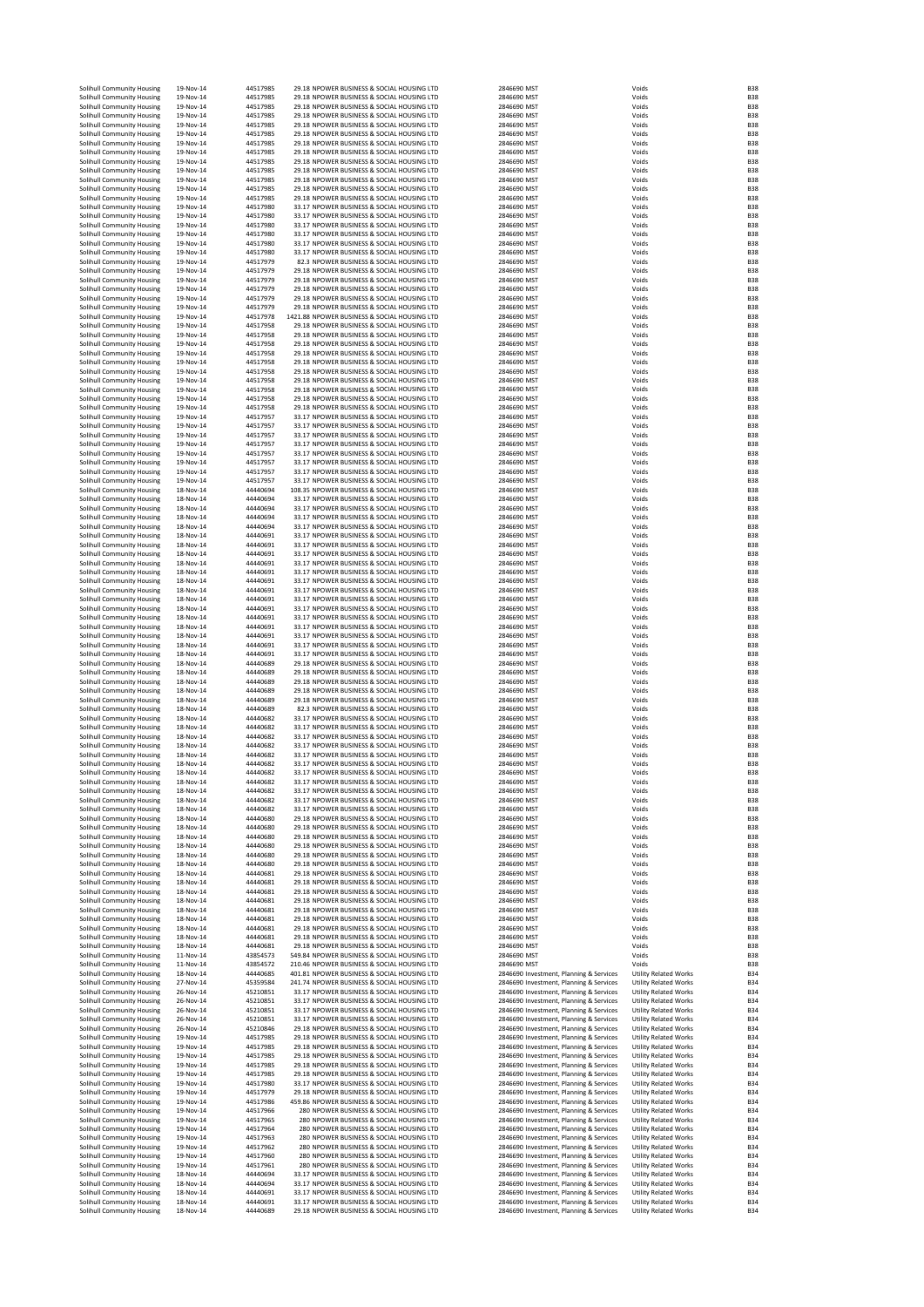|  | Solihull Community Housing                               | 18-Nov-14              | 44440687             | 241.74 NPOWER BUSINESS & SOCIAL HOUSING LTD                                                  | 2846690 Investment, Planning & Services                                            | <b>Utility Related Works</b>                                 | <b>B34</b>                    |
|--|----------------------------------------------------------|------------------------|----------------------|----------------------------------------------------------------------------------------------|------------------------------------------------------------------------------------|--------------------------------------------------------------|-------------------------------|
|  | Solihull Community Housing                               | 18-Nov-14              | 44440680             | 29.18 NPOWER BUSINESS & SOCIAL HOUSING LTD                                                   | 2846690 Investment, Planning & Services                                            | <b>Utility Related Works</b>                                 | <b>B34</b>                    |
|  | Solihull Community Housing                               | 18-Nov-14              | 44440680             | 29.18 NPOWER BUSINESS & SOCIAL HOUSING LTD                                                   | 2846690 Investment, Planning & Services                                            | <b>Utility Related Works</b>                                 | <b>B34</b>                    |
|  | Solihull Community Housing                               | 18-Nov-14<br>18-Nov-14 | 44362558<br>44362553 | 846.36 NPOWER BUSINESS & SOCIAL HOUSING LTD<br>603.3 NPOWER BUSINESS & SOCIAL HOUSING LTD    | 2846690 Investment, Planning & Services                                            | <b>Utility Related Works</b><br><b>Utility Related Works</b> | <b>B34</b><br><b>B34</b>      |
|  | Solihull Community Housing<br>Solihull Community Housing | 11-Nov-14              | 43854583             | 357.9 NPOWER BUSINESS & SOCIAL HOUSING LTD                                                   | 2846690 Investment, Planning & Services<br>2846690 Investment, Planning & Services | <b>Utility Related Works</b>                                 | <b>B34</b>                    |
|  | Solihull Community Housing                               | 11-Nov-14              | 43854582             | 241.74 NPOWER BUSINESS & SOCIAL HOUSING LTD                                                  | 2846690 Investment, Planning & Services                                            | <b>Utility Related Works</b>                                 | <b>B34</b>                    |
|  | Solihull Community Housing                               | 11-Nov-14              | 43854579             | 356.4 NPOWER BUSINESS & SOCIAL HOUSING LTD                                                   | 2846690 Investment, Planning & Services                                            | <b>Utility Related Works</b>                                 | <b>B34</b>                    |
|  | Solihull Community Housing                               | 11-Nov-14              | 43854578             | 637.98 NPOWER BUSINESS & SOCIAL HOUSING LTD                                                  | 2846690 Investment, Planning & Services                                            | <b>Utility Related Works</b>                                 | <b>B34</b>                    |
|  | Solihull Community Housing                               | 11-Nov-14              | 43854603             | 964.71 NPOWER BUSINESS & SOCIAL HOUSING LTD                                                  | 2846690 Investment, Planning & Services                                            | <b>Utility Related Works</b>                                 | <b>B34</b>                    |
|  | Solihull Community Housing                               | 11-Nov-14              | 43854602             | 1265.83 NPOWER BUSINESS & SOCIAL HOUSING LTD                                                 | 2846690 Investment, Planning & Services<br>2846690 Investment, Planning & Services | <b>Utility Related Works</b><br><b>Utility Related Works</b> | <b>B34</b>                    |
|  | Solihull Community Housing<br>Solihull Community Housing | 11-Nov-14<br>11-Nov-14 | 43854600<br>43854596 | 1168.17 NPOWER BUSINESS & SOCIAL HOUSING LTD<br>1007.7 NPOWER BUSINESS & SOCIAL HOUSING LTD  | 2846690 Investment, Planning & Services                                            | <b>Utility Related Works</b>                                 | <b>B34</b><br><b>B34</b>      |
|  | Solihull Community Housing                               | 11-Nov-14              | 43854594             | 413.59 NPOWER BUSINESS & SOCIAL HOUSING LTD                                                  | 2846690 Investment, Planning & Services                                            | <b>Utility Related Works</b>                                 | <b>B34</b>                    |
|  | Solihull Community Housing                               | 10-Nov-14              | 43562547             | 48208.05 NPOWER BUSINESS & SOCIAL HOUSING LTD                                                | 2846690 Investment, Planning & Services                                            | <b>Utility Related Works</b>                                 | <b>B34</b>                    |
|  | Solihull Community Housing                               | 06-Nov-14              | 43298572             | 4672 NPOWER BUSINESS & SOCIAL HOUSING LTD                                                    | 2846690 Investment, Planning & Services                                            | <b>Utility Related Works</b>                                 | <b>B34</b>                    |
|  | Solihull Community Housing                               | 06-Nov-14              | 43298571             | 2511.2 NPOWER BUSINESS & SOCIAL HOUSING LTD                                                  | 2846690 Investment, Planning & Services                                            | <b>Utility Related Works</b>                                 | <b>B34</b>                    |
|  | Solihull Community Housing                               | 06-Nov-14              | 43298570             | 3854.4 NPOWER BUSINESS & SOCIAL HOUSING LTD                                                  | 2846690 Investment, Planning & Services                                            | <b>Utility Related Works</b>                                 | <b>B34</b>                    |
|  | Solihull Community Housing<br>Solihull Community Housing | 06-Nov-14              | 43298569             | 408.8 NPOWER BUSINESS & SOCIAL HOUSING LTD<br>1606 NPOWER BUSINESS & SOCIAL HOUSING LTD      | 2846690 Investment, Planning & Services<br>2846690 Investment, Planning & Services | <b>Utility Related Works</b>                                 | <b>B34</b><br><b>B34</b>      |
|  | Solihull Community Housing                               | 06-Nov-14<br>19-Nov-14 | 43298568<br>44517969 | 2616.92 NPOWER BUSINESS & SOCIAL HOUSING LTD                                                 | 2846690 MST                                                                        | <b>Utility Related Works</b><br>Internal Works               | <b>B31</b>                    |
|  | Solihull Community Housing                               | 11-Nov-14              | 43854599             | 241.77 NPOWER BUSINESS & SOCIAL HOUSING LTD                                                  | 2846690 MST                                                                        | Internal Works                                               | <b>B31</b>                    |
|  | Solihull Community Housing                               | 14-Nov-14              | 44147695             | 3092.11 OAKLEAF COMMERCIAL SERVICES LTD                                                      | 5136686 Capital                                                                    | <b>Contractor Payments</b>                                   | <b>B70</b>                    |
|  | Solihull Community Housing                               | 14-Nov-14              | 44147693             | 3055.28 OAKLEAF COMMERCIAL SERVICES LTD                                                      | 5136686 Capital                                                                    | <b>Contractor Payments</b>                                   | <b>B70</b>                    |
|  | Solihull Community Housing                               | 14-Nov-14              | 44147692             | 2744.12 OAKLEAF COMMERCIAL SERVICES LTD                                                      | 5136686 Capital                                                                    | <b>Contractor Payments</b>                                   | <b>B70</b>                    |
|  | Solihull Community Housing                               | 14-Nov-14              | 44147691             | 3631.16 OAKLEAF COMMERCIAL SERVICES LTD                                                      | 5136686 Capital                                                                    | <b>Contractor Payments</b>                                   | <b>B70</b>                    |
|  | Solihull Community Housing                               | 14-Nov-14<br>14-Nov-14 | 44147690<br>44147689 | 3078.22 OAKLEAF COMMERCIAL SERVICES LTD<br>2539.61 OAKLEAF COMMERCIAL SERVICES LTD           | 5136686 Capital<br>5136686 Capital                                                 | <b>Contractor Payments</b>                                   | <b>B70</b><br><b>B70</b>      |
|  | Solihull Community Housing<br>Solihull Community Housing | 14-Nov-14              | 44147688             | 3049.48 OAKLEAF COMMERCIAL SERVICES LTD                                                      | 5136686 Capital                                                                    | <b>Contractor Payments</b><br><b>Contractor Payments</b>     | <b>B70</b>                    |
|  | Solihull Community Housing                               | 14-Nov-14              | 44147687             | 3082.95 OAKLEAF COMMERCIAL SERVICES LTD                                                      | 5136686 Capital                                                                    | <b>Contractor Payments</b>                                   | <b>B70</b>                    |
|  | Solihull Community Housing                               | 14-Nov-14              | 44147686             | 2258.18 OAKLEAF COMMERCIAL SERVICES LTD                                                      | 5136686 Capital                                                                    | <b>Contractor Payments</b>                                   | <b>B70</b>                    |
|  | Solihull Community Housing                               | 14-Nov-14              | 44147685             | 3173.04 OAKLEAF COMMERCIAL SERVICES LTD                                                      | 5136686 Capital                                                                    | <b>Contractor Payments</b>                                   | <b>B70</b>                    |
|  | Solihull Community Housing                               | 14-Nov-14              | 44147684             | 1489.59 OAKLEAF COMMERCIAL SERVICES LTD                                                      | 5136686 Capital                                                                    | <b>Contractor Payments</b>                                   | <b>B70</b>                    |
|  | Solihull Community Housing                               | 14-Nov-14              | 44147681             | 3628.69 OAKLEAF COMMERCIAL SERVICES LTD                                                      | 5136686 Capital                                                                    | <b>Contractor Payments</b>                                   | <b>B70</b>                    |
|  | Solihull Community Housing                               | 14-Nov-14<br>06-Nov-14 | 44147682<br>43334725 | 2815.98 OAKLEAF COMMERCIAL SERVICES LTD<br>2574.79 OAKLEAF COMMERCIAL SERVICES LTD           | 5136686 Capital<br>5136686 Capital                                                 | <b>Contractor Payments</b>                                   | <b>B70</b><br><b>B70</b>      |
|  | Solihull Community Housing<br>Solihull Community Housing | 21-Nov-14              | 44800566             | 607.86 OPENVIEW SECURITY SOLUTIONS LTD                                                       | 2385686 Investment, Planning & Services                                            | <b>Contractor Payments</b><br><b>Utility Related Works</b>   | <b>B34</b>                    |
|  | Solihull Community Housing                               | 21-Nov-14              | 44800565             | 324.34 OPENVIEW SECURITY SOLUTIONS LTD                                                       | 2385686 Investment, Planning & Services                                            | <b>Utility Related Works</b>                                 | <b>B34</b>                    |
|  | Solihull Community Housing                               | 18-Nov-14              | 44440618             | 295.57 OPENVIEW SECURITY SOLUTIONS LTD                                                       | 2385686 Investment, Planning & Services                                            | <b>Utility Related Works</b>                                 | <b>B34</b>                    |
|  | Solihull Community Housing                               | 18-Nov-14              | 44440615             | 324.34 OPENVIEW SECURITY SOLUTIONS LTD                                                       | 2385686 Investment, Planning & Services                                            | <b>Utility Related Works</b>                                 | <b>B34</b>                    |
|  | Solihull Community Housing                               | 18-Nov-14              | 44440613             | 324.34 OPENVIEW SECURITY SOLUTIONS LTD                                                       | 2385686 Investment, Planning & Services                                            | <b>Utility Related Works</b>                                 | <b>B34</b>                    |
|  | Solihull Community Housing                               | 18-Nov-14              | 44440612             | 633.75 OPENVIEW SECURITY SOLUTIONS LTD                                                       | 2385686 Investment, Planning & Services                                            | <b>Utility Related Works</b>                                 | <b>B34</b>                    |
|  | Solihull Community Housing                               | 18-Nov-14<br>18-Nov-14 | 44440609<br>44440608 | 295.57 OPENVIEW SECURITY SOLUTIONS LTD<br>324.34 OPENVIEW SECURITY SOLUTIONS LTD             | 2385686 Investment, Planning & Services                                            | <b>Utility Related Works</b><br><b>Utility Related Works</b> | <b>B34</b><br><b>B34</b>      |
|  | Solihull Community Housing<br>Solihull Community Housing |                        |                      |                                                                                              | 2385686 Investment, Planning & Services                                            | <b>Utility Related Works</b>                                 | <b>B34</b>                    |
|  | Solihull Community Housing                               | 18-Nov-14<br>18-Nov-14 | 44440607<br>44440605 | 651.07 OPENVIEW SECURITY SOLUTIONS LTD<br>295.57 OPENVIEW SECURITY SOLUTIONS LTD             | 2385686 Investment, Planning & Services<br>2385686 Investment, Planning & Services | <b>Utility Related Works</b>                                 | <b>B34</b>                    |
|  | Solihull Community Housing                               | 18-Nov-14              | 44440601             | 659.06 OPENVIEW SECURITY SOLUTIONS LTD                                                       | 2385686 Investment, Planning & Services                                            | <b>Utility Related Works</b>                                 | <b>B34</b>                    |
|  | Solihull Community Housing                               | 18-Nov-14              | 44440606             | 553.58 OPENVIEW SECURITY SOLUTIONS LTD                                                       | 2385686 Investment, Planning & Services                                            | <b>Utility Related Works</b>                                 | <b>B34</b>                    |
|  | Solihull Community Housing                               | 18-Nov-14              | 44440597             | 310.98 OPENVIEW SECURITY SOLUTIONS LTD                                                       | 2385686 Investment, Planning & Services                                            | <b>Utility Related Works</b>                                 | <b>B34</b>                    |
|  | Solihull Community Housing                               | 18-Nov-14              | 44440598             | 310.98 OPENVIEW SECURITY SOLUTIONS LTD                                                       | 2385686 Investment, Planning & Services                                            | <b>Utility Related Works</b>                                 | <b>B34</b>                    |
|  | Solihull Community Housing                               | 18-Nov-14              | 44440655             | 487.42 OPENVIEW SECURITY SOLUTIONS LTD                                                       | 2385686 Investment, Planning & Services                                            | <b>Utility Related Works</b>                                 | <b>B34</b>                    |
|  | Solihull Community Housing                               | 18-Nov-14              | 44440645             | 324.34 OPENVIEW SECURITY SOLUTIONS LTD                                                       | 2385686 Investment, Planning & Services                                            | Utility Related Works                                        | <b>B34</b>                    |
|  | Solihull Community Housing<br>Solihull Community Housing | 18-Nov-14<br>06-Nov-14 | 44440626<br>43334657 | 324.34 OPENVIEW SECURITY SOLUTIONS LTD<br>310.98 OPENVIEW SECURITY SOLUTIONS LTD             | 2385686 Investment, Planning & Services<br>2385686 Investment, Planning & Services | <b>Utility Related Works</b><br><b>Utility Related Works</b> | <b>B34</b><br><b>B34</b>      |
|  | Solihull Community Housing                               | 06-Nov-14              | 43334653             | 970 OPENVIEW SECURITY SOLUTIONS LTD                                                          | 2385686 Investment, Planning & Services                                            | <b>Utility Related Works</b>                                 | <b>B34</b>                    |
|  | Solihull Community Housing                               | 06-Nov-14              | 43334649             | 919.44 OPENVIEW SECURITY SOLUTIONS LTD                                                       | 2385686 Investment, Planning & Services                                            | <b>Utility Related Works</b>                                 | <b>B34</b>                    |
|  | Solihull Community Housing                               | 06-Nov-14              | 43334633             | 406.25 OPENVIEW SECURITY SOLUTIONS LTD                                                       | 2385686 Investment, Planning & Services                                            | <b>Utility Related Works</b>                                 | <b>B34</b>                    |
|  | Solihull Community Housing                               | 06-Nov-14              | 43334623             | 324.34 OPENVIEW SECURITY SOLUTIONS LTD                                                       | 2385686 Investment, Planning & Services                                            | <b>Utility Related Works</b>                                 | <b>B34</b>                    |
|  | Solihull Community Housing                               | 06-Nov-14              | 43334622             | 355 OPENVIEW SECURITY SOLUTIONS LTD                                                          | 2385686 Investment, Planning & Services                                            | <b>Utility Related Works</b>                                 | <b>B34</b>                    |
|  | Solihull Community Housing                               | 06-Nov-14<br>06-Nov-14 | 43334621<br>43334620 | 310.98 OPENVIEW SECURITY SOLUTIONS LTD<br>310.98 OPENVIEW SECURITY SOLUTIONS LTD             | 2385686 Investment, Planning & Services                                            | <b>Utility Related Works</b><br><b>Utility Related Works</b> | <b>B34</b><br><b>B34</b>      |
|  | Solihull Community Housing<br>Solihull Community Housing | 06-Nov-14              | 43334619             | 310.98 OPENVIEW SECURITY SOLUTIONS LTD                                                       | 2385686 Investment, Planning & Services<br>2385686 Investment, Planning & Services | <b>Utility Related Works</b>                                 | <b>B34</b>                    |
|  | Solihull Community Housing                               | 06-Nov-14              | 43334618             | 310.98 OPENVIEW SECURITY SOLUTIONS LTD                                                       | 2385686 Investment, Planning & Services                                            | <b>Utility Related Works</b>                                 | <b>B34</b>                    |
|  | Solihull Community Housing                               | 06-Nov-14              | 43334617             | 295.57 OPENVIEW SECURITY SOLUTIONS LTD                                                       | 2385686 Investment, Planning & Services                                            | Utility Related Works                                        | <b>B34</b>                    |
|  | Solihull Community Housing                               | 06-Nov-14              | 43334616             | 295.57 OPENVIEW SECURITY SOLUTIONS LTD                                                       | 2385686 Investment, Planning & Services                                            | <b>Utility Related Works</b>                                 | <b>B34</b>                    |
|  | Solihull Community Housing                               | 06-Nov-14              | 43334615             | 295.57 OPENVIEW SECURITY SOLUTIONS LTD                                                       | 2385686 Investment, Planning & Services                                            | <b>Utility Related Works</b>                                 | <b>B34</b>                    |
|  | Solihull Community Housing                               | 06-Nov-14              | 43334614             | 295.57 OPENVIEW SECURITY SOLUTIONS LTD                                                       | 2385686 Investment, Planning & Services                                            | <b>Utility Related Works</b>                                 | <b>B34</b>                    |
|  |                                                          |                        |                      |                                                                                              | 2385686 Investment, Planning & Services                                            | <b>Utility Related Works</b>                                 |                               |
|  | Solihull Community Housing                               | 06-Nov-14              | 43334613             | 295.57 OPENVIEW SECURITY SOLUTIONS LTD                                                       |                                                                                    |                                                              | <b>B34</b>                    |
|  | Solihull Community Housing                               | 14-Nov-14              | 44147722             | 2350 ORBIS PROTECT LIMITED                                                                   | 6049687 Customer Services                                                          | Other Fees and Charges                                       | D <sub>59</sub>               |
|  | Solihull Community Housing                               | 14-Nov-14              | 44147722             | 308.33 ORBIS PROTECT LIMITED                                                                 | 6049687 Customer Services                                                          | Other Fees and Charges                                       | D <sub>59</sub>               |
|  | Solihull Community Housing                               | 07-Nov-14              | 43441547<br>43493547 | 980 PARK RETAIL LTD                                                                          | 218404 Balance Sheet                                                               | <b>High Street Vouchers</b>                                  | <b>R51</b><br>D <sub>59</sub> |
|  | Solihull Community Housing<br>Solihull Community Housing | 07-Nov-14<br>20-Nov-14 | 44586547             | 1287.66 PENNINGTON CHOICE LTD<br>550 PERRYS GARDEN SERVICE                                   | 227134 Investment, Planning & Services<br>158238 Capital                           | Other Fees and Charges<br><b>Contractor Payments</b>         | <b>B70</b>                    |
|  | Solihull Community Housing                               | 19-Nov-14              | 44492661             | 246.8 PHS GROUP PLC                                                                          | 82208 Finance                                                                      | <b>Other Premises Costs</b>                                  | <b>B90</b>                    |
|  | Solihull Community Housing                               | 07-Nov-14              | 43495547             | 387.01 PHS GROUP PLC                                                                         | 82208 Finance                                                                      | <b>Other Premises Costs</b>                                  | <b>B90</b>                    |
|  | Solihull Community Housing                               | 07-Nov-14              | 43494547             | 59.74 PHS GROUP PLC                                                                          | 82208 Finance                                                                      | <b>Other Premises Costs</b>                                  | <b>B90</b>                    |
|  | Solihull Community Housing                               | 07-Nov-14              | 43494547             | <b>393 32 PHS GROUP PLC</b>                                                                  | 82208 Finar                                                                        | Other Premises Cor                                           | R <sub>90</sub>               |
|  | Solihull Community Housing                               | 04-Nov-14              | 43116564             | 298.45 PHS GROUP PLC<br>2525.67 PINNACLE HOUSING LTD                                         | 82208 Finance<br>280244 Balance Sheet                                              | <b>Other Premises Costs</b>                                  | <b>B90</b><br><b>SO8</b>      |
|  | Solihull Community Housing<br>Solihull Community Housing | 12-Nov-14<br>12-Nov-14 | 43889586<br>43889581 | 56795.72 PINNACLE HOUSING LTD                                                                | 280244 Balance Sheet                                                               | Creditors<br>Creditors                                       | <b>SO8</b>                    |
|  | Solihull Community Housing                               | 12-Nov-14              | 43889578             | 13732.79 PINNACLE HOUSING LTD                                                                | 280244 Balance Sheet                                                               | Creditors                                                    | <b>SO8</b>                    |
|  | Solihull Community Housing                               | 04-Nov-14              | 43116567             | 2093 QUALITY GAS AUDIT SERVICES LTD                                                          | 118053 Investment, Planning & Services                                             | <b>Utility Related Works</b>                                 | <b>B34</b>                    |
|  | Solihull Community Housing                               | 21-Nov-14              | 44800632             | 862.5 R J EVANS KNOWLES & PARTNERS                                                           | 7412 Capital                                                                       | <b>Contractor Payments</b>                                   | <b>B70</b>                    |
|  | Solihull Community Housing                               | 11-Nov-14              | 43854604             | 383 R J EVANS KNOWLES & PARTNERS                                                             | 7412 Capital                                                                       | <b>Contractor Payments</b>                                   | <b>B70</b>                    |
|  | Solihull Community Housing<br>Solihull Community Housing | 14-Nov-14<br>12-Nov-14 | 44147737<br>43889597 | 4731 R S MILLER ROOFING(WOLVERHAMPTON) LTD<br>11964.61 R S MILLER ROOFING(WOLVERHAMPTON) LTD | 75827 Capital<br>75827 Capital                                                     | <b>Contractor Payments</b><br><b>Contractor Payments</b>     | <b>B70</b><br><b>B70</b>      |
|  | Solihull Community Housing                               | 14-Nov-14              | 44147726             | 402.5 RANDSTAD EMPLOYMENT BUREAU LTD                                                         | 54515 Housing Management                                                           | <b>Agency Staff</b>                                          | A60                           |
|  | Solihull Community Housing                               | 06-Nov-14              | 43298578             | 327.75 RANDSTAD EMPLOYMENT BUREAU LTD                                                        | 54515 Housing Management                                                           | <b>Agency Staff</b>                                          | A60                           |
|  | Solihull Community Housing                               | 18-Nov-14              | 44362579             | 368.38 RANDSTAD EMPLOYMENT BUREAU LTD                                                        | 54515 Finance                                                                      | <b>Agency Staff</b>                                          | A60                           |
|  | Solihull Community Housing                               | 18-Nov-14              | 44362579             | 2.5 RANDSTAD EMPLOYMENT BUREAU LTD                                                           | 54515 Finance<br>219590 MST                                                        | <b>Agency Staff</b><br>Telephones                            | A60<br>D40                    |
|  | Solihull Community Housing<br>Solihull Community Housing | 07-Nov-14<br>24-Nov-14 | 43496547<br>44902554 | 250 RAPIDE COMMUNICATION LIMITED<br>334.5 REED                                               | 260459 Customer Services                                                           | <b>Agency Staff</b>                                          | A60                           |
|  | Solihull Community Housing                               | 24-Nov-14              | 44902553             | 478.14 REED                                                                                  | 260459 Customer Services                                                           | <b>Agency Staff</b>                                          | A60                           |
|  | Solihull Community Housing                               | 14-Nov-14              | 44147728             | 294.36 REED                                                                                  | 260459 Customer Services                                                           | <b>Agency Staff</b>                                          | A60                           |
|  | Solihull Community Housing                               | 14-Nov-14              | 44147727             | 514.92 REED                                                                                  | 260459 Customer Services                                                           | <b>Agency Staff</b>                                          | A60                           |
|  | Solihull Community Housing                               | 07-Nov-14              | 43499547             | 267.6 REED                                                                                   | 260459 Customer Services                                                           | <b>Agency Staff</b>                                          | A60                           |
|  | Solihull Community Housing                               | 07-Nov-14              | 43497547<br>43298583 | 434.85 REED                                                                                  | 260459 Customer Services                                                           | <b>Agency Staff</b>                                          | A60                           |
|  | Solihull Community Housing                               | 06-Nov-14<br>06-Nov-14 | 43298582             | 440.43 REED<br>321.12 REED                                                                   | 260459 Customer Services<br>260459 Customer Services                               | <b>Agency Staff</b>                                          | A60<br>A60                    |
|  | Solihull Community Housing<br>Solihull Community Housing | 06-Nov-14              | 43298585             | 473.88 REED                                                                                  | 260459 Customer Services                                                           | <b>Agency Staff</b><br><b>Agency Staff</b>                   | A60                           |
|  | Solihull Community Housing                               | 24-Nov-14              | 44902558             | 265.28 REED                                                                                  | 260459 Housing Management                                                          | <b>Agency Staff</b>                                          | A60                           |
|  | Solihull Community Housing                               | 24-Nov-14              | 44902557             | 623.08 REED                                                                                  | 260459 Housing Management                                                          | <b>Agency Staff</b>                                          | A60                           |
|  | Solihull Community Housing                               | 24-Nov-14              | 44902552             | 299.5 REED                                                                                   | 260459 Housing Management                                                          | <b>Agency Staff</b>                                          | A60                           |
|  | Solihull Community Housing                               | 14-Nov-14              | 44147735             | 496.78 REED                                                                                  | 260459 Housing Management                                                          | <b>Agency Staff</b>                                          | A60                           |
|  | Solihull Community Housing                               | 14-Nov-14              | 44147731             | 436.23 REED                                                                                  | 260459 Housing Management                                                          | <b>Agency Staff</b>                                          | A60                           |
|  | Solihull Community Housing<br>Solihull Community Housing | 14-Nov-14<br>14-Nov-14 | 44147732<br>44147730 | 370.48 REED<br>436.23 REED                                                                   | 260459 Housing Management                                                          | <b>Agency Staff</b>                                          | A60<br>A60                    |
|  | Solihull Community Housing                               | 25-Nov-14              | 45007547             | 654.5 REED                                                                                   | 260459 Housing Management<br>260459 MST                                            | <b>Agency Staff</b><br><b>Agency Staff</b>                   | A60                           |
|  | Solihull Community Housing                               | 14-Nov-14              | 44147733             | 620.5 REED                                                                                   | 260459 MST                                                                         | <b>Agency Staff</b>                                          | A60                           |
|  | Solihull Community Housing                               | 12-Nov-14              | 43889592             | 361.25 REED                                                                                  | 260459 MST                                                                         | <b>Agency Staff</b>                                          | A60                           |
|  | Solihull Community Housing                               | 14-Nov-14              | 44147734             | 362.4 REED                                                                                   | 260459 Central Administration                                                      | <b>Agency Staff</b>                                          | A60                           |
|  | Solihull Community Housing                               | 14-Nov-14              | 44147729             | 287.52 REED                                                                                  | 260459 Central Administration                                                      | <b>Agency Staff</b>                                          | A60                           |
|  | Solihull Community Housing                               | 04-Nov-14              | 43116570             | 305.49 REED<br>305.49 REED                                                                   | 260459 Central Administration                                                      | <b>Agency Staff</b>                                          | A60                           |
|  | Solihull Community Housing<br>Solihull Community Housing | 04-Nov-14<br>06-Nov-14 | 43116569<br>43298586 | 38980.5 REGAL BALUSTRADES                                                                    | 260459 Central Administration<br>6983686 Capital                                   | <b>Agency Staff</b><br><b>Contractor Payments</b>            | A60<br><b>B70</b>             |
|  | Solihull Community Housing                               | 04-Nov-14              | 43116547             | 1278 RESOURCE PRINT SOLUTIONS                                                                | 1030596 Customer Services                                                          | Printing                                                     | D <sub>8</sub> C              |
|  | Solihull Community Housing                               | 06-Nov-14              | 43298602             | 888 RESOURCING GROUP                                                                         | 131156 Investment, Planning & Services                                             | <b>Agency Staff</b>                                          | A60                           |
|  | Solihull Community Housing                               | 06-Nov-14              | 43298599             | 888 RESOURCING GROUP                                                                         | 131156 Investment, Planning & Services                                             | <b>Agency Staff</b>                                          | A60                           |
|  | Solihull Community Housing                               | 06-Nov-14              | 43298591             | 683.35 RESOURCING GROUP                                                                      | 131156 Investment, Planning & Services                                             | <b>Agency Staff</b>                                          | A60                           |
|  | Solihull Community Housing                               | 20-Nov-14              | 44599547             | 942.5 RESOURCING GROUP                                                                       | 131156 Investment, Planning & Services                                             | <b>Agency Staff</b>                                          | A60<br>A60                    |
|  | Solihull Community Housing<br>Solihull Community Housing | 20-Nov-14<br>20-Nov-14 | 44598547<br>44596547 | 974.38 RESOURCING GROUP<br>941.75 RESOURCING GROUP                                           | 131156 Investment, Planning & Services<br>131156 Investment, Planning & Services   | <b>Agency Staff</b><br><b>Agency Staff</b>                   |                               |
|  | Solihull Community Housing                               | 04-Nov-14              | 43116571             | 983.5 RESOURCING GROUP                                                                       | 131156 Investment, Planning & Services                                             | <b>Agency Staff</b>                                          | A60<br>A60                    |
|  | Solihull Community Housing                               | 06-Nov-14              | 43298601             | 1110 RESOURCING GROUP                                                                        | 131156 Investment, Planning & Services                                             | <b>Agency Staff</b>                                          | A60                           |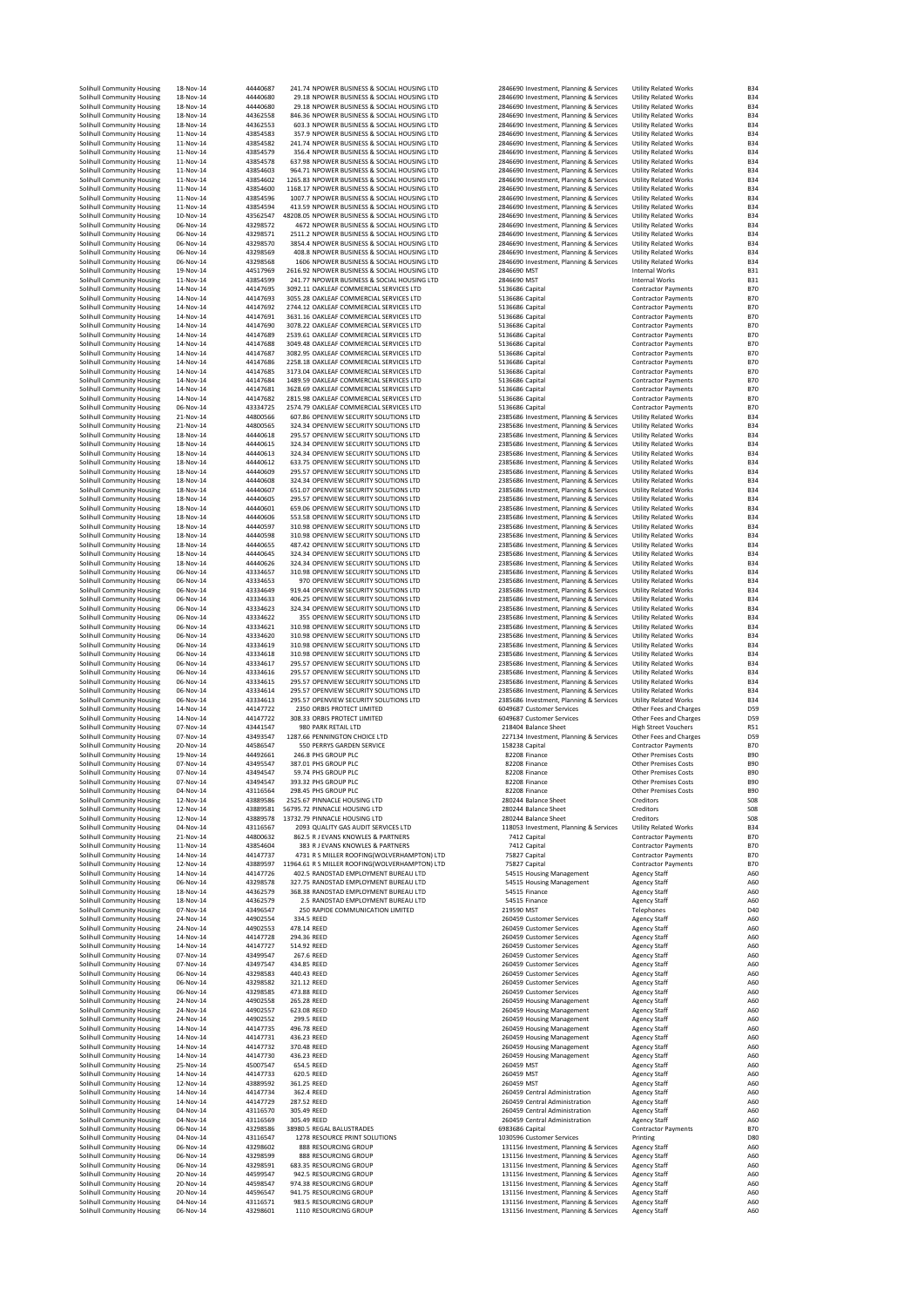| Solihull Community Housing                               | 06-Nov-14              | 43298600             | 1110 RESOURCING GROUP                                             | 131156 Investment, Planning & Services                                           | <b>Agency Staff</b>                                      | A60                                |
|----------------------------------------------------------|------------------------|----------------------|-------------------------------------------------------------------|----------------------------------------------------------------------------------|----------------------------------------------------------|------------------------------------|
| Solihull Community Housing                               | 06-Nov-14              | 43298597             | 1110 RESOURCING GROUP                                             | 131156 Investment, Planning & Services                                           | <b>Agency Staff</b>                                      | A60                                |
| Solihull Community Housing                               | 06-Nov-14              | 43298595             | 1050 RESOURCING GROUP                                             | 131156 Investment, Planning & Services                                           | <b>Agency Staff</b>                                      | A60                                |
| Solihull Community Housing                               | 06-Nov-14              | 43298594             | 1110 RESOURCING GROUP                                             | 131156 Investment, Planning & Services                                           | <b>Agency Staff</b>                                      | A60                                |
| Solihull Community Housing                               | 06-Nov-14              | 43298592             | 1110 RESOURCING GROUP                                             | 131156 Investment, Planning & Services                                           | <b>Agency Staff</b>                                      | A60                                |
| Solihull Community Housing                               | 06-Nov-14              | 43298590             | 888 RESOURCING GROUP                                              | 131156 Investment, Planning & Services                                           | <b>Agency Staff</b>                                      | A60                                |
| Solihull Community Housing                               | 06-Nov-14<br>06-Nov-14 | 43298591<br>43298588 | 204.65 RESOURCING GROUP<br>888 RESOURCING GROUP                   | 131156 Investment, Planning & Services                                           | <b>Agency Staff</b>                                      | A60<br>A60                         |
| Solihull Community Housing<br>Solihull Community Housing | 06-Nov-14              | 43298587             | 888 RESOURCING GROUP                                              | 131156 Investment, Planning & Services<br>131156 Investment, Planning & Services | <b>Agency Staff</b><br><b>Agency Staff</b>               | A60                                |
| Solihull Community Housing                               | 17-Nov-14              | 44254620             | 90 REYNOLDS SIGNS                                                 | 7530 MST                                                                         | Stocks                                                   | R <sub>10</sub>                    |
| Solihull Community Housing                               | 17-Nov-14              | 44254620             | 150 REYNOLDS SIGNS                                                | 7530 MST                                                                         | Stocks                                                   | R <sub>10</sub>                    |
| Solihull Community Housing                               | 14-Nov-14              | 44147736             | 379.85 ROBERT HALF INTERNATIONAL                                  | 15169 Finance                                                                    | <b>Agency Staff</b>                                      | A60                                |
| Solihull Community Housing                               | 12-Nov-14              | 43889595             | 440.3 ROBERT HALF INTERNATIONAL                                   | 15169 Finance                                                                    | <b>Agency Staff</b>                                      | A60                                |
| Solihull Community Housing                               | 06-Nov-14              | 43298603             | 413.53 ROBERT HALF INTERNATIONAL                                  | 15169 Finance                                                                    | <b>Agency Staff</b>                                      | A60                                |
| Solihull Community Housing                               | 14-Nov-14              | 44147740             | 369 SAPPHIRE MANAGEMENT SERVICES UK LTD                           | 209446 Housing Management                                                        | <b>Agency Staff</b>                                      | A60                                |
| Solihull Community Housing                               | 14-Nov-14<br>26-Nov-14 | 44147739<br>45198547 | 510 SAPPHIRE MANAGEMENT SERVICES UK LTD<br>537 SEVERN TRENT WATER | 209446 Housing Management<br>22561 MST                                           | <b>Agency Staff</b><br>Other Works                       | A60<br><b>B32</b>                  |
| Solihull Community Housing<br>Solihull Community Housing | 07-Nov-14              | 43441548             | 1428.97 SEVERN TRENT WATER LTD                                    | 7745 MST                                                                         | Water                                                    | <b>B12</b>                         |
| Solihull Community Housing                               | 24-Nov-14              | 44902560             | 280 SMITHYS HOTEL UK LTD                                          | 4075686 Housing Management                                                       | <b>B&amp;B Accommodation</b>                             | <b>B23</b>                         |
| Solihull Community Housing                               | 24-Nov-14              | 44902559             | 265 SMITHYS HOTEL UK LTD                                          | 4075686 Housing Management                                                       | <b>B&amp;B Accommodation</b>                             | <b>B23</b>                         |
| Solihull Community Housing                               | 24-Nov-14              | 44902559             | 820 SMITHYS HOTEL UK LTD                                          | 4075686 Housing Management                                                       | <b>B&amp;B Accommodation</b>                             | <b>B23</b>                         |
| Solihull Community Housing                               | 10-Nov-14              | 43557547             | 340 SOLIHULL COMMUNITY HOUSING                                    | 102685 Housing Management                                                        | Electricity                                              | <b>B11</b>                         |
| Solihull Community Housing                               | 21-Nov-14              | 44746547             | 652.72 SOLIHULL MBC                                               | 80026 Balance Sheet                                                              | Provision For Homelessness                               | U2C                                |
| Solihull Community Housing                               | 04-Nov-14              | 43116574             | 260 SOLIHULL MBC<br>195 SOLIHULL MBC                              | 9466 Capital                                                                     | <b>Contractor Payments</b>                               | <b>B70</b>                         |
| Solihull Community Housing<br>Solihull Community Housing | 04-Nov-14<br>04-Nov-14 | 43116574<br>43116574 | 195 SOLIHULL MBC                                                  | 9466 Capital<br>9466 Capital                                                     | <b>Contractor Payments</b><br><b>Contractor Payments</b> | <b>B70</b><br><b>B70</b>           |
| Solihull Community Housing                               | 04-Nov-14              | 43116574             | 195 SOLIHULL MBC                                                  | 9466 Capital                                                                     | <b>Contractor Payments</b>                               | <b>B70</b>                         |
| Solihull Community Housing                               | 19-Nov-14              | 44492675             | 8670.01 SOLIHULL MBC                                              | 9466 Balance Sheet                                                               | Creditor: Solihull MBC                                   | S <sub>09</sub>                    |
| Solihull Community Housing                               | 19-Nov-14              | 44492675             | 50907.75 SOLIHULL MBC                                             | 9466 Balance Sheet                                                               | Creditor: Solihull MBC                                   | S <sub>09</sub>                    |
| Solihull Community Housing                               | 19-Nov-14              | 44492673             | 116429.34 SOLIHULL MBC                                            | 9466 Balance Sheet                                                               | Creditor: Solihull MBC                                   | S <sub>09</sub>                    |
| Solihull Community Housing                               | 19-Nov-14              | 44492671             | 130 SOLIHULL MBC                                                  | 9466 Balance Sheet                                                               | Creditor: Solihull MBC                                   | S <sub>09</sub>                    |
| Solihull Community Housing                               | 19-Nov-14              | 44492671             | 45164.5 SOLIHULL MBC                                              | 9466 Balance Sheet                                                               | Creditor: Solihull MBC                                   | S <sub>09</sub>                    |
| Solihull Community Housing<br>Solihull Community Housing | 19-Nov-14<br>19-Nov-14 | 44492676<br>44492676 | 8670.01 SOLIHULL MBC<br>60735.71 SOLIHULL MBC                     | 9466 Balance Sheet<br>9466 Balance Sheet                                         | Creditor: Solihull MBC<br>Creditor: Solihull MBC         | S <sub>09</sub><br>S <sub>09</sub> |
| Solihull Community Housing                               | 07-Nov-14              | 43442547             | 975 SOLIHULL MBC                                                  | 9466 Capital                                                                     | <b>Contractor Payments</b>                               | <b>B70</b>                         |
| Solihull Community Housing                               | 04-Nov-14              | 43116574             | 195 SOLIHULL MBC                                                  | 9466 Capital                                                                     | <b>Contractor Payments</b>                               | <b>B70</b>                         |
| Solihull Community Housing                               | 04-Nov-14              | 43116574             | 195 SOLIHULL MBC                                                  | 9466 Capital                                                                     | <b>Contractor Payments</b>                               | <b>B70</b>                         |
| Solihull Community Housing                               | 20-Nov-14              | 44612547             | 24810.43 SOUTHERN ELECTRIC PLC                                    | 76903 Balance Sheet                                                              | Creditors                                                | <b>SO8</b>                         |
| Solihull Community Housing                               | 20-Nov-14              | 44611547             | 709.33 SOUTHERN ELECTRIC PLC                                      | 76903 Balance Sheet                                                              | Creditors                                                | <b>SO8</b>                         |
| Solihull Community Housing                               | 21-Nov-14              | 44824576             | 2427.57 SUPRA UK LTD                                              | 73055 MST                                                                        | Stocks                                                   | R <sub>10</sub>                    |
| Solihull Community Housing                               | 05-Nov-14              | 43194657             | 2427.57 SUPRA UK LTD                                              | 73055 MST                                                                        | Stocks                                                   | R <sub>10</sub>                    |
| Solihull Community Housing                               | 17-Nov-14<br>17-Nov-14 | 44254617<br>44254616 | 7148.4 TATE FUEL OILS LTD<br>7139.62 TATE FUEL OILS LTD           | 4158688 MST<br>4158688 MST                                                       | Stocks<br>Stocks                                         | R <sub>10</sub><br>R <sub>10</sub> |
| Solihull Community Housing<br>Solihull Community Housing | 05-Nov-14              | 43253547             | 275 TENNISONS LTD                                                 | 226788 Customer Services                                                         | Other Fees and Charges                                   | D <sub>59</sub>                    |
| Solihull Community Housing                               | 21-Nov-14              | 44824574             | 187.04 THE BECK CO LTD                                            | 8207 MST                                                                         | Stocks                                                   | R <sub>10</sub>                    |
| Solihull Community Housing                               | 21-Nov-14              | 44824574             | 851.4 THE BECK CO LTD                                             | 8207 MST                                                                         | Stocks                                                   | R <sub>10</sub>                    |
| Solihull Community Housing                               | 21-Nov-14              | 44824573             | 32 THE BECK CO LTD                                                | 8207 MST                                                                         | Stocks                                                   | R <sub>10</sub>                    |
| Solihull Community Housing                               | 21-Nov-14              | 44824573             | 125.1 THE BECK CO LTD                                             | 8207 MST                                                                         | Stocks                                                   | R10                                |
| Solihull Community Housing                               | 21-Nov-14              | 44824573             | 110.16 THE BECK CO LTD                                            | 8207 MST                                                                         | Stocks                                                   | R <sub>10</sub>                    |
| Solihull Community Housing                               | 21-Nov-14              | 44824573             | 37.2 THE BECK CO LTD                                              | 8207 MST                                                                         | Stocks                                                   | R <sub>10</sub>                    |
| Solihull Community Housing<br>Solihull Community Housing | 21-Nov-14<br>21-Nov-14 | 44824573<br>44824573 | 208.6 THE BECK CO LTD<br>208.6 THE BECK CO LTD                    | 8207 MST<br>8207 MST                                                             | Stocks<br>Stocks                                         | R <sub>10</sub><br>R <sub>10</sub> |
| Solihull Community Housing                               | 21-Nov-14              | 44824573             | 38.5 THE BECK CO LTD                                              | 8207 MST                                                                         | Stocks                                                   | R <sub>10</sub>                    |
| Solihull Community Housing                               | 21-Nov-14              | 44824573             | 45.5 THE BECK CO LTD                                              | 8207 MST                                                                         | Stocks                                                   | R <sub>10</sub>                    |
| Solihull Community Housing                               | 21-Nov-14              | 44824573             | 346.5 THE BECK CO LTD                                             | 8207 MST                                                                         | Stocks                                                   | R10                                |
| Solihull Community Housing                               | 21-Nov-14              | 44824573             | 37.5 THE BECK CO LTD                                              | 8207 MST                                                                         | Stocks                                                   | R <sub>10</sub>                    |
| Solihull Community Housing                               | 21-Nov-14              | 44824573             | 55.5 THE BECK CO LTD                                              | 8207 MST                                                                         | Stocks                                                   | R <sub>10</sub>                    |
| Solihull Community Housing                               | 21-Nov-14              | 44824573             | 40.5 THE BECK CO LTD                                              | 8207 MST                                                                         | Stocks                                                   | R <sub>10</sub>                    |
| Solihull Community Housing<br>Solihull Community Housing | 21-Nov-14<br>21-Nov-14 | 44824573<br>44824573 | 18.4 THE BECK CO LTD<br>40.5 THE BECK CO LTD                      | 8207 MST<br>8207 MST                                                             | Stocks<br>Stocks                                         | R <sub>10</sub><br>R <sub>10</sub> |
| Solihull Community Housing                               | 21-Nov-14              | 44824570             | 408.5 THE BECK CO LTD                                             | 8207 MST                                                                         | Stocks                                                   | R10                                |
| Solihull Community Housing                               | 21-Nov-14              | 44824570             | 244 THE BECK CO LTD                                               | 8207 MST                                                                         | Stocks                                                   | R <sub>10</sub>                    |
| Solihull Community Housing                               | 21-Nov-14              | 44824570             | 9.46 THE BECK CO LTD                                              | 8207 MST                                                                         | Stocks                                                   | R <sub>10</sub>                    |
| Solihull Community Housing                               | 21-Nov-14              | 44824570             | 50 THE BECK CO LTD                                                | 8207 MST                                                                         | Stocks                                                   | R <sub>10</sub>                    |
| Solihull Community Housing                               | 21-Nov-14              | 44824570             | 126.6 THE BECK CO LTD                                             | 8207 MST                                                                         | Stocks                                                   | R <sub>10</sub>                    |
| Solihull Community Housing                               | 19-Nov-14              | 44504611             | 408.5 THE BECK CO LTD                                             | 8207 MST                                                                         | Stocks                                                   | R <sub>10</sub>                    |
| Solihull Community Housing                               | 19-Nov-14              | 44504611             | 257.4 THE BECK CO LTD                                             | 8207 MST                                                                         | Stocks                                                   | R <sub>10</sub>                    |
| Solihull Community Housing<br>Solihull Community Housing | 19-Nov-14<br>19-Nov-14 | 44504611<br>44504611 | 236 THE BECK CO LTD<br>32 THE BECK CO LTD                         | 8207 MST<br>8207 MST                                                             | Stocks<br>Stocks                                         | R <sub>10</sub><br>R <sub>10</sub> |
| Solihull Community Housing                               | 19-Nov-14              | 44504611             | 153 THE BECK CO LTD                                               | 8207 MST                                                                         | Stocks                                                   | R <sub>10</sub>                    |
| Solihull Community Housing                               | 19-Nov-14              | 44504611             | 9 THE BECK CO LTD                                                 | 8207 MST                                                                         | Stocks                                                   | R <sub>10</sub>                    |
| Solihull Community Housing                               | 19-Nov-14              | 44504611             | <b>72 THE BECK CO LTD</b>                                         | 8207 MST                                                                         | Stocks                                                   | R <sub>10</sub>                    |
| Solihull Community Housing                               | 19-Nov-14              | 44504611             | 58 THE BECK CO LTD                                                | 8207 MST                                                                         | Stocks                                                   | R <sub>10</sub>                    |
| Solihull Community Housing                               | 19-Nov-14              | 44504611             | 208.6 THE BECK CO LTD                                             | 8207 MST                                                                         | Stocks                                                   | R <sub>10</sub>                    |
| Solihull Community Housing                               | 19-Nov-14              | 44504611             | 208.6 THE BECK CO LTD                                             | 8207 MST<br>8207 MST                                                             | Stocks                                                   | R10                                |
| Solihull Community Housing<br>Solihull Community Housing | 19-Nov-14<br>19-Nov-14 | 44504611<br>14504611 | 54 THE BECK CO LTD<br><b>13.5 THE BECK CO</b>                     | 8207 MS                                                                          | Stocks                                                   | R <sub>10</sub><br>R <sub>10</sub> |
| Solihull Community Housing                               | 19-Nov-14              | 44504611             | 30.7 THE BECK CO LTD                                              | 8207 MST                                                                         | Stocks                                                   | R <sub>10</sub>                    |
| Solihull Community Housing                               | 19-Nov-14              | 44504611             | 26 THE BECK CO LTD                                                | 8207 MST                                                                         | Stocks                                                   | R <sub>10</sub>                    |
| Solihull Community Housing                               | 19-Nov-14              | 44504611             | 7.74 THE BECK CO LTD                                              | 8207 MST                                                                         | Stocks                                                   | R <sub>10</sub>                    |
| Solihull Community Housing                               | 19-Nov-14              | 44504611             | 11.4 THE BECK CO LTD                                              | 8207 MST                                                                         | Stocks                                                   | R <sub>10</sub>                    |
| Solihull Community Housing                               | 19-Nov-14              | 44504611             | 129 THE BECK CO LTD                                               | 8207 MST                                                                         | Stocks                                                   | R <sub>10</sub>                    |
| Solihull Community Housing                               | 19-Nov-14              | 44504611             | 57.6 THE BECK CO LTD                                              | 8207 MST                                                                         | Stocks                                                   | R <sub>10</sub>                    |
| Solihull Community Housing<br>Solihull Community Housing | 19-Nov-14<br>19-Nov-14 | 44504611<br>44504611 | 268 THE BECK CO LTD<br>5.5 THE BECK CO LTD                        | 8207 MST<br>8207 MST                                                             | Stocks<br>Stocks                                         | R <sub>10</sub><br>R <sub>10</sub> |
| Solihull Community Housing                               | 19-Nov-14              | 44504611             | 34.9 THE BECK CO LTD                                              | 8207 MST                                                                         | Stocks                                                   | R <sub>10</sub>                    |
| Solihull Community Housing                               | 19-Nov-14              | 44504611             | 24.5 THE BECK CO LTD                                              | 8207 MST                                                                         | Stocks                                                   | R <sub>10</sub>                    |
| Solihull Community Housing                               | 19-Nov-14              | 44504611             | 8.3 THE BECK CO LTD                                               | 8207 MST                                                                         | Stocks                                                   | R10                                |
| Solihull Community Housing                               | 19-Nov-14              | 44504611             | 16.3 THE BECK CO LTD                                              | 8207 MST                                                                         | Stocks                                                   | R <sub>10</sub>                    |
| Solihull Community Housing                               | 19-Nov-14              | 44504611             | 18.2 THE BECK CO LTD                                              | 8207 MST                                                                         | Stocks                                                   | R <sub>10</sub>                    |
| Solihull Community Housing<br>Solihull Community Housing | 19-Nov-14              | 44504611<br>44504611 | 18.6 THE BECK CO LTD                                              | 8207 MST                                                                         | Stocks                                                   | R <sub>10</sub>                    |
| Solihull Community Housing                               | 19-Nov-14<br>19-Nov-14 | 44504611             | 15 THE BECK CO LTD<br>21.5 THE BECK CO LTD                        | 8207 MST<br>8207 MST                                                             | Stocks<br>Stocks                                         | R <sub>10</sub><br>R <sub>10</sub> |
| Solihull Community Housing                               | 19-Nov-14              | 44504611             | 28.5 THE BECK CO LTD                                              | 8207 MST                                                                         | Stocks                                                   | R <sub>10</sub>                    |
| Solihull Community Housing                               | 19-Nov-14              | 44504611             | 40.5 THE BECK CO LTD                                              | 8207 MST                                                                         | Stocks                                                   | R <sub>10</sub>                    |
| Solihull Community Housing                               | 19-Nov-14              | 44504611             | 26.5 THE BECK CO LTD                                              | 8207 MST                                                                         | Stocks                                                   | R <sub>10</sub>                    |
| Solihull Community Housing                               | 19-Nov-14              | 44504611             | 45 THE BECK CO LTD                                                | 8207 MST                                                                         | Stocks                                                   | R <sub>10</sub>                    |
| Solihull Community Housing<br>Solihull Community Housing | 19-Nov-14<br>19-Nov-14 | 44504611<br>44504611 | <b>68 THE BECK CO LTD</b><br>17 THE BECK CO LTD                   | 8207 MST<br>8207 MST                                                             | Stocks<br>Stocks                                         | R <sub>10</sub><br>R <sub>10</sub> |
| Solihull Community Housing                               | 17-Nov-14              | 44254628             | 42.84 THE BECK CO LTD                                             | 8207 MST                                                                         | Stocks                                                   | R <sub>10</sub>                    |
| Solihull Community Housing                               | 17-Nov-14              | 44254628             | 198.8 THE BECK CO LTD                                             | 8207 MST                                                                         | Stocks                                                   | R10                                |
| Solihull Community Housing                               | 17-Nov-14              | 44254628             | 244 THE BECK CO LTD                                               | 8207 MST                                                                         | Stocks                                                   | R <sub>10</sub>                    |
| Solihull Community Housing                               | 17-Nov-14              | 44254628             | 174 THE BECK CO LTD                                               | 8207 MST                                                                         | Stocks                                                   | R <sub>10</sub>                    |
| Solihull Community Housing                               | 17-Nov-14              | 44254628             | 316.4 THE BECK CO LTD                                             | 8207 MST                                                                         | Stocks                                                   | R <sub>10</sub>                    |
| Solihull Community Housing                               | 17-Nov-14              | 44254628             | 286 THE BECK CO LTD                                               | 8207 MST                                                                         | Stocks                                                   | R <sub>10</sub>                    |
| Solihull Community Housing                               | 17-Nov-14<br>17-Nov-14 | 44254628<br>44254628 | 236 THE BECK CO LTD<br>16 THE BECK CO LTD                         | 8207 MST<br>8207 MST                                                             | Stocks                                                   | R <sub>10</sub><br>R <sub>10</sub> |
| Solihull Community Housing<br>Solihull Community Housing | 17-Nov-14              | 44254628             | 205.5 THE BECK CO LTD                                             | 8207 MST                                                                         | Stocks<br>Stocks                                         | R <sub>10</sub>                    |
| Solihull Community Housing                               | 17-Nov-14              | 44254628             | 69.2 THE BECK CO LTD                                              | 8207 MST                                                                         | Stocks                                                   | R10                                |
| Solihull Community Housing                               | 17-Nov-14              | 44254628             | 78.4 THE BECK CO LTD                                              | 8207 MST                                                                         | Stocks                                                   | R <sub>10</sub>                    |
| Solihull Community Housing                               | 17-Nov-14              | 44254628             | 18.6 THE BECK CO LTD                                              | 8207 MST                                                                         | Stocks                                                   | R <sub>10</sub>                    |
| Solihull Community Housing                               | 17-Nov-14              | 44254628             | 110.16 THE BECK CO LTD                                            | 8207 MST                                                                         | Stocks                                                   | R <sub>10</sub>                    |
| Solihull Community Housing                               | 17-Nov-14              | 44254628             | 118 THE BECK CO LTD                                               | 8207 MST                                                                         | Stocks                                                   | R <sub>10</sub>                    |
| Solihull Community Housing                               | 17-Nov-14              | 44254628             | 68.5 THE BECK CO LTD                                              | 8207 MST                                                                         | Stocks                                                   | R <sub>10</sub>                    |
| Solihull Community Housing<br>Solihull Community Housing | 17-Nov-14<br>17-Nov-14 | 44254628<br>44254628 | 38.5 THE BECK CO LTD<br>91 THE BECK CO LTD                        | 8207 MST<br>8207 MST                                                             | Stocks<br>Stocks                                         | R <sub>10</sub><br>R <sub>10</sub> |
| Solihull Community Housing                               | 17-Nov-14              | 44254628             | 43.5 THE BECK CO LTD                                              | 8207 MST                                                                         | Stocks                                                   | R <sub>10</sub>                    |
| Solihull Community Housing                               | 17-Nov-14              | 44254628             | 132 THE BECK CO LTD                                               | 8207 MST                                                                         | Stocks                                                   | R <sub>10</sub>                    |
| Solihull Community Housing                               | 17-Nov-14              | 44254628             | 106.8 THE BECK CO LTD                                             | 8207 MST                                                                         | Stocks                                                   | R <sub>10</sub>                    |
| Solihull Community Housing                               | 17-Nov-14              | 44254628             | 346.5 THE BECK CO LTD                                             | 8207 MST                                                                         | Stocks                                                   | R <sub>10</sub>                    |
| Solihull Community Housing                               | 17-Nov-14              | 44254628             | 15.6 THE BECK CO LTD                                              | 8207 MST                                                                         | Stocks                                                   | R <sub>10</sub>                    |
| Solihull Community Housing                               | 17-Nov-14              | 44254628             | 11.4 THE BECK CO LTD                                              | 8207 MST                                                                         | Stocks                                                   | R <sub>10</sub>                    |
| Solihull Community Housing<br>Solihull Community Housing | 17-Nov-14<br>17-Nov-14 | 44254628<br>44254628 | 68.6 THE BECK CO LTD<br>91 THE BECK CO LTD                        | 8207 MST<br>8207 MST                                                             | Stocks<br>Stocks                                         | R <sub>10</sub><br>R <sub>10</sub> |
|                                                          |                        |                      |                                                                   |                                                                                  |                                                          |                                    |

| u                     | <b>ILLACSTRICITE</b><br>ч<br>כו אורבי<br>31156 Investment, Planning & Services |
|-----------------------|--------------------------------------------------------------------------------|
|                       | 31156 Investment, Planning & Services                                          |
|                       | 31156 Investment, Planning & Services                                          |
|                       | 31156 Investment, Planning & Services                                          |
|                       | 31156 Investment, Planning & Services                                          |
|                       | 31156 Investment, Planning & Services                                          |
|                       | 31156 Investment, Planning & Services<br>31156 Investment, Planning & Services |
| 7530 MST              |                                                                                |
| 7530 MST              |                                                                                |
|                       | 15169 Finance                                                                  |
|                       | 15169 Finance<br>15169 Finance                                                 |
|                       | <b>09446 Housing Management</b>                                                |
|                       | 09446 Housing Management                                                       |
| 22561 MST             |                                                                                |
| 7745 MST              |                                                                                |
|                       | 75686 Housing Management<br>75686 Housing Management                           |
|                       | 75686 Housing Management                                                       |
|                       | 12685 Housing Management<br>30026 Balance Sheet                                |
|                       |                                                                                |
|                       | 9466 Capital<br>9466 Capital                                                   |
| 9466                  | apital                                                                         |
| 9466 C                | apital                                                                         |
|                       | 9466 Balance Sheet                                                             |
|                       | 9466 Balance Sheet                                                             |
|                       | 9466 Balance Sheet<br>9466 Balance Sheet                                       |
|                       | 9466 Balance Sheet                                                             |
|                       | 9466 Balance Sheet                                                             |
|                       | 9466 Balance Sheet                                                             |
|                       | 9466 Capital<br>9466 Capital                                                   |
|                       | 9466 Capital                                                                   |
|                       | 76903 Balance Sheet                                                            |
|                       | 76903 Balance Sheet                                                            |
| 3055 MST              |                                                                                |
| 73055 MST<br>8688 MST |                                                                                |
| 58688 MST             |                                                                                |
|                       | 26788 Customer Services                                                        |
| 8207 MST              |                                                                                |
| 8207 MST              |                                                                                |
| 8207 MST<br>8207 MST  |                                                                                |
| 8207 MST              |                                                                                |
| 8207 MST              |                                                                                |
| 8207 MST              |                                                                                |
| 8207 MST              |                                                                                |
| 8207 MST<br>8207 MST  |                                                                                |
| 8207 MST              |                                                                                |
| 8207 MST              |                                                                                |
| 8207 MST              |                                                                                |
| 8207 MST              |                                                                                |
| 8207 MST<br>8207 MST  |                                                                                |
| 8207 MST              |                                                                                |
| 8207 MST              |                                                                                |
| 8207 MST              |                                                                                |
| 8207 MST              |                                                                                |
| 8207 MST              |                                                                                |
| 8207 MST<br>8207 MST  |                                                                                |
| 8207 MST              |                                                                                |
| 8207 MST              |                                                                                |
| 8207 MST              |                                                                                |
| 8207 MST              |                                                                                |
| 8207 MST<br>8207 MST  |                                                                                |
| 8207 MST              |                                                                                |
| 8207 MST              |                                                                                |
| 8207 MST<br>8207 MST  |                                                                                |
| 8207<br>8207 MST      | MST                                                                            |
| 8207                  | MST                                                                            |
| 8207 MST              |                                                                                |
| 8207 MST              |                                                                                |
| 8207 MST              |                                                                                |
| 8207 MST              |                                                                                |
| 8207 MST<br>8207 MST  |                                                                                |
| 8207 MST              |                                                                                |
| 8207 MST              |                                                                                |
| 8207 MST              |                                                                                |
| 8207 MST<br>8207 MST  |                                                                                |
| 8207 MST              |                                                                                |
| 8207 MST              |                                                                                |
| 8207 MST              |                                                                                |
| 8207 MST              |                                                                                |
| 8207 MST<br>8207      | MST                                                                            |
| 8207                  | MST                                                                            |
| 8207                  | <b>MST</b>                                                                     |
| 8207                  | <b>MST</b>                                                                     |
| 8207 MST              |                                                                                |
| 8207<br>8207          | <b>MST</b><br>MST                                                              |
| 8207                  | MST                                                                            |
| 8207                  | MST                                                                            |
| 8207                  | MST                                                                            |
| 8207 MST              |                                                                                |
| 8207 MST<br>8207 MST  |                                                                                |
| 8207 MST              |                                                                                |
| 8207 MST              |                                                                                |
| 8207 MST              |                                                                                |
| 8207 MST              |                                                                                |
| 8207 MST<br>8207 MST  |                                                                                |
| 8207 MST              |                                                                                |
| 8207 MST              |                                                                                |
| 8207 MST              |                                                                                |
| 8207                  | <b>MST</b>                                                                     |
| 8207 MST<br>8207 MST  |                                                                                |
| 8207                  | MST                                                                            |
| 8207                  | MST                                                                            |
|                       |                                                                                |

| Staff<br>Staff<br>Staff<br>Staff<br>Staff<br>Staff<br>Staff<br>Staff<br>Staff                                                                                                                                                                                                                         |
|-------------------------------------------------------------------------------------------------------------------------------------------------------------------------------------------------------------------------------------------------------------------------------------------------------|
| .<br>Staff<br>Staff<br>Staff<br>Staff<br>staff<br>'orks                                                                                                                                                                                                                                               |
| ommodation<br>ommodation<br>ommodation<br>.y<br>n For Homelessness<br>or Payments<br>or Payments<br>or Payments<br>or Payments<br>: Solihull MBC<br>Solihull MB<br>Solihull MBC<br>Solihull MBC<br>: Solihull MBC<br>Solihull MBC<br>Solihull MBC<br>common<br>tor Payments<br>tor Payments<br>s<br>s |
| es and Charges                                                                                                                                                                                                                                                                                        |
|                                                                                                                                                                                                                                                                                                       |
|                                                                                                                                                                                                                                                                                                       |
|                                                                                                                                                                                                                                                                                                       |
|                                                                                                                                                                                                                                                                                                       |
|                                                                                                                                                                                                                                                                                                       |
|                                                                                                                                                                                                                                                                                                       |
|                                                                                                                                                                                                                                                                                                       |
|                                                                                                                                                                                                                                                                                                       |
|                                                                                                                                                                                                                                                                                                       |
|                                                                                                                                                                                                                                                                                                       |
|                                                                                                                                                                                                                                                                                                       |
|                                                                                                                                                                                                                                                                                                       |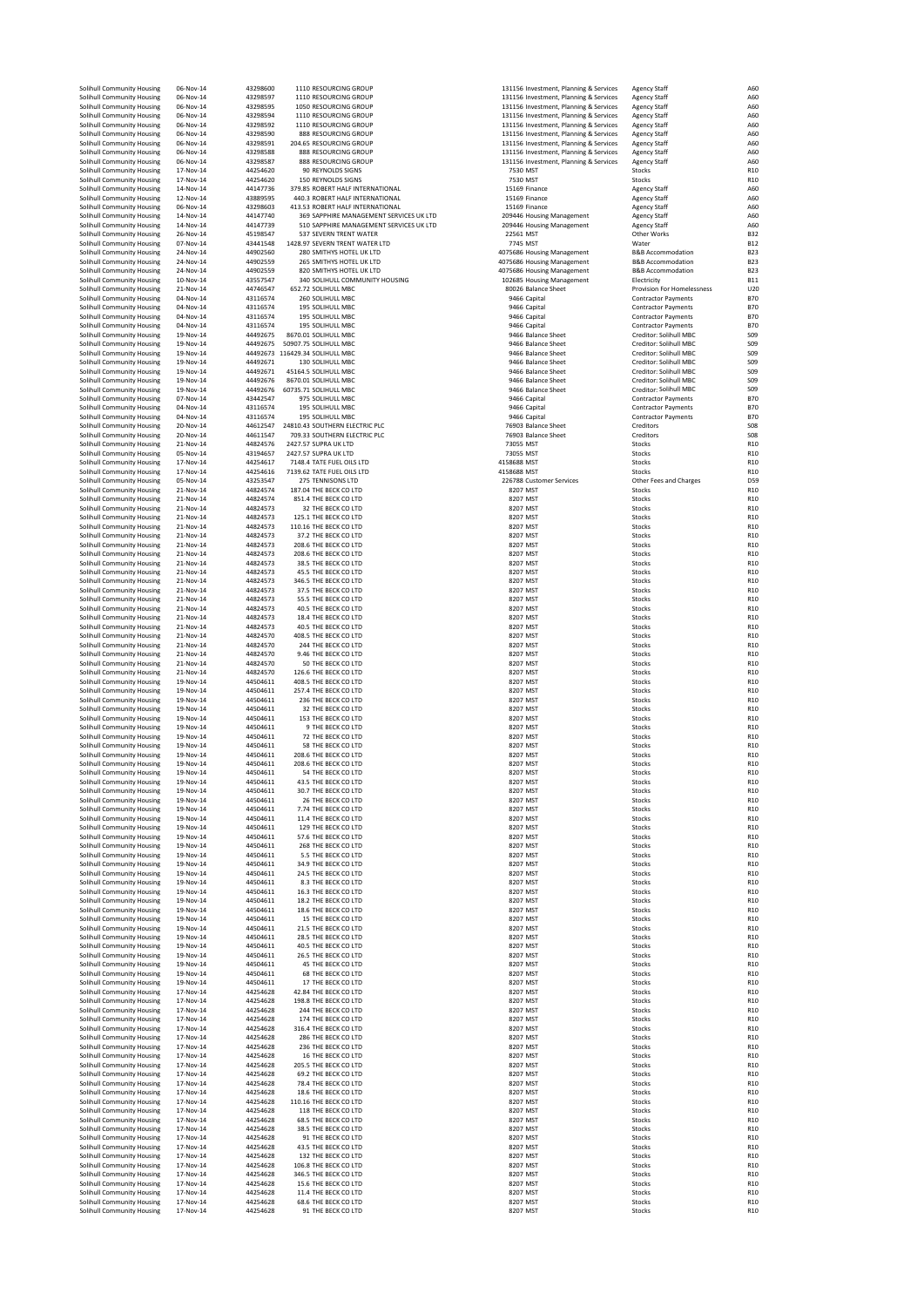| Solihull Community Housing                               | 17-Nov-14                  | 44254628             | 129 THE BECK CO LTD                                                                 | 8207 MST                                                 | Stocks                                                   | R <sub>10</sub>                    |
|----------------------------------------------------------|----------------------------|----------------------|-------------------------------------------------------------------------------------|----------------------------------------------------------|----------------------------------------------------------|------------------------------------|
| Solihull Community Housing                               | 17-Nov-14                  | 44254628             | 19.7 THE BECK CO LTD                                                                | 8207 MST                                                 | Stocks                                                   | R <sub>10</sub>                    |
| Solihull Community Housing                               | 17-Nov-14                  | 44254628             | 5.5 THE BECK CO LTD                                                                 | 8207 MST                                                 | Stocks                                                   | R <sub>10</sub>                    |
| Solihull Community Housing                               | 17-Nov-14                  | 44254628             | 19.2 THE BECK CO LTD                                                                | 8207 MST                                                 | Stocks                                                   | R <sub>10</sub><br>R <sub>10</sub> |
| Solihull Community Housing<br>Solihull Community Housing | 17-Nov-14<br>17-Nov-14     | 44254628<br>44254628 | 53 THE BECK CO LTD<br>2 THE BECK CO LTD                                             | 8207 MST<br>8207 MST                                     | Stocks<br>Stocks                                         | R <sub>10</sub>                    |
| Solihull Community Housing                               | 17-Nov-14                  | 44254628             | 20 THE BECK CO LTD                                                                  | 8207 MST                                                 | Stocks                                                   | R <sub>10</sub>                    |
| Solihull Community Housing                               | 17-Nov-14                  | 44254628             | 40.5 THE BECK CO LTD                                                                | 8207 MST                                                 | Stocks                                                   | R <sub>10</sub>                    |
| Solihull Community Housing                               | 17-Nov-14                  | 44254628             | 34 THE BECK CO LTD                                                                  | 8207 MST                                                 | Stocks                                                   | R <sub>10</sub>                    |
| Solihull Community Housing                               | 17-Nov-14                  | 44254628             | 48 THE BECK CO LTD                                                                  | 8207 MST                                                 | Stocks                                                   | R <sub>10</sub>                    |
| Solihull Community Housing<br>Solihull Community Housing | 17-Nov-14<br>17-Nov-14     | 44254628<br>44254628 | 27.2 THE BECK CO LTD<br>19.4 THE BECK CO LTD                                        | 8207 MST<br>8207 MST                                     | Stocks<br>Stocks                                         | R <sub>10</sub><br>R <sub>10</sub> |
| Solihull Community Housing                               | 05-Nov-14                  | 43194655             | 244 THE BECK CO LTD                                                                 | 8207 MST                                                 | Stocks                                                   | R <sub>10</sub>                    |
| Solihull Community Housing                               | 05-Nov-14                  | 43194655             | 174 THE BECK CO LTD                                                                 | 8207 MST                                                 | Stocks                                                   | R10                                |
| Solihull Community Housing                               | 05-Nov-14                  | 43194655             | 16 THE BECK CO LTD                                                                  | 8207 MST                                                 | Stocks                                                   | R <sub>10</sub>                    |
| Solihull Community Housing                               | 05-Nov-14                  | 43194655             | 34.6 THE BECK CO LTD                                                                | 8207 MST                                                 | Stocks                                                   | R <sub>10</sub>                    |
| Solihull Community Housing                               | 05-Nov-14                  | 43194655             | 18.6 THE BECK CO LTD                                                                | 8207 MST                                                 | Stocks                                                   | R <sub>10</sub>                    |
| Solihull Community Housing<br>Solihull Community Housing | 05-Nov-14<br>05-Nov-14     | 43194655<br>43194655 | 104.3 THE BECK CO LTD<br>104.3 THE BECK CO LTD                                      | 8207 MST<br>8207 MST                                     | Stocks<br>Stocks                                         | R <sub>10</sub><br>R <sub>10</sub> |
| Solihull Community Housing                               | 05-Nov-14                  | 43194655             | 27.4 THE BECK CO LTD                                                                | 8207 MST                                                 | Stocks                                                   | R <sub>10</sub>                    |
| Solihull Community Housing                               | 05-Nov-14                  | 43194655             | 38.5 THE BECK CO LTD                                                                | 8207 MST                                                 | Stocks                                                   | R <sub>10</sub>                    |
| Solihull Community Housing                               | 05-Nov-14                  | 43194655             | 45.5 THE BECK CO LTD                                                                | 8207 MST                                                 | Stocks                                                   | R <sub>10</sub>                    |
| Solihull Community Housing                               | 05-Nov-14                  | 43194655             | 17.4 THE BECK CO LTD                                                                | 8207 MST                                                 | Stocks                                                   | R <sub>10</sub>                    |
| Solihull Community Housing                               | 05-Nov-14                  | 43194655             | 138.6 THE BECK CO LTD                                                               | 8207 MST                                                 | Stocks                                                   | R <sub>10</sub>                    |
| Solihull Community Housing<br>Solihull Community Housing | 05-Nov-14<br>05-Nov-14     | 43194655<br>43194655 | 26.5 THE BECK CO LTD<br>24 THE BECK CO LTD                                          | 8207 MST<br>8207 MST                                     | Stocks<br>Stocks                                         | R <sub>10</sub><br>R <sub>10</sub> |
| Solihull Community Housing                               | 05-Nov-14                  | 43194655             | 26.4 THE BECK CO LTD                                                                | 8207 MST                                                 | Stocks                                                   | R10                                |
| Solihull Community Housing                               | 05-Nov-14                  | 43194652             | 574.4 THE BECK CO LTD                                                               | 8207 MST                                                 | Stocks                                                   | R10                                |
| Solihull Community Housing                               | 05-Nov-14                  | 43194652             | 137.88 THE BECK CO LTD                                                              | 8207 MST                                                 | Stocks                                                   | R <sub>10</sub>                    |
| Solihull Community Housing                               | 05-Nov-14                  | 43194650             | 402.08 THE BECK CO LTD                                                              | 8207 MST                                                 | Stocks                                                   | R <sub>10</sub>                    |
| Solihull Community Housing<br>Solihull Community Housing | 05-Nov-14<br>05-Nov-14     | 43194650<br>43194653 | 450.96 THE BECK CO LTD<br>574.4 THE BECK CO LTD                                     | 8207 MST<br>8207 MST                                     | Stocks<br>Stocks                                         | R <sub>10</sub><br>R <sub>10</sub> |
| Solihull Community Housing                               | 05-Nov-14                  | 43194653             | 368.1 THE BECK CO LTD                                                               | 8207 MST                                                 | Stocks                                                   | R <sub>10</sub>                    |
| Solihull Community Housing                               | 05-Nov-14                  | 43194649             | 106.8 THE BECK CO LTD                                                               | 8207 MST                                                 | Stocks                                                   | R <sub>10</sub>                    |
| Solihull Community Housing                               | 05-Nov-14                  | 43194649             | 60 THE BECK CO LTD                                                                  | 8207 MST                                                 | Stocks                                                   | R <sub>10</sub>                    |
| Solihull Community Housing                               | 05-Nov-14                  | 43194649             | 198.8 THE BECK CO LTD                                                               | 8207 MST                                                 | Stocks                                                   | R <sub>10</sub>                    |
| Solihull Community Housing                               | 05-Nov-14                  | 43194649             | 286 THE BECK CO LTD                                                                 | 8207 MST<br>8207 MST                                     | Stocks                                                   | R <sub>10</sub>                    |
| Solihull Community Housing<br>Solihull Community Housing | 05-Nov-14<br>05-Nov-14     | 43194649<br>43194649 | 16 THE BECK CO LTD<br>123.3 THE BECK CO LTD                                         | 8207 MST                                                 | Stocks<br>Stocks                                         | R <sub>10</sub><br>R <sub>10</sub> |
| Solihull Community Housing                               | 05-Nov-14                  | 43194649             | 14.2 THE BECK CO LTD                                                                | 8207 MST                                                 | Stocks                                                   | R <sub>10</sub>                    |
| Solihull Community Housing                               | 05-Nov-14                  | 43194649             | 14.2 THE BECK CO LTD                                                                | 8207 MST                                                 | Stocks                                                   | R10                                |
| Solihull Community Housing                               | 05-Nov-14                  | 43194649             | 153 THE BECK CO LTD                                                                 | 8207 MST                                                 | Stocks                                                   | R <sub>10</sub>                    |
| Solihull Community Housing                               | 05-Nov-14                  | 43194649             | 39.2 THE BECK CO LTD                                                                | 8207 MST                                                 | Stocks                                                   | R <sub>10</sub>                    |
| Solihull Community Housing<br>Solihull Community Housing | 05-Nov-14<br>05-Nov-14     | 43194649<br>43194649 | 36 THE BECK CO LTD<br>0.91 THE BECK CO LTD                                          | 8207 MST<br>8207 MST                                     | Stocks<br>Stocks                                         | R <sub>10</sub><br>R <sub>10</sub> |
| Solihull Community Housing                               | 05-Nov-14                  | 43194649             | 1.76 THE BECK CO LTD                                                                | 8207 MST                                                 | Stocks                                                   | R <sub>10</sub>                    |
| Solihull Community Housing                               | 05-Nov-14                  | 43194649             | 186 THE BECK CO LTD                                                                 | 8207 MST                                                 | Stocks                                                   | R <sub>10</sub>                    |
| Solihull Community Housing                               | 05-Nov-14                  | 43194649             | 27.4 THE BECK CO LTD                                                                | 8207 MST                                                 | Stocks                                                   | R <sub>10</sub>                    |
| Solihull Community Housing                               | 05-Nov-14                  | 43194649             | 88.8 THE BECK CO LTD                                                                | 8207 MST                                                 | Stocks                                                   | R <sub>10</sub>                    |
| Solihull Community Housing                               | 05-Nov-14                  | 43194649             | 45.5 THE BECK CO LTD                                                                | 8207 MST                                                 | Stocks                                                   | R <sub>10</sub>                    |
| Solihull Community Housing<br>Solihull Community Housing | 05-Nov-14<br>05-Nov-14     | 43194649<br>43194649 | 17.4 THE BECK CO LTD<br>52.8 THE BECK CO LTD                                        | 8207 MST<br>8207 MST                                     | Stocks<br>Stocks                                         | R <sub>10</sub><br>R <sub>10</sub> |
| Solihull Community Housing                               | 05-Nov-14                  | 43194649             | 11.4 THE BECK CO LTD                                                                | 8207 MST                                                 | Stocks                                                   | R <sub>10</sub>                    |
| Solihull Community Housing                               | 05-Nov-14                  | 43194649             | 129 THE BECK CO LTD                                                                 | 8207 MST                                                 | Stocks                                                   | R <sub>10</sub>                    |
| Solihull Community Housing                               | 05-Nov-14                  | 43194649             | 38.4 THE BECK CO LTD                                                                | 8207 MST                                                 | Stocks                                                   | R <sub>10</sub>                    |
| Solihull Community Housing                               | 05-Nov-14                  | 43194649             | 268 THE BECK CO LTD                                                                 | 8207 MST                                                 | Stocks                                                   | R <sub>10</sub>                    |
| Solihull Community Housing                               | 05-Nov-14<br>05-Nov-14     | 43194649<br>43194649 | 11.4 THE BECK CO LTD<br>40.5 THE BECK CO LTD                                        | 8207 MST<br>8207 MST                                     | Stocks<br>Stocks                                         | R <sub>10</sub><br>R <sub>10</sub> |
| Solihull Community Housing<br>Solihull Community Housing | 05-Nov-14                  | 43194649             | 26.5 THE BECK CO LTD                                                                | 8207 MST                                                 | Stocks                                                   | R <sub>10</sub>                    |
| Solihull Community Housing                               | 05-Nov-14                  | 43194649             | 34 THE BECK CO LTD                                                                  | 8207 MST                                                 | Stocks                                                   | R <sub>10</sub>                    |
| Solihull Community Housing                               | 05-Nov-14                  | 43194649             | 9.6 THE BECK CO LTD                                                                 | 8207 MST                                                 | Stocks                                                   | R <sub>10</sub>                    |
| Solihull Community Housing                               | 05-Nov-14                  | 43194649             | 24 THE BECK CO LTD                                                                  | 8207 MST                                                 | Stocks                                                   | R <sub>10</sub>                    |
| Solihull Community Housing                               | 05-Nov-14                  | 43194649             | 40.5 THE BECK CO LTD                                                                | 8207 MST                                                 | Stocks                                                   | R <sub>10</sub>                    |
| Solihull Community Housing                               | 05-Nov-14<br>05-Nov-14     | 43194648             | 187.04 THE BECK CO LTD<br>425.7 THE BECK CO LTD                                     | 8207 MST<br>8207 MST                                     | Stocks                                                   | R <sub>10</sub><br>R <sub>10</sub> |
| Solihull Community Housing<br>Solihull Community Housing | 05-Nov-14                  | 43194648<br>43194648 | 85.8 THE BECK CO LTD                                                                | 8207 MST                                                 | Stocks<br>Stocks                                         | R <sub>10</sub>                    |
| Solihull Community Housing                               | 05-Nov-14                  | 43194648             | 90.1 THE BECK CO LTD                                                                | 8207 MST                                                 | Stocks                                                   | R <sub>10</sub>                    |
| Solihull Community Housing                               | 05-Nov-14                  | 43194648             | 11.08 THE BECK CO LTD                                                               | 8207 MST                                                 | Stocks                                                   | R10                                |
| Solihull Community Housing                               | 05-Nov-14                  | 43194648             | 5.54 THE BECK CO LTD                                                                | 8207 MST                                                 | Stocks                                                   | R <sub>10</sub>                    |
| Solihull Community Housing                               | 05-Nov-14                  | 43194648             | 9.24 THE BECK CO LTD                                                                | 8207 MST                                                 | Stocks                                                   | R <sub>10</sub>                    |
| Solihull Community Housing<br>Solihull Community Housing | 05-Nov-14<br>05-Nov-14     | 43194648<br>43194648 | 9.24 THE BECK CO LTD<br>73.32 THE BECK CO LTD                                       | 8207 MST<br>8207 MST                                     | Stocks<br>Stocks                                         | R <sub>10</sub><br>R <sub>10</sub> |
| Solihull Community Housing                               | 05-Nov-14                  | 43194648             | 189.2 THE BECK CO LTD                                                               | 8207 MST                                                 | Stocks                                                   | R <sub>10</sub>                    |
| Solihull Community Housing                               | 05-Nov-14                  | 43194648             | 11.02 THE BECK CO LTD                                                               | 8207 MST                                                 | Stocks                                                   | R <sub>10</sub>                    |
| Solihull Community Housing                               | 05-Nov-14                  | 43194647             | 20.82 THE BECK CO LTD                                                               | 8207 MST                                                 | Stocks                                                   | R <sub>10</sub>                    |
| Solihull Community Housing                               | 05-Nov-14                  | 43194647             | 225.25 THE BECK CO LTD                                                              | 8207 MST                                                 | Stocks                                                   | R <sub>10</sub>                    |
| Solihull Community Housing<br>Solihull Community Housing | $05 - N - 14$<br>05-Nov-14 | 43194646<br>43194646 | 172.32 THE BECK CO LTD<br>112.74 THE BECK CO LTD                                    | 8207 MST<br>8207 MST                                     | Stocks<br>Stocks                                         | R <sub>10</sub><br>R <sub>10</sub> |
| Solihull Community Housing                               | 05-Nov-14                  | 43194646             | 143 THE BECK CO LTD                                                                 | 8207 MST                                                 | Stocks                                                   | R <sub>10</sub>                    |
| Solihull Community Housing                               | 05-Nov-14                  | 43194646             | 11 THE BECK CO LTD                                                                  | 8207 MST                                                 | Stocks                                                   | R <sub>10</sub>                    |
| Solihull Community Housing                               | 05-Nov-14                  | 43194646             | 9.2 THE BECK CO LTD                                                                 | 8207 MST                                                 | Stocks                                                   | R10                                |
| Solihull Community Housing                               | 05-Nov-14                  | 43194646             | 65.4 THE BECK CO LTD                                                                | 8207 MST                                                 | Stocks                                                   | R10                                |
| Solihull Community Housing                               | 05-Nov-14                  | 43194646             | 30.2 THE BECK CO LTD                                                                | 8207 MST<br>8207 MST                                     | Stocks                                                   | R <sub>10</sub>                    |
| Solihull Community Housing<br>Solihull Community Housing | 05-Nov-14<br>05-Nov-14     | 43194646<br>43194646 | 189.2 THE BECK CO LTD<br>368.32 THE BECK CO LTD                                     | 8207 MST                                                 | Stocks<br>Stocks                                         | R <sub>10</sub><br>R <sub>10</sub> |
| Solihull Community Housing                               | 12-Nov-14                  | 43889605             | 966.25 THE KNIGHT PARTNERSHIP                                                       | 213344 Capital                                           | <b>Misc Charges</b>                                      | H <sub>21</sub>                    |
| Solihull Community Housing                               | 12-Nov-14                  | 43889605             | 2490 THE KNIGHT PARTNERSHIP                                                         | 213344 Capital                                           | <b>Contractor Payments</b>                               | <b>B70</b>                         |
| Solihull Community Housing                               | 05-Nov-14                  | 43255548             | 61869.36 THOMAS VALE CONSTRUCTION                                                   | 4649686 Capital<br>687955 Balance Sheet                  | <b>Contractor Payments</b>                               | <b>B70</b>                         |
| Solihull Community Housing<br>Solihull Community Housing | 20-Nov-14<br>20-Nov-14     | 44618548<br>44616547 | 2452.68 TOTAL GAS & POWER LTD<br>1445.24 TOTAL GAS & POWER LTD                      | 687955 Balance Sheet                                     | Creditors<br>Creditors                                   | <b>SO8</b><br><b>SO8</b>           |
| Solihull Community Housing                               | 20-Nov-14                  | 44613547             | 1400.94 TOTAL GAS & POWER LTD                                                       | 687955 Balance Sheet                                     | Creditors                                                | <b>SO8</b>                         |
| Solihull Community Housing                               | 20-Nov-14                  | 44614547             | 1122.9 TOTAL GAS & POWER LTD                                                        | 687955 Balance Sheet                                     | Creditors                                                | <b>SO8</b>                         |
| Solihull Community Housing                               | 25-Nov-14                  | 45086547             | 5964.4 TRAVELODGE                                                                   | 81317 Housing Management                                 | <b>B&amp;B Accommodation</b>                             | <b>B23</b>                         |
| Solihull Community Housing                               | 04-Nov-14                  | 43116578             | 292 TROWERS & HAMLINS<br>4550.65 TYNETEC LTD                                        | 60731 Central Administration                             | Other Fees and Charges                                   | D <sub>59</sub>                    |
| Solihull Community Housing<br>Solihull Community Housing | 12-Nov-14<br>12-Nov-14     | 43889607<br>43889606 | 3933.02 TYNETEC LTD                                                                 | 2050832 Housing Management<br>2050832 Housing Management | Equipment Rental/Lease<br><b>Equipment Rental/Lease</b>  | D18<br>D18                         |
| Solihull Community Housing                               | 10-Nov-14                  | 43559547             | 4157.92 TYNETEC LTD                                                                 | 2050832 Housing Management                               | <b>Equipment Rental/Lease</b>                            | D18                                |
| Solihull Community Housing                               | 10-Nov-14                  | 43560547             | 3485.3 TYNETEC LTD                                                                  | 2050832 Housing Management                               | Equipment Rental/Lease                                   | D18                                |
| Solihull Community Housing                               | 21-Nov-14                  | 44800633             | 8116.6 TYRER BUILDING CONTRACTORS                                                   | 104269 Capital                                           | <b>Contractor Payments</b>                               | <b>B70</b>                         |
| Solihull Community Housing                               | 14-Nov-14                  | 44147696             | 638.06 TYRER BUILDING CONTRACTORS                                                   | 104269 Capital                                           | <b>Contractor Payments</b>                               | <b>B70</b>                         |
| Solihull Community Housing                               | 11-Nov-14<br>11-Nov-14     | 43854612             | 3745.36 TYRER BUILDING CONTRACTORS                                                  | 104269 Capital                                           | Contractor Payments                                      | <b>B70</b><br><b>B70</b>           |
| Solihull Community Housing<br>Solihull Community Housing | 11-Nov-14                  | 43854611<br>43854610 | 7424.75 TYRER BUILDING CONTRACTORS<br>1960.34 TYRER BUILDING CONTRACTORS            | 104269 Capital<br>104269 Capital                         | <b>Contractor Payments</b><br><b>Contractor Payments</b> | <b>B70</b>                         |
| Solihull Community Housing                               | 11-Nov-14                  | 43854609             | 339.77 TYRER BUILDING CONTRACTORS                                                   | 104269 Capital                                           | <b>Contractor Payments</b>                               | <b>B70</b>                         |
| Solihull Community Housing                               | 11-Nov-14                  | 43854608             | 339.77 TYRER BUILDING CONTRACTORS                                                   | 104269 Capital                                           | <b>Contractor Payments</b>                               | <b>B70</b>                         |
| Solihull Community Housing                               | 11-Nov-14                  | 43854607             | 3238.32 TYRER BUILDING CONTRACTORS                                                  | 104269 Capital                                           | <b>Contractor Payments</b>                               | <b>B70</b>                         |
| Solihull Community Housing                               | 11-Nov-14<br>11-Nov-14     | 43854606<br>43854605 | 224.61 TYRER BUILDING CONTRACTORS<br>559.21 TYRER BUILDING CONTRACTORS              | 104269 Capital<br>104269 Capital                         | <b>Contractor Payments</b><br><b>Contractor Payments</b> | <b>B70</b><br><b>B70</b>           |
| Solihull Community Housing<br>Solihull Community Housing | 27-Nov-14                  | 45359588             | 2473.8 TYRER BUILDING CONTRACTORS                                                   | 104269 MST                                               | Internal Works                                           | <b>B31</b>                         |
| Solihull Community Housing                               | 14-Nov-14                  | 44147705             | 246.92 UK CARD SERVICES LTD                                                         | 2614703 MST                                              | Fuel                                                     | C40                                |
| Solihull Community Housing                               | 17-Nov-14                  | 44240548             | 444.74 VENNGROUP RECRUITMENT SOLUTIONS                                              | 120630 MST                                               | <b>Agency Staff</b>                                      | A60                                |
| Solihull Community Housing                               | 12-Nov-14                  | 43889612             | 444.74 VENNGROUP RECRUITMENT SOLUTIONS                                              | 120630 MST                                               | <b>Agency Staff</b>                                      | A60                                |
| Solihull Community Housing                               | 06-Nov-14                  | 43298612             | 444.74 VENNGROUP RECRUITMENT SOLUTIONS                                              | 120630 MST                                               | <b>Agency Staff</b>                                      | A60                                |
| Solihull Community Housing<br>Solihull Community Housing | 06-Nov-14<br>06-Nov-14     | 43298610<br>43298609 | 851 VENNGROUP RECRUITMENT SOLUTIONS<br>444.74 VENNGROUP RECRUITMENT SOLUTIONS       | 120630 MST<br>120630 MST                                 | <b>Agency Staff</b><br><b>Agency Staff</b>               | A60<br>A <sub>60</sub>             |
| Solihull Community Housing                               | 04-Nov-14                  | 43116581             | 862.5 VENNGROUP RECRUITMENT SOLUTIONS                                               | 120630 MST                                               | <b>Agency Staff</b>                                      | A60                                |
| Solihull Community Housing                               | 27-Nov-14                  | 45333739             | 862.5 VENNGROUP RECRUITMENT SOLUTIONS                                               | 120630 MST                                               | <b>Agency Staff</b>                                      | A60                                |
|                                                          |                            | 45333743             | 862.5 VENNGROUP RECRUITMENT SOLUTIONS                                               | 120630 MST                                               | <b>Agency Staff</b>                                      | A60                                |
| Solihull Community Housing                               | 27-Nov-14                  |                      |                                                                                     |                                                          |                                                          |                                    |
| Solihull Community Housing                               | 27-Nov-14                  | 45333740             | 851 VENNGROUP RECRUITMENT SOLUTIONS                                                 | 120630 MST                                               | <b>Agency Staff</b>                                      | A60                                |
| Solihull Community Housing                               | 26-Nov-14                  | 45199547             | 444.74 VENNGROUP RECRUITMENT SOLUTIONS                                              | 120630 MST                                               | <b>Agency Staff</b>                                      | A60                                |
| Solihull Community Housing                               | 26-Nov-14                  | 45200547             | 15914.48 VINSHIRE PLUMBING & HEATING LTD                                            | 2601688 Capital                                          | <b>Contractor Payments</b>                               | <b>B70</b>                         |
| Solihull Community Housing                               | 24-Nov-14                  | 44902568             | 562.54 VINSHIRE PLUMBING & HEATING LTD                                              | 2601688 Capital                                          | <b>Contractor Payments</b>                               | <b>B70</b>                         |
| Solihull Community Housing<br>Solihull Community Housing | 20-Nov-14<br>04-Nov-14     | 44601547<br>43116579 | 10743.97 VINSHIRE PLUMBING & HEATING LTD<br>10326.9 VINSHIRE PLUMBING & HEATING LTD | 2601688 Capital<br>2601688 Capital                       | <b>Contractor Payments</b><br><b>Contractor Payments</b> | <b>B70</b><br><b>B70</b>           |

| 8207                   | M.<br>а                                              |
|------------------------|------------------------------------------------------|
| 8207 MST<br>8207 MST   |                                                      |
| 8207 MST               |                                                      |
| 8207 MST               |                                                      |
| 8207 MST<br>8207       |                                                      |
| 8207 MST               | <b>MST</b>                                           |
| 8207                   | <b>MST</b>                                           |
| 8207                   | <b>MST</b>                                           |
| 8207 MST               |                                                      |
| 8207 MST<br>8207 MST   |                                                      |
| 8207 MST               |                                                      |
| 8207 MST               |                                                      |
| 8207 MST               |                                                      |
| 8207 MST               |                                                      |
| 8207 MST<br>8207 MST   |                                                      |
| 8207 MST               |                                                      |
| 8207 MST               |                                                      |
| 8207 MST               |                                                      |
| 8207 MST<br>8207 MST   |                                                      |
| 8207 MST               |                                                      |
| 8207 MST               |                                                      |
| 8207 MST               |                                                      |
| 8207 MST<br>8207 MST   |                                                      |
| 8207 MST               |                                                      |
| 8207 MST               |                                                      |
| 8207 MST               |                                                      |
| 8207 MST               |                                                      |
| 8207 MST<br>8207 MST   |                                                      |
| 8207 MST               |                                                      |
| 8207 MST               |                                                      |
| 8207 MST               |                                                      |
| 8207 MST<br>8207 MST   |                                                      |
| 8207 MST               |                                                      |
| 8207 MST               |                                                      |
| 8207 MST               |                                                      |
| 8207 MST               |                                                      |
| 8207 MST<br>8207 MST   |                                                      |
| 8207 MST               |                                                      |
| 8207 MST               |                                                      |
| 8207 MST               |                                                      |
| 8207 MST<br>8207 MST   |                                                      |
| 8207 MST               |                                                      |
| 8207 MST               |                                                      |
| 8207 MST               |                                                      |
| 8207 MST               |                                                      |
| 8207 MST<br>8207 MST   |                                                      |
| 8207                   | <b>MST</b>                                           |
| 8207 MST               |                                                      |
| 8207                   | <b>MST</b>                                           |
| 8207 MST               |                                                      |
| 8207 MST<br>8207 MST   |                                                      |
| 8207 MST               |                                                      |
| 8207 MST               |                                                      |
| 8207 MST               |                                                      |
| 8207 MST               |                                                      |
| 8207 MST<br>8207 MST   |                                                      |
| 8207 MST               |                                                      |
| 8207 MST               |                                                      |
| 8207 MST               |                                                      |
| 8207 MST               |                                                      |
| 8207 MST<br>8207 MST   |                                                      |
| 8207 MST               |                                                      |
| 8207                   | MST                                                  |
| 8207 MST               |                                                      |
| 8207 MST               |                                                      |
| 8207 MST<br>8207 MST   |                                                      |
| 8207 MST               |                                                      |
| 8207                   | <b>MST</b>                                           |
| 8207 MST               |                                                      |
| 8207                   | <b>MST</b><br>13344 Capital                          |
|                        | 13344 Capital                                        |
|                        | 49686 Capital                                        |
|                        | 87955 Balance Sheet                                  |
|                        | 87955 Balance Sheet<br>87955 Balance Sheet           |
|                        | 87955 Balance Sheet                                  |
|                        | 81317 Housing Management                             |
|                        | 60731 Central Administration                         |
|                        | 50832 Housing Management                             |
|                        | 50832 Housing Management<br>50832 Housing Management |
|                        | 50832 Housing Management                             |
|                        | 04269 Capital                                        |
|                        | 04269 Capital                                        |
|                        | 04269 Capital<br>04269 Capital                       |
|                        | 04269 Capital                                        |
|                        | 04269 Capital                                        |
|                        | 04269 Capital                                        |
|                        | 04269 Capital                                        |
|                        | 04269 Capital<br>04269 Capital                       |
| 04269 MST              |                                                      |
| 14703 MST              |                                                      |
| 20630 MST              |                                                      |
| 20630 MST              |                                                      |
| 20630 MST<br>20630     | <b>MST</b>                                           |
| 20630 MST              |                                                      |
| 20630 MST              |                                                      |
| 20630 MST              |                                                      |
| 20630 MST              |                                                      |
| 20630 MST<br>20630 MST |                                                      |
|                        | 01688 Capital                                        |
|                        | 01688 Capital                                        |
|                        | 01688 Capital                                        |
|                        |                                                      |